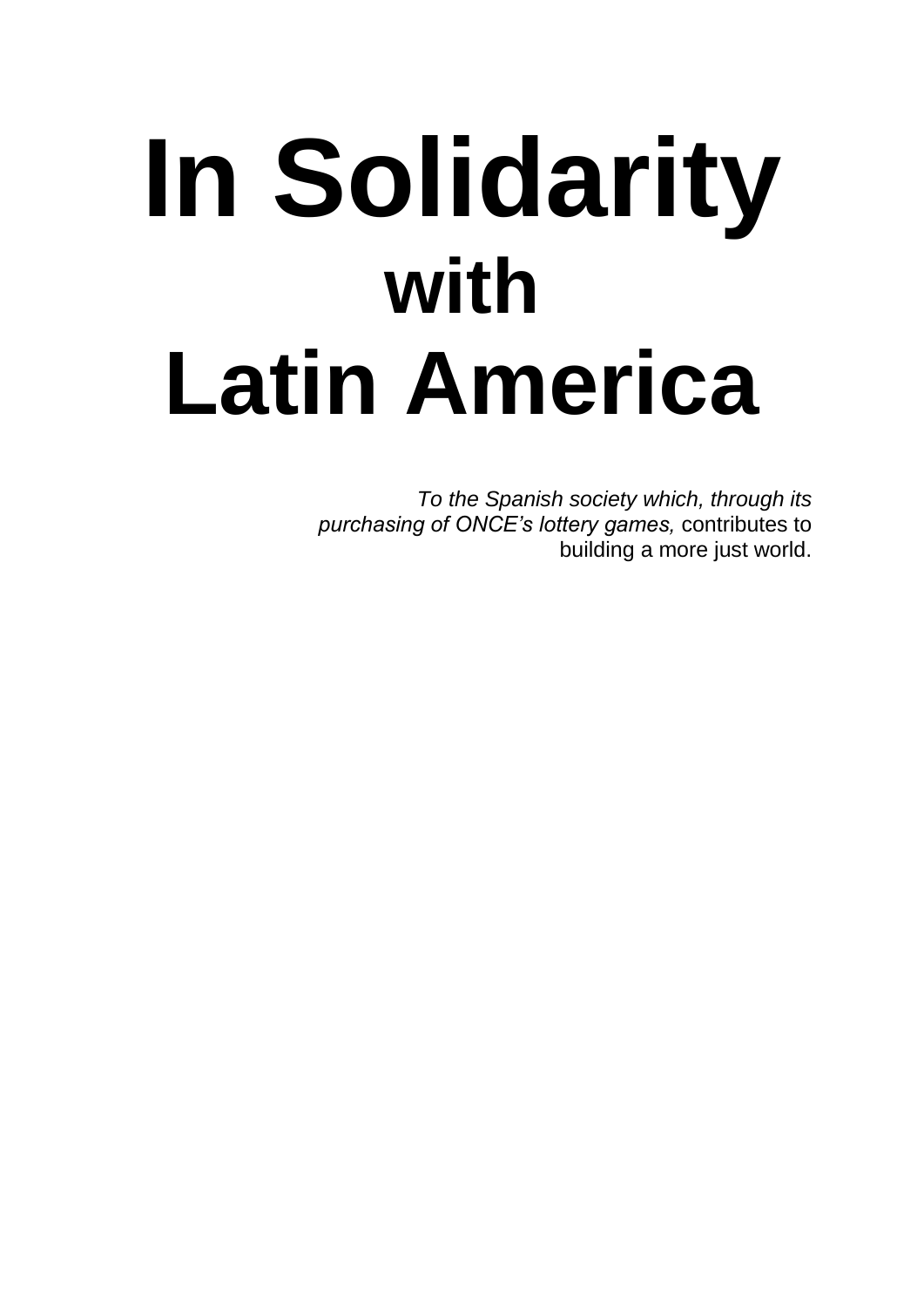# **Table of Contents**

- **Prelude.**
- **Chapter I. Brief Overview of Disability in Latin America.** 
	- o Excluded Within the Excluded.
	- o An Associative Movement in Progress.
	- o Regulatory Framework.
	- o Communication Channels between Spain and Latin America.
- **Chapter II. FOAL: An X-Ray of the Driving Force for Change in Latin America.** 
	- o Purposes and Objectives.
	- o Scope of Action.
		- . Education.
		- . Labour Inclusion: Vocational Training and Employment.
		- . Support for the Strengthening of Organizations.
		- . Other Objectives.
	- o FOAL's Principles and Values.

## **Chapter III. FOAL's Organizational Structure.**

- o Statutes.
- o Board of Trustees.
	- . Powers of the Board of Trustees.
	- . Organizational Chart.
- o Permanent Commission.
- o Financial System.

## **Chapter IV. Building Up Alliances.**

- o Agreement among MEC, OEI and FOAL.
- o Agreement among AECID, ONCE, ONCE Foundation, CERMI and FOAL.
- o Walking Hand in Hand with OISS.
- o Alliance with CERMI.
- o Synergies with ULAC.
- o FOAL and the SOFT Centres.
- o Coalition with Milton Perkins.
- o Collaboration with Caritas, Spain.
- o Links with The Red Cross.
- o Under the Auspices of UNESCO and UNICEF.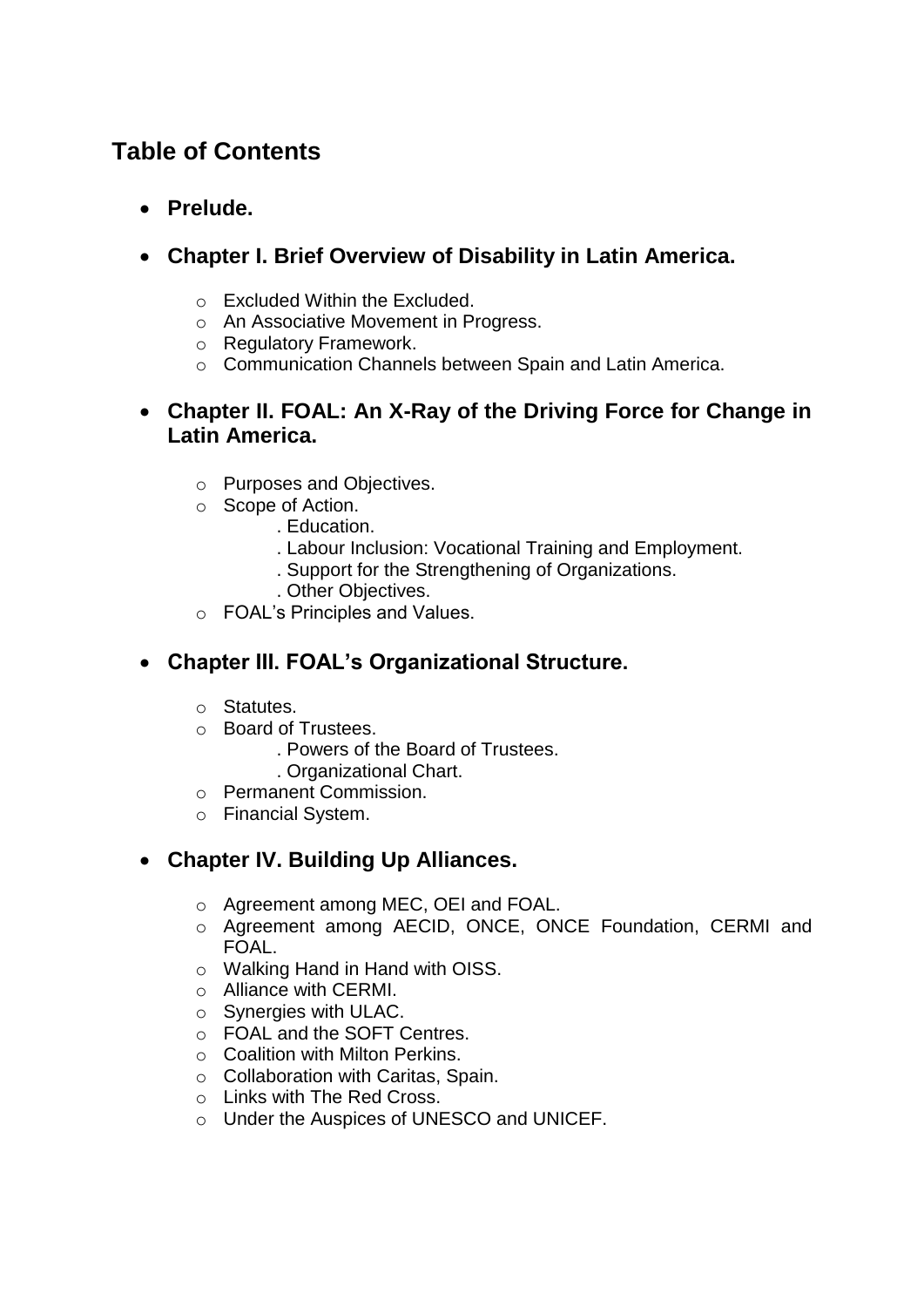- **Chapter V. Achievements as a Result of an Effort: Educational Resources Centres and the AGORA Programme (Part I).** 
	- o Project Selection Criteria.
	- o Educational Resources Centres.
		- . Objectives.
		- . Staff, Resources and Infrastructure.
		- . The Managua CRECI: an Example.
		- . Some Final Considerations.
	- o The AGORA Programme
		- . Context and Background.
		- . New Technologies as Allies.
		- . Nature of an Integral Programme.
		- . Services Provided by the AGORA Programme.
		- . Coordination and Follow-Up.
		- . Beneficiaries.
- **Chapter VI. Achievements as a Result of an Effort: Cofinancing of Projects and Strengthening of the Associative Movement (Part II).** 
	- o Strengthening of the Associative Movement.
	- o Other Action Areas.
- **Chapter VII. ONCE: the Original Driving Force.** 
	- o The Values of a Unique Institution.
- **Chapter VIII. In Solidarity with the World.** 
	- o ONCE and the European Union.
		- . The Balkans Project.
		- . ONCE's Influence in Portugal.
	- o ONCE's Impact in Africa.
		- . Refugee Camps in Tinduf, Algeria.
		- . Assistance in Morocco.
		- . Support for Equatorial Guinea.
		- . Compromise with the Portuguese-speaking Countries.
		- . Other Projects.
	- o Haiti's Cry.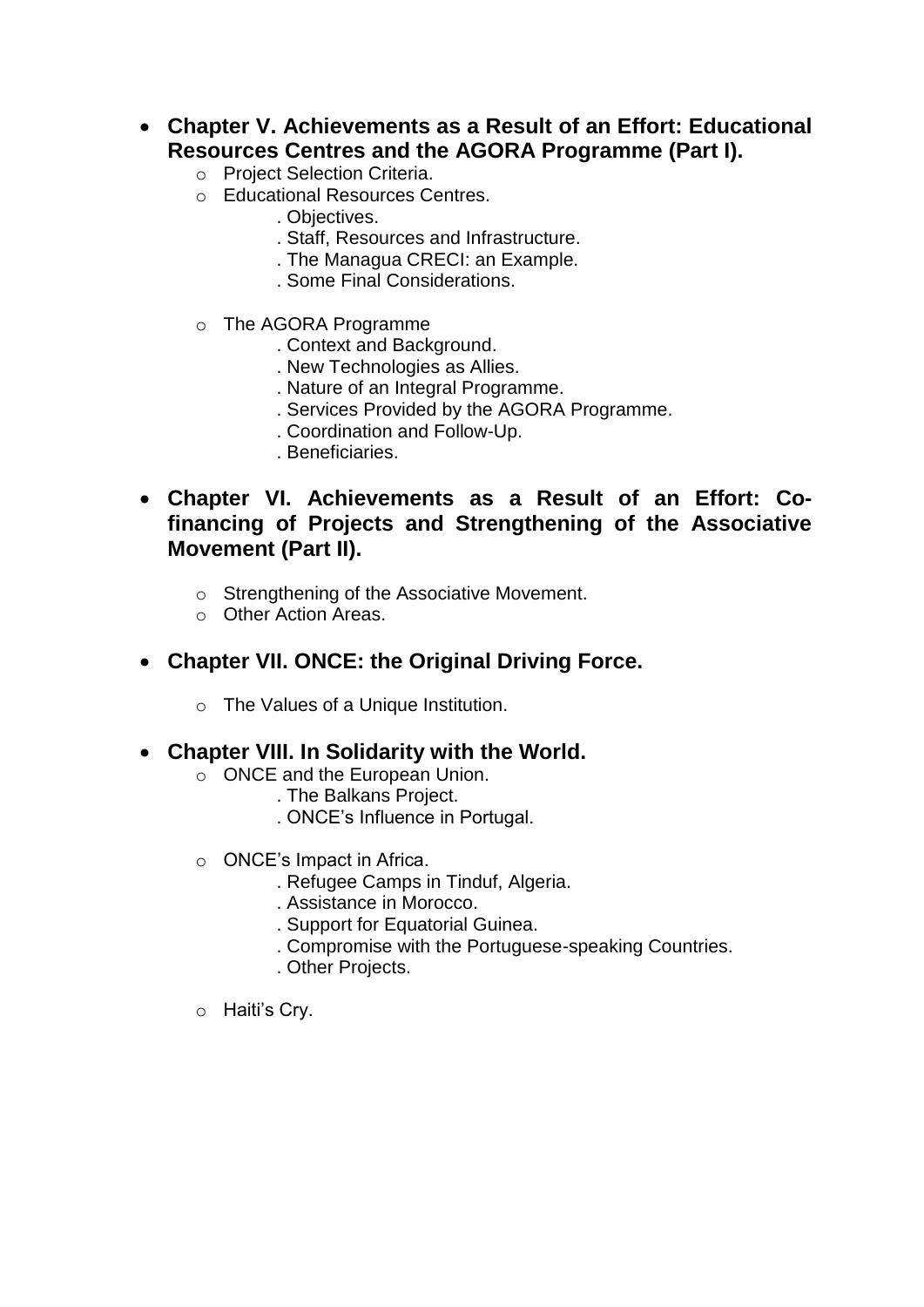## **Prelude**

Very often, behind an acronym and along with the meaning represented by each initial, one can find a history of intense work. This history may be rich in projected dreams. It may also include a number of projects, some of them already completed, some in progress; some that never took off, and some whose profiles may not be outlined fully but which already constitute impending projects.

Acronyms refer us to an institution which has had its results. It is those very achievements that manage to transmit to the collective imaginary the meaning of those initials. This is the case of the ONCE Foundation for Solidarity with Blind People in Latin America (FOAL).

When those four letters are pronounced, "FOAL", they awake on the listener concepts associated with this Foundation (born 15 years ago) such as solidarity; sustainability; cooperation; equality; inclusion; effort, etc.

For all the above, this book wishes to contribute in some way to consolidate the significance of FOAL's work in our historical memory, which represents a huge task in itself but which also concerns us. Our historical memory is sometimes fragile and can be overwhelmed with better publicised happenings. FOAL however, has made possible that many children, teenagers and adults in Latin America have a more dignified and more complete life. In sum, it is a life more in accordance with their human rights.

Fifteen years ago, when FOAL was just four initials charged with purposes but with no results yet, there were people who thought that our attempt was just a pipedream. Today, fifteen years later, ONCE and FOAL are proud of having been able to contribute to enhance the development of thousands of blind people in many countries, and proud of having also received in return vital and invaluable human knowledge and experiences.

In times of crisis, efforts must double because there are fewer resources available. However, FOAL is used to persevere in areas where, unfortunately, the situation of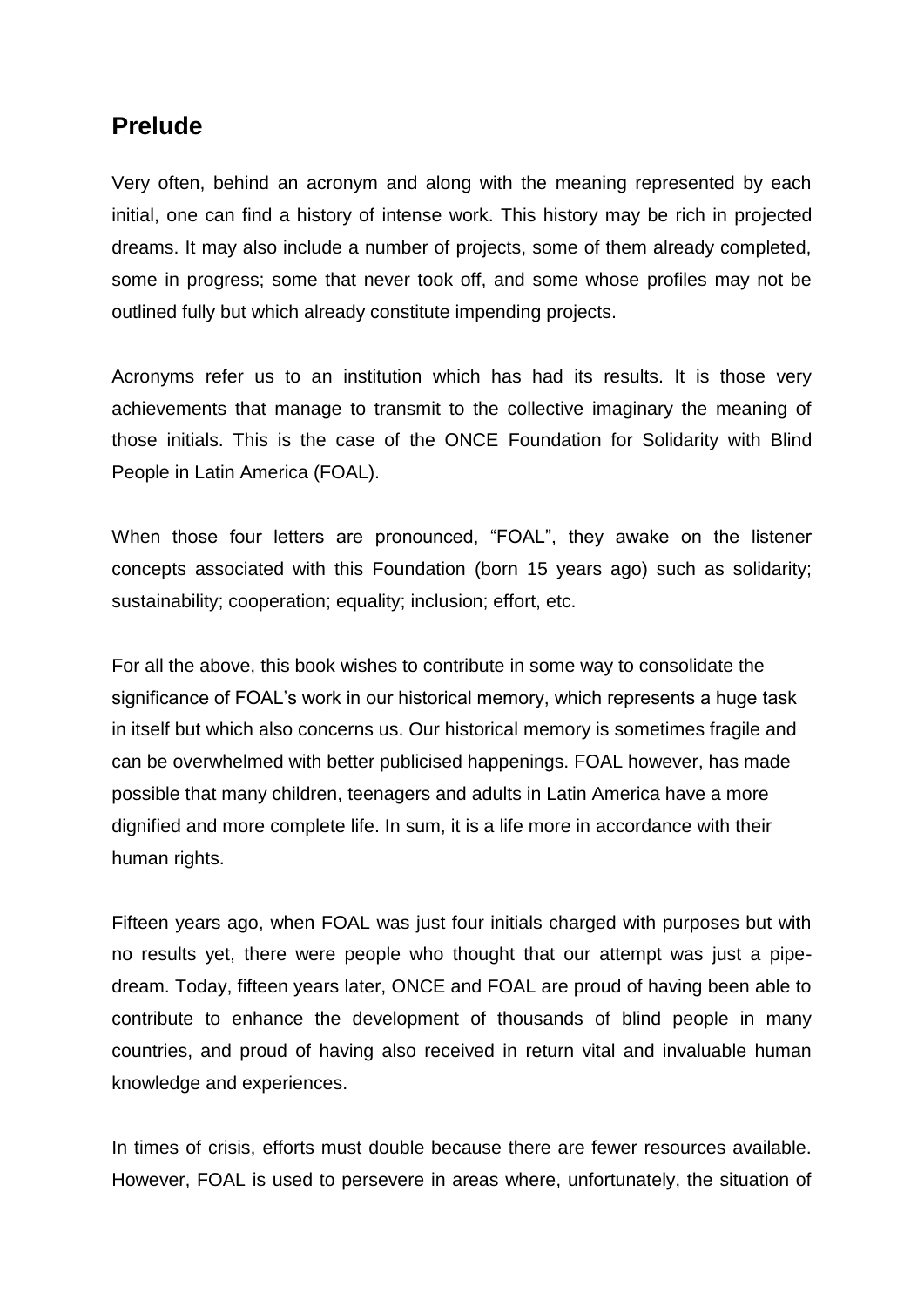crisis is permanent. Poverty certainly hurts when it refers to the lack of financial resources. But when poverty equals the infringement of every person's inherent rights, it becomes a fierce poverty. And this is precisely the type of poverty that FOAL fights against every day, transforming this world in which we live in a more comfortable and amicable place; a world which becomes more just, which belongs to all of us: a world without exclusion.

Hence, the following pages constitute a succinct but heartfelt homage that describes the vicissitudes this Foundation has gone through, and whose rational behind its existence is the unavoidable compromise of ONCE with development cooperation, a compromise which is only possible thanks to the solidarity of the Spanish society and to the work of our lottery ticket sellers.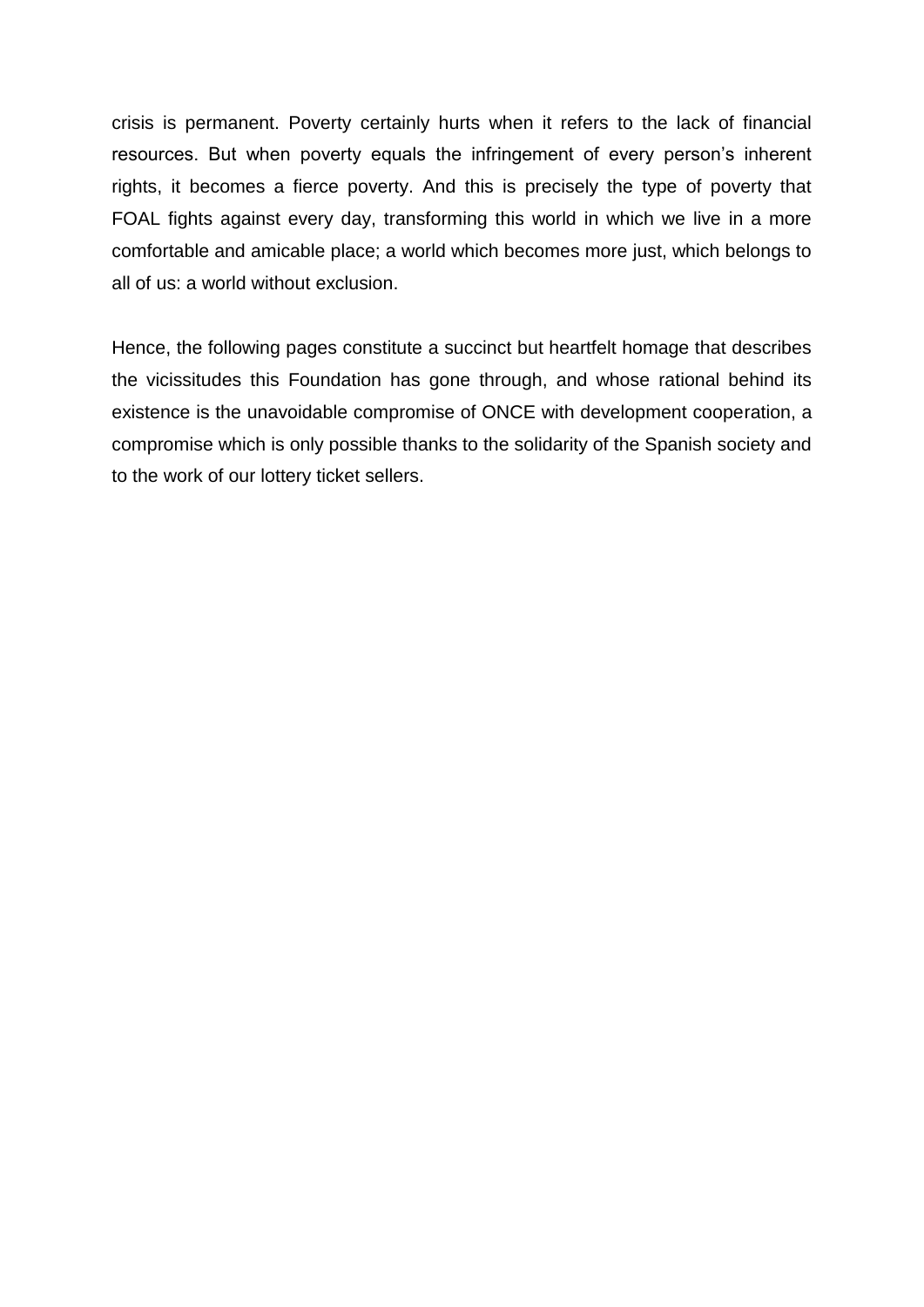## **Chapter I. Brief Overview of Disability in Latin America.**

When we talk about disability, we are referring to a defined reality that is present in 10% of the World population. This estimate has been provided by the World Health Organization (WHO), and it is based on the figures obtained when analysing the percentage of disabilities acquired through illness, trauma, malnutrition, genetics and so on. The WHO established a set of categories that could cause disability.

According to the same source, probably more than 25% of the total population of Latin America has a disability. We are talking about at least 50 million people, of which around 80% live under the poverty threshold (according to the World Bank). If we consider that a family has an average of three members, the figure that illustrates the percentage of Latin American people experiencing both extreme poverty and disability reaches a total figure of 150 million.

Taking into account the 2002 study carried out by the WHO and entitled, 'Health in the Americas', three main causes of disability have been identified in Latin America:

- Health-related causes (congenital anomalies; chronic illnesses; malignant tumors; infectious illnesses; nutritional deficiencies and parasitism, as well as problems related to the development of the foetus and to giving birth).
- Environmental causes (mainly pollution caused by the use of pesticides and insecticides in agriculture).
- Other causes (in particular, violence and the lack of accident prevention mechanisms in the workplace, as well as disorders in mental health caused by armed conflicts, along with the devastating effects of anti-personnel landmines).

## **Excluded Within the Excluded.**

Nowadays, nobody doubts that poverty and disability conforms to a binary set whose elements feed on each other. Poverty generates and accentuates the effects of disability, while the presence of a disability prompts poverty. Therefore, governments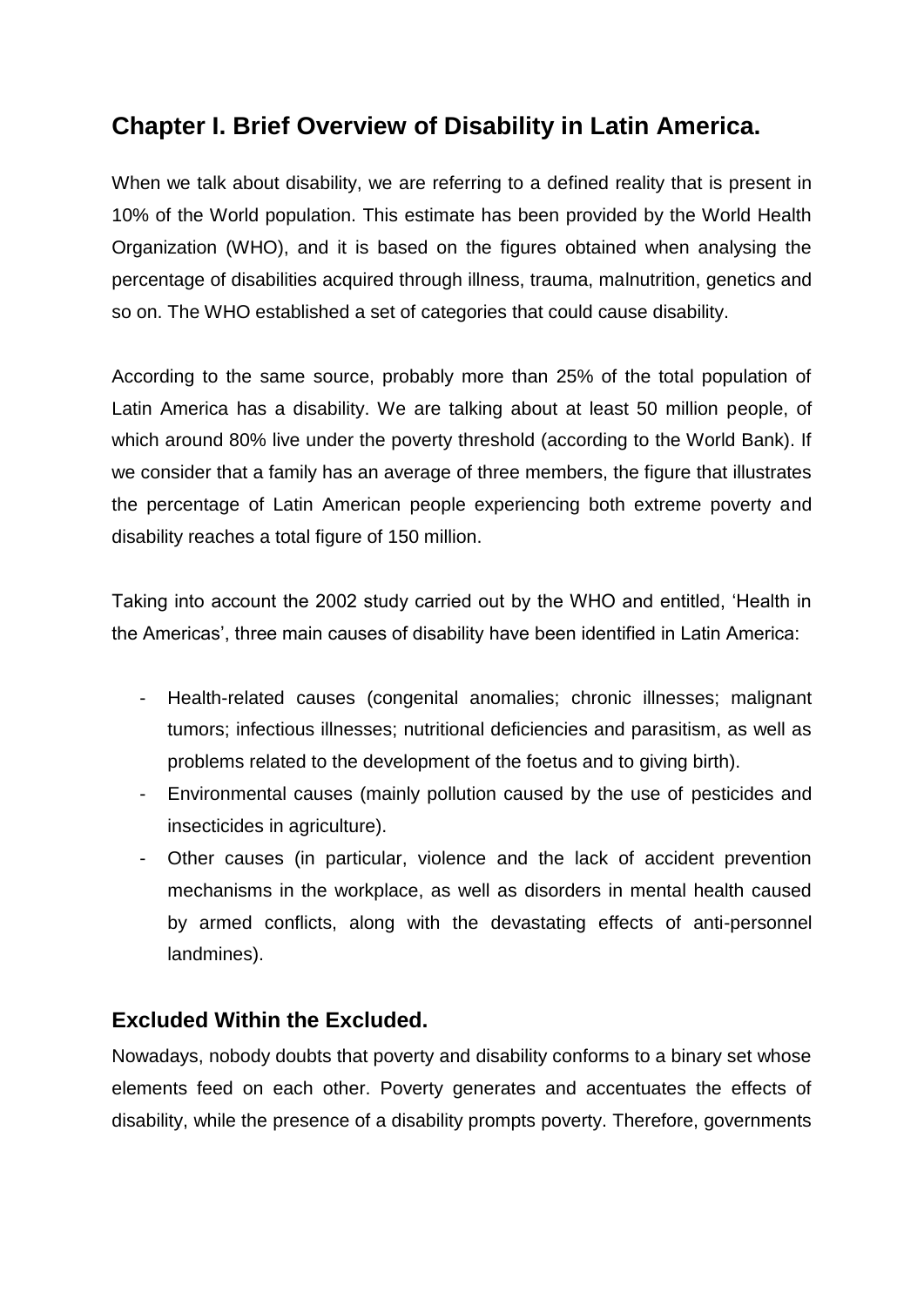have to break this loop by introducing a cross-cutting disability factor in all their policies, as well as in their human and social development plans.

Although Latin American countries have a compromise with their national Poverty Reduction Strategy Papers (PRSPs), people with disabilities, who are excluded within the excluded, are usually left outside these policies which, in most cases, do not include either penalising or rigorous follow-up mechanisms.

Thus, people with disabilities in Latin America remain outside the decision-making processes that have an impact on their quality of life. Not only that, their human rights are not respected either. The International Disability Rights Monitor (IDRM) has identified different social contexts in which disability is a clear cause for discrimination. These areas are:

**Communication**: Only 40% of countries have a version of their political constitution in an alternative format. Few governments contemplate the possibility of adapting their national communication systems to make them more inclusive, in contrast to countries such as Chile, Panama or Costa Rica. The case of Brazil stands out in this regard, as it has a telephony system adapted for deaf people that covers 70% of the country's territory, although this constitutes an exceptional case.

**Education**: Although, as in so many other areas, there is a lack of specific data that takes into account the issue of disability, it is known as a general rule that children with disabilities are excluded from the educational system.

Access to education varies according to the type and degree of disability. Often, mainstream schools do not accept students with severe disabilities and when they do, the education of those who are accepted is usually limited due to the lack of qualified human and didactic resources.

**Employment:** Despite the huge effort carried out by many countries to promote labour inclusion and the hiring of people with disabilities, one of the biggest problems for this sector of society continues to be the extremely high unemployment rate, which is close to 70%, being even higher in the case of women with disabilities. The reasons for such a dramatic unemployment percentage can be found in the lack of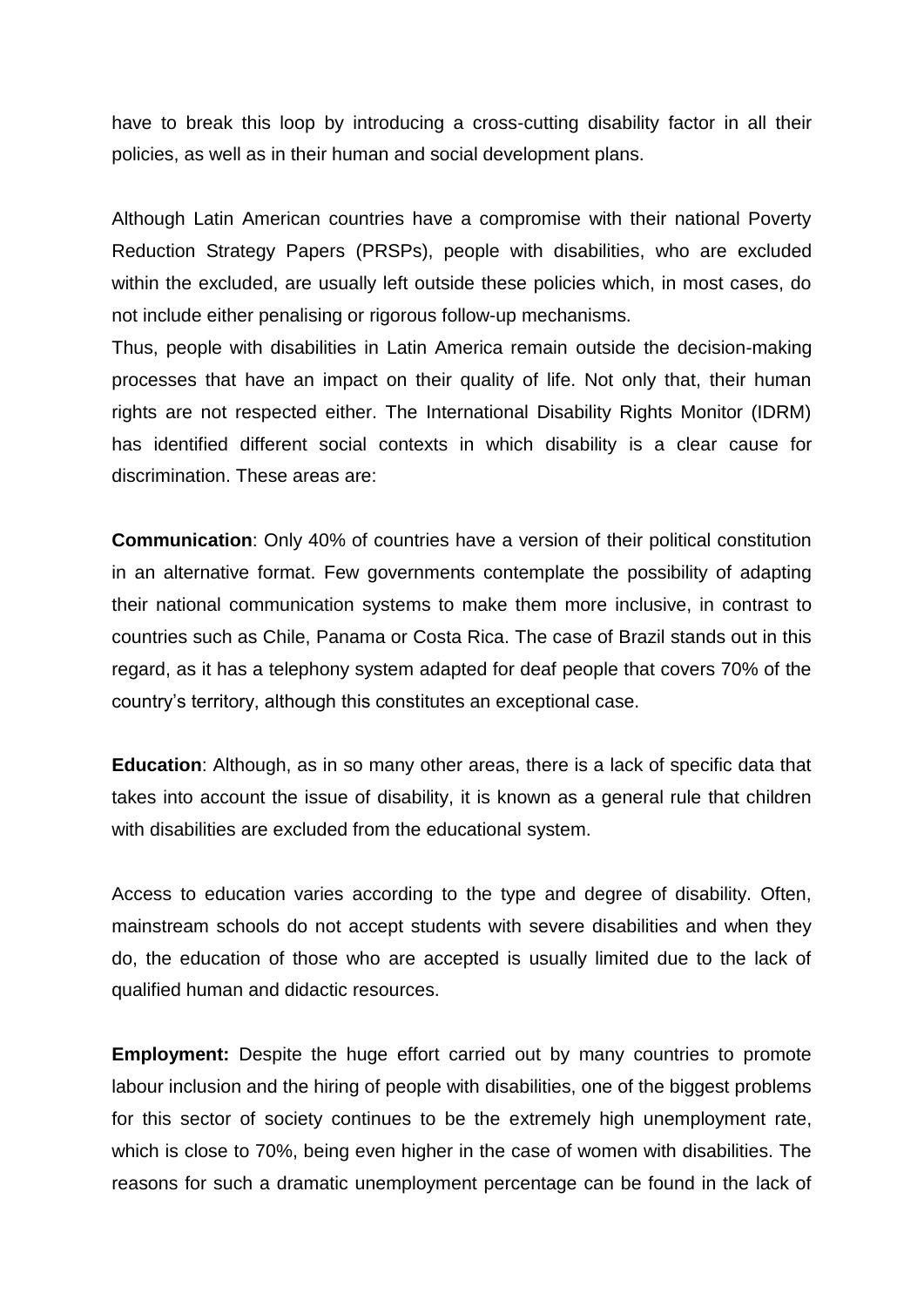qualifications, accessibility and planning for universal design (it is not of much use, for instance, that the workplace is adapted if the means of transport to its location is not accessible). Another reason for this extremely high unemployment rate is the unfair distribution of the Latin American economy.

**Health Services**: In most regions, access to the health system depends on working status, which means that given the disproportioned unemployment rates among people with disabilities, health insurance is also restricted for this group. Furthermore, public health systems are deficient for people with disabilities, as they do not have resources regarding specific services or technical aids.

Private medical insurance is not a solution either. On the one hand, there are very few people with disabilities who could afford it. On the other hand, insurance companies usually reject people with disabilities as clients. At the same time, there are hardly any health professionals qualified to assist people with disabilities, and those few who are available, work for services that employ rehabilitation systems that consider disability as a medical problem and not from a global and integral perspective.

**Housing**: Throughout almost all of Latin America, people with disabilities live with their families. Independent living constitutes a privilege and an exception, rather than a fundamental right. This is due firstly to the complexities derived from the multiple existing barriers and obstacles when accessing education and employment. Secondly, it is due to the lack of planning with regard to the percentage of housing facilities (public or private) that include universal design criteria.

**Institutionalization**: Although it constitutes a flagrant infringement of basic human and ethical principles, many people with disabilities are confined to centres against their will. This initial infringement of their rights can give way to further violations, as these people will be more vulnerable to abuse and violence. For example, while the laws contemplate the possibility of refusing psychiatric treatment, the opinions of people with a psychosocial disability are hardly taken into account in practice when applying this clause.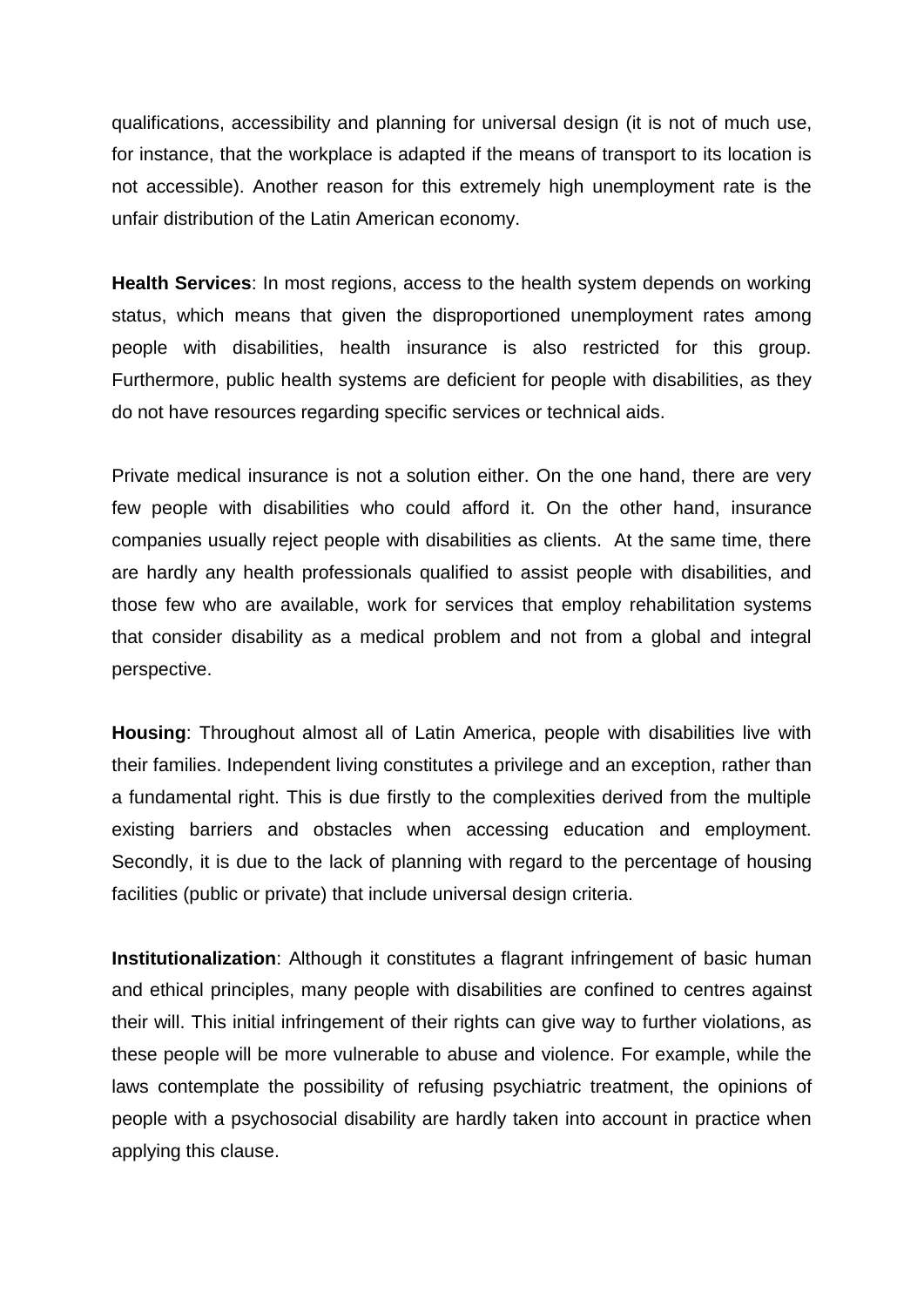Some countries are starting to become aware of the undermining of their dignity that this situation generates. In this regard, they have introduced initiatives to deinstitutionalize people with disabilities, although it is still a trend and therefore it is a practice that has not been rooted or extended yet.

**Accessibility**: As in many other aspects, most countries have laws that require compliance with a set of minimum levels of accessibility for buildings. These requirements may just apply to newly built buildings or just be simply ignored in a systematic way. Even public infrastructure does not comply with these basic accessibility requirements established by law.

As a consequence of all the above, and despite the fact that Latin American countries are willing to work so that accessibility is not only an element to be included in the beginning of the production processes but it becomes a real parameter, as well as in the existing spaces and services, the reality is that it constitutes more a verbal compromise than an assumed responsibility.

#### **AN ASSOCIATIVE MOVEMENT IN PROGRESS**

Given the general economic and social characteristics of the Latin American subcontinent, many of its countries are beginning to experience a deep progress (in all areas but particularly in the economic context). However, the starting point is terrible for people with disabilities in many cases.

Gradually, an associative network has begun to be knitted. Although its structural framework is fragile and its trajectory brief, a sense of belonging to a specific group has settled in. This awareness of the collective is essential to articulate an operative and strong associative movement. That reality has facilitated the setting up of Iberoamerican disability networks. Up to this date, there are four operating networks:

• Iberoamerican Intergovernmental Technical Cooperation Network, which focuses on the development of policies for the care of seniors and people with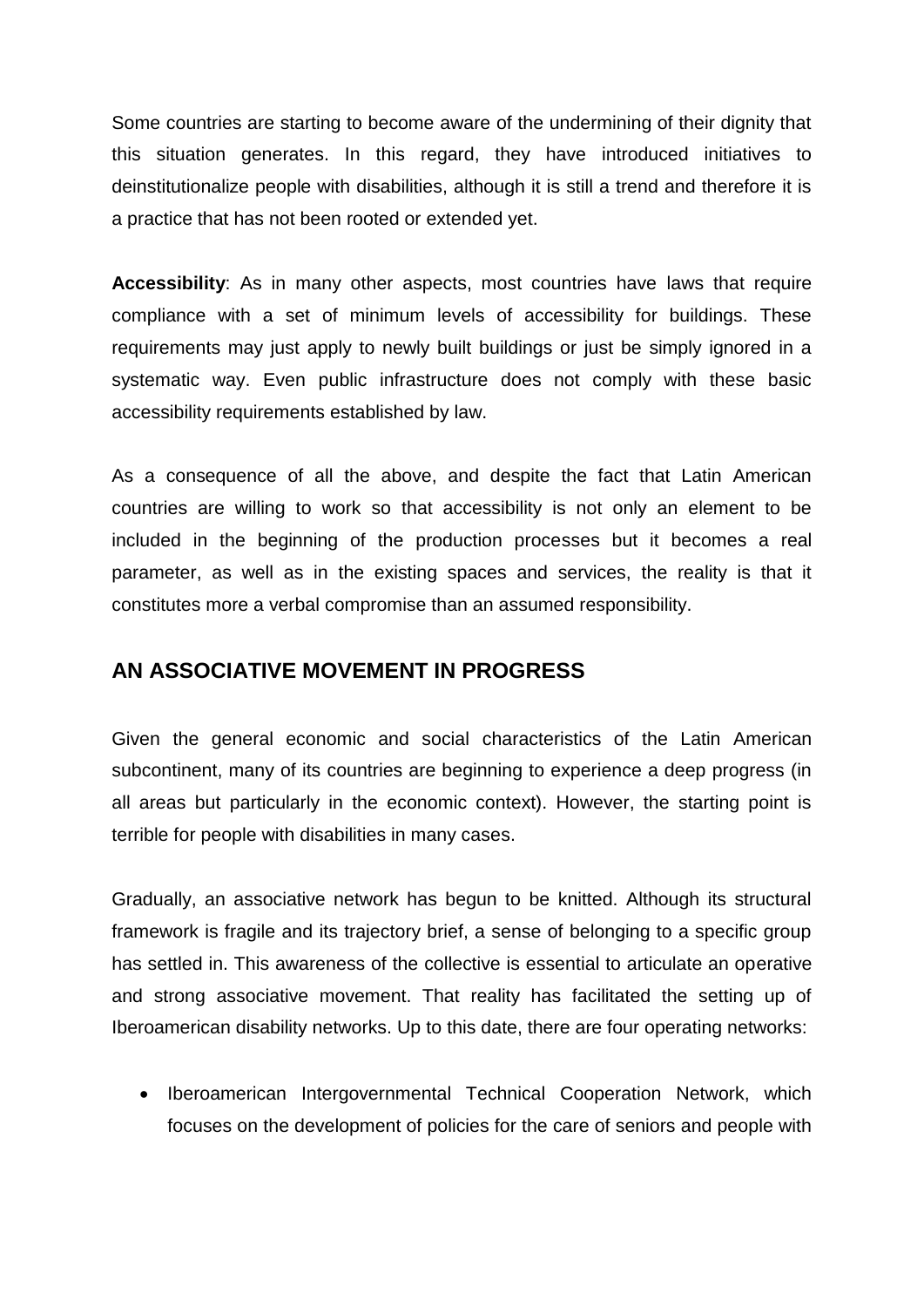disabilities (RIICOTEC). It was founded as a result of the Chile Declaration in 1993.

- Iberoamerican Network of Non-Governmental Organizations of People with Disabilities and their Families (RIADIS), founded in Bolivia in 2001, under the auspices of the IMSERSO (Spanish Institute for Older Persons and Social Services, which also includes people in a situation of dependency).
- Iberoamerican Network of Organizations of People with Physical Disabilities (RED), established in the Dominican Republic in 2001, with the support of the Spanish Confederation of Physically and Organically Disabled People (COCEMFE) and the IMSERSO.
- Iberoamerican Network of Intergovernmental Cooperation for the Education of People with Special Educational Needs (RIINEE), founded in 2004 by the ministries and secretariats of education of the Iberoamerican countries, with the objective of contributing to the development of education for people with special educational needs, as a means to achieve their educational integration, their social inclusion and the improvement of their quality of life.

With regard to people with visual disabilities, the Latin American Union of the Blind (ULAC) was founded in 1985 with the support of the Spanish National Organization of the Blind (ONCE). ULAC constitutes an international non-governmental and nonprofit organization. It gathers together organizations for and of the blind from 19 Spanish-speaking and Portuguese-speaking countries in Latin America. Its main objective is to achieve through its unity the complete strengthening of the institutions for and of people with visual disabilities that conform to it, as well as the full integration of people with visual disabilities in Latin America and in society.

Along with disability organizations, which are growing in number and which are increasingly focusing on collective work, each Latin American country has an official body dedicated to disability.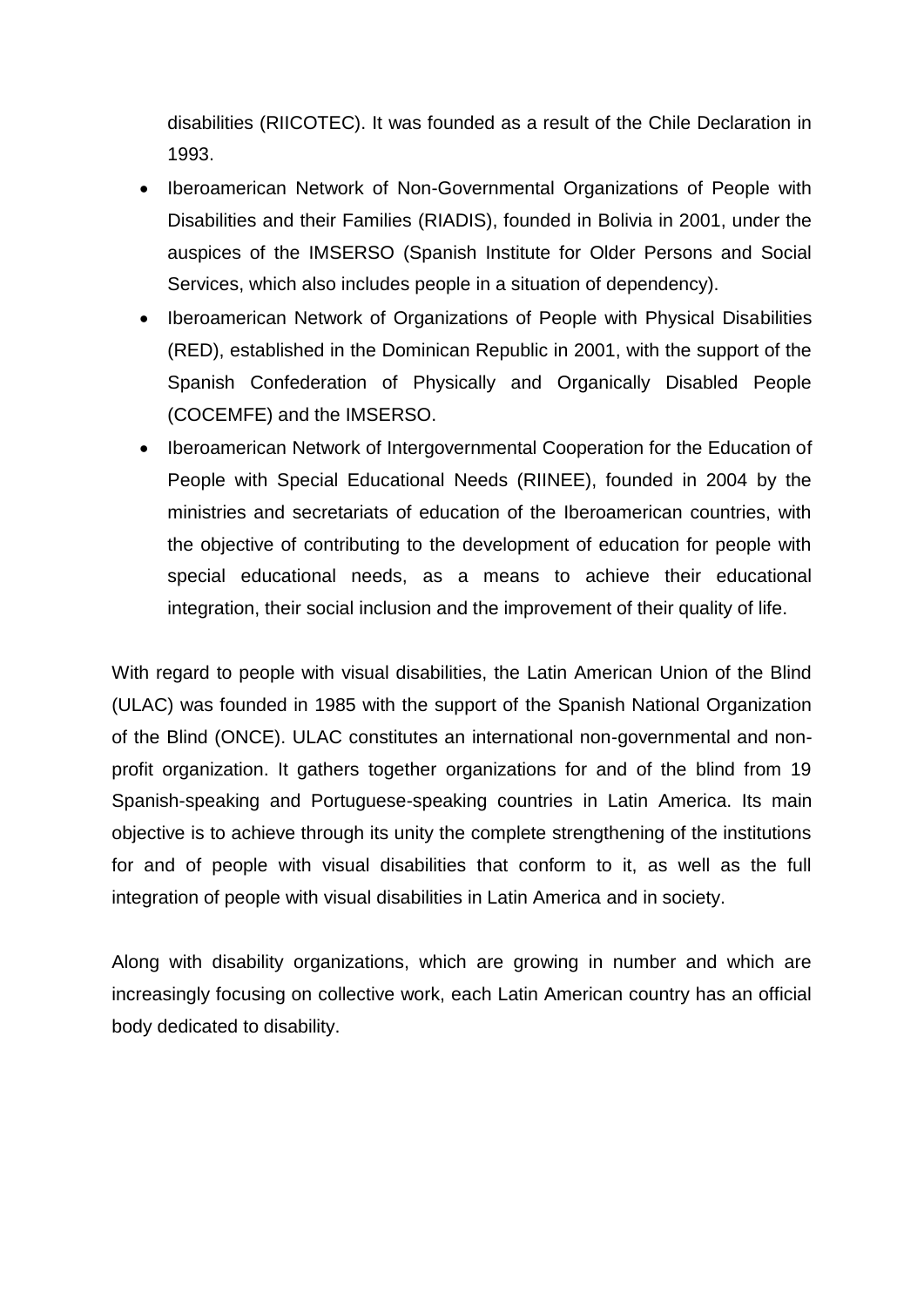#### **REGULATORY FRAMEWORK.**

The Latin American regulatory framework concerning people with disabilities seriously fluctuates from one country to another. Disability legislation in Latin America is characterised by its dispersion, its excessive proliferation and its systematic lack of compliance. Although the different countries' disposition is positive and in many cases they have even developed a regulatory base which effective future legislation would be built upon, the reality is that the very few existing laws, directives and sanctions are not taken into account in practice.

Nevertheless, the associative movement whose main objective is to strengthen itself until it reaches the necessary density as to have an impact on those decision-making bodies, has an unalienable start point in the 1948 Universal Declaration of Human Rights, from which other treaties were articulated. The treaties listed below were also decisive for their direct or indirect implication with the issue of disability and were ratified by Latin America:

- International Agreement on Civil and Political Rights (1966).
- International Agreement on Economic, Social and Cultural Rights (1966).
- International Convention on the Elimination of All Forms of Racial Discrimination (1965).
- Convention on the Elimination of All Forms of Violence against Women (1979).
- Convention against Torture, Cruel Sentences and Inhumane Treatment (1984).
- Convention on the Rights of Children (1989).

We should mention in particular the United Nations Convention on the Rights of People with Disabilities, approved in 2006 and which has become the main legal body that structures the new social model for these people. This UN Convention identifies people with disabilities as subjects by right and not as mere objects of those rights. This new conception represents a complete shift from classic parameters based on concepts such as charity and compassion (and so close to a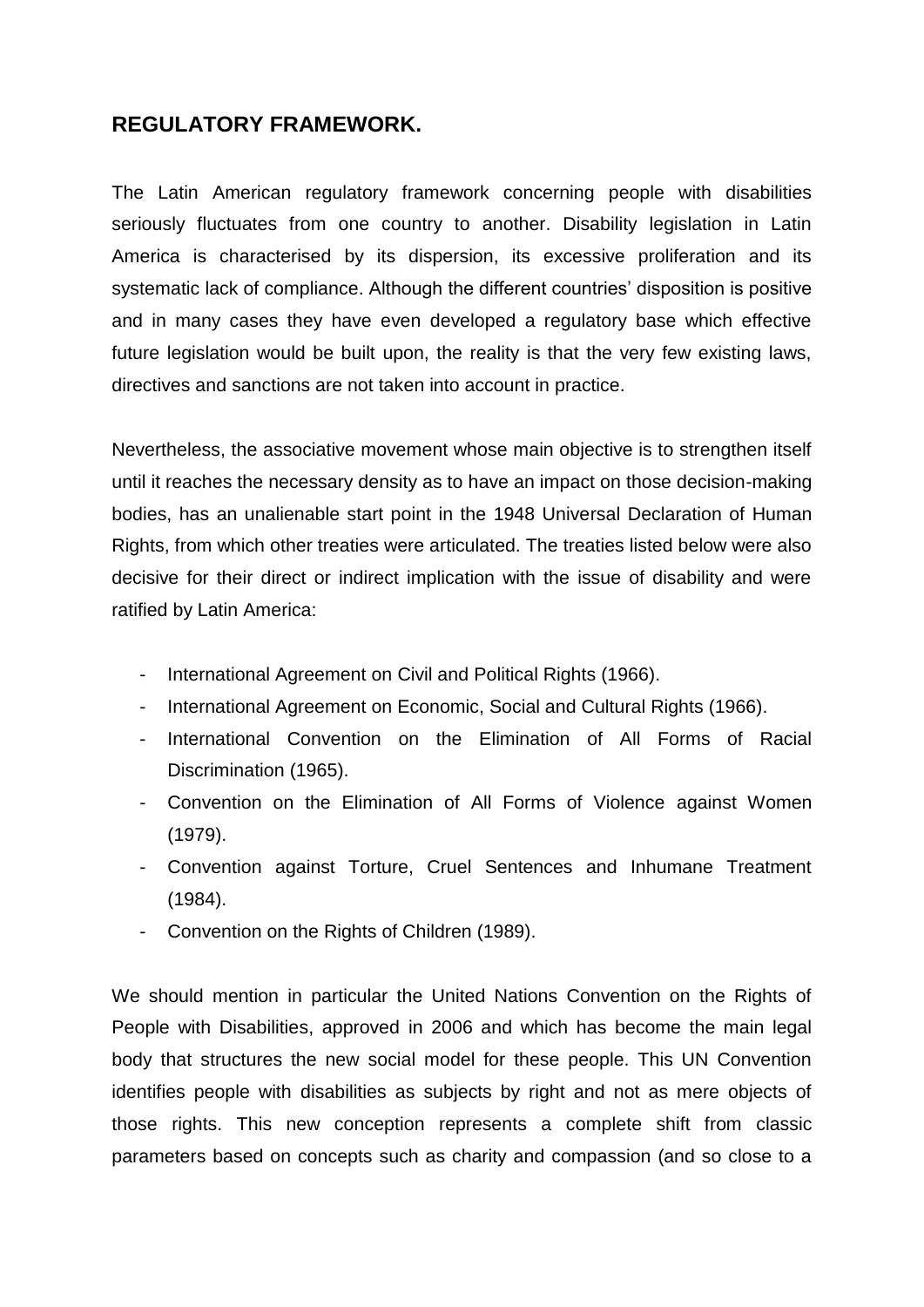third one, paternalism). These parameters were built also on an obsolete paradigm where an assistive, rehabilitating and medical approach was applied.

The UN Convention clarifies at last the content of these human rights as they are applied to people with disabilities, providing an integral reference point for internal laws and policies in each country. One of this text's greatest achievements is that it promotes mechanisms to control the advances of countries in this subject, providing evaluation standards as well as an outlined frame for international cooperation.

The ratification of these international agreements shows a will to rectify the flagrant infringement of human rights that people with disabilities have experienced throughout history. It is necessary, however, that the compromise to eliminate barriers is real, whether these barriers are tangible or not. It is also necessary that countries really work to build a more just and inclusive society.

The efficacy of those efforts will also depend on the capacity of Latin American countries to go deeper and incorporate the disability perspective into a wider discourse and in a cross-cutting manner, as it is being experimented with other groups at risk of being exposed to a situation of greater vulnerability such as women and children.

Furthermore, the different Latin American governments will have to carry out studies (the more detailed the better) to describe in detail the reality of disability, get to know it well and then be able to propose adjusted and efficient solutions and answers, as in this way we can contribute indirectly to knock down stereotypes that diminish and interfere with the social and labour inclusion of this group.

Finally, Latin American governments have to promote a constant and, whenever possible, productive dialogue with the associative movement so that a set of interested interactive parties can be established. Nothing for people with disabilities without people with disabilities.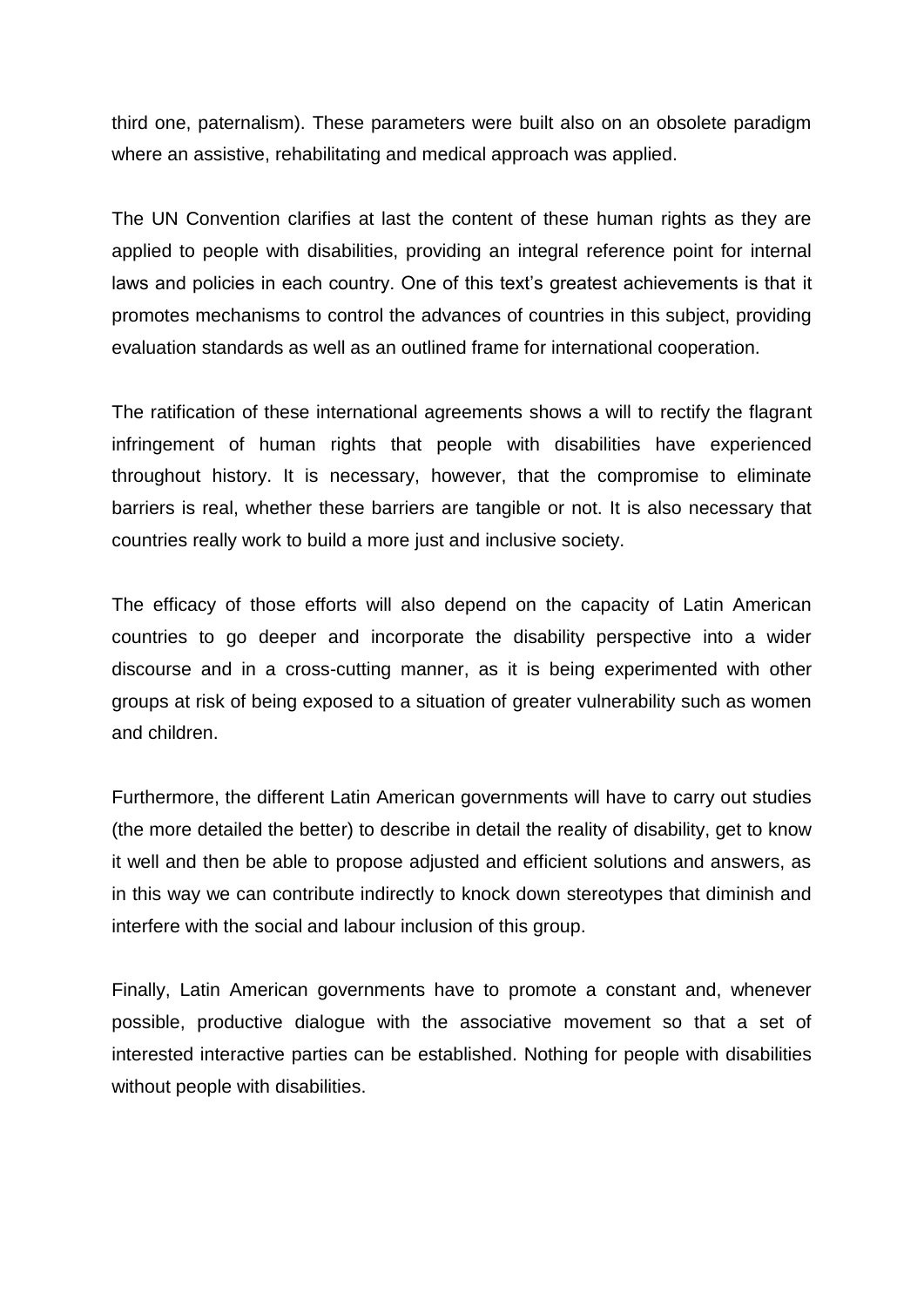# **COMMUNICATION CHANNELS BETWEEN SPAIN AND LATINAMERICA.**

The link between Spain and Latin America is extremely well-known by everybody, as is illustrated through historical discourse. However, we would like to highlight that in the last century, cooperation links have been further reinforced and the dialogue between equals has gradually become a very common and productive practice. Out of the bilateral meetings carried out, those which stand out as most productive are: **'Encounter in Democracy'** (held in 1983 with the participation of more than 100 high political, cultural, economic and scientific representatives from both sides of the ocean, gathered together through the Institute of Iberoamerican Cooperation (ICI), a stem of what later would become the Spanish Agency for International Cooperation (AECID).

Similarly, the meeting of former Latin American democratic presidents, held in the Guadalupe Monastery of Extremadura, was also crucial. In the Guadalupe Declaration, named after such an event, there was an explicit and bounding compromise to consolidate an Iberoamerican community of nations and to promote education, culture and science, as well as supporting the different peace processes in Latin America.

Thus, the Iberoamerican Summit of Heads of State and Government originated there, a summit which is recognised as an observing body by the United Nations and with a similar status to those of the European Union; the African Union; the Organization of the Islamic Conference, the Holy See and the Red Cross.

The 13th Edition of this summit, held in Bolivia under the motto, 'Social Inclusion as Driving Force behind the Development of the Iberoamerican Community', concluded with the Santa Cruz de la Sierra Declaration. After the petition by Spain, it also declared 2004 as the **Iberoamerican Year of People with Disabilities**.

This reality constituted a point of inflection in Latin America regarding the concept of disability. On the one hand, the associative movement had to face, for the first time,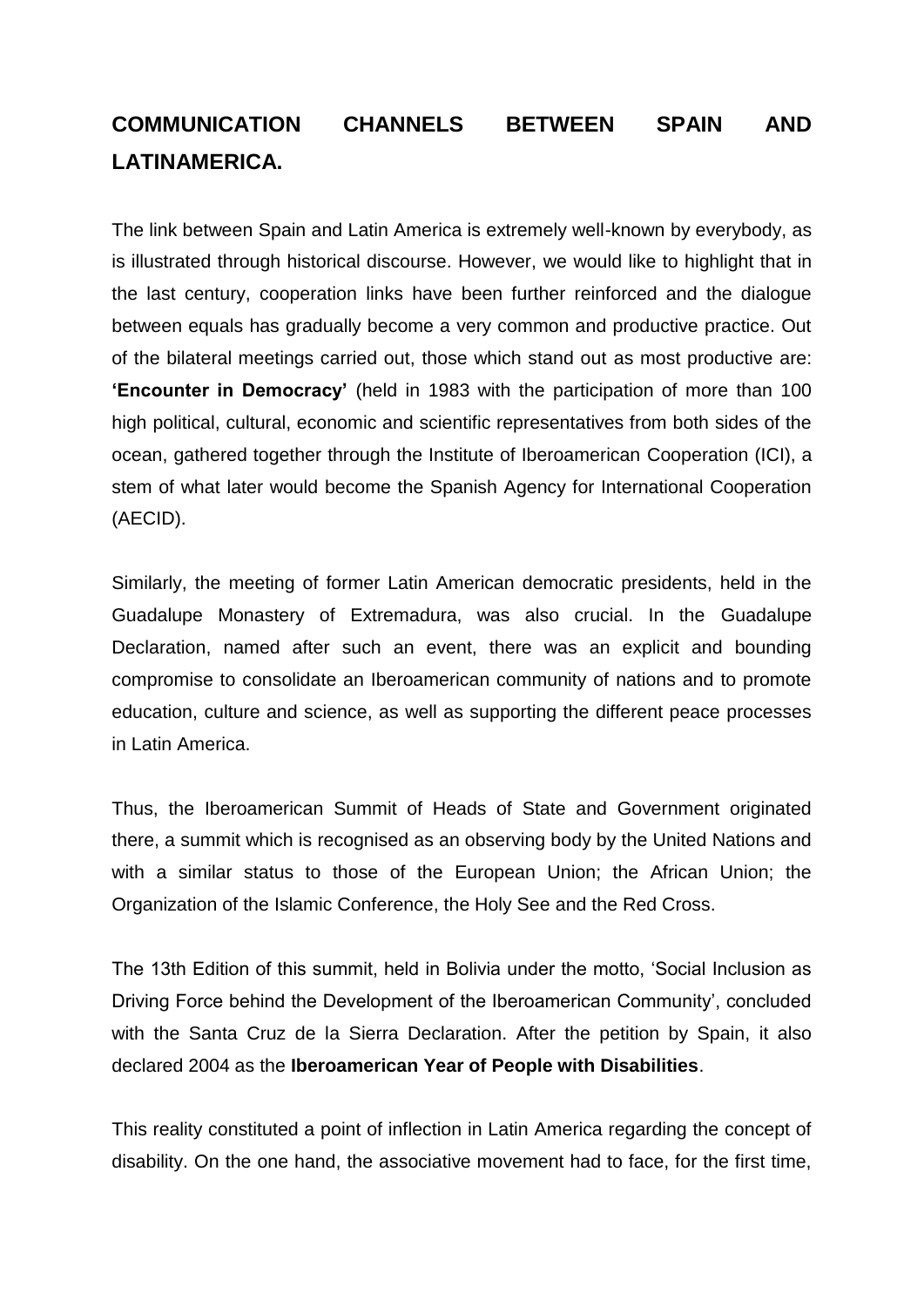the challenge of using the opportunity provided to them in a way that its actions would have long-term consequences. To this end, it had to articulate itself, have a dialogue and draw together in the same direction, leaving aside any style considerations. Indeed, it managed to do so.

On the other hand, Latin American public authorities, administrations and governments saw disability as something systematic and not punctual. In this manner, those who had not done so before, understood now that the demands of disabled people organizations did not happen out of the blue or because of the influence of some visionaries. They constituted no more and no less than a matter of rights and, more specifically, a human rights issue.

In 2004, the Iberoamerican Year of People with Disabilities, important developments were achieved. The first of these achievements was a very strong sense of social awareness regarding inclusion through activities that would promote the advocacy of rights and equal opportunities. A quick evaluation of this achievement would show four clear results in this respect:

- Effective advances were promoted with regard to public policies for the improvement of the life conditions of people with disabilities and their families, with a particular focus on those who are living in poverty.
- A more solid awareness of the social dimension of disability was consolidated at the national, regional and local levels through the carrying out of studies, censuses, surveys, reports, etc.
- Certain dynamics were established regarding the inclusion of the disability issue and the disability perspective within the debate and writing-up of this regulation.
- The setting-up of organizations dedicated to people with disabilities was encouraged in those regions or areas in which no associative network was present, while consolidating the already existing ones.

2004, the Iberoamerican Year of People with Disabilities, showed that a participatory democracy required new public policies on the subject of people with disabilities to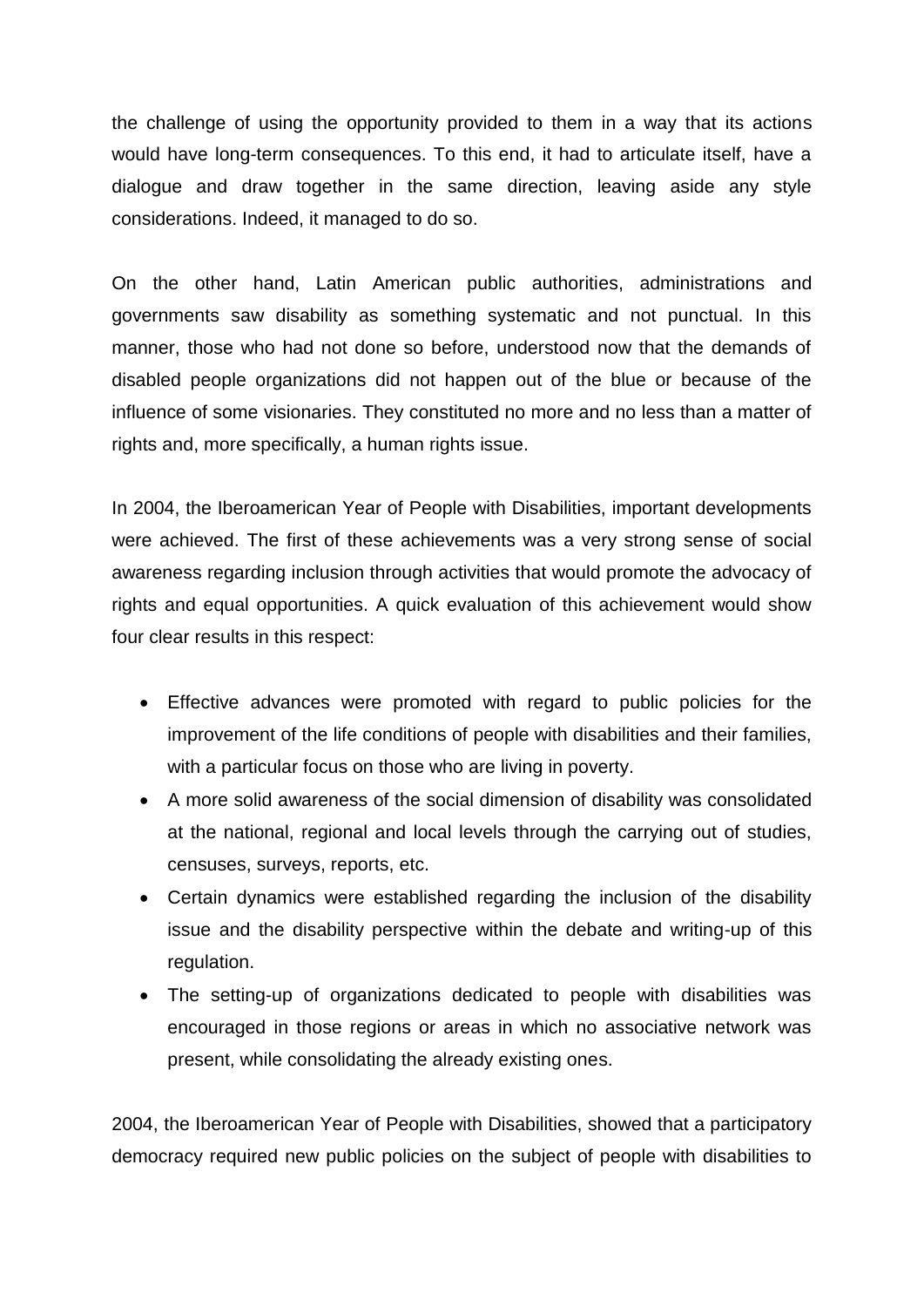be developed, taking into account their own input, through their most representative organizations in all phases of the decision-making process: elaboration; enquiry; approval; implementation; follow-up and evaluation.

Another essential milestone in order to understand the huge compromise of the different Iberoamerican countries with people with disabilities was the XXII Iberoamerican Summit of Heads of State and Government, held in the Spanish city of Cádiz in November 2012 and under the motto, 'A Renewed Relationship in the bicentenary of the Cádiz Constitution'.

At this Summit, **the year 2013 was proclaimed as the Iberoamerican Year for the Labour Inclusion of People with Disabilities**. This proposal was jointly put forward by Ecuador and Spain, echoing a suggestion presented by ONCE through FOAL (its Foundation for Latin America) and by CERMI (the Spanish Committee of Representatives of People with Disabilities).

During this summit, the different state leaders recognised the need for strengthening public policies, initiatives and efforts to ensure the full and effective labour inclusion of people with disabilities, as well as the promotion of growth policies and the projection and the encouragement of small and medium-sized enterprises.

The summit championed for 2013 to become a move forward without return, from which labour inclusion can be an effective reality. As expressed in the official release, "not only labour inclusion guarantees their social integration. Its positive economic and social impacts are also extended to the whole community, enabling to take advantage of a valuable human capital, which promotes social cohesion and reactivates the economy of the Iberoamerican countries".

For this reason, the state leaders present at the summit made a compromise "to promote inclusive growth policies with equity and based on decent work". They also made a compromise to take the necessary measures to eliminate the institutional barriers caused by the invisibility of people with disabilities within their respective legislations.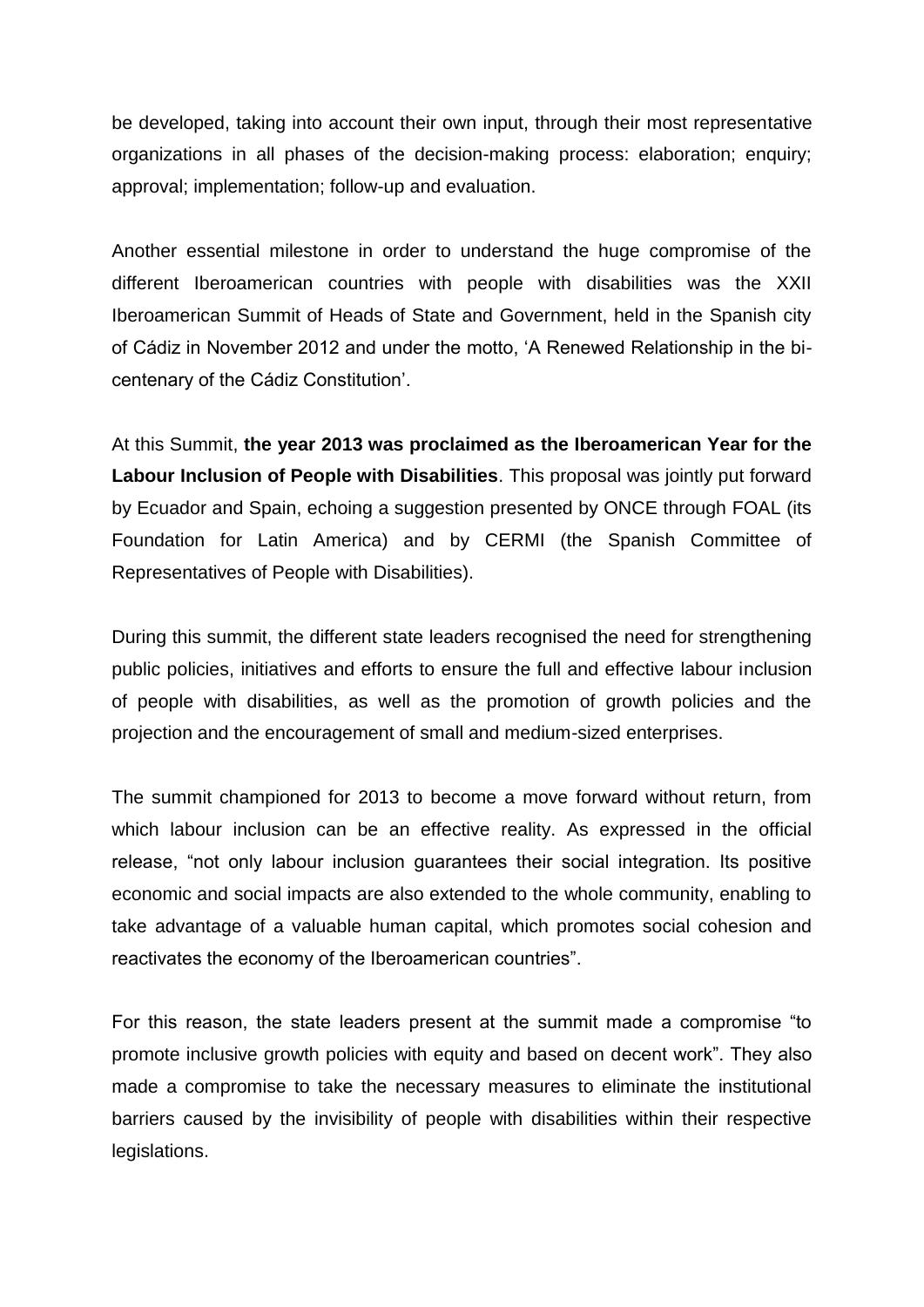Taking into account the Agreement 159 of the International Labour Organization (ILO) on the professional re-adaptation and the employment of people with disabilities, they also remembered the right to work of people with disabilities on an equal opportunity basis regarding gender.

These political leaders called for the private sector to gain awareness about the potential that people with disabilities have, and to eradicate all prejudices and stereotypes that, not only are old-fashioned, but which have also become obsolete in the 21st century.

The proclamation of 2013 as the Iberoamerican Year for the Labour Inclusion of People with Disabilities, constitutes a unique opportunity to show the direction that public policies and civil society's actions must take in order to incorporate people with disabilities into the labour market.

\* \* \*

Up to now, there is no doubt that disability is a pluralistic social and personal reality in Latin America. However, there are still challenges left. For instance, there is a percentage of people that experiences particularly excruciating levels of exclusion and suffer discrimination factors within specific groups. These must become an urgent priority within public policies.

Among these specifically vulnerable groups we can mention women with disabilities; indigenous people with disabilities; immigrants or people belonging to an ethnic minority or with a different sexual orientation; people with multiple disabilities; children with disabilities; people with disabilities who cannot represent themselves; people who live in rural areas; and people who have a stigma associated with mental illness.

The achievement of a complete equal status for people with disabilities in comparison to the rest of people, as well as their full social emancipation in Latin America, will depend on the interested parties' clear awareness that they must take control of their lives and design their own future.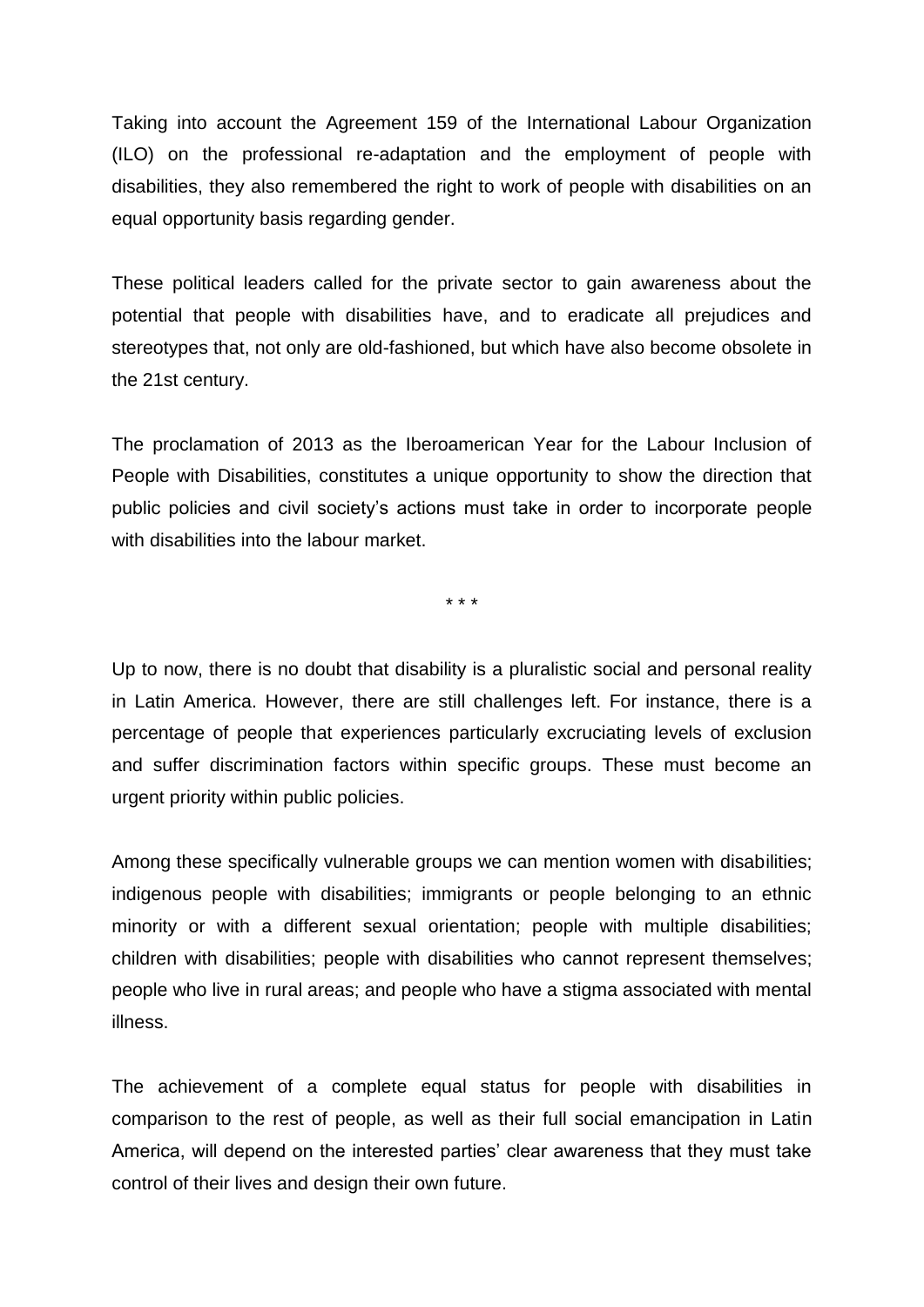Within a social context, this awareness is expressed through the joint work and the unified action that the associative network represents, which is essential for the advancement with regard to the rights of people with disabilities.

FOAL, set up thanks to ONCE's conviction that it is possible to have a different, more just, more inclusive and more efficient world, began working in Latin America to make the reality described here change day by day. FOAL started its work also with the firm belief that the moment will come when people with disabilities will definitely own their lives, be citizens with full rights and have an education that will make them capable of performing a job that provides them both with financial and personal independence.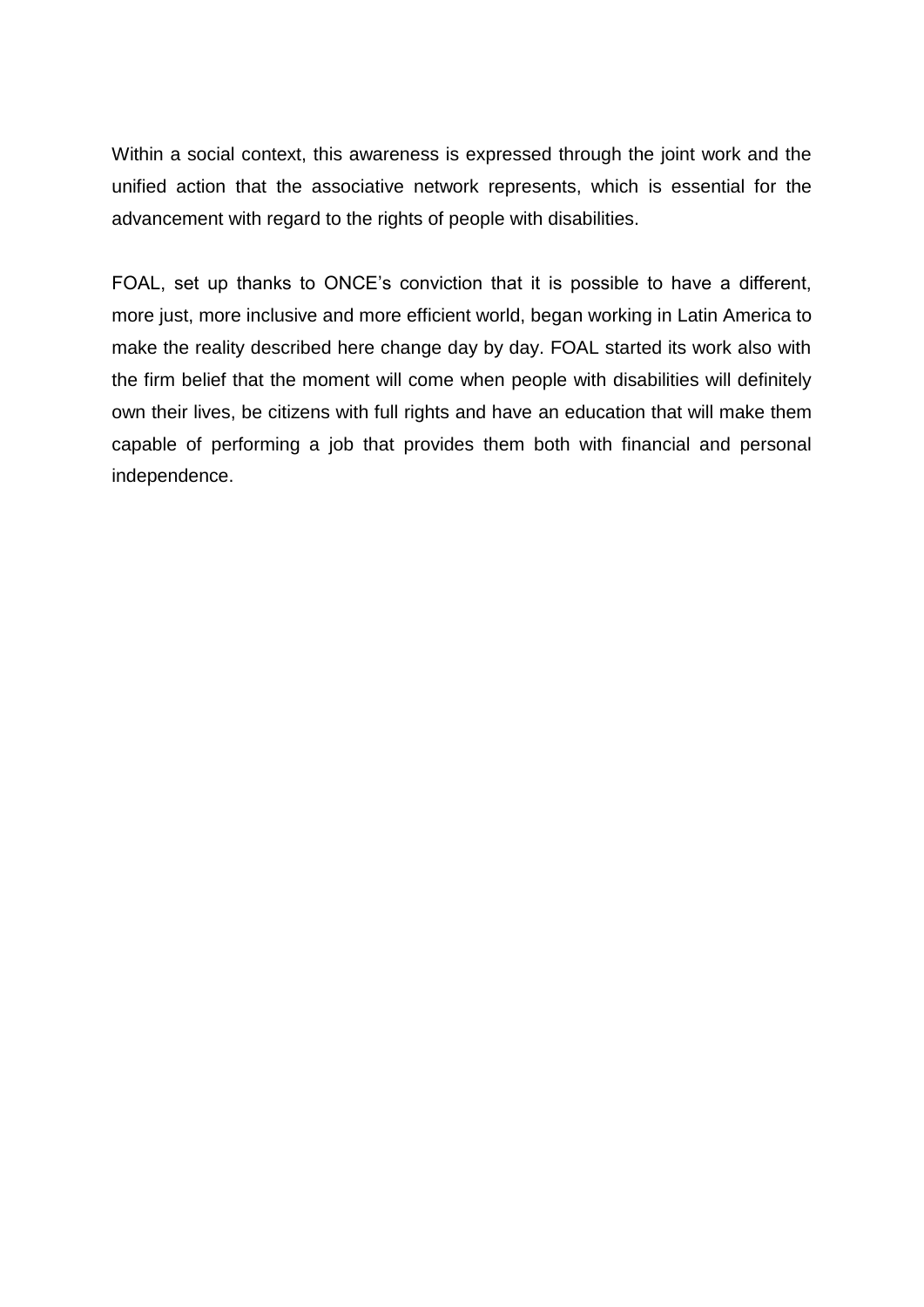# **Chapter II. FOAL: An X-Ray of the Driving Force for Change in Latin America.**

The collaboration between the Spanish National Organization of the Blind (ONCE) and Latin America was an established objective almost since this organization's first steps during the first half of the  $20<sup>th</sup>$  Century. While the joint work was punctual, it was always productive. This collaborative work was manifested through book donations (both in Braille and audio format) of specific bibliographical materials; through the donation of technological tools; through the coverage of expenses implied in the participation of Latin American professionals in relevant world congresses, as well as through its support to numerous blindness prevention campaigns, lest we not forget that 80% of world blindness could be avoided (according to data produced by the World Health Organization).

However, we would have to wait until the 1980s before identifying common systematic and periodical working objectives. In 1984, ONCE's General Advisory Board set up the Fund for Cooperation with Iberoamerica, in order to formalize the allocation of aid to people with visual disabilities in Latin America. This economic catalyst facilitated the carrying out of multiple activities, with the main objective of improving the quality of life of this sector of the population. In particular, it allowed for the sponsoring of cooperation programmes in the areas of welfare and assistance to blind people and people with severe visual impairments. The initial budget for this was 15 million pesetas.

ONCE's compromise with Latin America continued to grow though. Thus, the budget for the institutional fund for cooperation gradually increased to 100 million pesetas (almost 1 million U.S Dollars), along with the magnitude and significance of the projects it sponsored. However, the subsequent strong devaluation experienced by the Spanish currency in 1994, translated into a notorious loss of purchasing power for this fund. Aware of the impact that this could have on the initiatives developed in different countries, ONCE increased again its financial allocation to this fund to 1 million US dollars.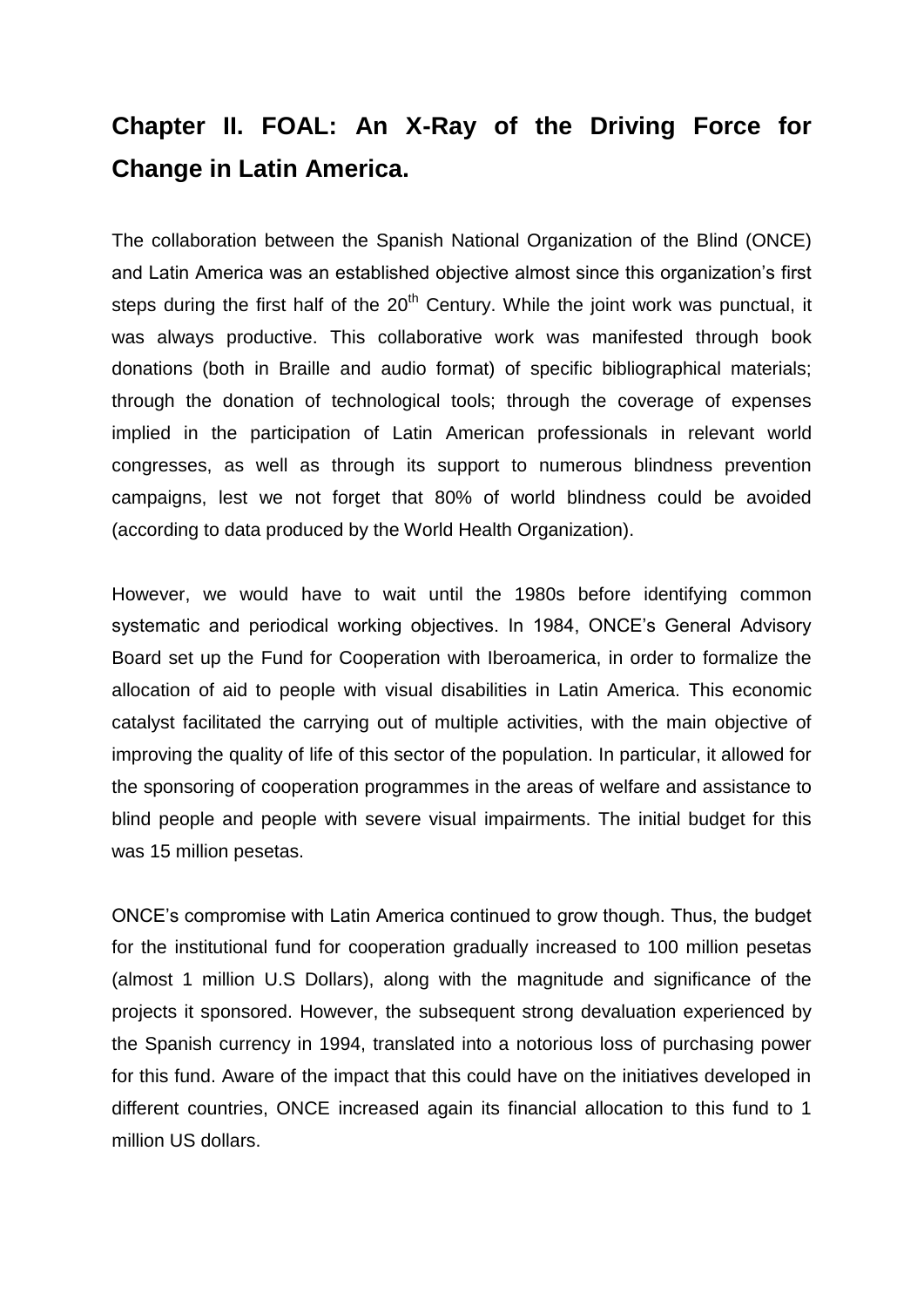In the beginning, the programmes and initiatives sponsored by the fund were characterised by their assistive dimension. Nevertheless, the paradigm shift that took place within Spanish society and which was encouraged and assumed by ONCE, would modify, not only the action parameters in Latin America, but also the conceptualization of disability itself.

Within an irreversible and historical process that had its pauses but which continued to be convincing, the response that public powers gave to disability was a response based on a welfare model. With such a model, disability was understood as a medical problem, where people with disabilities were considered as mere beneficiaries of rights. This model however experienced a substantial shift towards becoming a model based upon rights, through which disability would be seen now as part of the richness of reality from an integral perspective, and where people with disabilities would become subjects with rights.

Taking into account this new paradigm, the ONCE Foundation for Solidarity with Blind People in Latin America (FOAL) was founded in 1998, in order to establish fluent and long-lasting communication vessels, which would channel the most urgent needs that emerged on the other side of the ocean. FOAL would represent a Foundation ready to work in a sisterly manner with its Latin American counterparts, while respecting at the same time each country's idiosyncrasies and particularities.

Hence, FOAL articulates itself as a new stable and fertile meeting point, which promotes, facilitates and encourages cooperation projects and action policies that improve the life conditions of people with visual disabilities and therefore, those of people with disabilities in general in Latin America. Nevertheless, it keeps the same identity features that characterised ONCE's previous collaboration with Latin America, those being: stability; continuity; work; honesty; generosity; participation and progress.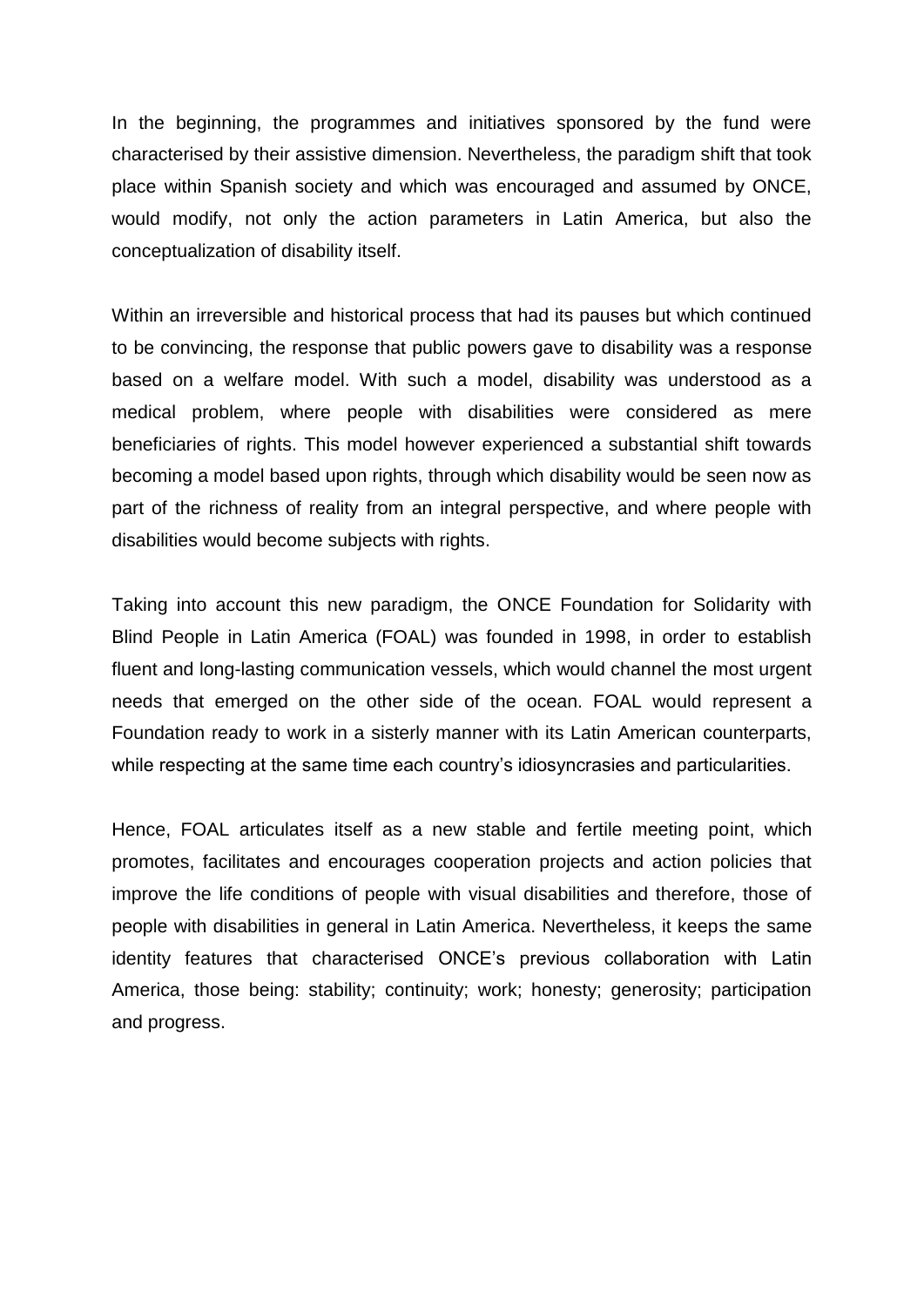## **PURPOSES AND OBJECTIVES**

FOAL's purpose is as precise as it is effective: to promote the improvement of the life conditions of people with visual disabilities in Latin America, thus contributing to their enjoyment of their human rights and fundamental freedoms from an equality perspective. This represents a substantial investment on repairing through international development cooperation the citizenship deficit being dragged by people with visual disabilities.

Therefore, FOAL's main beneficiaries are blind and partially sighted people in Latin America. Job creation, the improvement of access to education and educational development constitute its immediate contributions, carried out through training programmes and professional training, as well as through labour promotion and inclusion programmes.

FOAL's actions are based on a human rights model, particularly since the approval of the United Nations Convention on the Rights of People with Disabilities in 2006. Its direct or indirect actions are channelled through associations representing people with disabilities in Latin America, and its work enables the attainment of personal autonomy; full social inclusion; equal opportunities and no discrimination, as well as the minimising of the impact of blindness or visual disabilities.

Its annual budget is approximately 1.5 million Euros, to which the direct or indirect contributions by the European Commission; the different Latin American governments; the Spanish autonomous communities, local companies or entities and private individuals should be added.

The always cross-cutting work carried out by FOAL in Latin America is channelled through different actions:

- Technical assistance for the execution of programmes and projects.
- Direct or indirect participation in the managing of activities, centres and programmes.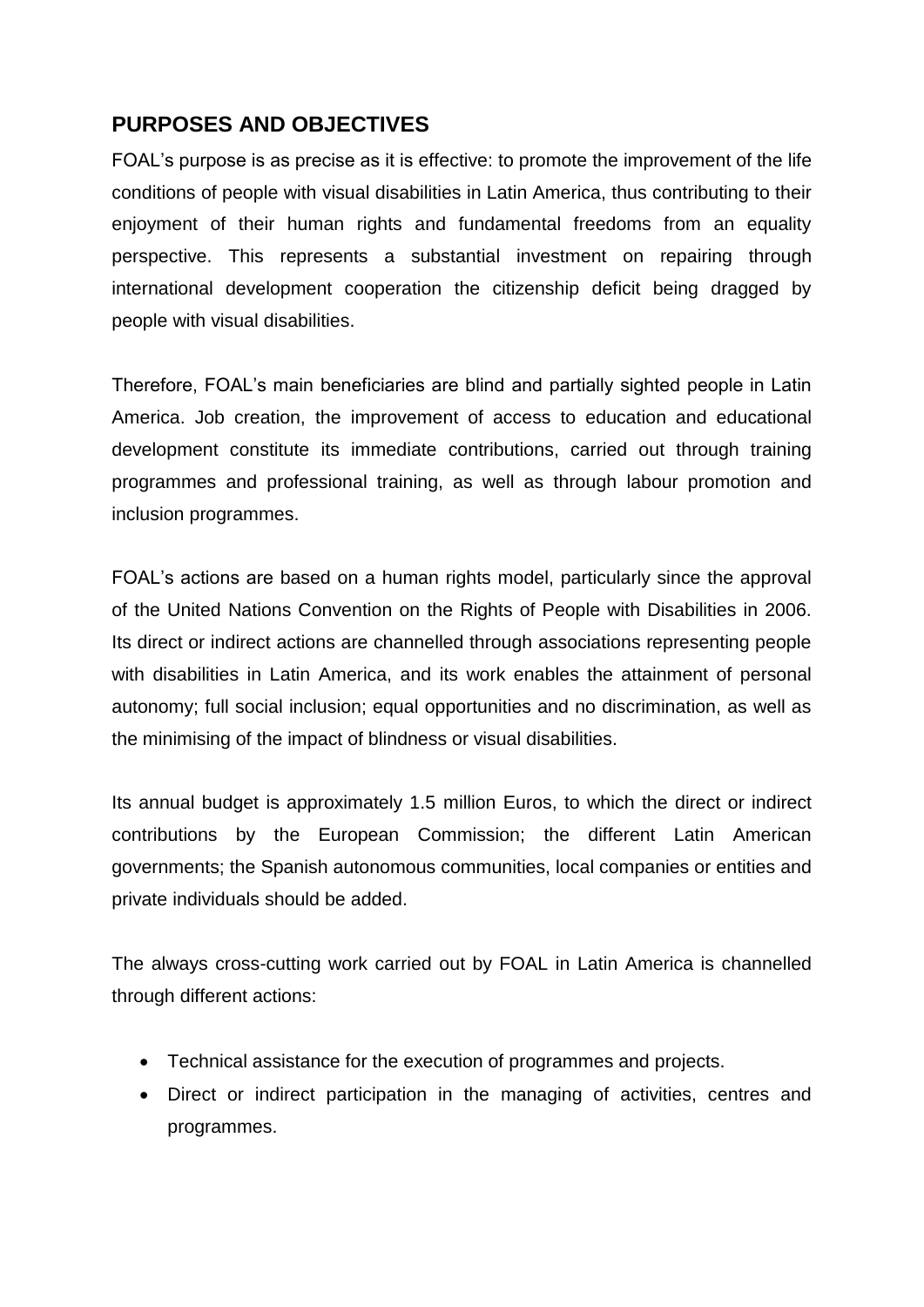- Collaboration in activities with other entities which carry out coinciding or complementary actions to those performed by FOAL.
- Qualified interlocution recognized officially by public administrations in order to promote the objectives proposed in its statutes.
- Concession of subsidies to similar institutions and allocation of financial aid.

FOAL participates actively in the 19 countries that make up the Latin American Union of the Blind (ULAC): Argentina; Bolivia; Brazil; Chile; Colombia; Costa Rica; Cuba; Ecuador; El Salvador; Guatemala; Honduras; Mexico; Nicaragua; Panama; Paraguay; Peru; Dominican Republic, Uruguay and Venezuela.

#### **SCOPE OF ACTION**

FOAL's actions aim at achieving the personal autonomy and independence of people with visual disabilities, the empowerment of the associative network and the involvement of the different public administrations, so that the projects it participates in are not just circumstantial and become structural. To this end, FOAL has mainly focused its work on three major areas:

#### *Education*

Today more than ever, education can constitute a privilege. Within an increasingly more specialised world, we must guarantee education in all its stages and on an equal opportunity basis. It is for this reason that education constitutes one of FOAL's areas of action.

Thanks to its joint work with public administrations such as the Spanish Ministry for Education and its Latin American counterparts, FOAL promotes and stimulates quality education that ensures this right for Latin American children, through the setting up of Educational Resources Centres and through the suitable training of professionals dealing with the specific needs of students with visual disabilities.

In relation to projects on access to culture and the promotion of reading, more than 2,000 people have been beneficiaries of some of the actions developed by FOAL. This is an area the Foundation is particularly sensitive about. Subsequently, it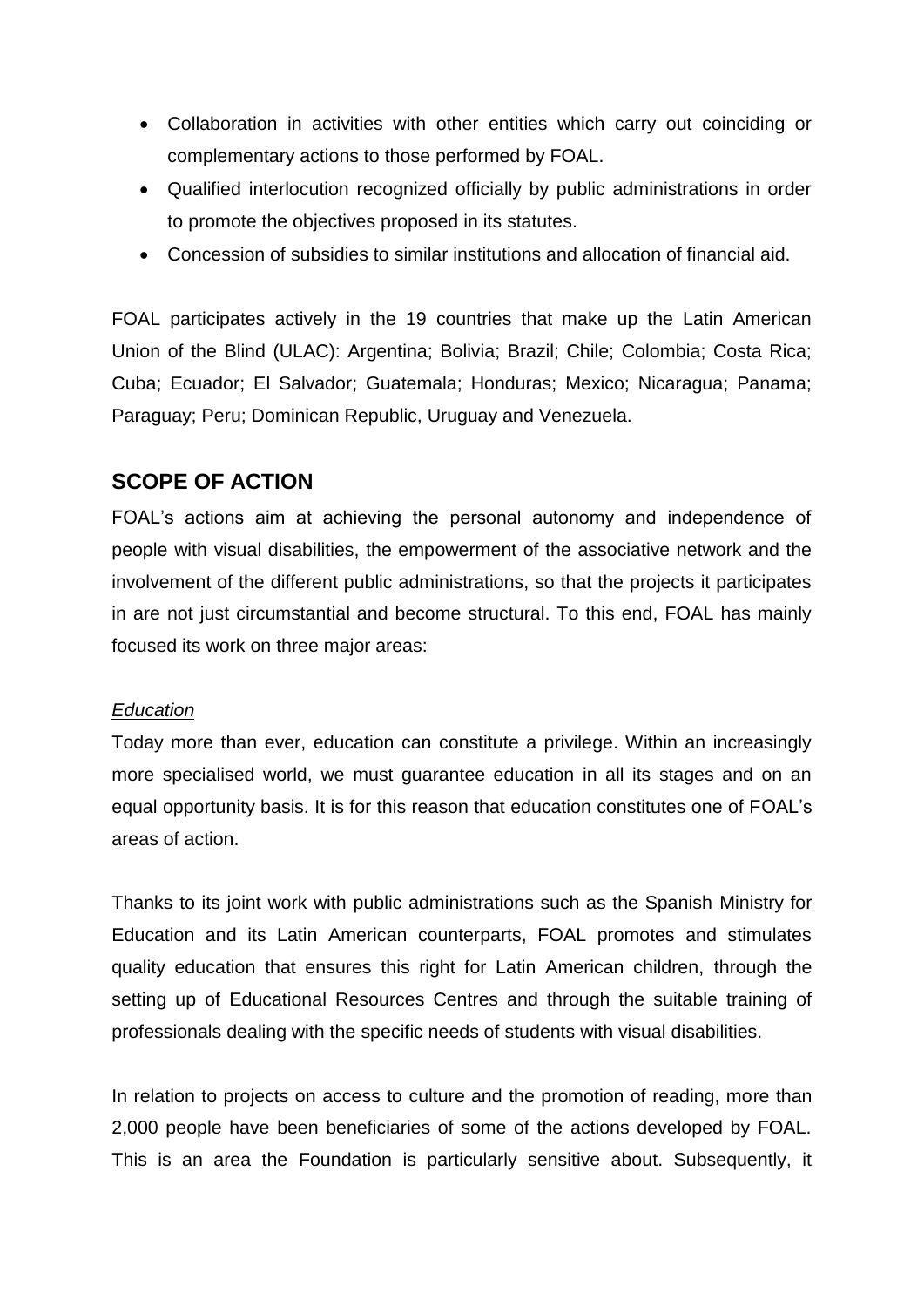backed up the demand put forward by the World Blind Union (WBU) on the 20th of December 1993, in which they urged states "to provide quality didactic materials to students with disabilities and to foresee long-term training for teaching and support staff".

Taking into account the UN Standard Rules for the Equalization of Opportunities for Persons with Disabilities (which contain 22 guidelines related to this population sector), FOAL believes that measures should be implemented in Latin America with the objectives of training teaching professionals in Braille, developing accompanying methods (how to produce tactile materials) and repairing technical devices.

Also, FOAL supports the negotiations that WBU and other non-governmental Organizations are advocating for before the World Intellectual Property Organization (WIPO), a specialized agency within the UN system, in order to ensure the access to reading and printed texts of works published by organizations of people with visual disabilities in which ULAC and ONCE participate.

#### *Labour Inclusion: Vocational Training and Employment*

If education constitutes a basic right, putting the acquired knowledge into practice through the execution of a job is also every person's right, especially in those situations where people find themselves unprotected in the social context, as it happens in the case of people with disabilities.

Nobody is unaware of the fact that employment is the base upon which many vital aspects for the individual rest. For example, financial independence is key to achieve personal autonomy. Aware of this challenge, FOAL tries to achieve, in this context, the most adequate professional training for each profile, attempting also to make jobs suitable for the people with disabilities that perform them.

To this end, this Foundation developed an ambitious project called the ÁGORA programme (Aulas of Occupational Management of the Latin American Region), in order to incorporate people with visual disabilities into the Latin American productive network through consulting units, training and labour mediation. These units act as delegations and focus on the specificities of each region. Their responsibility is to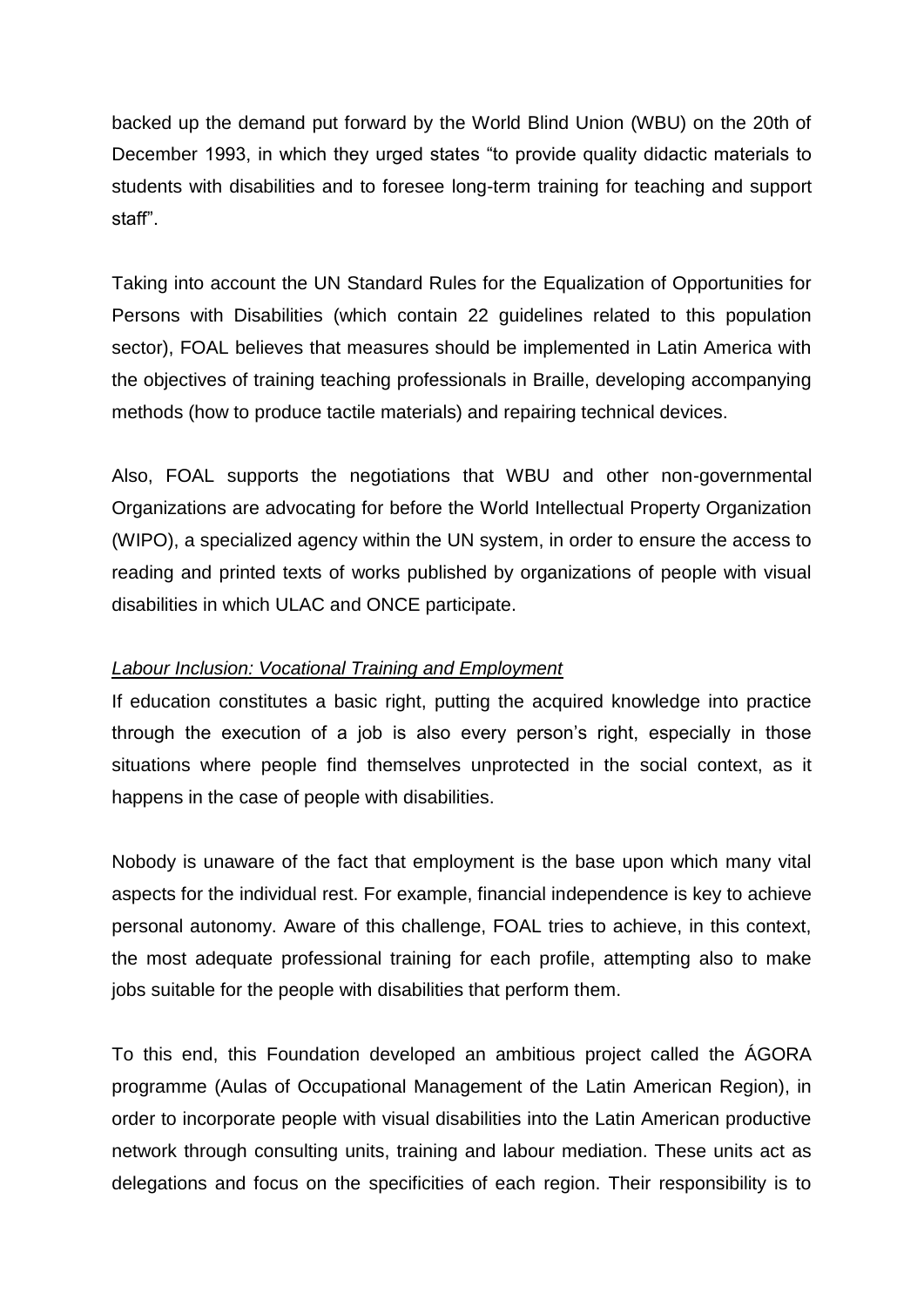identify people with visual disabilities with a legal working age; to give training courses and workshops; to provide professional and employment-related advice, and to get internships to incorporate this population sector into the labour market.

AGORA's lines of action are to improve the employability of people with visual disabilities; to fight against poverty; to combat gender inequality and to invest in facilitating the capacity building and the access to employment of those people with more difficulties, such as people over 45.

Each person who benefits from the services provided by AGORA is interviewed in depth. Then, a personalised work itinerary is developed, which includes relevant training, learning and support actions. In many cases, the process leads to a work placement emerging from the actual offers generated within the project.

Due to the significant and numerous synergies it prompts, AGORA's role as intermediary between public and private entities offering employment opportunities within the region constitutes one of its most interesting features. This allows for the generation of a dynamic job bank, which is managed according to the needs and skills of its beneficiaries.

In those cases where no candidate is suitable for the job placement being offered, a training course would be given so that the person could learn how to carry out tasks and use the tools characterising the company offering the vacancy.

Finally, AGORA's technicians make sure that the job placement is adapted to the needs of a worker with a visual disability, so that he or she is able to execute it with the maximum level of performance.

Another characteristic of this project is that self-employment is encouraged as a means of social sustainability, and as an example to show that business capacity (whatever the scale may be) is not incompatible with a visual disability. Hence, all the different phases within this working model are backed up: from its beginning (with a business study and design) to the process of searching for finance and including supervising mechanisms during its initial phase.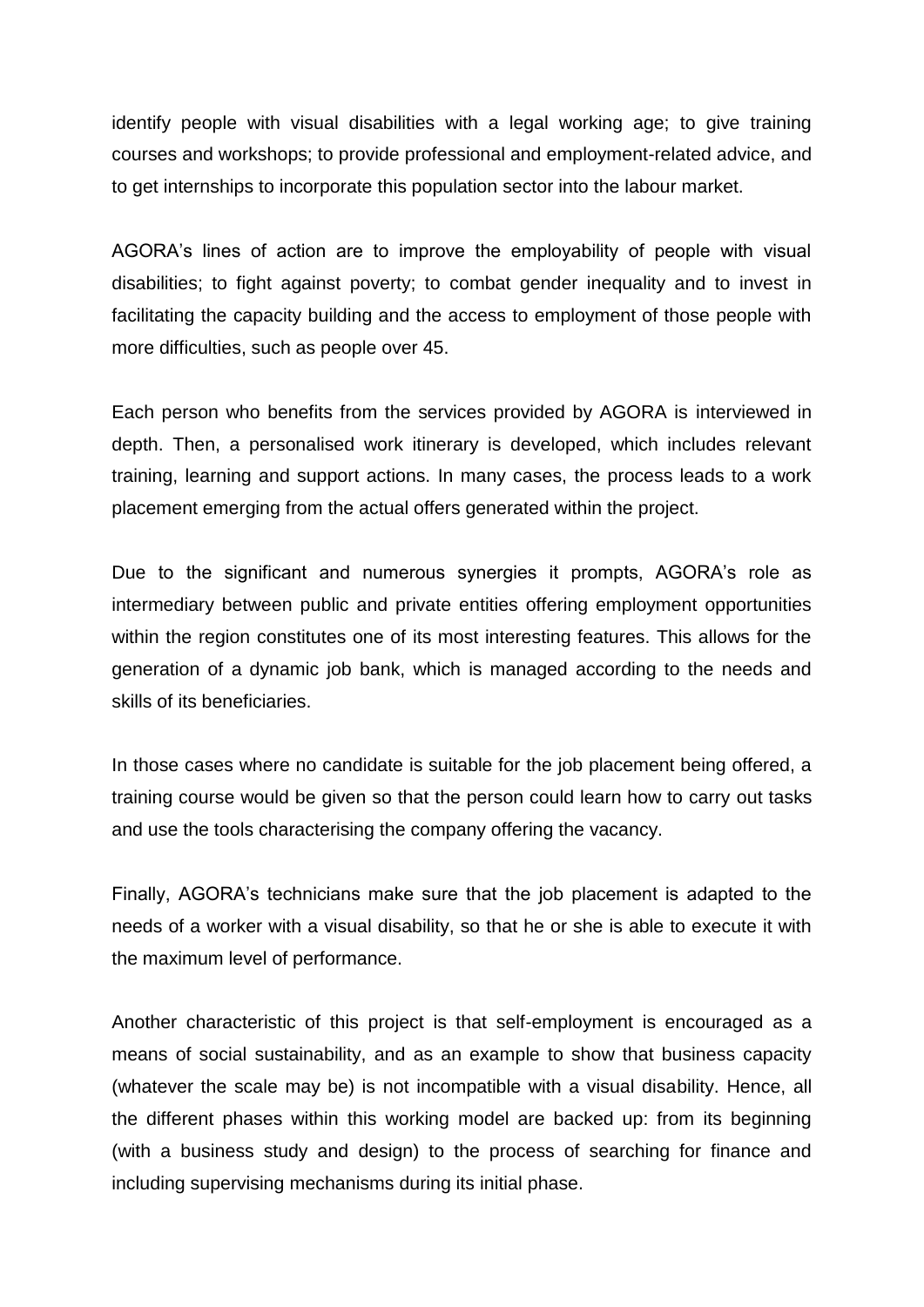AGORA's inherent aspiration is to extend its scope of implementation so that the help it provides reaches the largest possible number of beneficiaries, and it is also developed in a wider variety of countries within this region.

#### *Support for the Strengthening of Organizations*

FOAL's last purpose is to establish mechanisms that could be self-managed by Latin American Organizations of people with visual disabilities in the future. In other words; to lay the bases so that the experience provides them with a diligent and efficient autonomy and the capacity to be influential.

To this end, FOAL promotes the setting up, the strengthening and the consolidation of the associative network in those countries where it is present. FOAL's intense work both with the Latin American Union of the Blind and with different regional and local associations, allows for the stimulation of a collective conscience which is rooted and is germinating.

The deeper the involvement of the associative network in all contexts and levels related to disability is, the more stable developments will be, not being therefore subjected to once-off whims.

FOAL contributes, along with Latin American associations of blind people, to advocate for their human rights. To this end, it trains their executive staff and their basic members to enable people with visual disabilities to be present in those places where decisions which concern them are made, putting in practice the motto of the UN CRPD: "Nothing for people with disabilities without people with disabilities".

#### *Other Objectives*

Although improving access to education, promoting training, labour inclusion and the articulation of a strong associative network constitute its priority working areas, FOAL has made compromises on many other issues:

- Integral rehabilitation.
- Personal autonomy.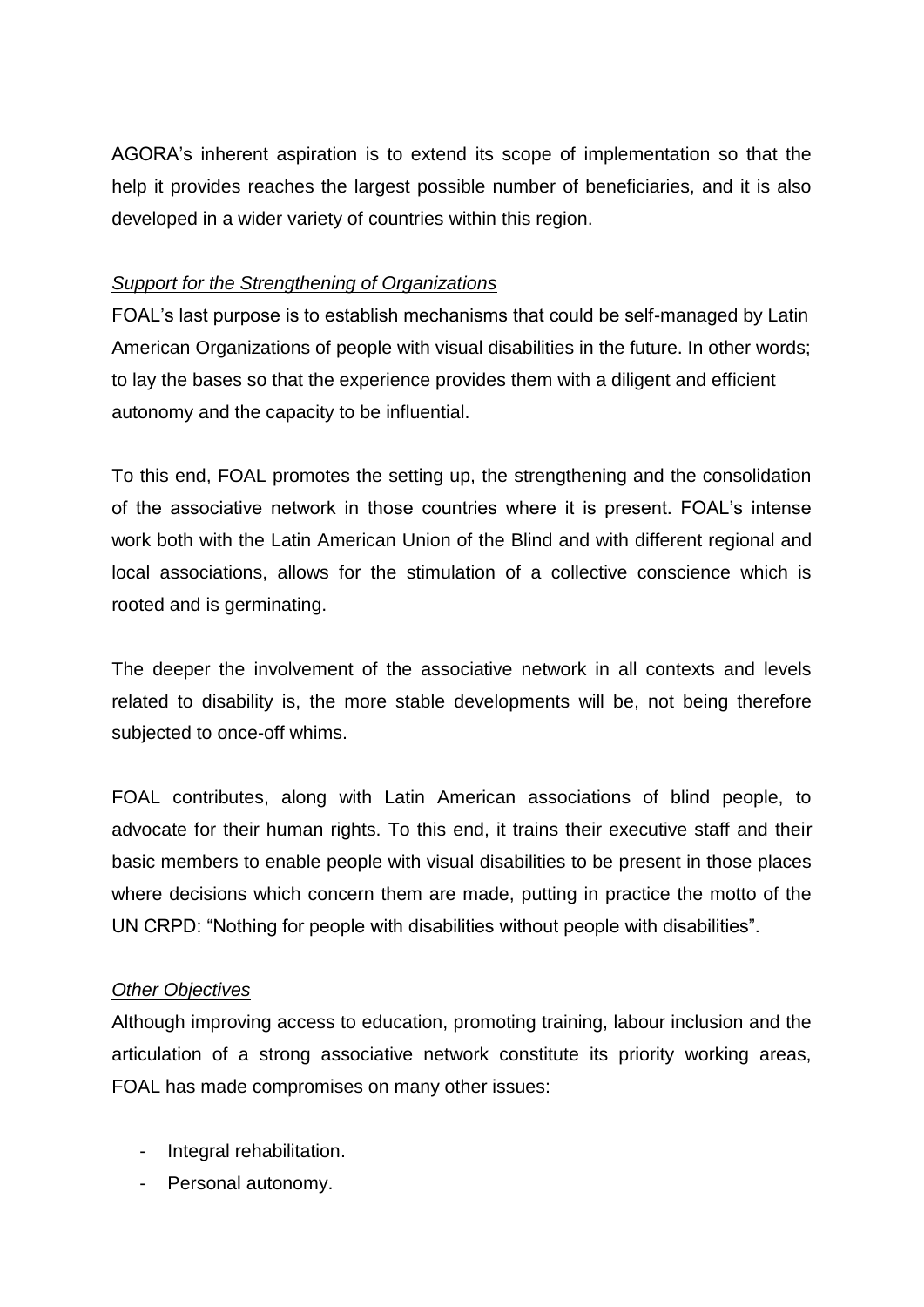- Universal accessibility and design for all.
- Promotion of R+D+I (Research, Development and Innovation) in the fields of blindness, visual disability and tiflotechnology (an Assistive Technology that applies all technological knowledge available to blind people or people with low vision).
- Promotion and distribution of accessible bibliographical resources, along with technical resources and basic tools that enable the education of blind or partially sighted people.
- Encouragement of cultural development and sports practice as indispensable and efficient tools for social inclusion.

#### **FOAL'S PRINCIPLES AND VALUES**

Every organization reflects on its statutes a code of ethics in which its principles and values are described in detail. In FOAL's case, they are as follows:

- **Respect for the person's inherent dignity** in general, and of people suffering from blindness or low vision in particular. It understands the concept of "dignity" from a philosophical and from a rights perspective. It is an inherent value to every human being to be rational and be provided with freedom and with a creative power, as people can shape and improve their lives through decision-making and through the exercise of their freedom.
- **Personal autonomy and independence**. Only from decision-making initiatives executed freely and without any pressure, urgency or coercion (as mild as these may be), a person can achieve a full development, which includes the concept of "being wrong" as part of the inalienable right of being.
- **No discrimination** with regard to segregation whose criteria may infringe on human rights in some way. Nobody or nothing can exclude on the bases of ethnic origin; nationality; gender; age; religion; language; health conditions; economic status; disability; political ideas, civil status or anything that prevents the recognition or the exercise of human rights.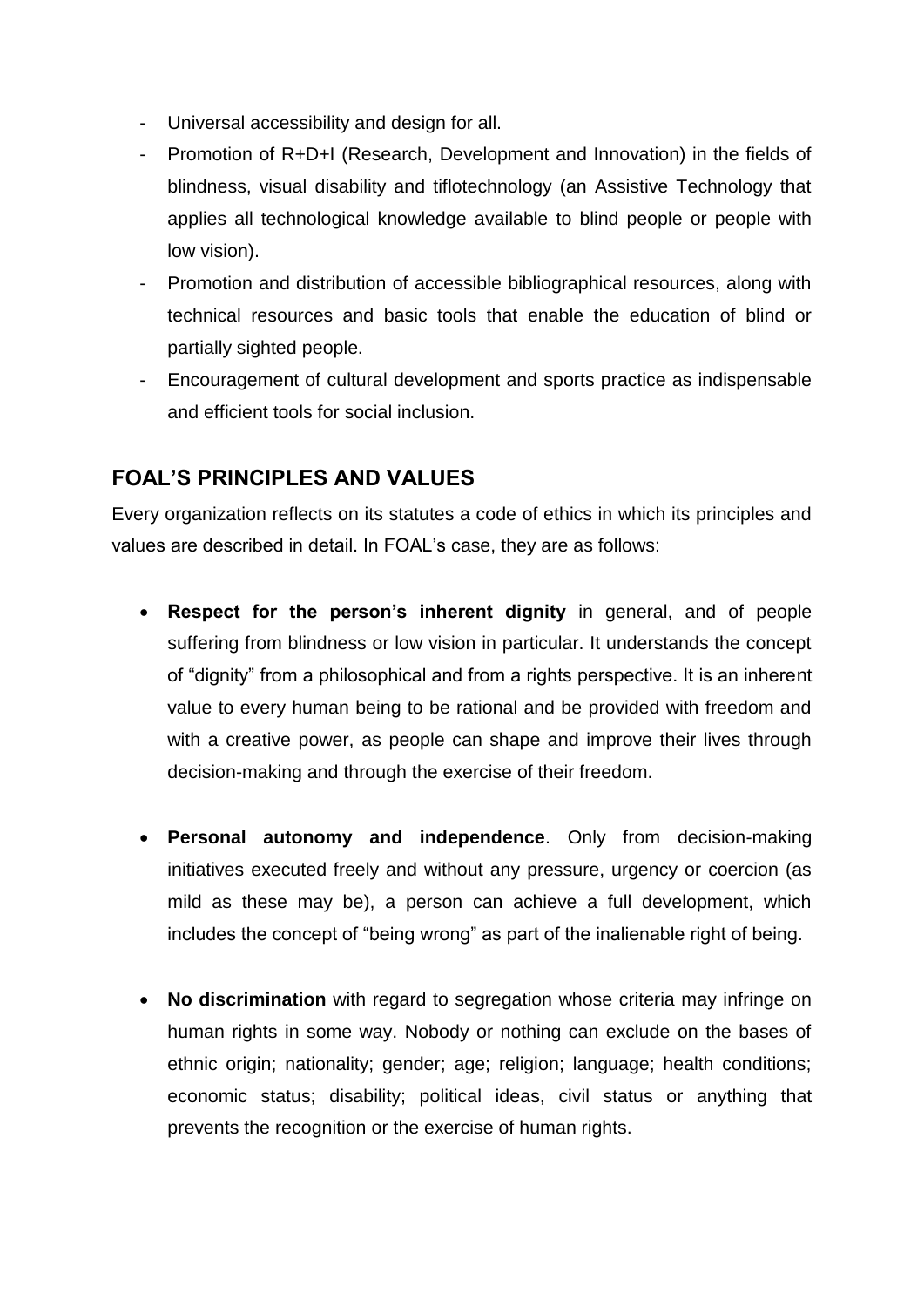- **Full participation and inclusion** of blind and partially sighted people in society.
- **Respect for difference** and for the acceptance of visual disability as just another feature of diversity and of the human condition.
- **Equal opportunities** in all areas of life both personal and work-related, as a form of social justice, where a system is socially just when everybody has the same opportunities to access social welfare and enjoys equal political and civil rights.
- Promotion of **Design for All** and **Universal Accessibility** as requirements that must be fulfilled by the different environments, processes, goods, products and services, as well as by instruments, tools and devices in order for them to be understandable, usable and workable by all people under safety and comfortable conditions and in the most natural and autonomous way possible.
- **Gender equality** as a reality that guarantees a sustainable development.
- Integration and support of all those measures that focus on the **inclusion of blind women** and women with visual disabilities, and which underpin their role as subjects with rights.
- **Respect for the development of skills of children** with visual disabilities while preserving their identity.

These values are applied through a set of actions characterised by the principles of good governance, transparency and excellence in the action criteria and procedures, in the definition of its working priorities, in the employment of its resources and in the communication of its results.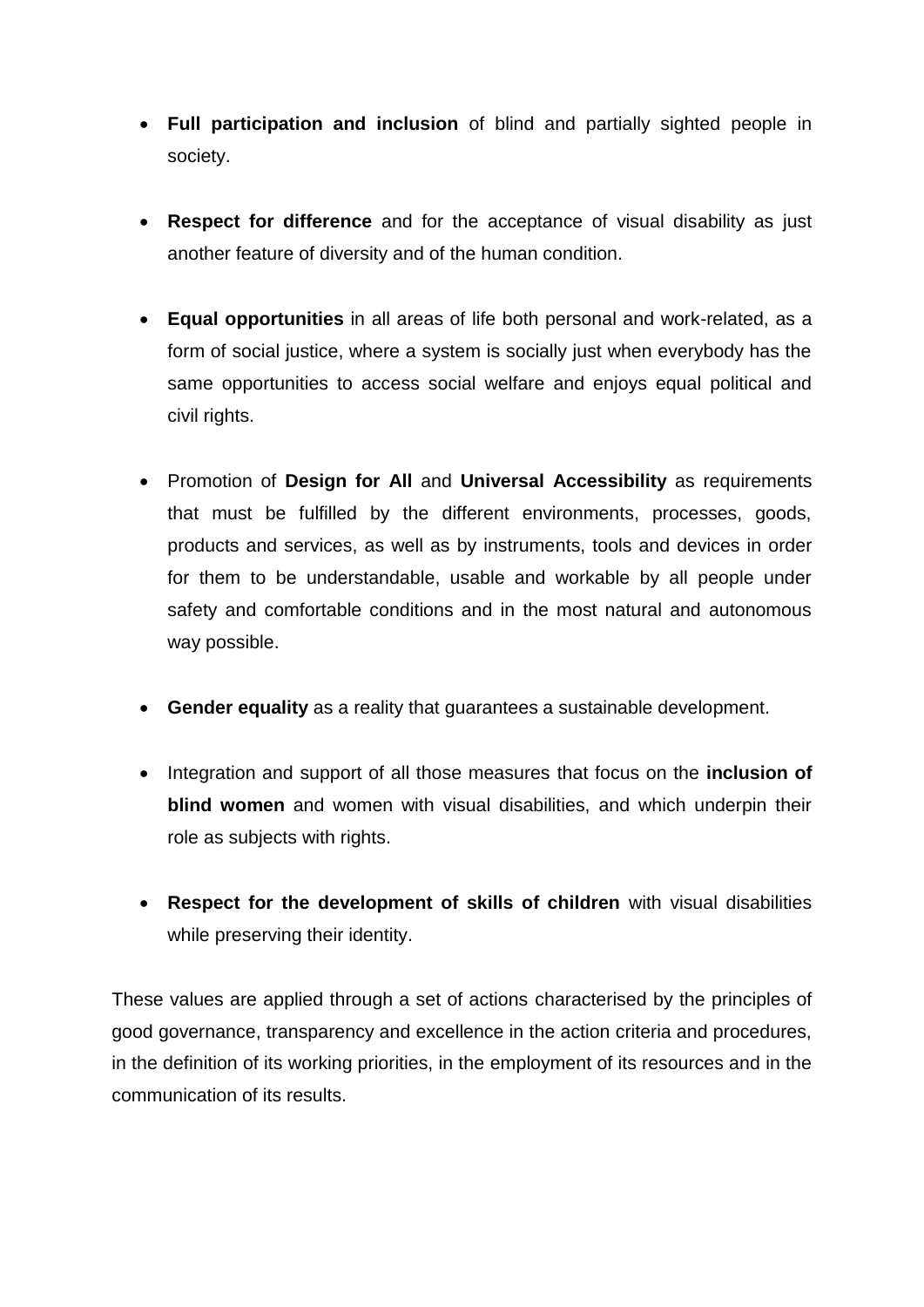When applying the above mentioned values and principles to the work that FOAL has been carrying out in Latin America, this can only be understood from the perspective of its very strong links with this subcontinent. It is not and has never been the intention at all to implement ONCE's model through FOAL in Latin America. The objective is a much wider, productive and interesting one. It is about putting ONCE's experience, trajectory and resources at the service of organizations of people with visual disabilities in Latin America, in order for them to be consolidated, be able to manage their own projects and become politically influential entities.

Thus, FOAL provides enough tools, financial and human resources to encourage projects in different areas of the Latin American geography, while receiving at the same time an enormous reward in the form of knowledge, experience and participation in the transformation of a hostile reality into a more friendly and humane one.

\* \* \*

Despite the human, economic and material efforts of those parties involved within FOAL's structure, there are many obstacles and problems that must be faced every day. In the same way that people with visual disabilities have to overcome barriers both trivial and some almost insuperable on a daily basis, FOAL also has to persevere throughout its development process against multiple technical, human and administrative difficulties, which are solved with diligence and always building bridges so that the best possible result is obtained.

The times of crisis that the planet is being faced with cannot become a burden that slows down progress. Social and cooperation policies, now more than ever, have to be crucial axes in all countries in order to avoid that the excluded ones, the ones who have always dragged a citizenship deficit throughout history, pay now also the consequences of a recession in which they played no role whatsoever.

FOAL has continued to promote active cooperation policies with governments, with people with visual disabilities and with representative entities in Latin America. In this way, it has favoured the consolidation of the associative movement by creating thousands of work placements and formative actions.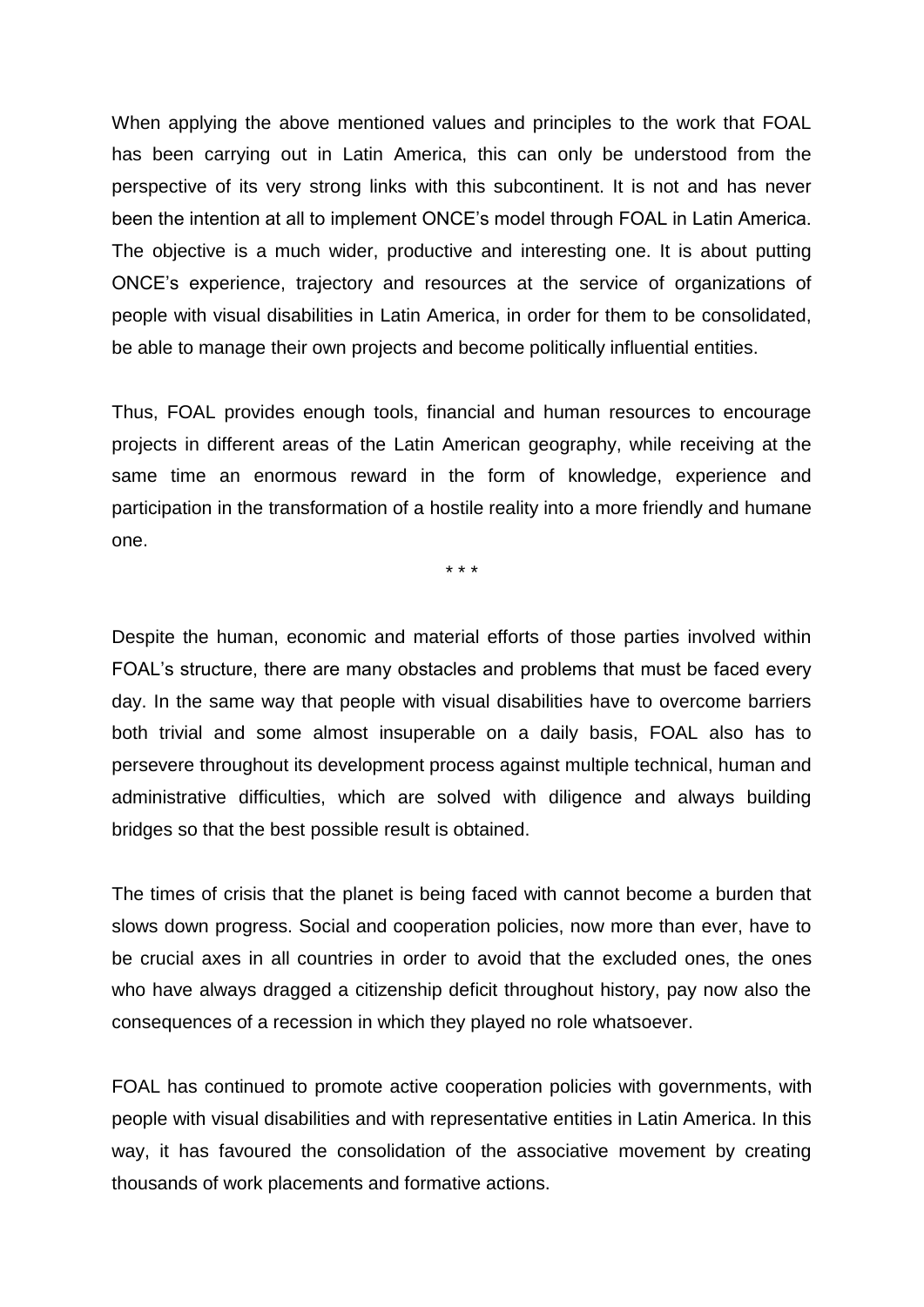Some of the recognition awards given to FOAL back up the work carried out and confirm that FOAL is advancing in the right direction. This is the case, for example, of the 2012 Asicom award, given to ONCE by the Iberoamerican Association of Communication and the University of Oviedo for its work with people with visual disabilities in Latin America. Another example is illustrated by the decisive contribution made by ONCE and FOAL to the final designation of 2013 as the Iberoamerican Year for the Labour Inclusion of People with Disabilities.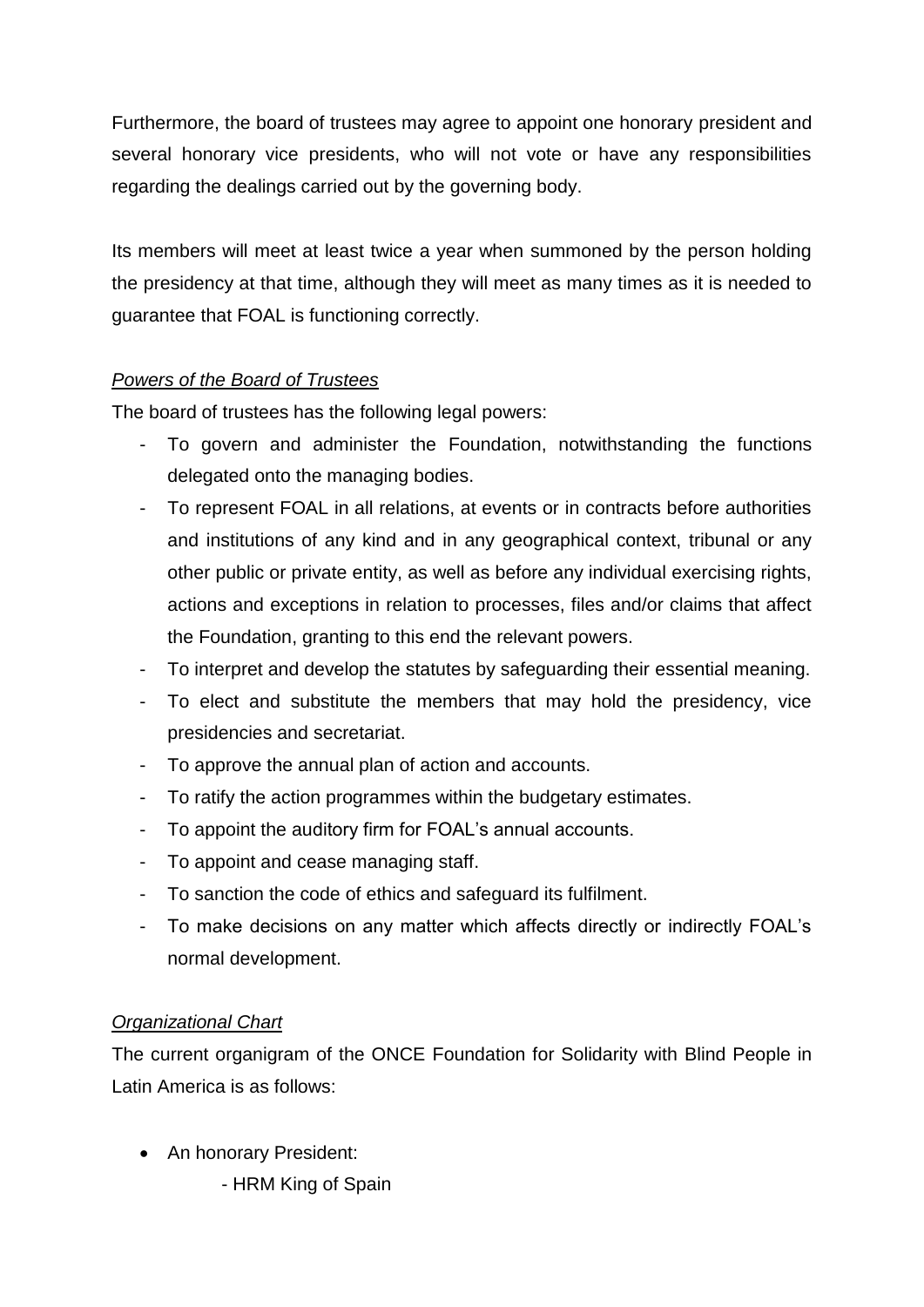- Three honorary Vice Presidents:
	- HRH Infanta Margarita de Borbón y Borbón dos Sicilias
	- The very honorable Mr. Mario Alberto Nobre Lopes (President of the Mario Soares Foundation, (a distinguished Portuguese institution which promotes cooperation)
	- The very honorable Mr. Adolfo Suárez González, duke of Suárez
	- The very honorable Mr. Óscar Arias Sánchez (President of the Óscar Arias Foundation for Peace and Human Development)
- Trustees:
	- **President**
	- Executive Vice President
	- Secretary
	- Board members
- **•** General Director
- Associate General Director

#### **Permanent Commission**

It is composed by the person acting as first executive vice president, a board member from the board of trustees and member of the delegation appointed by ONCE, the person holding the secretariat of the board of trustees and the person acting as general director of the Foundation. It meets at least once a month and its main competencies are:

- To approve proposals on plans, programmes and generic or specific actions that imply a cost higher than the amount authorized by the managing bodies; to raise relevant proposals at the board of trustees.
- To ratify FOAL's budgetary estimate and the proposal of its settlement report.
- To inform about the proposals raised at the board of trustees regarding the appointment and cease of managing staff at the Foundation.
- To decide the compensation and legal systems applicable to the Foundation's managing staff.
- To certify the hiring of staff and to establish their working conditions.
- To authorise the allocation of goods and services.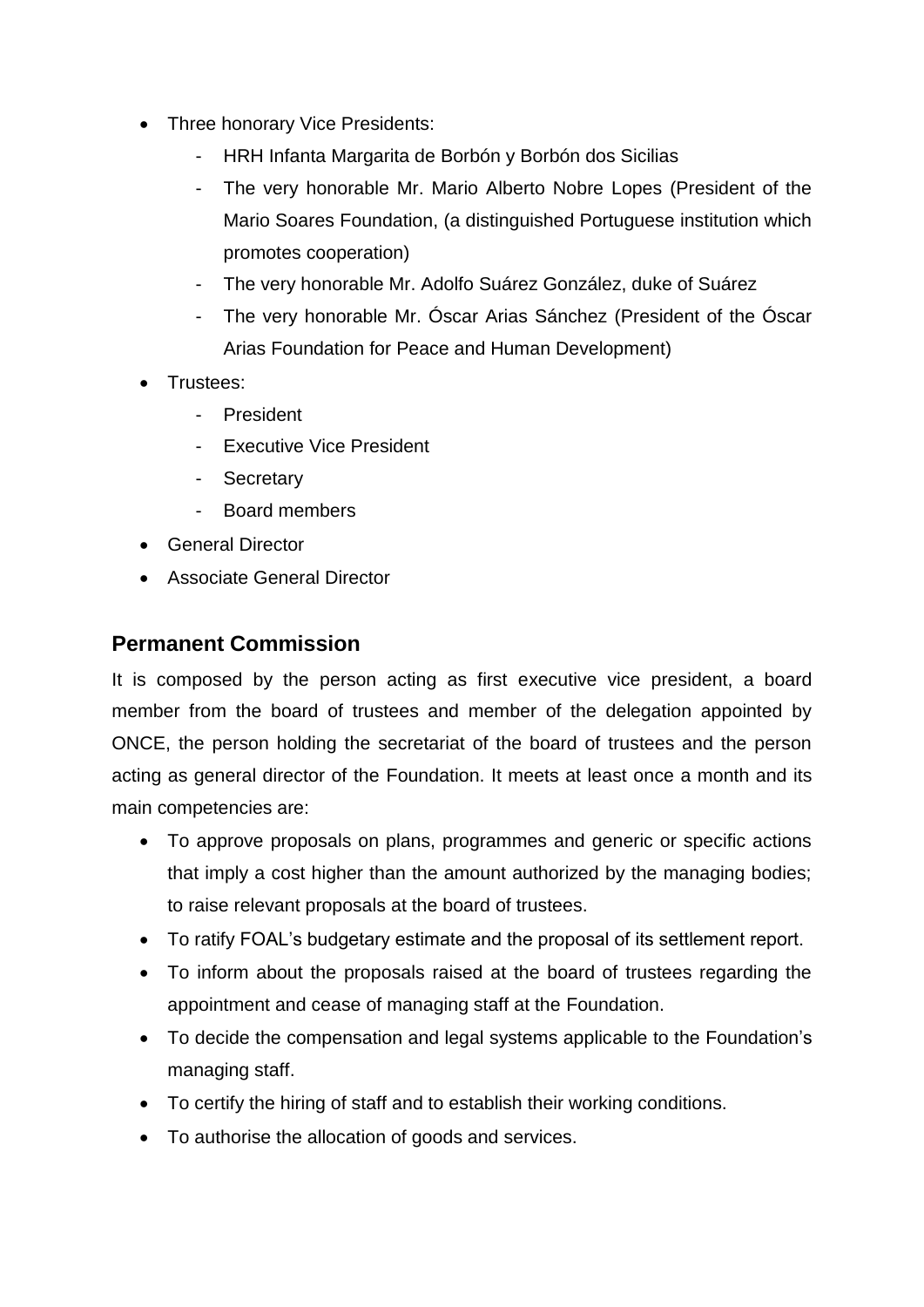- To produce relevant working papers to which any member of the board of trustees may be ascribed.
- To make decisions on any issue or matter that may be urgent, subject to later ratification by the board of trustees.

#### **FINANCIAL SYSTEM**

FOAL's patrimony is made up of all sort of goods, rights and obligations, which are subject to economic evaluation and which may be part of its initial resources (its permanent resources), or which may have been acquired later. In order to fulfill its commitments, FOAL has different financial sources:

- The returns from the initial patrimony.
- Any kind of economic contributions transferred to the Foundation by ONCE or by a third party.
- Subsidies awarded by the state, the autonomous communities or any other public or private entity, in benefit of inventory.

The results derived from the economic activities approved by the board of trustees.

 The dues or compensations satisfied, in any case, by their beneficiaries, according to the criteria established by the permanent commission.

On an annual basis and within the first three months of the year, the person that exercises the competencies of the presidency, as proposed by the permanent commission, will formulate the annual accounts, which are subject to approval by the board of trustees.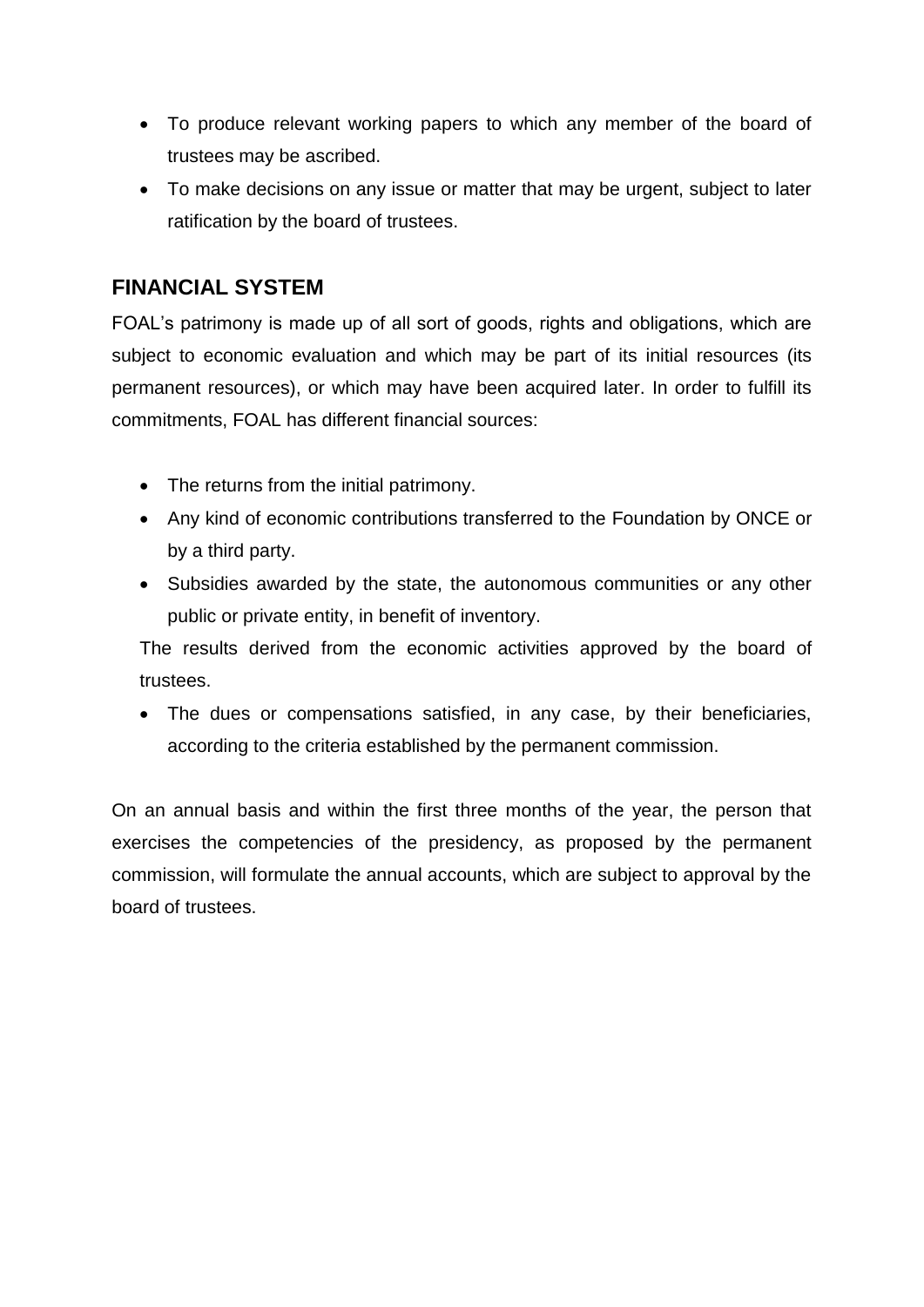# **Chapter IV. Building Up Alliances.**

The effectiveness of an organization can be measured from many perspectives. One of them is its capacity to establish alliances with other institutions through agreements, pacts and any other sort of collaboration mechanisms which enable the achievement of its tasks.

In FOAL's case, due to its predisposition towards a common understanding and its commitment with solidarity, there have been many synergies that have helped the Foundation to speed up its commitments and obtained from them the maximum benefit throughout the years, thus providing people with visual disabilities (the rationale behind its existence) with the help required as soon as possible and in the best conditions.

FOAL's open and dynamic predisposition has consolidated fluent relations with multiple and significant bodies within Latin America such as the Iberoamerican General Secretariat (SEGIB), founded in 2003 by the Iberoamerican Summit of Heads of State and Government as a permanent body for the institutional and technical support of the Iberoamerican conference.

Four generic working areas remain open within SEGIB, those being; the political, the economic, the social and the cultural. Also, it promotes multilateral and horizontal cooperation within the framework of the Iberoamerican conference, in order to strengthen the Iberoamerican identity through actions in the fields of culture, science and education, contributing in this way to the achievement of the millennium development goals in the region.

SEGIB carries out the follow-up, the assessment and the dissemination of the summits' cooperation programmes, which are ascribed initiatives and projects that ensure their quality, their results and their sustainability. Not in vane then, SEGIB is a member of FOAL's board of trustees.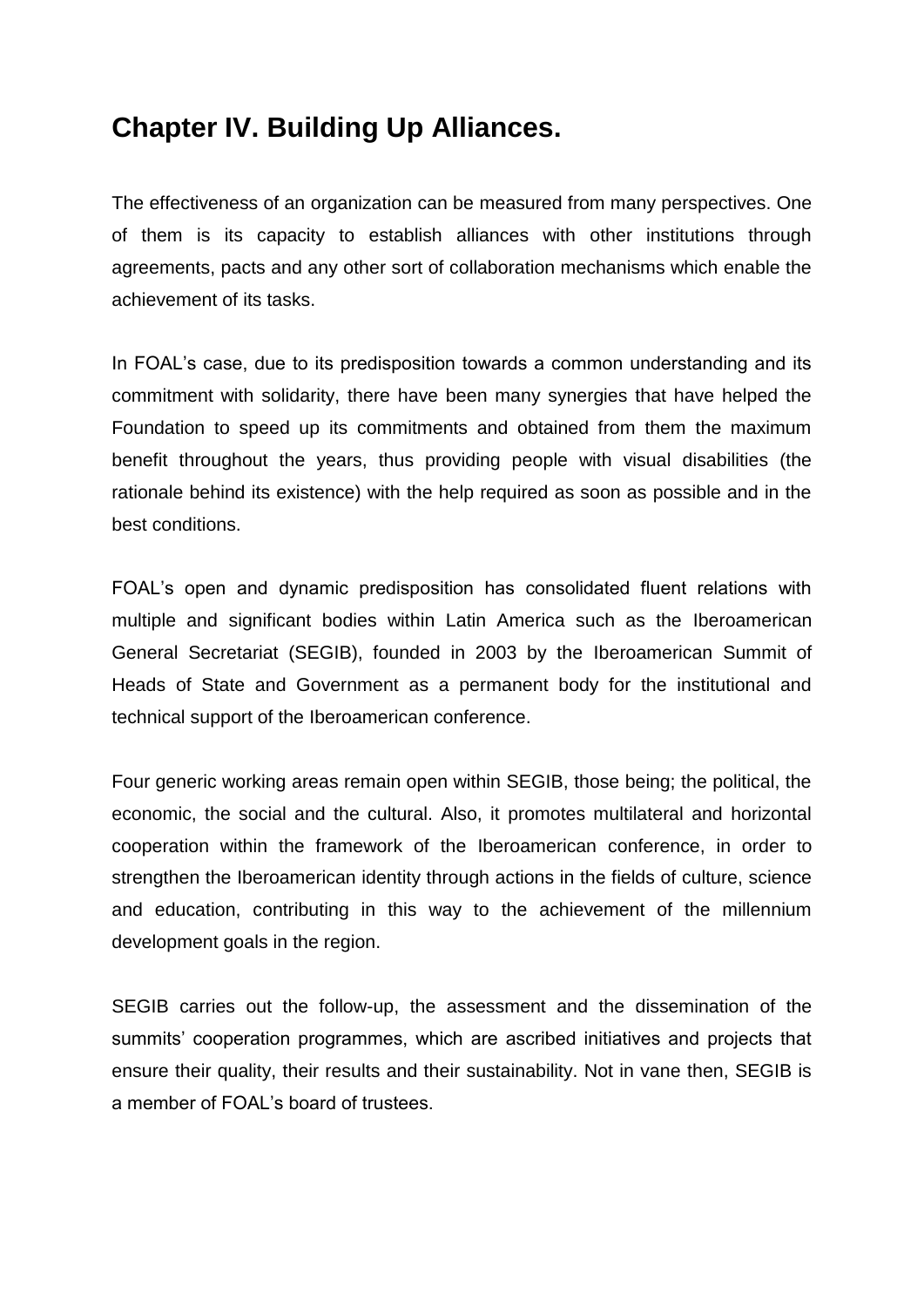Some of the most important bonds consolidated by FOAL are those which serve as pillars for its collaboration with MEC, previously known as the Spanish Ministry of Education and Science, and with the Organization of Iberoamerican States (OEI) in order to carry out educational cooperation projects and programmes which may be of interest.

The Organization of Iberoamerican States for Education, Science and Culture (OEI), is an intergovernmental cooperation body established in 1985 and headquartered in Madrid.

It promotes cooperation, exchange, development, diffusion and communication among its member countries in the fields of education, science, technology and culture. It also advocates for the promotion of the Spanish and the Portuguese languages.

The agreement among MEC, OEI and FOAL, which came into force in 2006 and whose validity is indefinite, regulates the competencies of all entities involved.

Thus, MEC compromises:

- To promote and establish relations with the ministries of education in countries of the Iberoamerican region, in order for them to participate in relevant educational cooperation actions within the framework of the Iberoamerican Intergovernmental Technical Cooperation Network for the Education of People with Special Educational Needs (RIINEE).
- To carry out the educational follow-up of the actions taken.
- To support with experts and with technical assistance the actions derived from this educational cooperation initiative.
- To propose to the Follow-Up Commission the projects included in its programme that coincide with the objectives of educational cooperation.

Accordingly, the organization of Iberoamerican states is obliged:

- To execute or collaborate from a technical point of view in the development of the projects that are formalised to carry out the educational cooperation actions.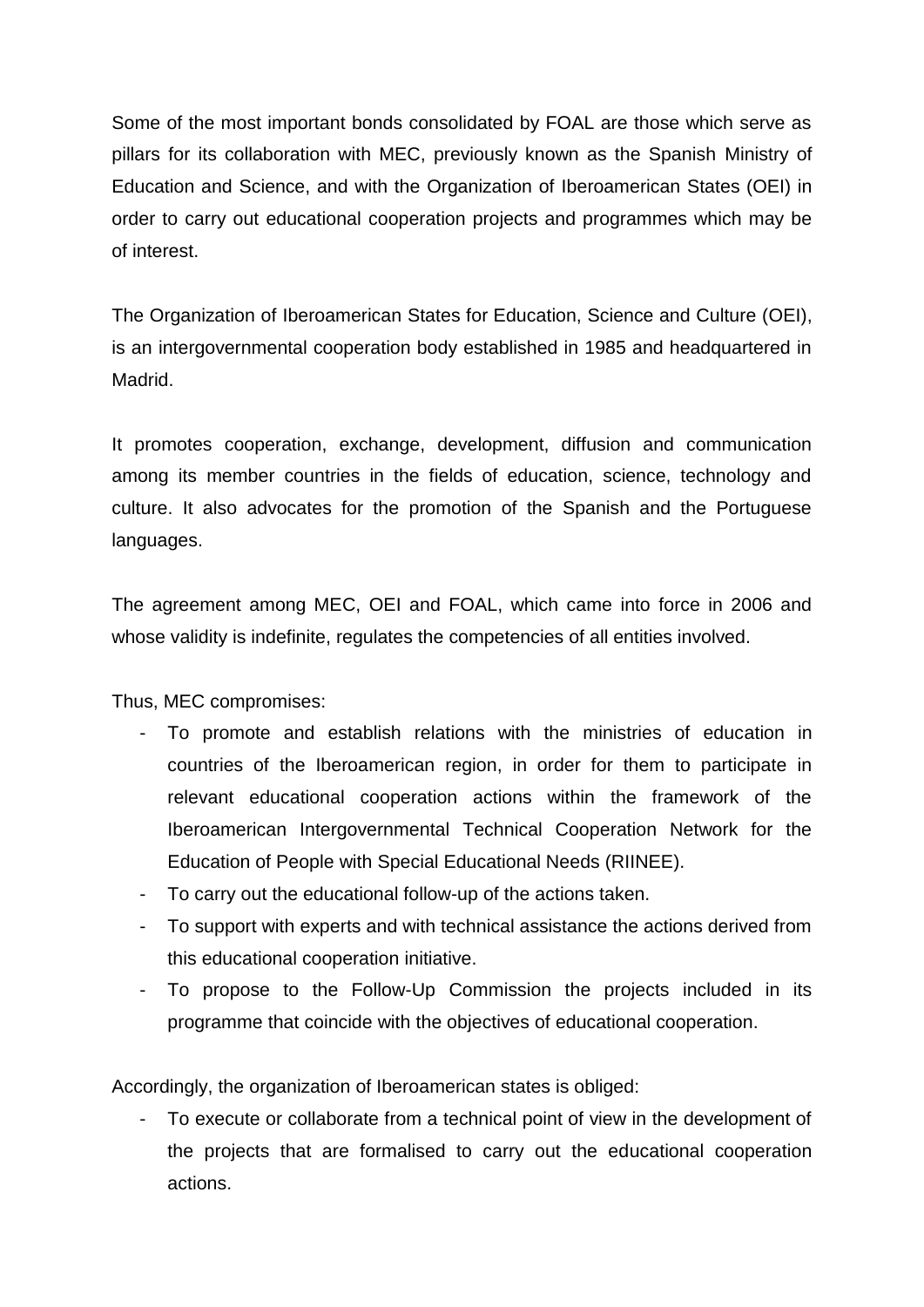- To carry out the purchasing, reception and follow-up of the materials and equipments related to goods and services, according to what is established by OEI's procedural and managing regulations.
- To propose the projects included in its programme which are in accordance with the objective of educational cooperation contemplated in this tripartite agreement to the Follow-Up Commission.
- To present before the Follow-Up Commission a report justifying the administration and management of the funds transferred to OEI for the execution of projects, accompanied by an expenses report for the previous year.

Finally, FOAL's obligations under this agreement are:

- To provide educational resource centres and centres producing specific didactic materials for blind students with the necessary equipment for their functioning, while advising the ministries of education of different countries about their implementation and development.
- To improve the qualifications of the professionals appointed by each ministry for the implementation of centres producing didactic materials, as well as to participate in the training of the teaching staff who work with blind students within an inclusive education system through FOAL's educational resources network.
- To propose to the Follow-Up Commission those projects which agree with the ultimate purpose of educational cooperation.
- To provide the Follow-Up Commission with the technical evaluation reports regarding the impact of their actions.

At the same time, this agreement contemplates the possibility that any of the stake parties can, with all other parties' consent, collaborate with as many bodies, administrations, public or private entities and institutions as they may consider suitable, in order to achieve educational cooperation.

Gradually, some countries started to annex themselves to this agreement as national entities and beyond their adhesion to OEI. Countries which annex themselves to this agreement through their respective ministries of education, are engaged in an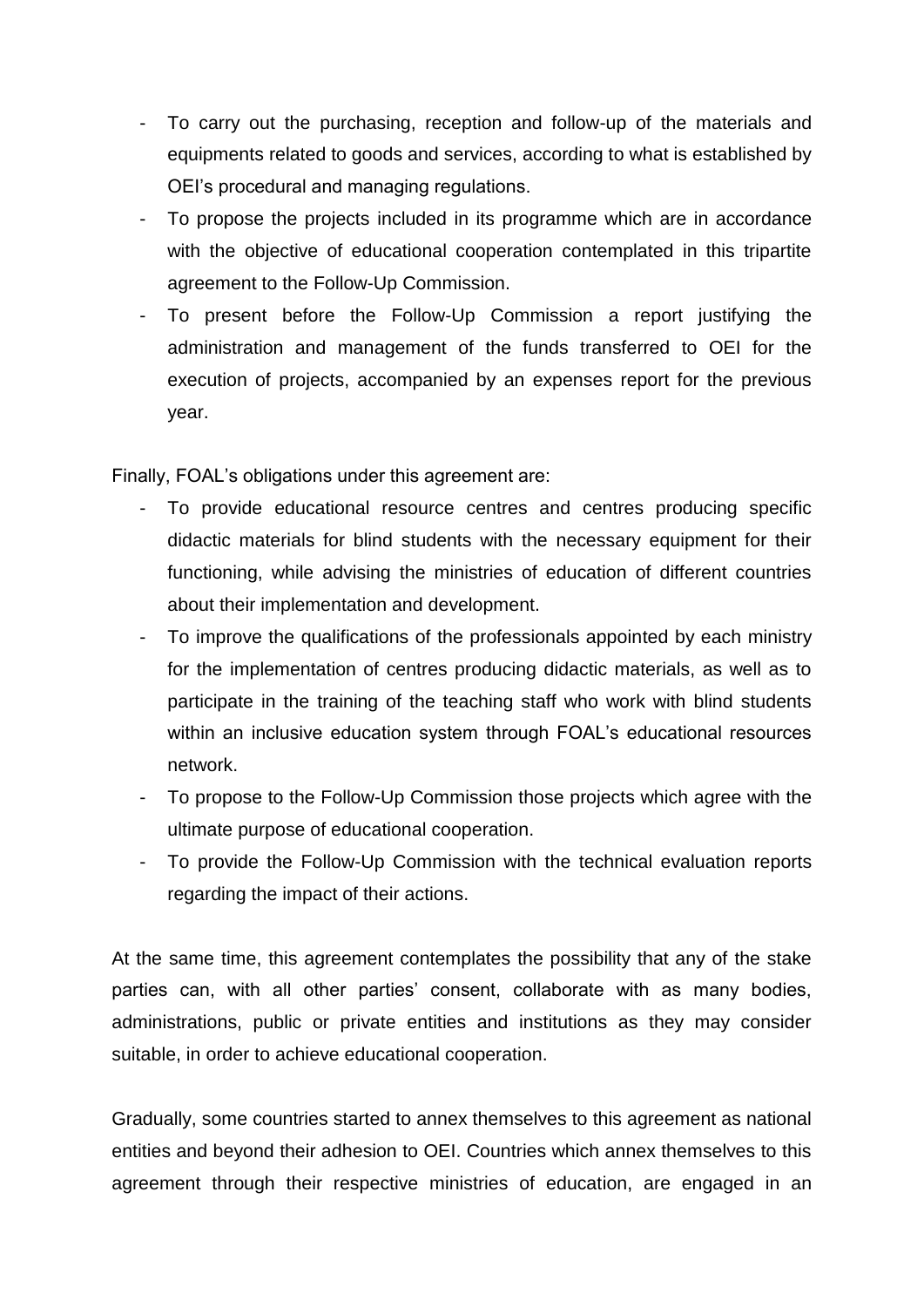inclusive education model, attempting with this cooperation agreement to articulate an effective response for all parties involved in the education of people with visual disabilities (experts in this field, parents, main-stream education teaching staff, students). To this end, these countries assign part of their national budgets and human resources, designing from the very beginning their own model which is adjusted to each country's reality and, therefore, to their particular educational systems.

In this same context and as collaboration framework, FOAL signed an agreement in 2011 with the Spanish Agency for International Development Cooperation (AECID), which is attached to the Ministry of Foreign Affairs and Cooperation; the Spanish National Organization of the Blind (ONCE); the ONCE Foundation for the Cooperation and Social Inclusion of People with Disabilities, and the Spanish Committee of Representatives of People with Disabilities (CERMI).

The purpose of this agreement among **AECID, ONCE, ONCE Foundation, CERMI**  and FOAL is to contribute to the social inclusion of people with disabilities, and to the achievement of a sustainable human development. To this end, these five entities agree: to promote cooperation and collaboration with organizations of blind and partially-sighted people in those countries which are included within the AECID's area of competence; to promote the employment, capacity-building and professional training of people with disabilities; to include the principle of universal accessibility in AECID's management and structure; to encourage the inclusion of disability as a cross-cutting issue in development cooperation policies, programmes and projects, and to promote the strengthening and cohesion of disability social movements from a human rights perspective.

Therefore, the ONCE Foundation agrees to:

- To promote universal accessibility in AECID's main premises and services (both physical and virtual), as well as in its procedures, services and benefits made available to the public.
- To facilitate access to employment for people with disabilities at AECID, by studying and proposing the adaptation of rules that regulate the selection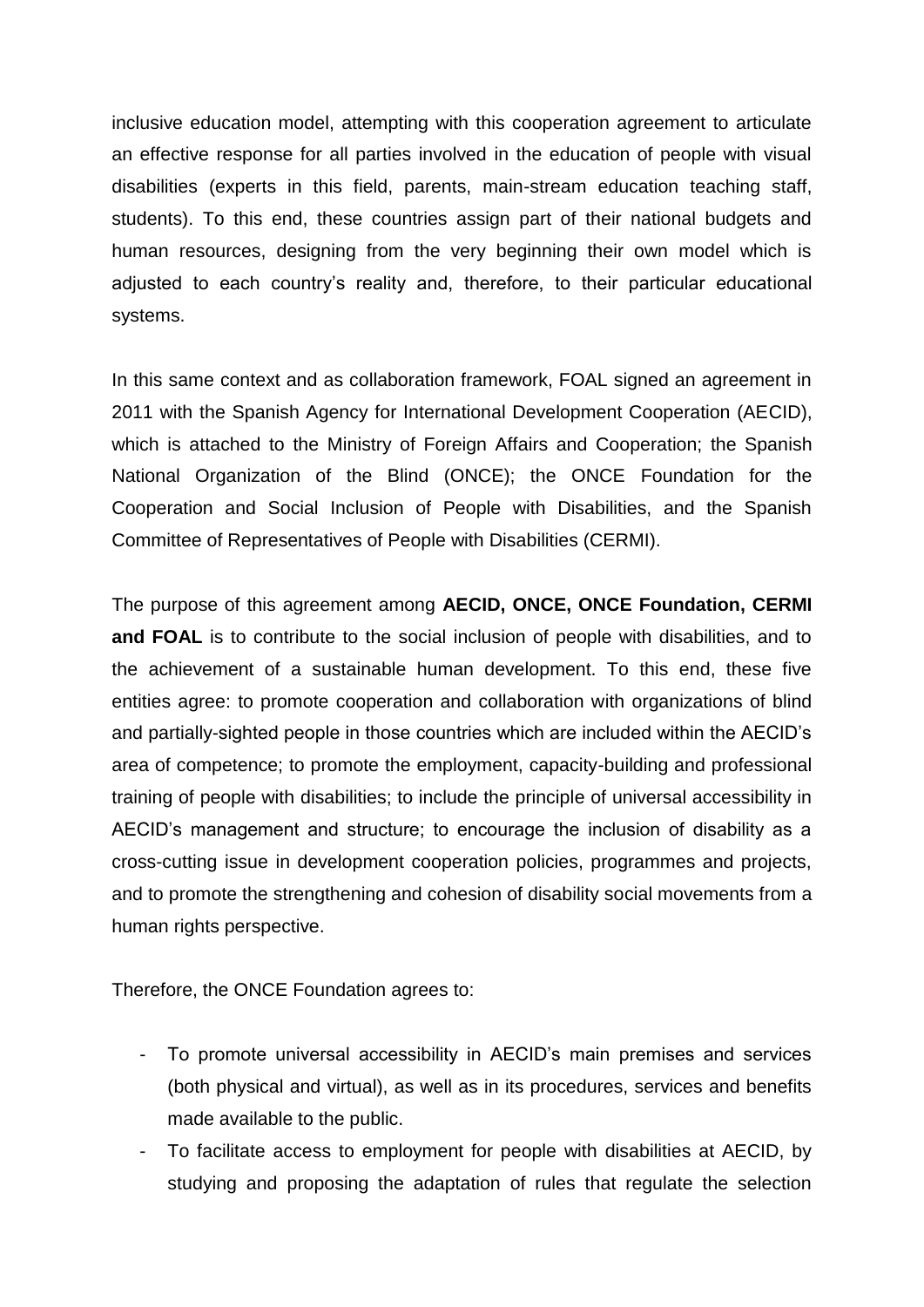processes for their entry, as well as paying attention and improving the working conditions and aids for civil servants with disabilities or who have relatives with disabilities ascribed to it.

- To encourage the implementation of social clauses from AECID's own actions regarding administrative hiring, according to current legislation and in favour of labour inclusion and accessibility for people with disabilities.
- To inform and offer support, within ONCE Foundation's frame of competencies in relation to professional training, employment and accessibility to the children and relatives of civil servants and staff members working at AECID, as well as to the actual AECID personnel in case of a recently acquired disability.
- To promote actions with the objective for AECID to incorporate the issue of assistance for people with disabilities and their families in a cross-cutting manner and as a singled-out social group within the policies, programmes and actions it may promote and develop.
- To organize an annual training activity at AECID training centres, which will be ceded for this purpose, taking into account the availability within their programmes and the conditions outlined in the annual collaboration plans.

In accordance with this agreement, FOAL will be responsible for:

- Setting up a framework programme of collaboration for the execution of development cooperation programmes and projects with blind and partiallysighted people. It will include performing technical assistance actions in centres belonging to member countries in Latin America and within the framework of the objectives established by the current cooperation plan with AECID.
- Promoting collaboration between FOAL and the different AECID technical offices present in Latin America, in order to carry out national and/or regional action programmes in the fields of education, labour inclusion and institutional reinforcement, with a timeframe for each programme of between 3 and 5 years.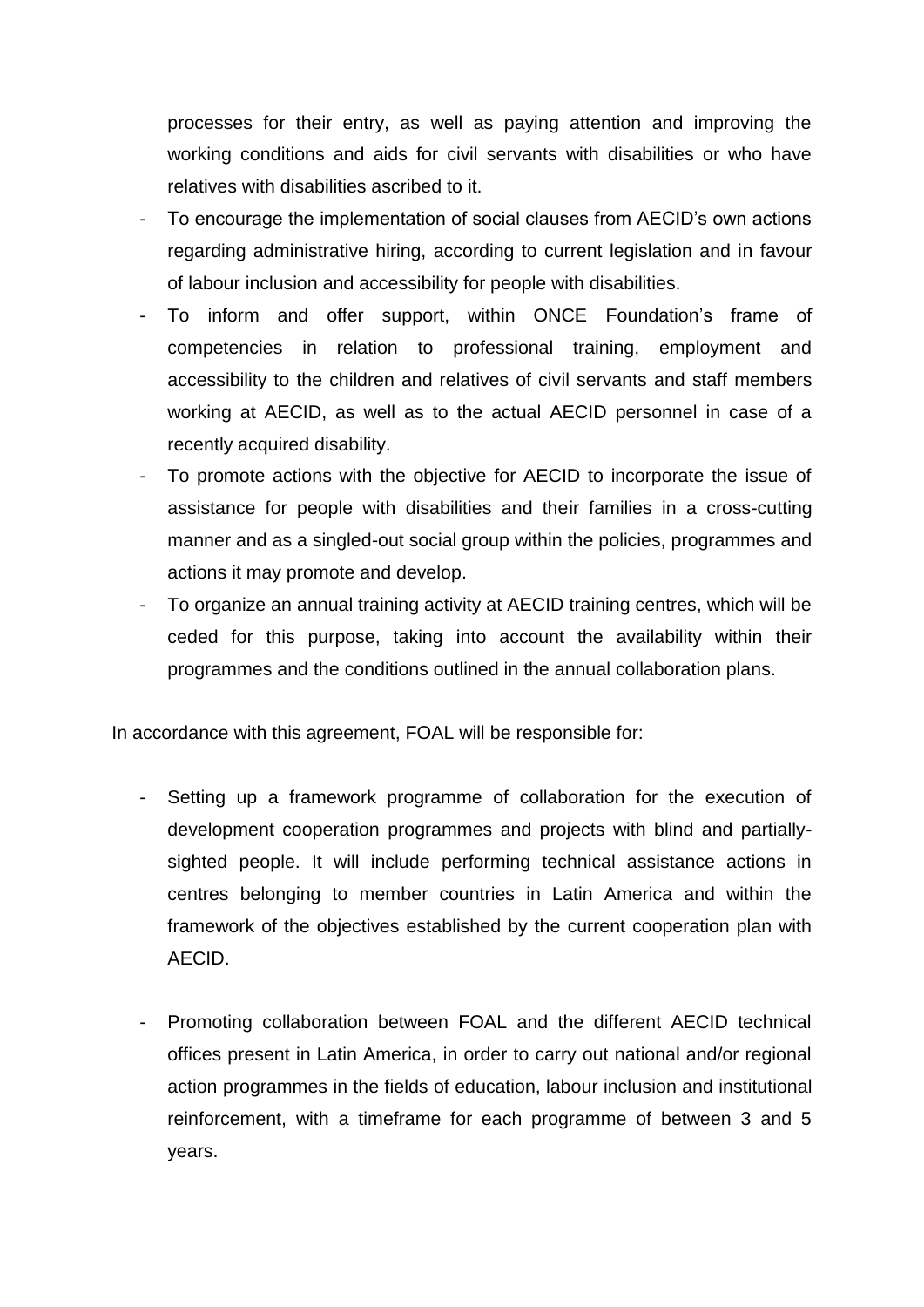- To organize an annual training activity at the AECID training centres present in Latin America, which will be ceded to this end, taking into account the availability within their programme schedules and the conditions outlined in the annual collaboration plans.

Similarly, the role given to CERMI is:

- To contribute to the diffusion of a human rights approach towards disability and the fight against poverty, and to encourage the inclusion of such issues within Spanish policies and strategies on international development cooperation.
- To promote the strengthening and cohesion of social movements articulated around the issue of disability in those areas of the world where Spanish development cooperation is implemented.
- To stimulate the assimilation of International development cooperation strategies focusing on the human and social development of people with disabilities and their families within the Spanish disability associative network,.
- To carry out a study analysing the significance of disability in Spanish development cooperation policies, with an aim to improve the effectiveness of future actions and contribute then to promote the respect of the human rights of people with disabilities through such actions.
- To carry out actions for the promotion and the assistance of people with disabilities and their families as a cross-cutting axis of its international developmental co-operation strategies, policies and programmes.
- To host a forum to reflect and gain awareness about the inclusion of disability and the introduction of the universal accessibility principle within the development cooperation policies and strategies of the agency and other Spanish operators.

Finally, AECID will:

- Channel the participation of ONCE and its Foundation, FOAL and CERMI in the contents of the regulatory and programmatic initiatives promoted by this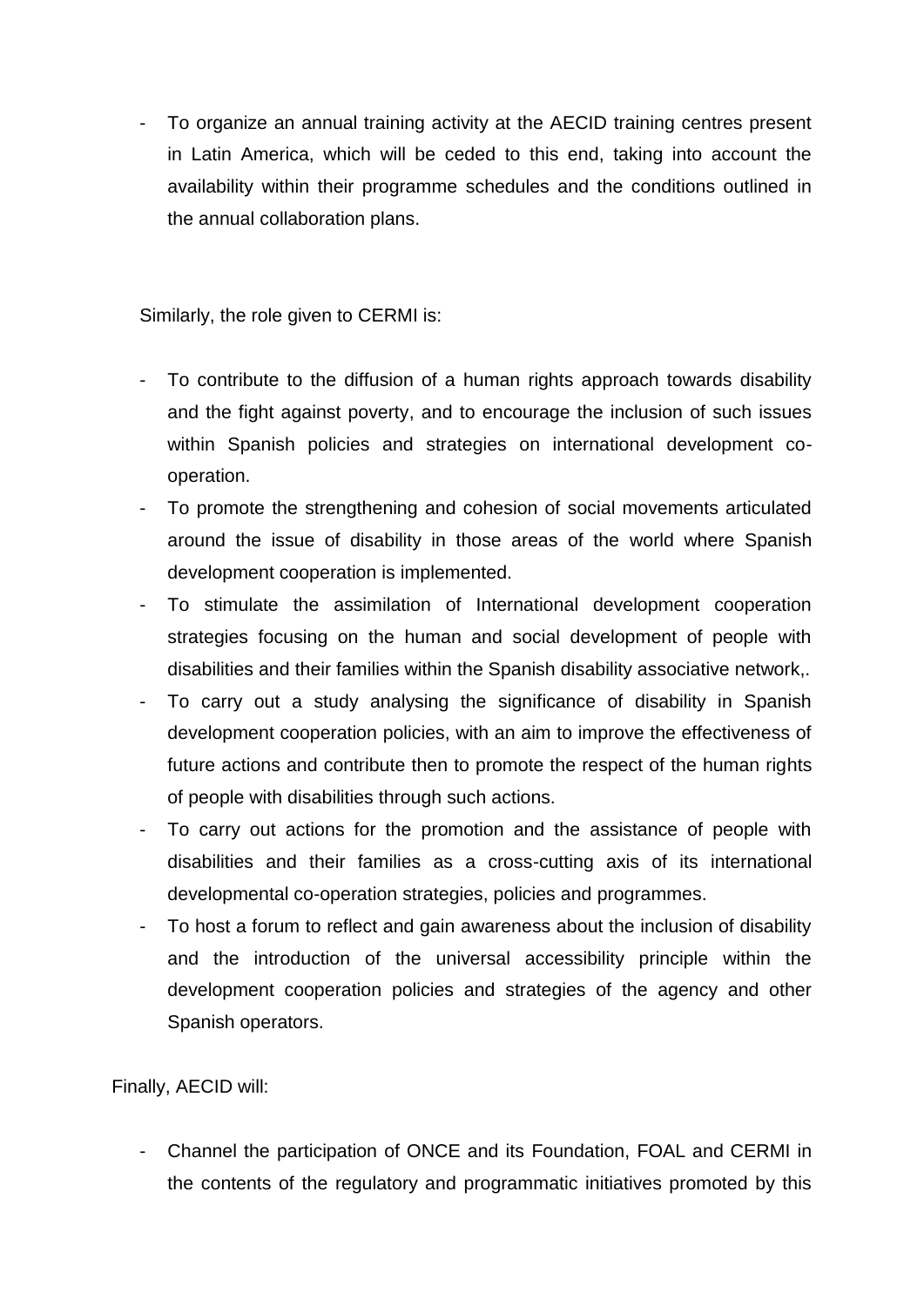agency and which are affected by this agreement, so that the social sector of disability can make contributions and suggestions that improve such content from the perspective of people with disabilities.

- Promote the presence of ONCE and its Foundation, FOAL and CERMI, which represent people with disabilities and their families, in AECID's participation and consultation bodies and forums that may exist at present or might exist in the future, and which have a connection with this population sector, its interests and demands.

A Coordinating and Follow-Up Commission, composed by two representatives from each signing entity will meet at least twice a year to coordinate the activities required for the execution of this agreement of unlimited duration.

## **WALKING HAND IN HAND WITH OISS**

While its origins date from further back, the Iberoamerican Social Security Organization (OISS) was set up in 1954. It is a specialised international body of a technical nature, which promotes the social and economic welfare of the Iberoamerican countries, as well as those countries linked to them through the Spanish and Portuguese languages. It does so through the coordination, exchange and use of mutual experiences in the areas of social security in particular and within the wider context of social protection in general.

In 1999, FOAL signed a collaboration agreement with OISS to promote the exchange of technical support. According to this agreement, both parties agreed:

- To collaborate in technical support and assistance activities through initiatives that will enable the advancement in the development of joint projects. It also refers to the collaboration in the diffusion of knowledge, in particular that related to the internationalisation of social security. This knowledge involves the adequate modification of their managing institutions, as well as research and any other activity that is relevant for their respective objectives and purposes in general terms, and those which aim at improving the social security of people with disabilities in particular.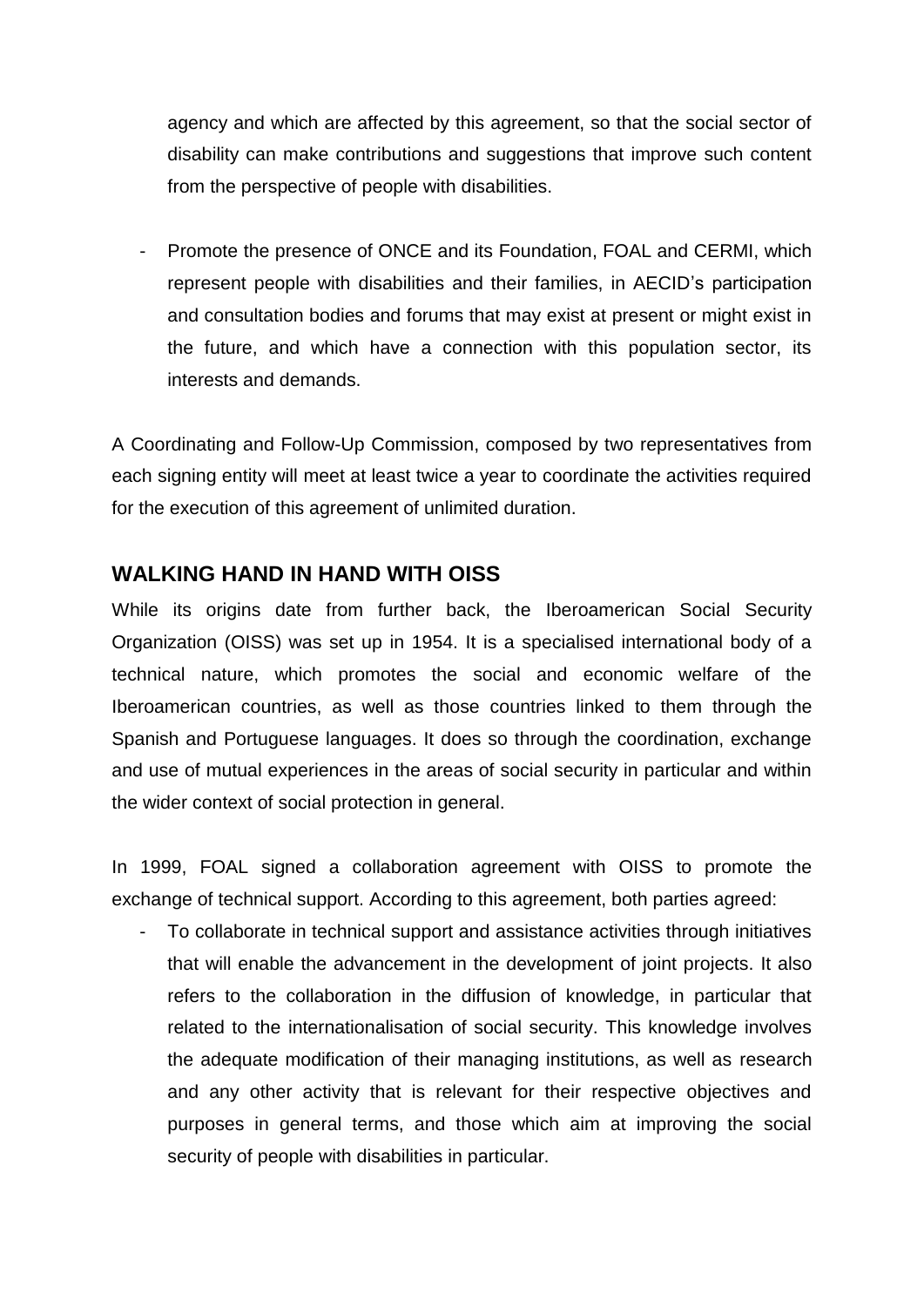- To exchange publications on social, labour or economic issues which may be produced as a result of their respective actions.

The activities contemplated by the agreement can be materialised through courses, studies, experts' trips, technical visits, seminars and international colloquia.

With an initial life span of two years, the agreement is automatically renewed at the end of each natural year.

# **ALLIANCE WITH CERMI**

One of FOAL's strongest relations is that kept with the Spanish Committee of Representatives of People with Disabilities (CERMI), which constitutes a platform for the representation, advocacy and action for the more than 3.8 million Spanish people with disabilities and their families.

It is made up of the main national organizations of people with disabilities; several entities adhered of sartorial action, and a large group of regional platforms. CERMI gathers together more than 7,000 associations and entities.

In April 2008, FOAL, CERMI and the Spanish Ministry of Education and Science (MEC) signed a collaboration agreement to elaborate and publish a study on the issue of disability within the educational systems of the Iberoamerican countries. This study gave way to a book entitled 'People with Disabilities and Access to Educational Services in Latin America', which was coordinated by Pillar Samiego García.

This study, along with other previous and posterior works focusing on learning about the reality of disability in Latin America is crucial, as the more we are aware of the particularities, needs and features of the social sector for which we work, the more specific and useful the proposals we can develop to improve their quality of life will be.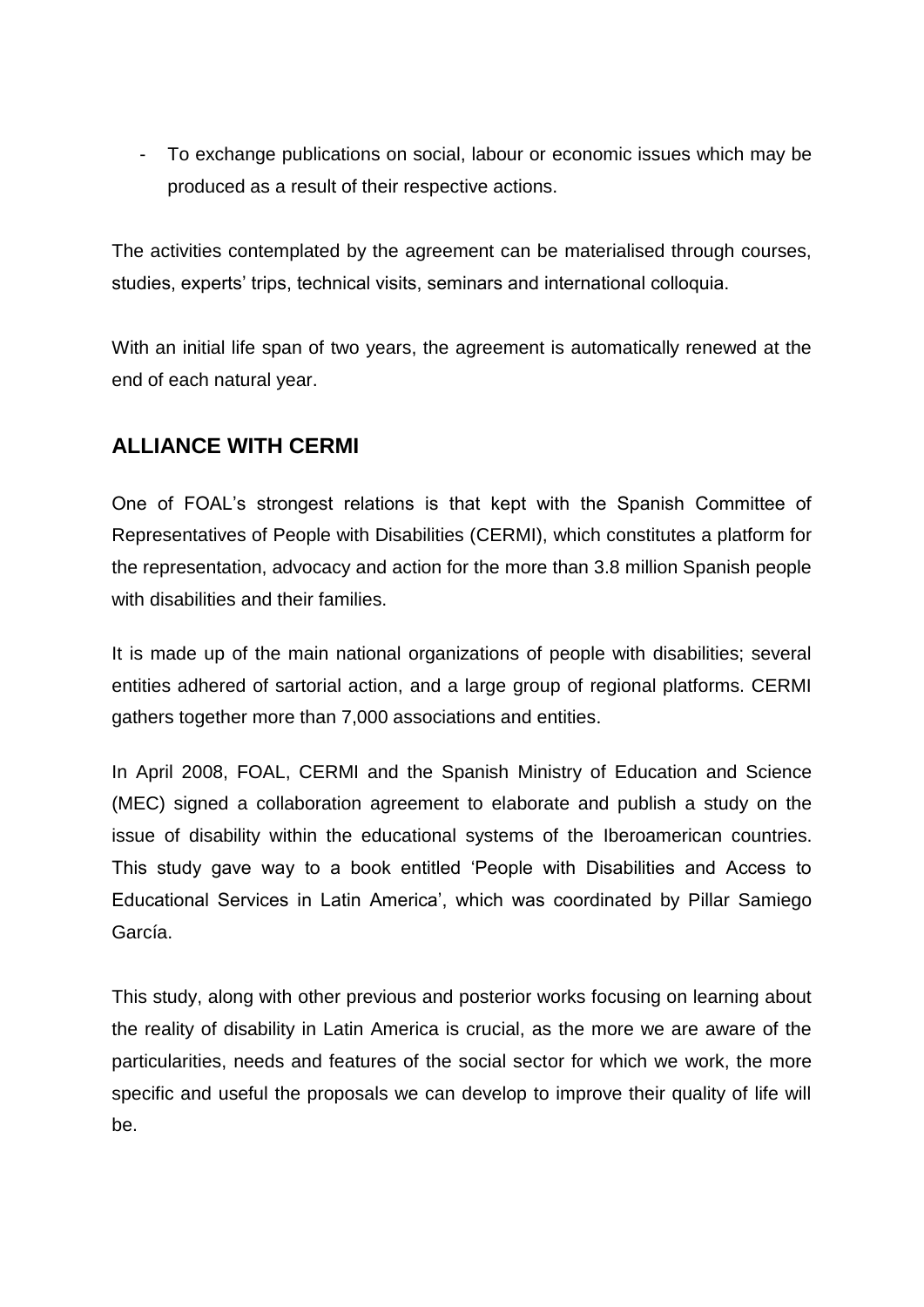In addition to this agreement, the relationship between FOAL and CERMI is very fluent and symbiotic.

# **SYNERGIES WITH ULAC**

If there is an institution with which FOAL intrinsically shares a sisterly relationship, it would be the Latin American Blind Union (ULAC). It was established in 1985 and it is composed by organizations for and of people with visual disabilities in Latin America. Its purpose is to promote the strengthening of the institutions that make up this organization, as well as the full inclusion of all people with disabilities in Latin America.

FOAL and ULAC both share the objective of reinforcing the associative movement of blind people in their respective countries, as it constitutes a legitimate and necessary tool to actively advocate for the human rights of this sector of the population.

In 2004, FOAL and ULAC ratified a four-year collaboration agreement, which could be renewed indefinitely.

On subscribing to this agreement, ULAC compromises itself to elaborate a strategic plan of action. This must include the criteria and the necessary organizational and economic compromises that result from their implementation in both the definition of its objectives and of its functioning. An example of this is outlined below:

- Good governance, transparency and excellence constitute basic action principles within its action and procedural criteria; in the definition of its working priorities; in the employment of its resources, and in the communication of its results.
- ULAC will encourage within its governing bodies a functional, small-sized and professionalised executive structure, so that this enables the union to fulfill its acquired compromises.
- It will develop actions with the aim of achieving a stronger financial autonomy and, above all, a wider participation of the public and private sectors in the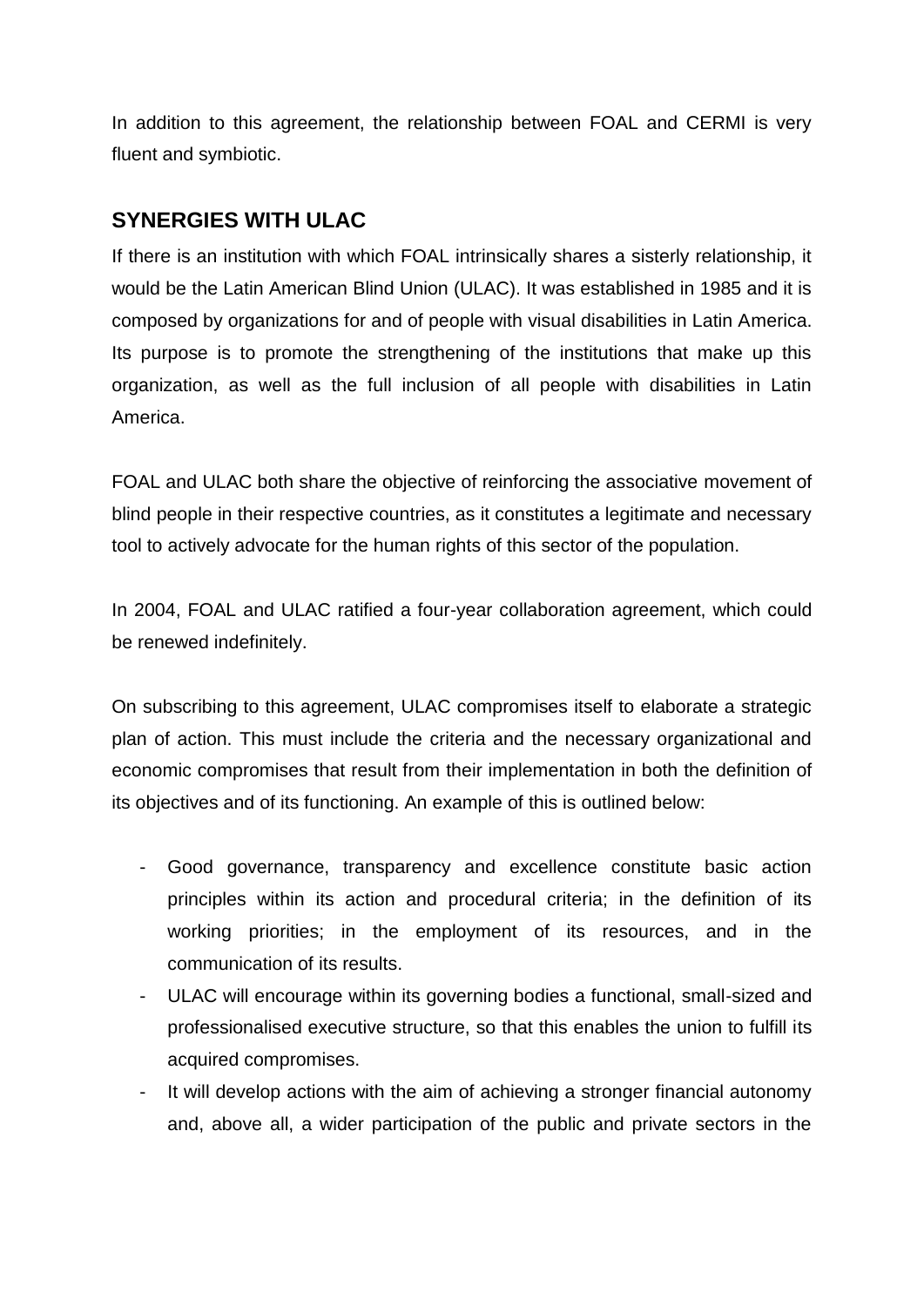countries it intervenes, generating in this way synergies to obtain economic resources to finance its budget through external co-financing sources .

- It will promote contributions from its own resources, which will come from ULAC's member organizations and collaborating partners or sponsors.
- It will encourage the full incorporation, the democratic participation and a degree of compromise among all the countries that make up the Latin American region, and whose associations are part of ULAC. In this way, it will facilitate therefore their integration and representation within its bodies.
- It will promote the strengthening of national organizations through the continuous standardisation and updating of training courses in administration and management, prompting subsequently the responsible and democratic participation of members in their respective organizations.
- It will encourage statutory reforms within national organizations based on the changes and needs experienced by people with visual disabilities, simplifying organizational complexities whenever possible and incorporating professionalism, responsibility and dedication criteria in order to gradually facilitate more efficient definitions and distributions of tasks. Also, it will have to act in favour of a progressive renewal through an orderly rotation of all senior posts, making possible the incorporation of young people and creating awareness about the need for the inclusion of women in training and employment. At the same time, it will reinforce their rights not only by being able to elect representatives but also by being themselves elected. ULAC must do all this while supporting the necessary statutory reforms in order to implement the principles of non-discrimination and equality between men and women.
- To promote a policy of effective service provision for national institutions by both elaborating and presenting projects for one or several countries, such as the encouragement of the better use of the variety of services available in each state for the benefit of blind people in Latin America.
- The relationship between ULAC and FOAL will be reinforced, while respecting both institutions' autonomy and independence when complying with their respective objectives.
- FOAL will be mentioned in all joint actions.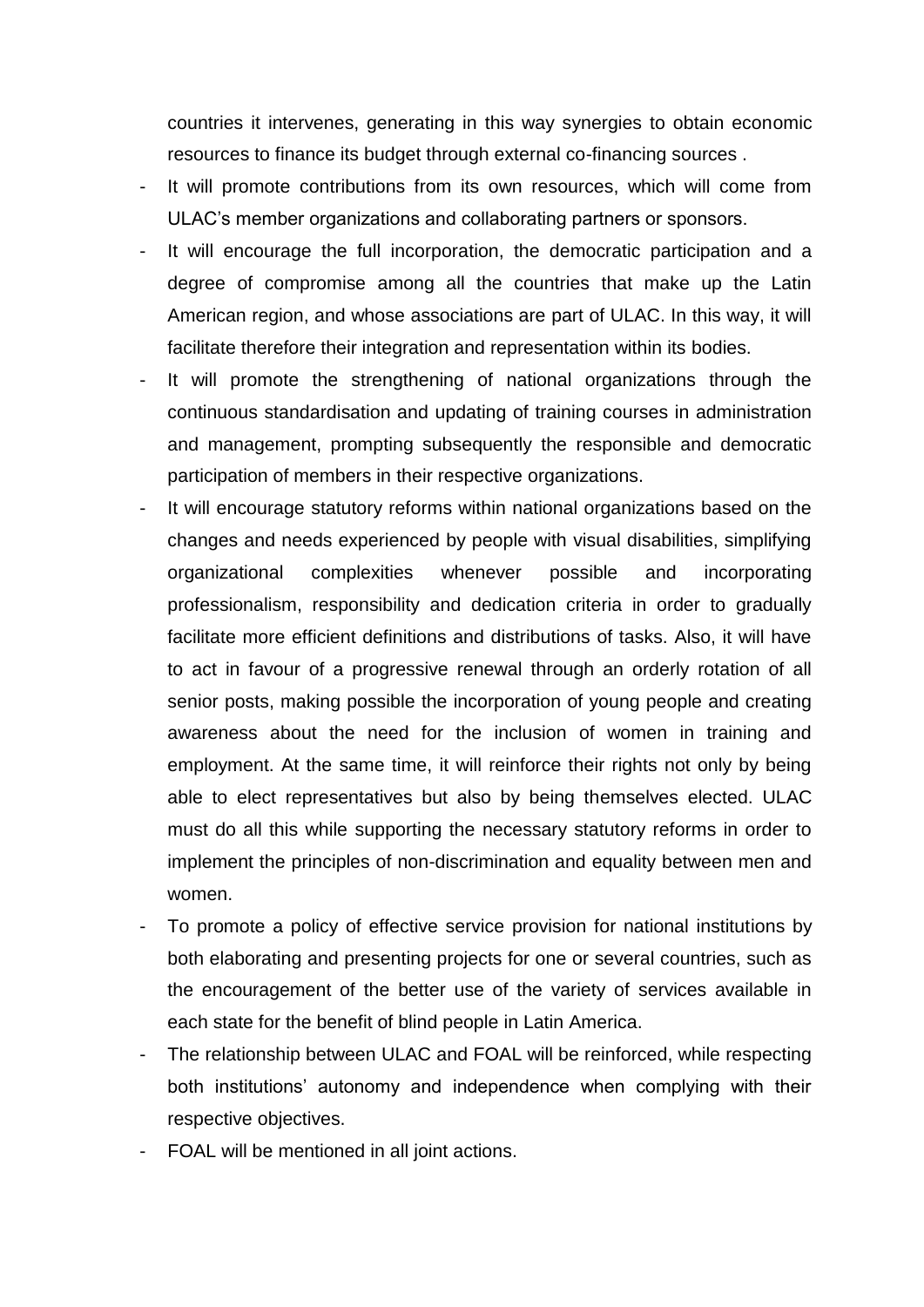At the same time, FOAL consolidates its compromise to provide ULAC with financial support and political advice.

## **FOAL AND THE SOFT CENTRES**

In 2007, the Latin American Blind Union (ULAC) launched the SOFT project (Tiflotechnological Optimization and Assistance Service), in order to improve the use of technological tools adapted specifically for people with visual disabilities. To this end, a consortium of entities was set up to enable the launching of centres providing technical support, capacity-building, maintenance and repair of tiflological equipment. Their purpose is to provide services gradually cover the needs of the Latin American region.

These technical support and repair centres try to solve the stagnation and underuse of existing equipments in the region, which is due to a capacity-building deficit; to the lack of technical advice regarding their use and maintenance, and to the different difficulties in both repairing them and getting spare parts. These centres offer an integral work in the achievement of a better use of tiflological equipment.

FOAL, in its efforts to improve the education of people with visual disabilities, is linked to and participates dynamically in this project. These centres constitute a means of technical support and aid in the maintenance of equipment, which FOAL provides these educational resource centres with in order to assist people with visual disabilities.

# **COALITION WITH HILTON PERKINS**

Founded in 1829, Perkins School for the Blind is a centre with a worldwide reputation for its excellence in the teaching of blind people, people suffering from deafblindness and people with multiple disabilities. Some internationally renowned students have attended this school such as the female activist Helen Keller and her teacher Anne Sullivan.

Perkins' main mission is to help people with disabilities acquire a greater degree of independence. Through the development of their knowledge, their skills and their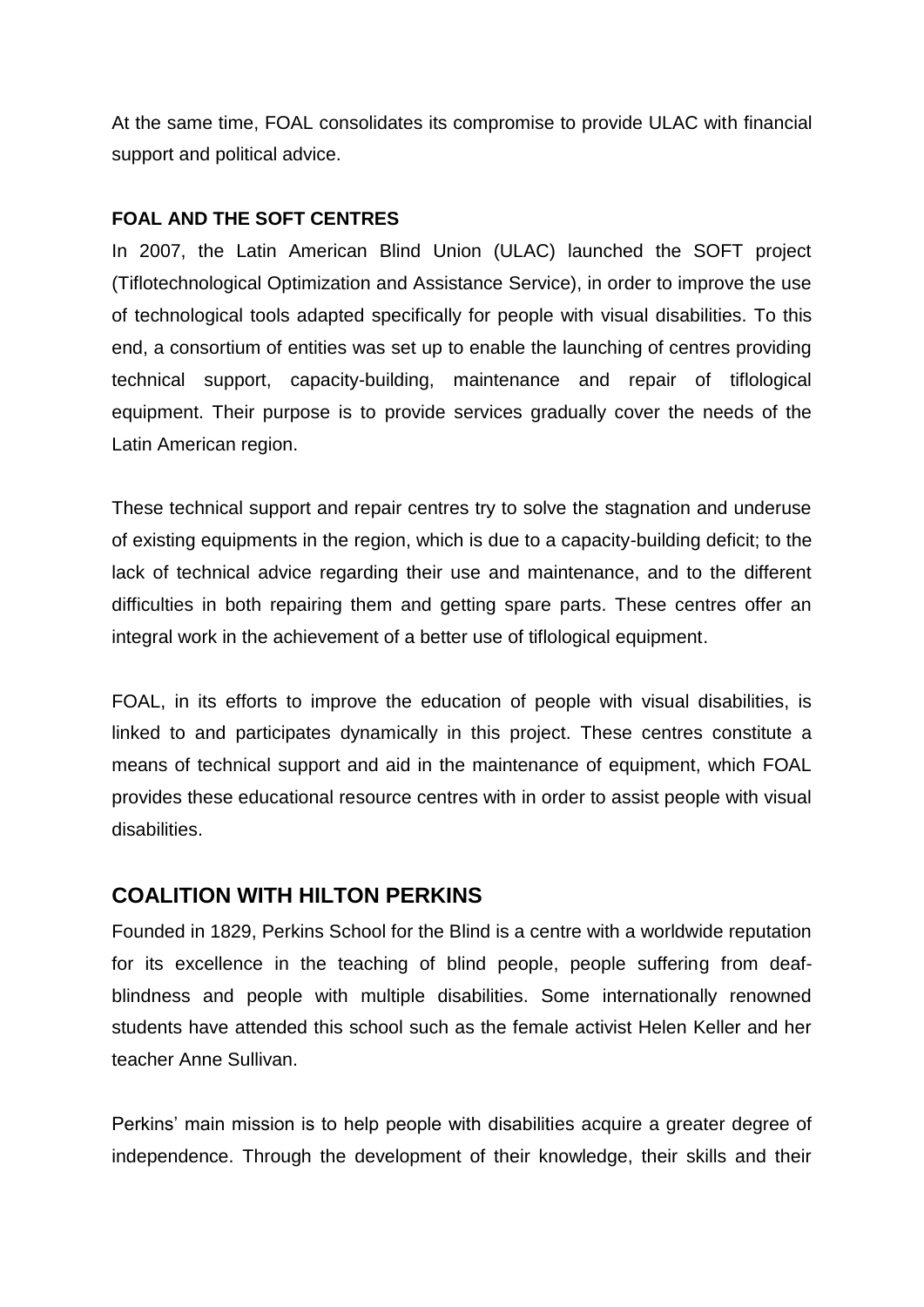self-esteem, students learn to live, work and get along in the most independent way possible.

In 1989, Perkins established the integral international Hilton Perkins Programme with the support of the Conrad N. Hilton Foundation, in order to promote and consolidate the education of blind and partially-sighted children. Hilton Perkins' primary focus is to develop skills at the local, regional and national levels to establish sustainable and independent educational services.

An institution of this nature is bound to share a common understanding with FOAL, as they have similar aims and purposes. For this reason, even prior to the setting up of FOAL, both institutions had got together since 1990, unifying their efforts to achieve the greater educational, labour and social inclusion of deafblind people in Latin America.

Some of the joint actions developed throughout that time have given way to:

- The training of professionals working in educational programmes for students with visual disabilities and additional needs (including those with deafblindness) at the Interamerican University of Costa Rica; the Mackenzie University of Sao Paolo in Brazil; the Metropolitan University of Education Science in Santiago of Chile, and at the Dr. Domingo Cabred Higher Institute for Educational Psychology and Special Education in Argentina.
- Numerous encounters among parents of deafblind people and people with multiple disabilities in different places within the Latin American geography. Their aims would be to establish links among families; to identify leaders among parents; to promote self-determination and empowerment, as well as to encourage the development of joint networks both through the parents associations to which they belong, and among them in a direct and independent manner.
- The establishment or consolidation of early-intervention educational services through the supply of economic, logistic and material support to institutions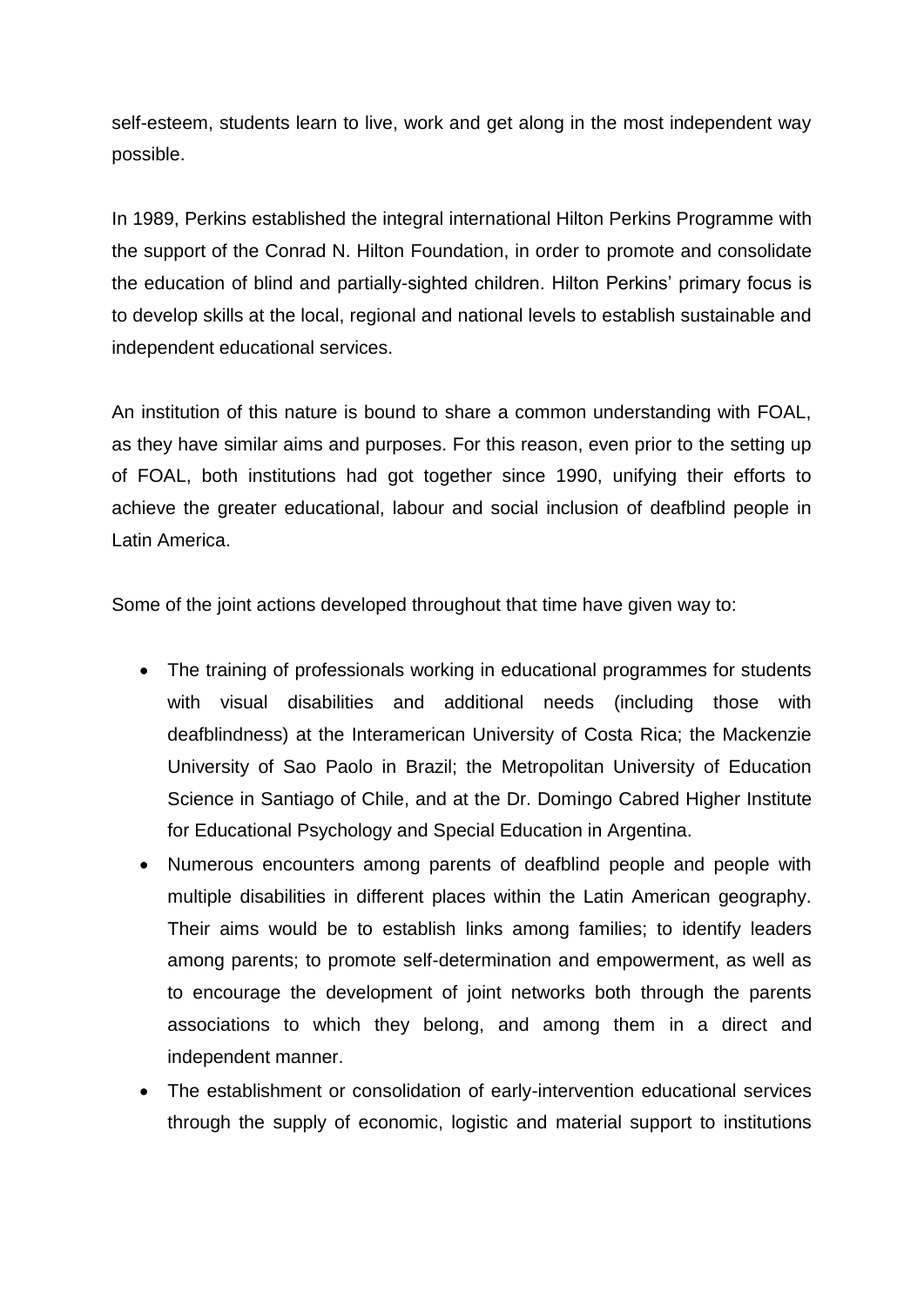such as the Eva Lindstedt Centre in Sao Paolo (Brazil), and the Manuel Rocca Rehabilitation Hospital in Buenos Aires.

- Training for preparing staff to work in early-intervention services for children suffering from deafblindness or with multiple disabilities that are associated with visual disabilities.
- Meetings of different associations working to improve the quality of life of deafblind people.
- The sponsoring of some people's participation in forums of interest such as the Deafblind International World Conference and the World Federation of the Deafblind International Conference.
- Different consultancy areas: early intervention, transition to adult life or the sensory integration of deaf-blind people.
- Programmes on the transition to adult life of this population sector.
- The production and distribution of bibliographical materials both in Spanish and Portuguese.
- The call for scholarship applications to the Masters in Multiple Disability and Deafblindness.
- The training of staff in low vision and sensory integration, with the objective of producing functional strategies to facilitate visual communication in their development.
- The production of useful goods such as rocking chairs and posture pants.
- Specific educational programmes for children with visual disabilities and neurological damage.
- The launching of specific resource centres such as the Multiple Disability, Deafblindness or Visual Disability ADEFAV resource centre in Sao Paolo (Brazil).
- Regional capacity-building programmes.
- The development of didactic materials on games and toys that may stimulate the use of sight.
- Training courses in cortical vision.
- Training courses in Management and advocacy of family rights.

# **COLLABORATION WITH CARITAS SPAIN**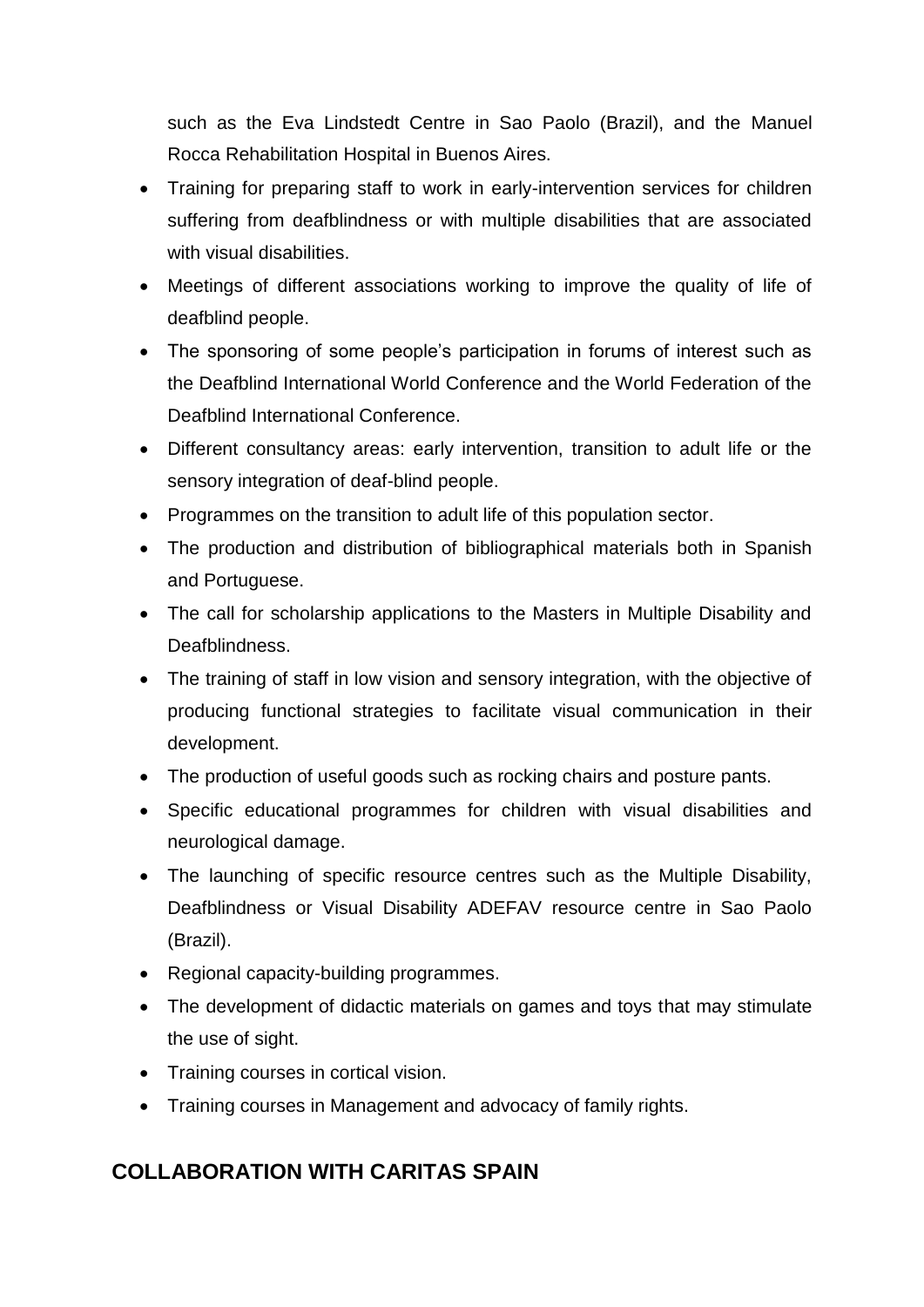Founded in 1957, Caritas Spain is a humanitarian organization attached to the Catholic Church. It is operated through 68 Caritas diocesan offices and 3 institutions (the Saint Vincent de Paul Association, the Spanish Confederation of Religious - CONFER-, and the Spanish Federation of Social and Health Religious).

It has around 60,000 volunteers all over Spain, approximately 4,000 staff members and more than 160,000 members that sponsor it financially (60% of its funds come from private sources, being private donations its main source of income).

The services provided by Caritas Spain are distributed into three major areas: humanitarian aid, development cooperation and social services.

In 2012, FOAL and Caritas Spain signed an agreement for the execution of the AGORA programme in Bolivia to improve the labour inclusion of people with visual disabilities through advisory actions, capacity-building and labour insertion.

The above mentioned agreement, which has a foreseen duration of two years, details FOAL's and Caritas Spain's financial contributions so that the Bolivian Pastoral Social Caritas carries out and develops the AGORA programme with the technical support of the National Federation of the Blind in Bolivia (FENACIEBO) and the Bolivian Institute for Blindness (IBC).

#### **LINKS WITH THE RED CROSS**

In order to be able to improve the quality of life of people with visual disabilities in Latin America, FOAL tries to involve all actors in the area that may contribute to this purpose with their action capacity, their efficacy and implementation. This is the case, for example, of Red Cross Spain, with whom FOAL signed a collaboration frame agreement to identify, formulate, execute and evaluate actions focusing on the training and labour inclusion of blind people in Central America.

Furthermore, aware of the devastating effects of the continuous natural disasters to which certain Latin American regions are exposed, FOAL has offered all its resources to combat their consequences.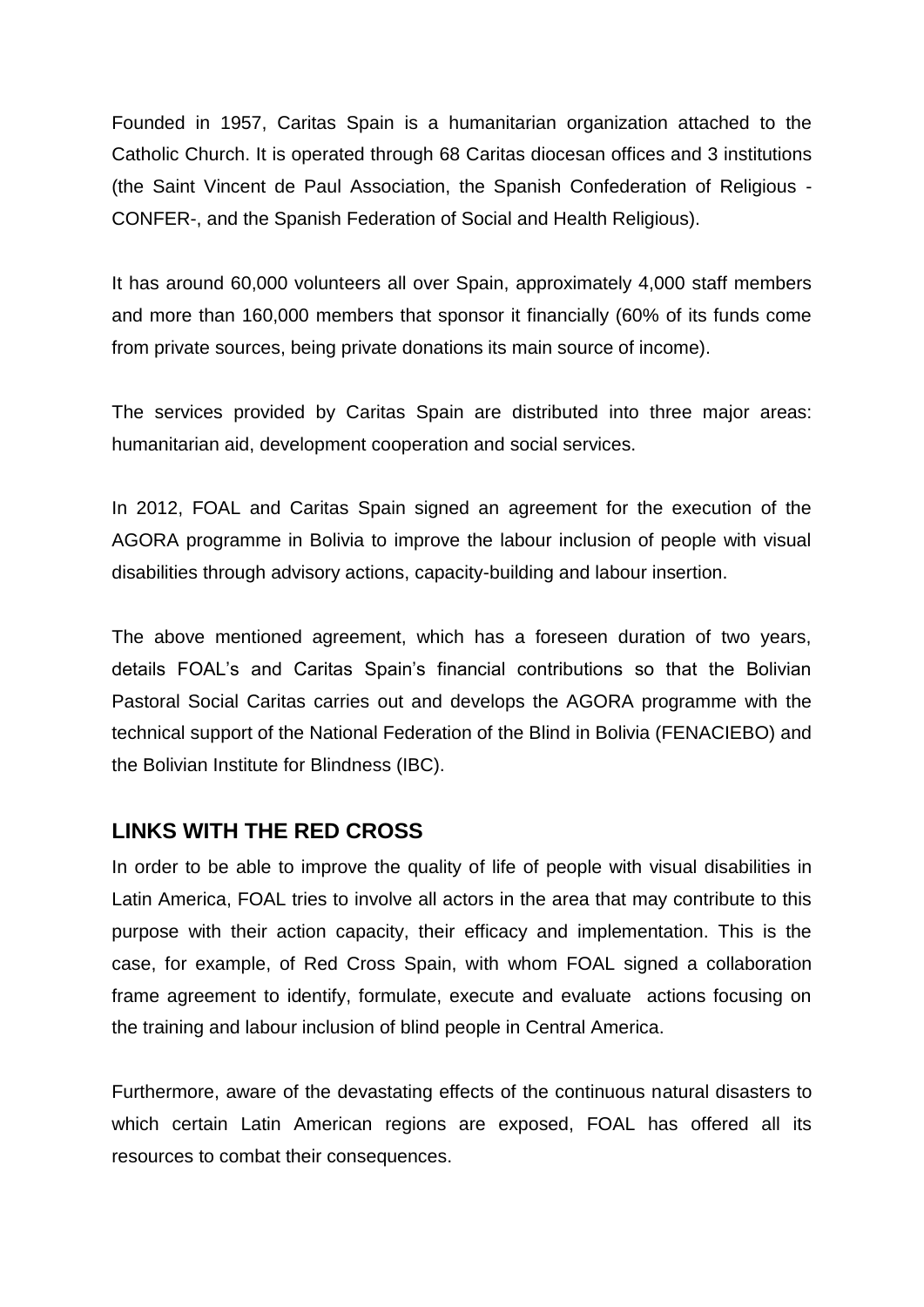To guarantee the effectiveness of a joint action, this action will be stipulated through agreements that will be specific for each action. In them, each institution's compromises will be determined, as well as their degrees of responsibility in the managing of such compromises, which might relate to tasks linked to the administration of funds; to the execution of the materials and contents, or to both aspects simultaneously.

# **UNDER THE AUSPICES OF UNESCO AND UNICEF**

One of the actions with biggest impact and where FOAL participates in is the Education for All Children with Visual Impairment (EFA-VI). This campaign was initiated by the International Council for Education of People with Visual Impairment (ICEVI), along with the World Blind Union (WBU) and backed up by UNESCO and **UNICEF.** 

This campaign, which started in 2006, addresses children with visual disabilities in developing countries, where just about 10% of children have access to education.

The EFA-VI campaign contemplates the following UN Millennium Development Goals:

- To achieve primary education on a universal scale.
- To promote gender equality and women's autonomy.
- To set up international development associations.

In this regard, it has identified 7 working areas:

- To improve awareness about the right to education of people with visual disabilities.
- To implement systems to evaluate and identify children with visual disabilities.
- To facilitate access to early-intervention and low vision services.
- To provide human and financial resources in order to develop quality educational Programmes.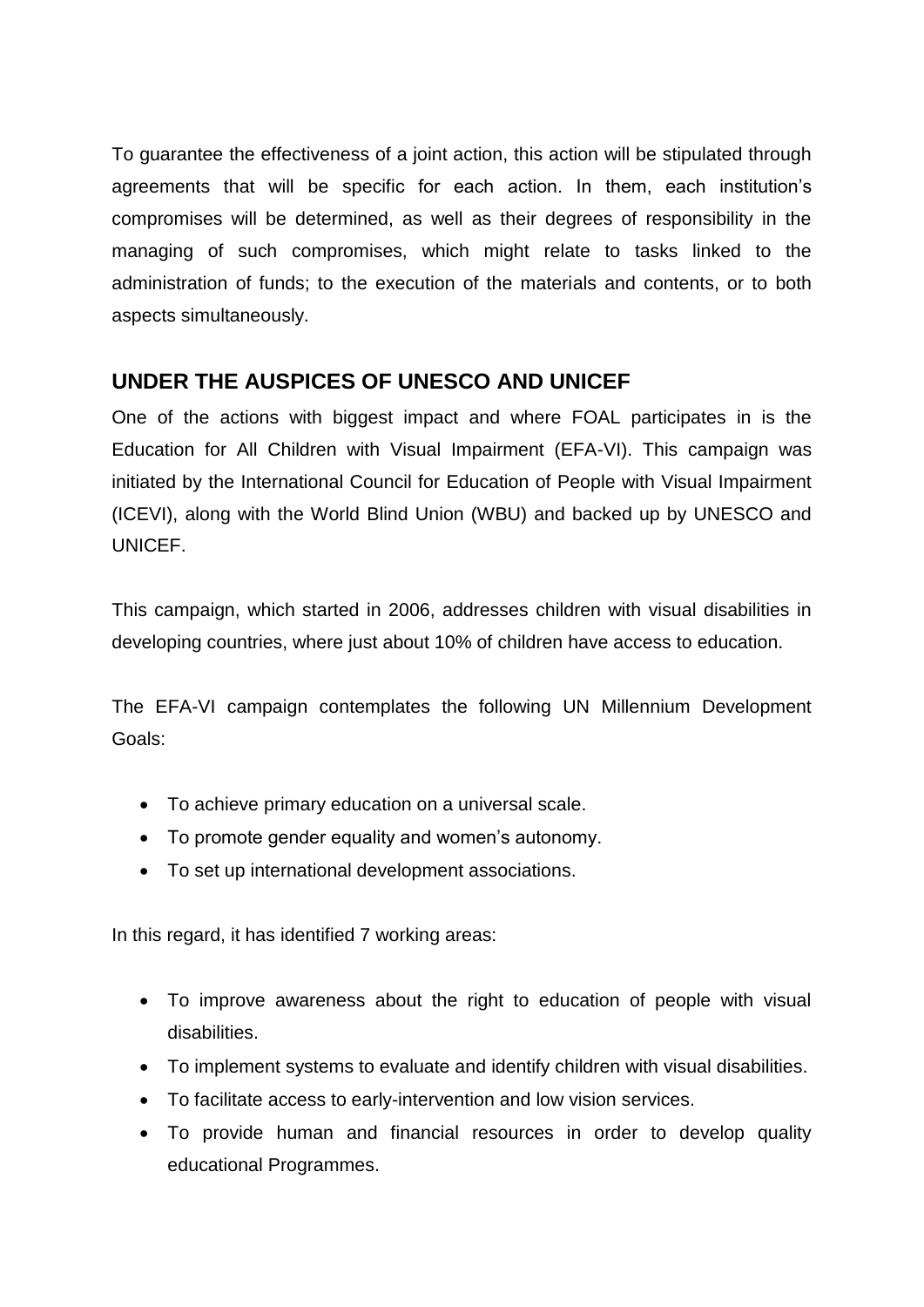- To incorporate parents into the educational processes of children with visual disabilities.
- To produce educational and bibliographical resources for people with visual disabilities, as well as for the educational community as a whole, including educational professionals, mobility experts, rehabilitation professionals, parents and others.

FOAL's work within the Global EFA-VI campaign is linked to the cooperation agreement signed in 2006 with the Spanish Ministry of Education and Culture (MEC) and the Organization of Iberoamerican States (OEI). The actions under the auspices of FOAL and framed within this campaign are divided into:

- Courses in early intervention, awareness, screening and low vision.
- Supply of didactic materials for students with visual disabilities.
- Elaboration of self-learning guides for teaching staff.
- Services focusing on the production of bibliographical materials (in Braille, tactile and audio formats), on early intervention and on visual stimulation.

Since 2008, FOAL has supported the actions taken within the EFA-VI campaign in all those countries in which they have been implemented, without any exception.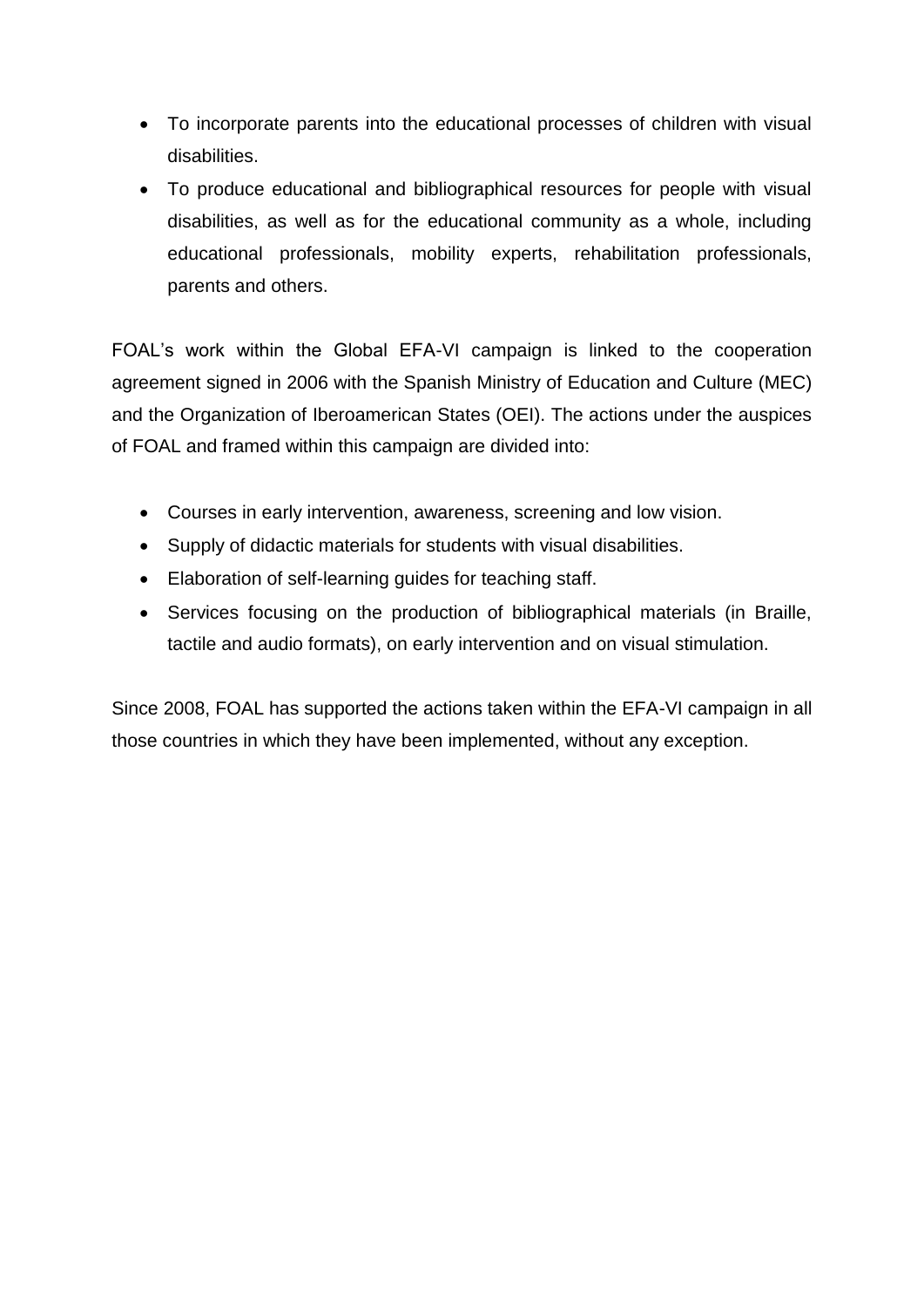# **Chapter V. Achievements as Result of an Effort (Part I): Educational Resource Centres and the AGORA Programme.**

When the tangible results of a specific effort are enumerated, analysed, examined and shared, only the fruits of the tree, that is, the visible and external aspects are taken into account. Behind these results, however, there are a number of intangible factors, which are difficult to quantify and value, but without which such fruits would have never existed. They are in fact the roots of the tree.

We could apply this metaphor to FOAL, whose branches and fruits, that is, its specific results will be analysed below. We will do such analysis without forgetting that the projection of each of these results is much bigger than what it seems, as there are huge doses of excitement, human resources, interconnected chains and favours impossible to quantify and/or mention, although all of them are crucial for the achievement of the final result.

The fruits from its three action areas concur within the enormous list of results obtained through FOAL's work:

- Projects carried out in collaboration with public and private institutions.
- Actions addressing the strengthening of the Latin American associative network of people with visual disabilities.
- Opening and permanent co-financing of local projects.

All these aspects are surrounded by inalienable and cross-cutting objectives in each of its actions, such as gender equality and the encouragement and implementation of new technologies.

## **PROJECT SELECTION CRITERIA**

Most projects promoted by FOAL in collaboration with the different Latin American associations and entities are the result of a process that sometimes simply starts with two lines in an e-mail, which is being sent from any Latin American region to FOAL's technical office, headquartered in Madrid.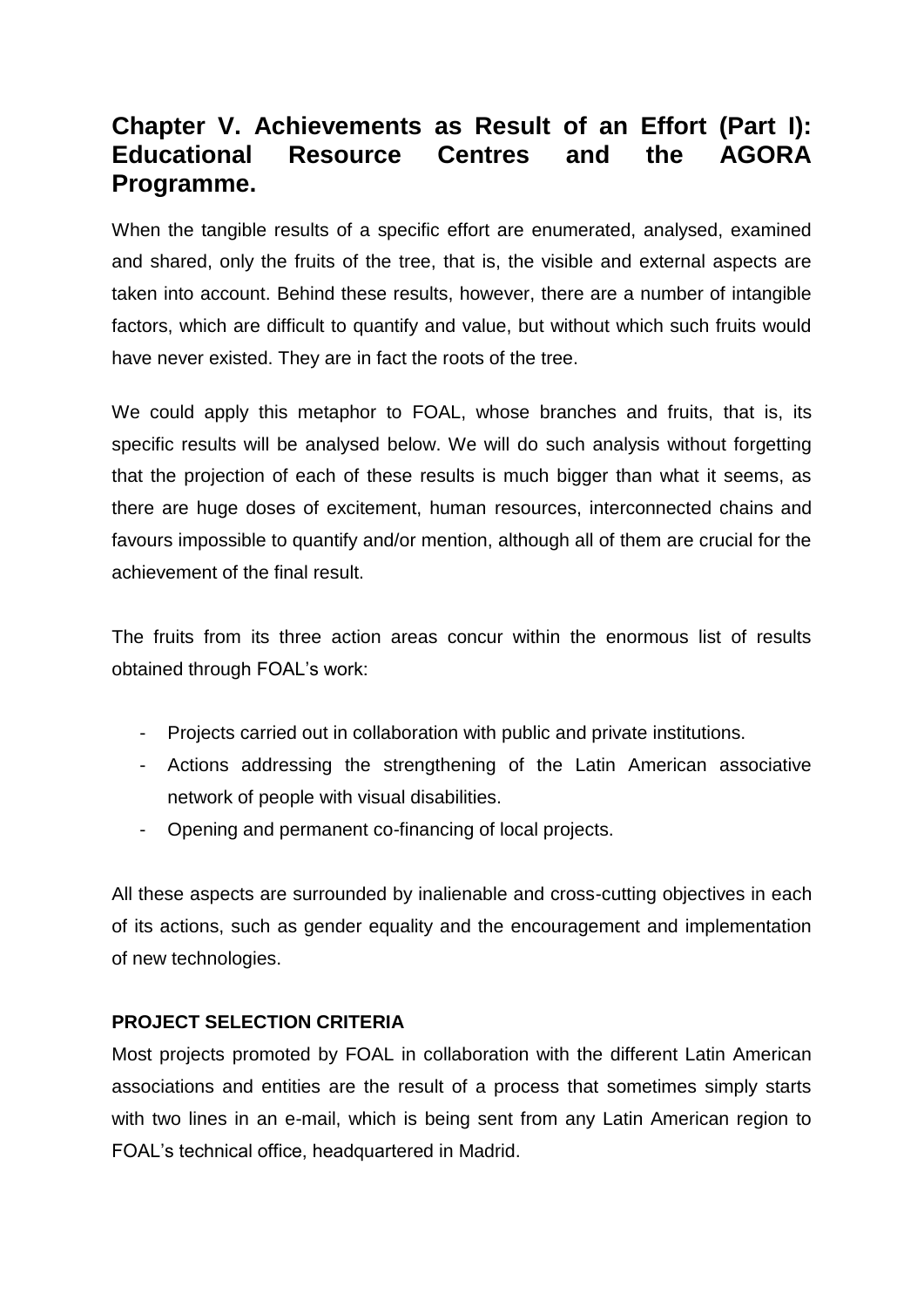That schematic idea being proposed, that concise request for materials, that unpolished idea, that message in a bottle activates FOAL's apparatus. Once the request for collaboration is received, whatever its nature and its degree of specificity, FOAL's technicians analyse it in depth. The specific need is thus outlined in detail and examined from a wide perspective; its viability is studied and sometimes the proposal is even modified in order to optimise the number of people that could potentially benefit from it.

To this end, the communication with the people responsible for the association requesting collaboration is constant. Nobody knows better than them and with more accuracy their deficiencies, their strengths and their needs.

At this particular stage, FOAL carries out, above all, the important task of identifying resources and training regarding the provision of services. It does so by widening their overall scope to make every project financially viable.

Having experience in how to start up a project, solving and overcoming vicissitudes and knowing what the real options are with regard to resources both economic or of any other nature, constitutes an added value that is indirectly materialised through the enrichment of an area, while contributing at the same time to the strengthening and independence of the associative movement.

In relation to financing, along with its response to each project with a particular economic contribution, FOAL also seeks the involvement of other entities such as the Spanish Agency for International Development Cooperation (AECID). FOAL participates in its calls for projects with different initiatives, in the same way it also participates every time a public administration allocates economic aid for initiatives related to development cooperation. This is the case, for instance, of the autonomous communities of Madrid and Andalucia, which have given subsidies to some of the proposals raised by FOAL.

Once the project is completely outlined and approved, supervision by FOAL is constant, accompanying Latin American entities throughout the whole process and supervising everything including bureaucratic and management aspects. Even at the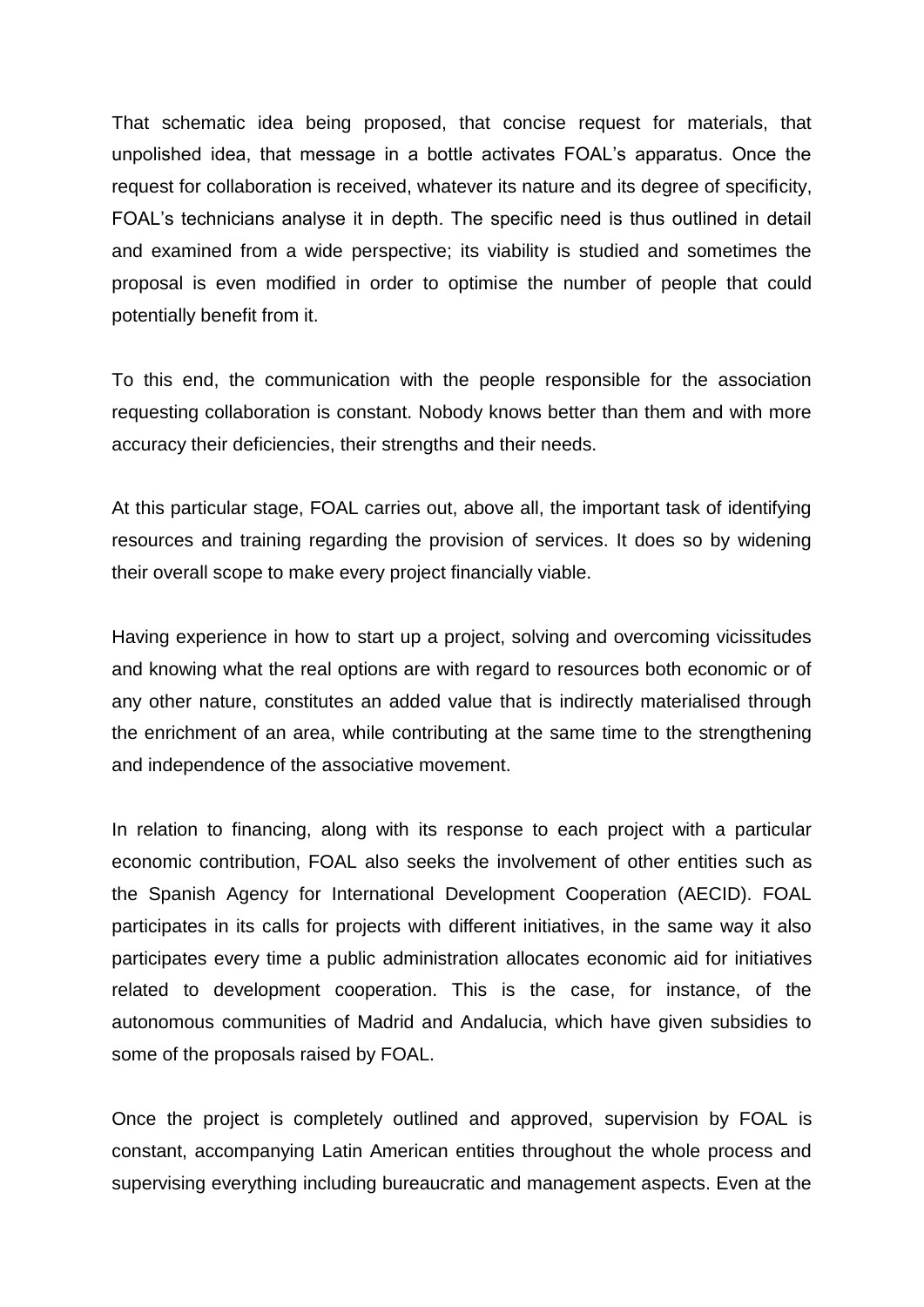start of the project, collaboration remains a constant feature in time. Indeed, one of FOAL's purposes is to promote initiatives which are not one-off projects but which constitute efficient and sustainable proposals.

The project selection criteria that have been developed thanks to FOAL's management during its 15 years of existence are based on the principles of impartiality and non-discrimination; gender equality, and inclusion within the community. There are 8 issues that are taken into account in this regard:

- Project's economic and material viability.
- Number of people that will benefit from it.
- Focus on the assistance to people belonging to groups with a higher risk of vulnerability.
- Public and/or private co-responsibility in the material and financial execution of the project.
- Experience working with other international cooperation entities.
- Competencies and responsibilities in the execution of the project.
- Transfer rate of results to the beneficiaries of the project.

At the same time, FOAL's contribution to the different projects may adopt any of the following actions in its manner of execution:

- Providing technical assistance for the execution of programmes and projects.

- Participation in the direct or indirect Management of activities, programmes or centres.

- Participation in the development of activities with other entities which carry out programmes or activities that coincide or which are complementary to those run by the Foundation.

- Qualified interlocution with public administrations regarding the organization of civil society, so that it promotes the improvement of the quality of life of people with visual disabilities.

- Allocation of subsidies for institutions.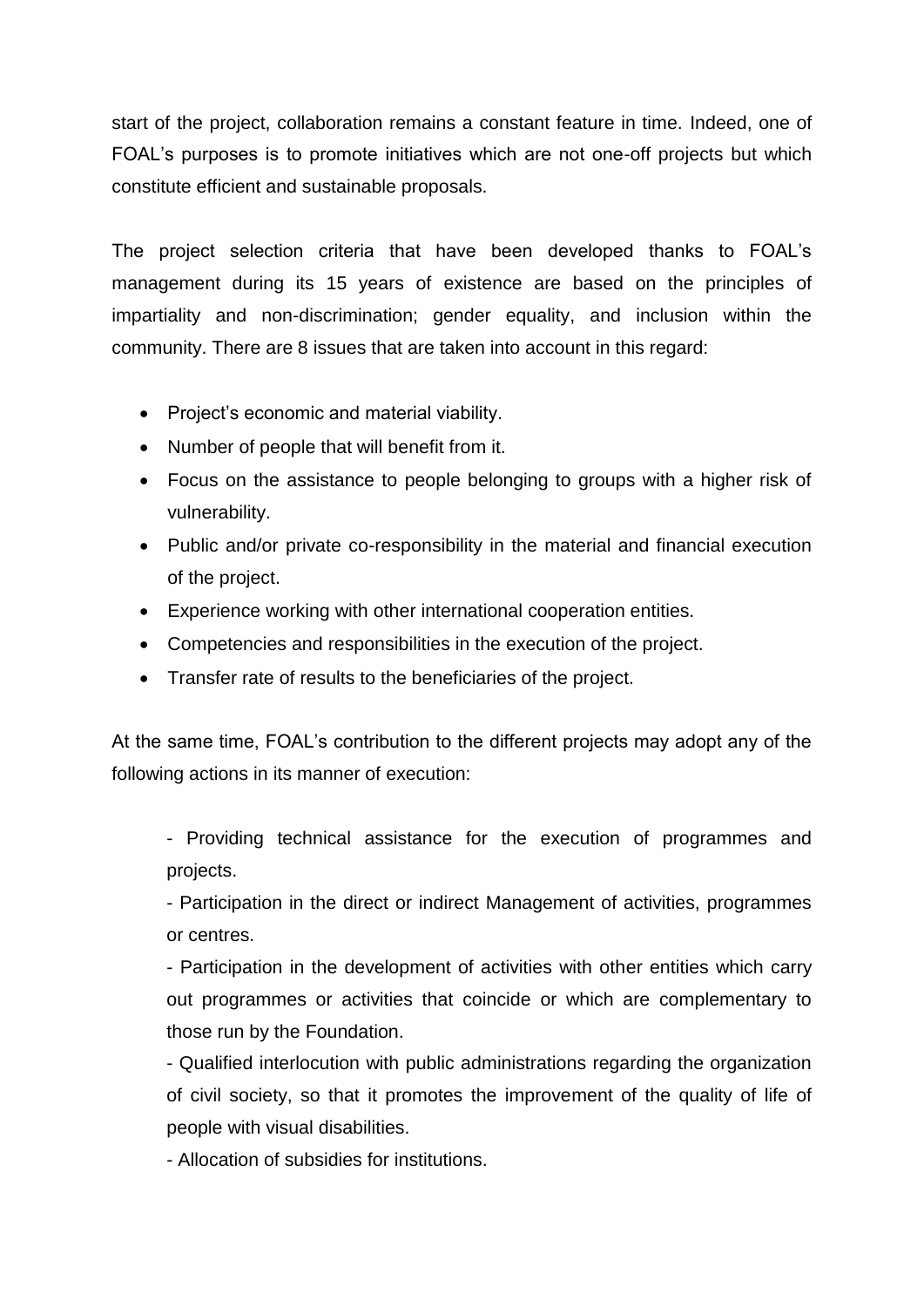- Allocation of financial aid through different methods.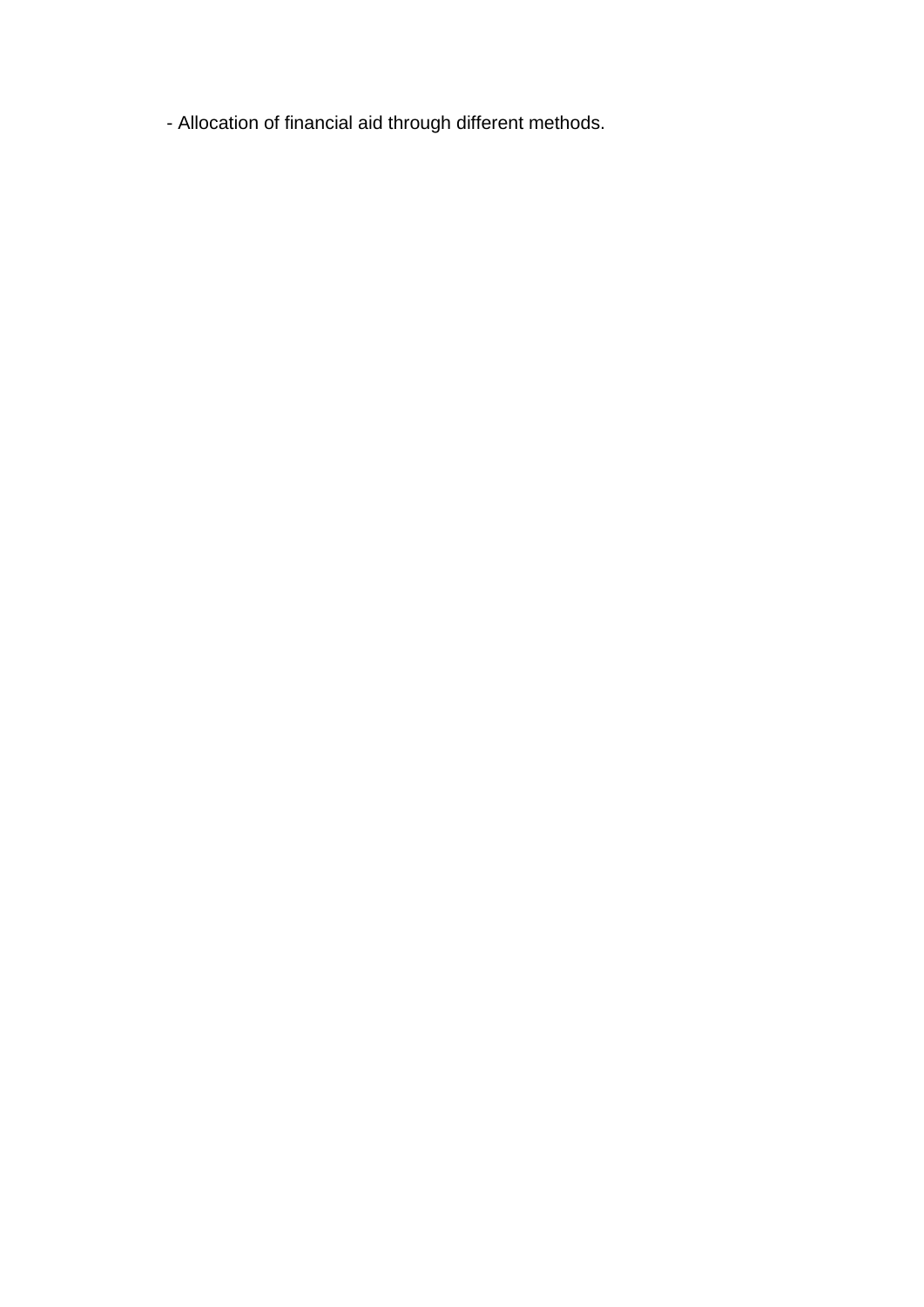#### THE INCLUSIVE EDUCATION PROGRAMME

Life has never been easy for children with visual disabilities, particularly in less developed countries. In such countries, along with the lack of social, medical, administrative and governmental structures, there are also prejudices and obsolete stereotypes regarding disability.

However, September 2000 represented a departure point. It signified a global gain of awareness that would affect this reality and many others. It was then that UN member countries ratified the Millennium Declaration, which includes 8 inalienable development goals:

- Eradicate extreme poverty and hunger.
- Achieve universal primary education.
- Promote gender equality and empower women.
- Reduce child mortality.
- Improve maternal health.
- Combat HIV/AIDS, malaria and other diseases.
- Ensure environmental sustainability.
- Develop a global partnership for development.

FOAL, whose rationale is to work in order to achieve the full social and labour inclusion of people with visual disabilities in Latin America, wanted to adhere itself to these purposes and decided to work in order to eradicate the lack of compulsory education in this region.

The concept of poverty can be understood not only in economic terms but also from the perspective of the absence or the breaching of rights, being education one of those rights. Poverty constitutes the main obstacle for the achievement of this objective, as less than 10% of Latin American children with visual disabilities are in school.

For all these reasons, FOAL began to develop an ambitious project that would: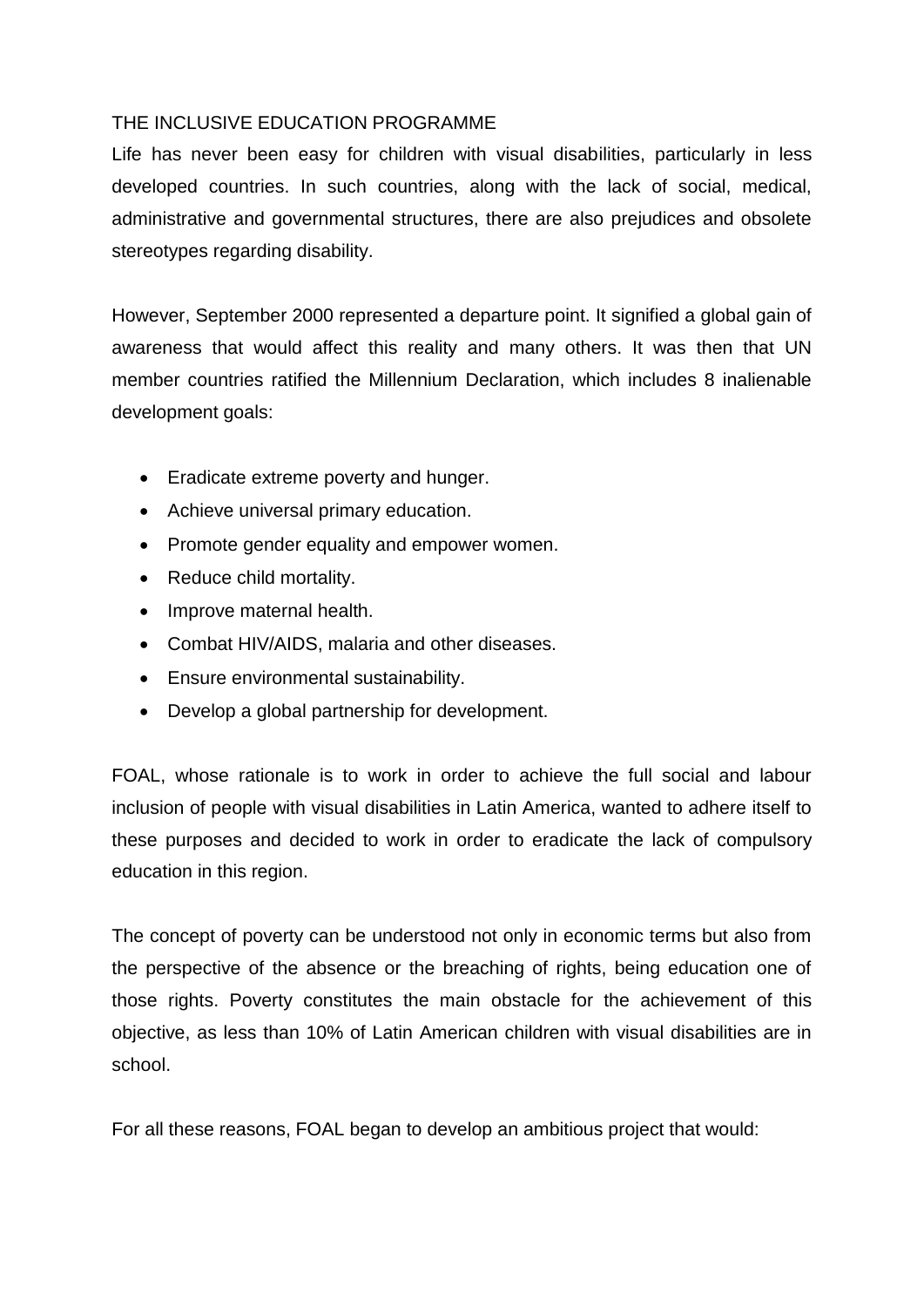- Favour the educational inclusion of children with visual disabilities.
- Promote equal opportunities when accessing training through the use of Braille and other adapted services.
- Train professionals in the use of tiflotechnological tools.
- Guarantee basic materials for students with disabilities in the specialised centres, as well as educational resources for inclusive education.

This is the genesis of FOAL's inclusive education programme for people with visual disabilities. It is based on the implementation and development of educational resource centres throughout the entire region. While these centres are adapted to the students' needs and are provided with the necessary materials and resources for their training, they also allow for the follow-up of each student's educational curriculum in the case of children.

Taking into account their open nature to the community, educational resource centres participate and carry out joint actions with different organizations and institutions within the public and private sectors, in order to improve the educational, social and labour conditions of people with visual disabilities.

The setting up of these centres is possible thanks to the agreement of indefinite duration signed by FOAL in 2006 with the Ministry of Education and Science and the OEI.

These centres' aims are; to provide students with visual disabilities with specific material; to train the professionals who work with them in specific areas related to disability, and to create units of bibliographical production so that the student can have the materials in the specific reading and writing system he or she may require.

#### *Objectives*

While each educational resource centre is organised according to the particularities and possibilities of the countries where they are located, they all keep a harmonious balance, which can be summarised in the following nine purposes: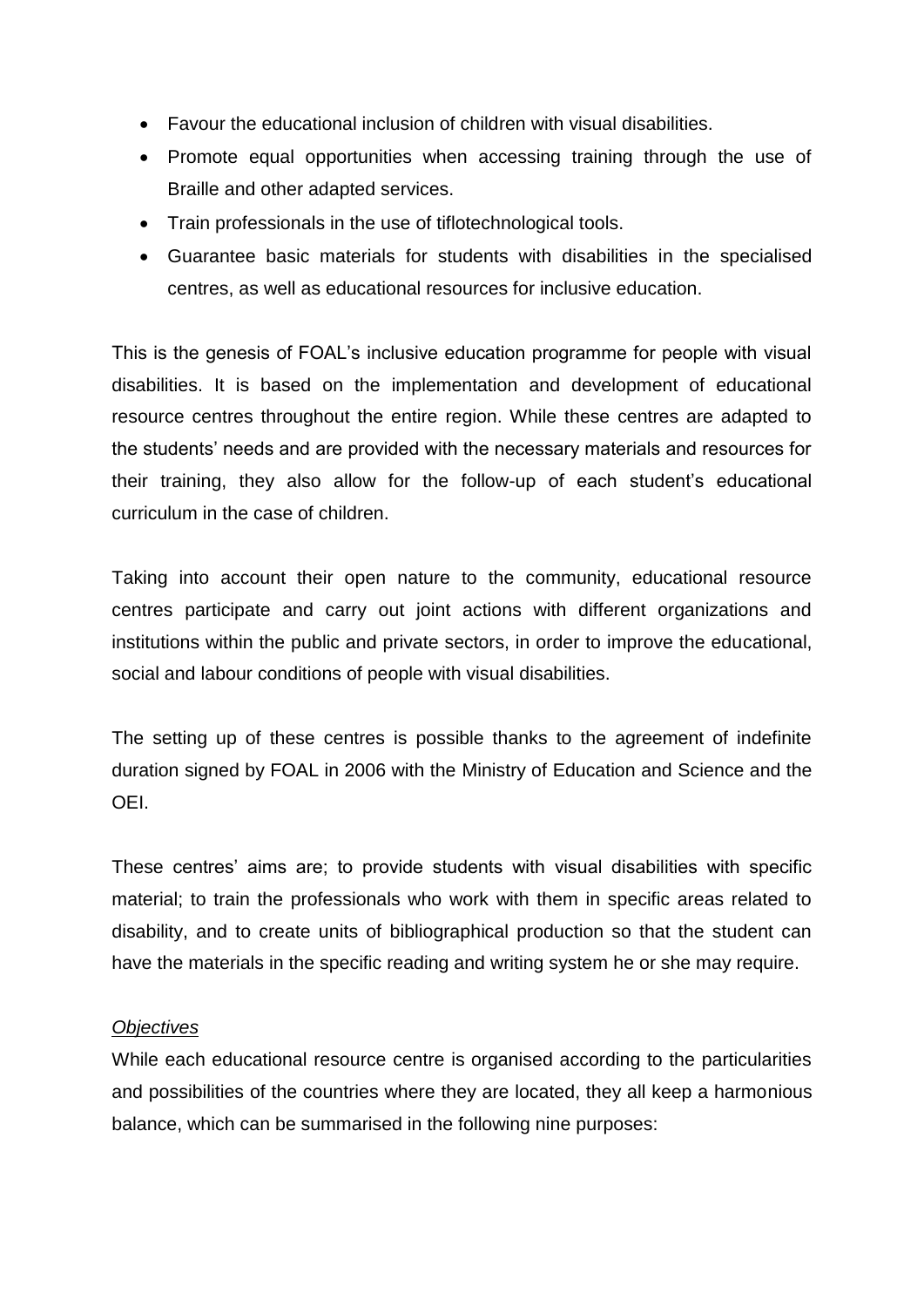- To support and promote resource centres as well as centres for the production of materials for blind people.
- To collaborate in the training and capacity-building of teaching staff working with blind and visually impaired students within an inclusive educational system.
- To participate in those initiatives that facilitate inclusive education.
- To enable people in Latin America to access education, training and information.
- To train the centre's teaching staff in the use of bibliographical materials which are specifically produced for people with visual disabilities; to train them also in the use of equipments and technologies that allow the production of texts in Braille, tactile and audio formats.
- To disseminate their knowledge of different applications and tiflotechnological devices that facilitate the access to communication and information technologies for people with visual disabilities.
- To increase the possibilities of social, educational and labour inclusion, as well as to promote the individual, family and social development of people with visual disabilities, thus contributing to the improvement of their quality of life.
- To articulate social networks and dynamics that stimulate and promote the social participation of this population sector.
- To develop actions that respond to the needs of people with visual disabilities in Latin America, as well as those of their organizations and of the communities where they live and participate.

Along with their educational tasks at all levels, these educational centres also have many other functions due to the particularities of the areas where they are located. These additional functions may be of great significance for the development of the associative network of people with visual disabilities in particular, and of people with disabilities in general. For example, these centres:

 Become a **means of communication** between the different administrations and this population sector. The lack of channels for joint work between the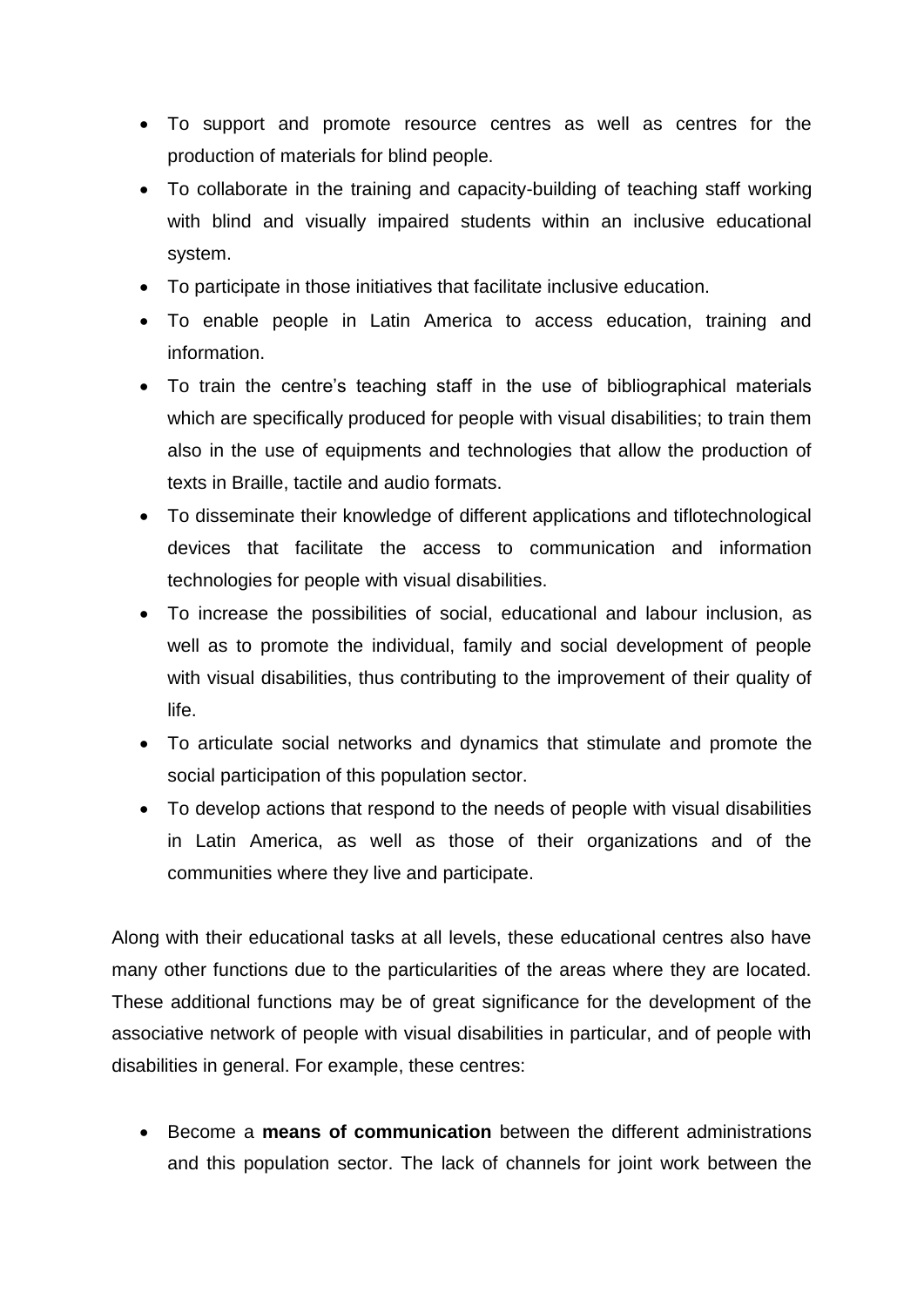different governments (from national to local level) and the disability associative movement prevents any advancement from happening, as small as that may be. This is why educational resource centres constitute both a physical space and a referential point for interlocution, as they make visible something that, prior to their implementation, represented a vague reality.

- Guarantee the **right to vote** in an independent and anonymous manner. The Latin American reality, still in the first phase of its effervescent progress, has not yet suitable structures that guarantee equal opportunities or the full exercise of fundamental rights. These educational resource centres can also contribute to eradicate this situation by, for example, offering their premises and their resources during elections, whatever their nature. This would guarantee then the possibility of exercising their right to vote for people with disabilities, so that they are able to participate in an effective manner in the configuration of their own political reality.
- Identify **toxic medicines and products**. There is very little access to the health system within rural areas in Latin America and, in many places, the health system is so limited that it becomes obsolete. This is why is crucial that people with visual disabilities who may need to take medication regularly, are able to go to a place where they are informed about the most suitable drugs for their symptoms; the expiring date of such products, and the suitability of other alternative treatments.
- Carry out the transcription of **exams and materials for public entry examinations**, access to higher studies or work placements. Often, where there is a will to facilitate inclusion and make things easier for people with visual disabilities, there is however a lack of resources. That is why, whenever it is possible, educational resource centres can adapt the essential materials that might intervene in any stage of the educational process, as well as in the process of access to employment.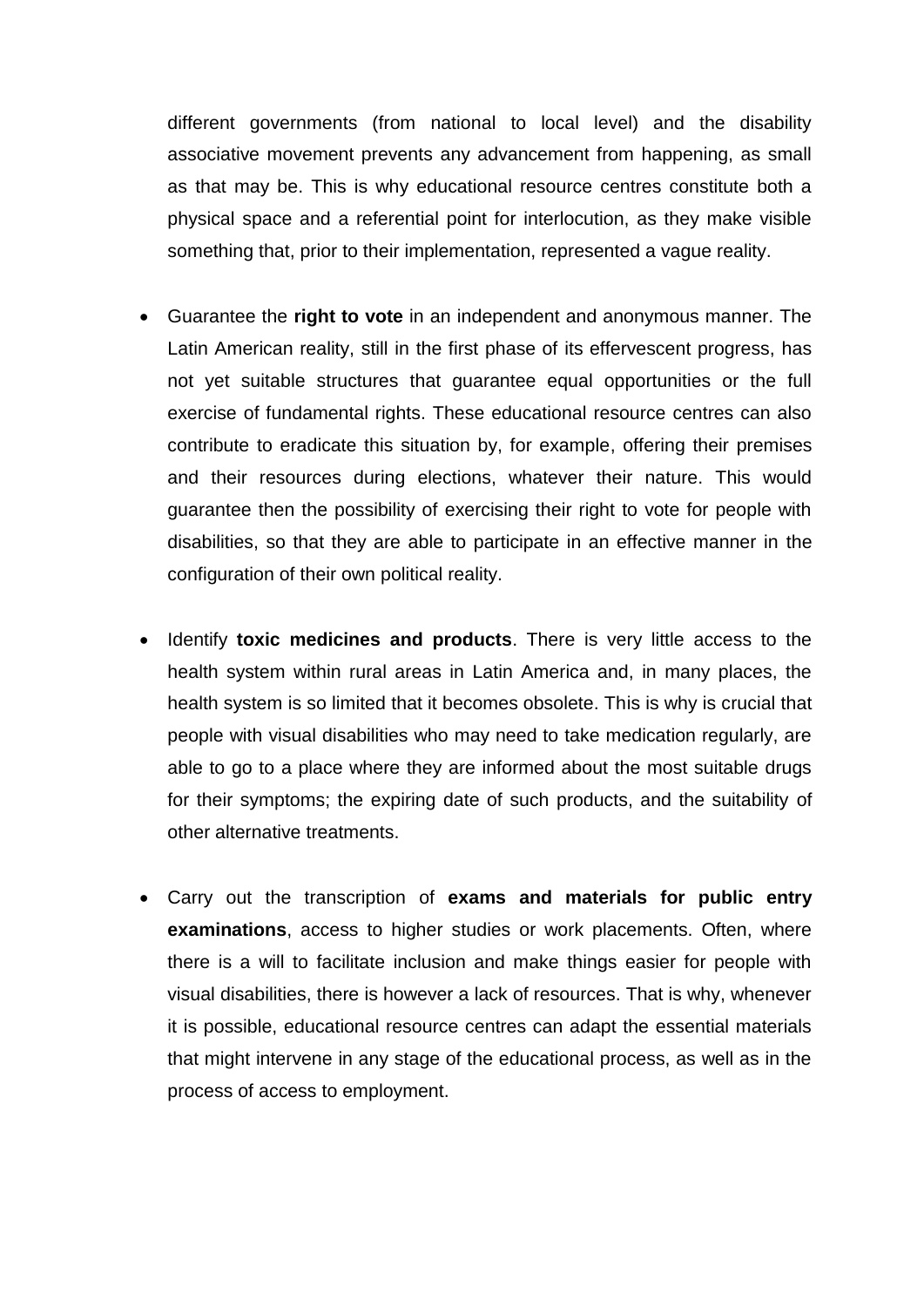- Based on all aspects mentioned above, educational resource centres can also edit **manuals** of different kinds for those places where it is possible to find people with visual disabilities among their students and/or workers, such as internal or formative manuals, private school handbooks, manuals for private or public institutions, etc.
- Contribute in an efficient manner and in first motion to the achievement of the Millennium Development Goals, which are promoted by the UN, and particularly that related to the achievement of **universal primary education**.

#### *Staff, Resources and Infrastructures*

When fulfilling fundamental tasks such as advising, training and producing educational materials, the role of technicians is essential. This is why, as well as familiarising themselves with the people they work and their specific educational needs, they must also be able to use and know perfectly the adapted applications that the centre makes available to its users, so that they enable the users' participation and access to information.

Educational resource centres must have staff with the following profiles:

- a) Service coordinator/ financial and administrative manager. This person will be responsible for the functioning of the centre and its staff. He or she will make sure that quality, effective and efficient educational resources are produced. He or she will deal with the service applications and their filing. He or she will be the interlocutor with publishing houses; will deal with the requests of supplies; will lead the centre's human team, distributing the different tasks and establishing a balance of work duties. He or she will collaborate with the General Director for Special Education within the relevant Ministry of Education, and will stipulate the centre's priorities.
- b) Training and pedagogic assessment technician. This person will cover the capacity-building needs of the educational community within the field of visual disabilities. He or she will try to acquire new bibliographical resources and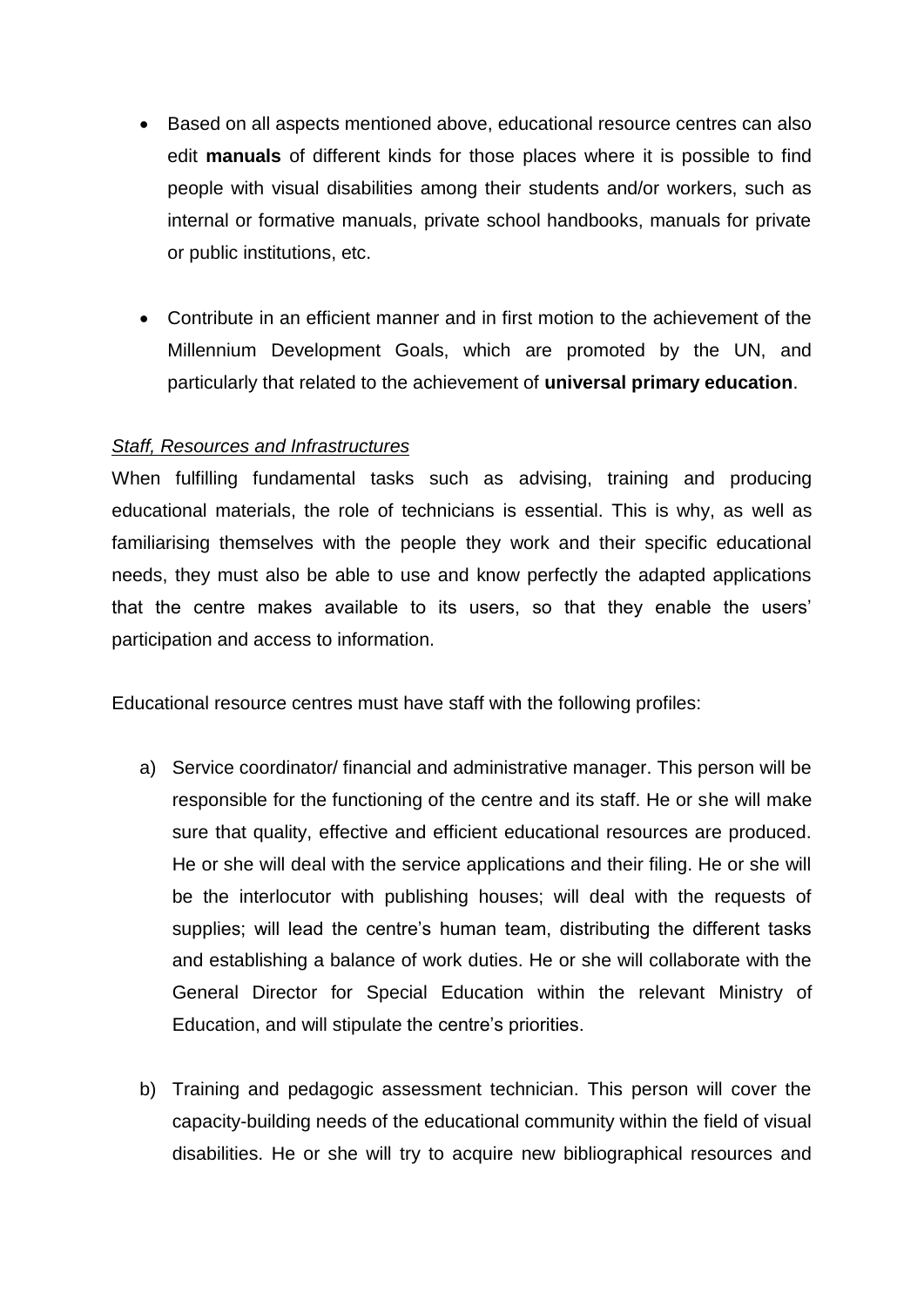whenever possible, will make new professional contacts that will help to obtain such resources. Due to his or her direct and continuous contact with students and teaching staff within the centre, this person will be the ideal means to channel claims, suggestions, proposals and needs that may contribute to improve the centre.

- c) Production technicians. They are in charge of producing didactic materials for the centre. They will carry out additional tasks, depending on the work load available and on each individual's capacity:
	- Bookbinding of adapted texts.
	- Elaboration of tactile sheets.
	- Transcription and adaptation of texts to be printed in Braille.
	- Elaboration and production of texts in audio format.
	- Correction of materials, mainly in Braille and tactile formats.
	- Constant and fluent communication with the centre's coordinator. Support in the administrative tasks that may be assigned to them (writing-up of production reports, lists of required supplies, technical incident reports, etc.).
- d) Maintenance technician. This person is in charge of keeping the computer and production equipment in good health. In the case that they are specific members of staff within the centre, they may occasionally carry out functions as production technician, or even serve as support staff when the circumstances require so.

Along with the specialised staff, educational resource centres require a minimum amount of technical infrastructure:

- Complete computer sets (printers, Internet access, scanner, CD recorder, etc.).
- *Up to date software* that optimises the performance of different devices (antivirus, Braille transcription programmes, graphic design programmes, etc.).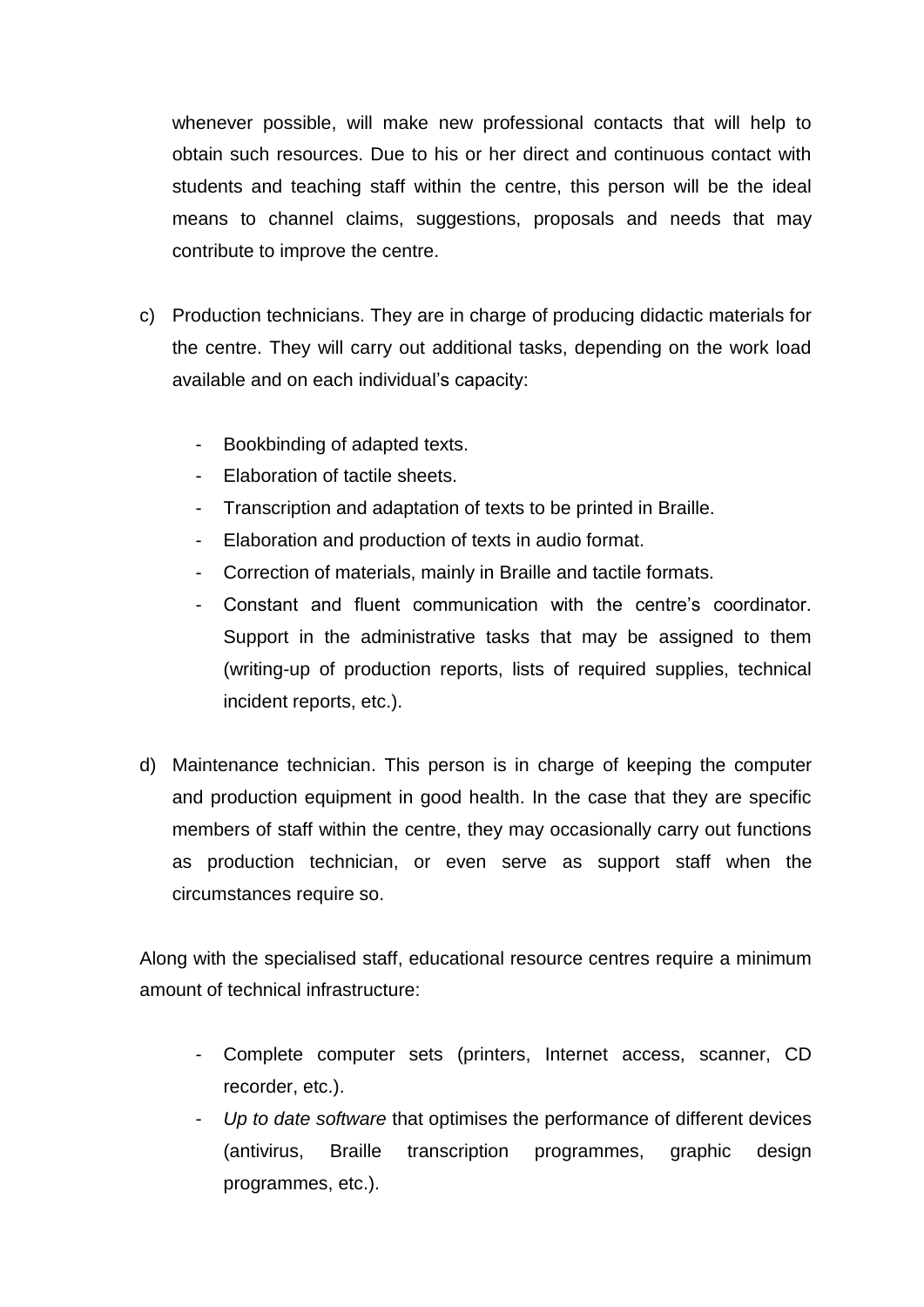- Tiflotechnical adaptations which guarantee that every worker with a visual disability in the centre carries out his or her tasks (screen readers, character magnification software, adapted Web browser, etc.).
- Specific equipments for the actual functioning of the centre (cutting machine, photocopy machine, Perkins machines, Thermoform and Zy-Fuse ovens, necessary to produce didactic tactile materials, etc.).
- Perishable materials or supplies (Braille paper, Thermoform paper, Zy-Fuse, material to do molds or adapted miniature replica, etc.).

## *The Educational Resource Centre for the Blind in Managua: An Example.*

Any initiative that may contribute to improve the quality of life of people can be outlined in detail but, if this is not translated into a practical reality, if this idea is just left on paper, then it will mean a waste of time and the spoiling of many dreams. FOAL has defined the objectives, functions and purposes of the educational resource centres, leaving also a margin for improvisation required by any institution which is subjected to the unforeseen vicissitudes of every day routine. However, the most important thing is that FOAL has developed a tool to improve the quality of life of people with visual disabilities in Latin America and has put it into practice. We can examine a particular example to illustrate this and see the results obtained by these centres, which have been able to improve the reality of thousands of people.

The Educational Resource Centre for the Blind of Managua (CRECI) was inaugurated in 2007. Its aim is to provide students with the necessary educational materials to access the educational curriculum as any other student. Furthermore, it can also receive requests for bibliographical material in Braille, tactile or audio formats from blind organizations of Nicaragua, the Solidez Foundation, the Louis Braille Library, the Centre for Documentation and Libraries within the Department of Special Education of the Ministry of Education in Nicaragua (MINED), as well as from some local authorities such as those of Managua and Matagalpa.

They framed their objectives within three areas of action: To strengthen institutional capacity by providing a quality educational response to students with visual disabilities, so that they can be fully incorporated into society and within the country's productive life; to reinforce teaching staff's competencies through capacity-building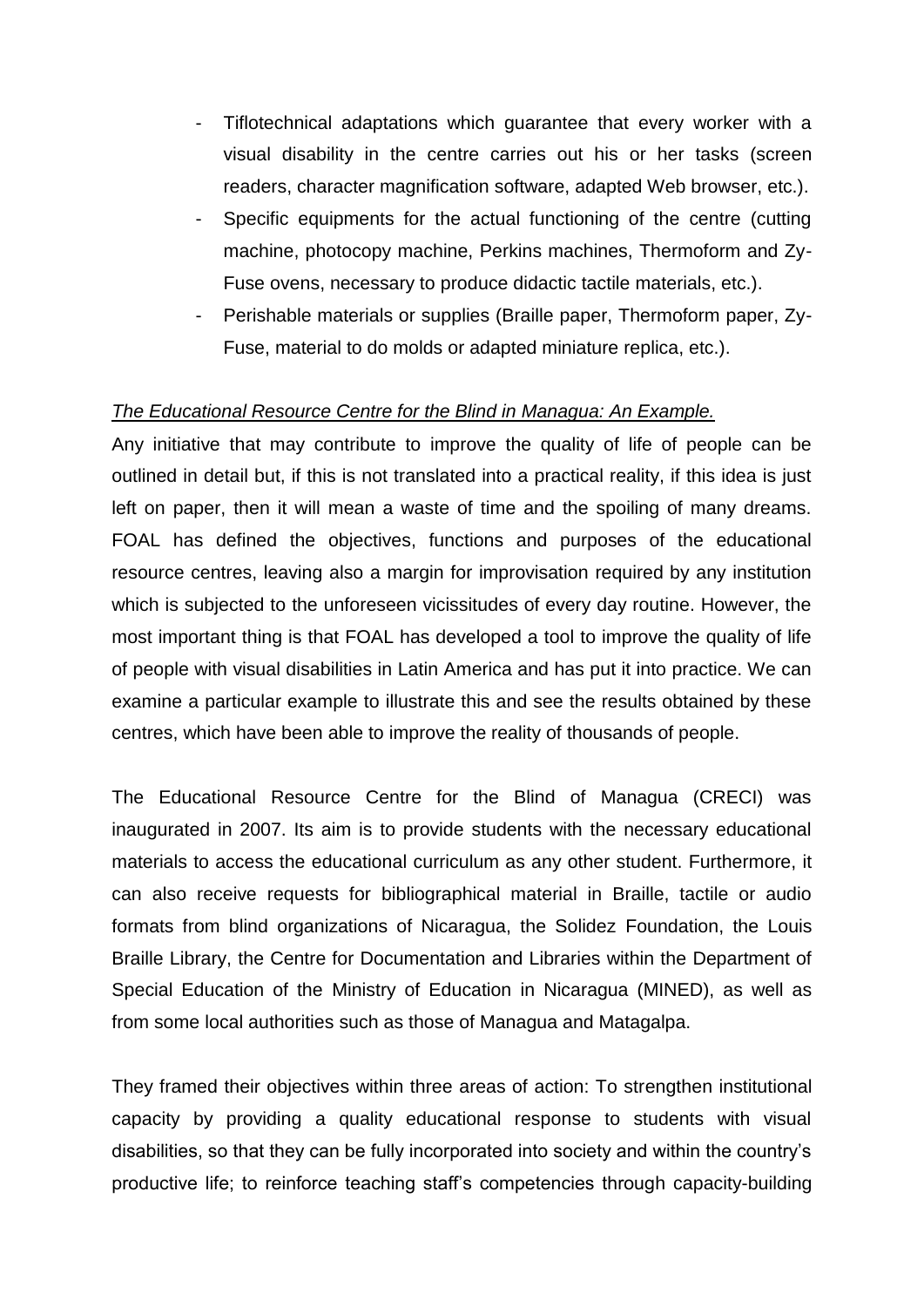and through providing them with educational materials so that they cover with efficiency the needs of students with visual disabilities, and to accompany teaching staff of special and regular schools throughout the educational process.

#### *Some Final Considerations*

The very few reports carried out on the progress of the educational process for people with disabilities in general and of people with visual disabilities in particular in Latin America, indicate that the situation has improved.

Nevertheless, the scattering of data, the full and detailed breakdown of each country's population and the loose employment of definitions, prevent us from obtaining specific figures that show the real qualitative and quantitative levels of such improvement.

Without being more specific, the truth is that the situation of people with visual disabilities in Latin America, in general, is better than a few decades ago. Without doubt, FOAL's contribution has been and will continue to be crucial. At the same time, the ministries of education of the different Latin American countries have gained awareness regarding the need to keep alive this joint effort.

For this reason, FOAL's purpose is to persevere in this line of creation and consolidation of educational resource centres, so that the daily work continues to assure everybody's access to education, as it is established in the UN Declaration of the Millennium Development Goals.

However, the success of a full inclusive education cannot be explained or assured just with opening the doors of the educational centres to people with disabilities (even though this constitutes a triumph in itself). Other determining factors must be taken into account, analysed and contemplated in this process:

- Families' interest in their sons or daughters studying in a mainstream centre.
- Teaching staff's compromise within a mainstream education centre when training students with special educational needs.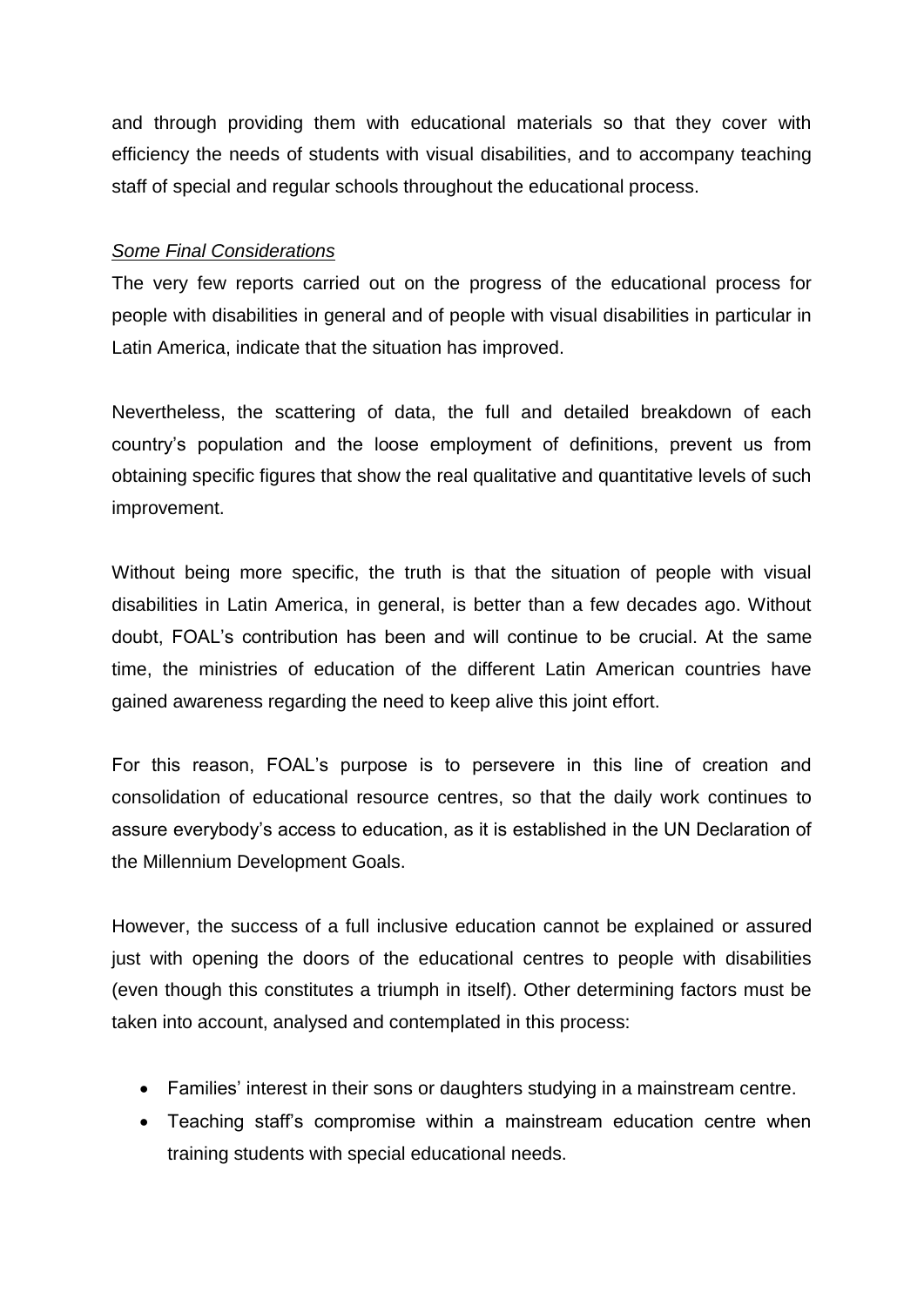- Fellow students' capacity of integration and understanding of disability as part of human nature.
- Degree of adjustment and development of a child with a disability, which is so linked to his or her self-esteem and level of autonomy.
- Type of support the child has within and outside the school.
- Family and economic resources.

Through the employment projects developed by FOAL in Latin America, we have identified that around 70% of people enrolled in labour insertion programmes have not received more than 9 years of training in total, which is not enough both in the case of a person with a disability and in that of a person without a disability.

For this reason, a good educational base that works through all elements in a crosscutting manner will help to minimise the economic, psychological and social difficulties that may be present during the transition to adulthood of people with visual disabilities, providing them with the necessary skills to face their new life stage.

In this way, the educational resource centres promoted by FOAL set up a valid and unique example for their specificities in the world, having proved throughout the years that their firm resolution to improve the education of thousands of children and adults with visual disabilities is indeed possible.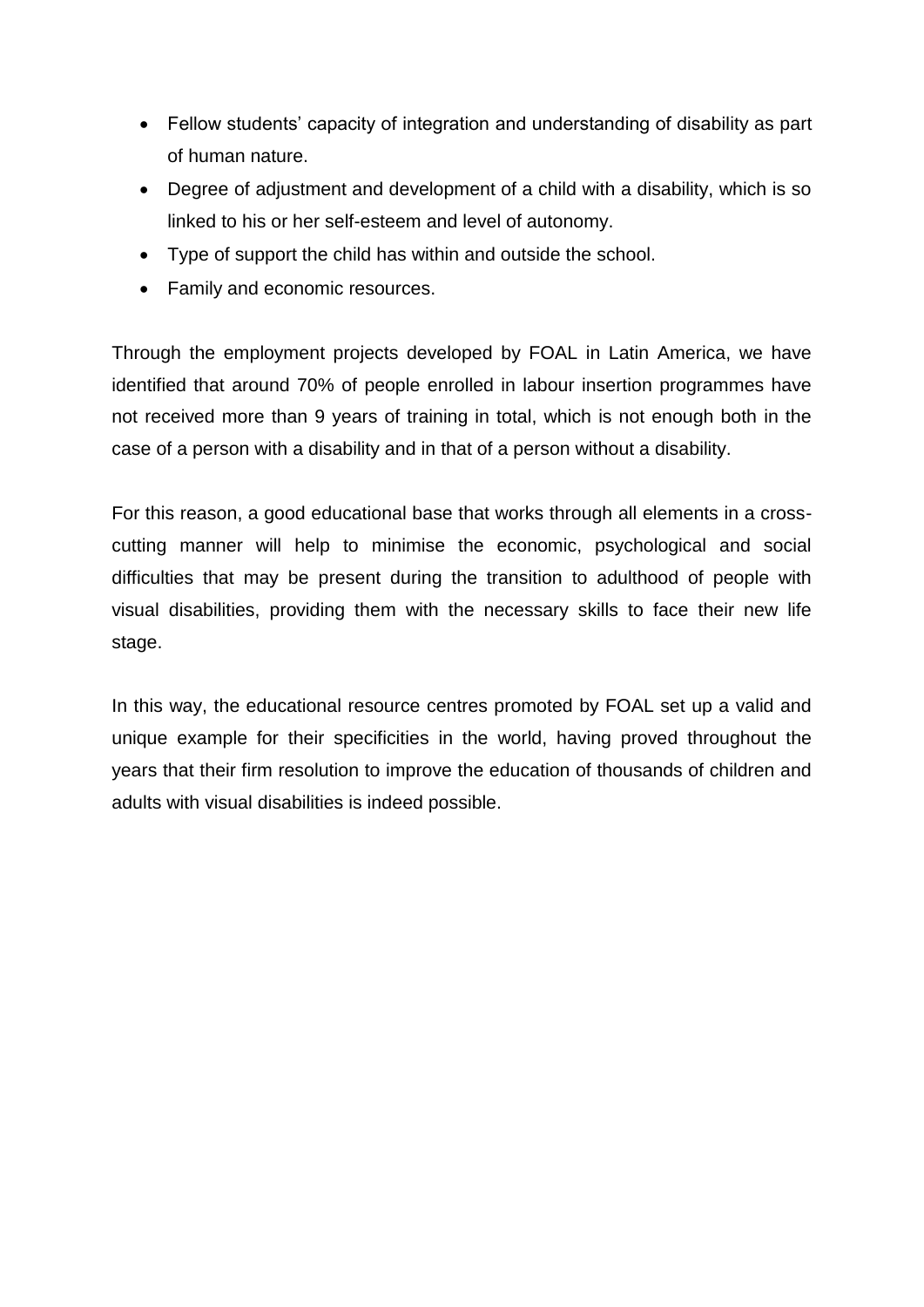## THE AGORA PROGRAMME

Taking into account the serious limitations that people with visual disabilities have to face in the educational context, it is not surprising that the employment situation facing them is also arid and even devastating. They do not have many alternatives. In general, they are limited to manual jobs with very low wages, which do not allow them to be independent or to have full autonomy and, what is even worse, without much opportunity for professional development.

The main barriers regarding the labour inclusion of people with disabilities in general can be summarised in four aspects:

- The concept of "a worker with a disability" does not exist within the business imaginary. It constitutes a non-existent reality, and without visibility there is no possibility of transforming this situation.
- When there is an opportunity to hire a worker with a disability, employers activate a set of mental prejudices. One of the most damaging prejudices in this regard is the thought that a person with a disability will cause them all sorts of problems.
- Employers defend themselves by saying that it should be governments which would have to set example with regard to the hiring of people with disabilities, and that they should be called upon later to provide them with imposing benefits for those who hire them.
- The lack of education and skills among people with disabilities.

FOAL is aware of such a dark reality, although it also knows how to change it. This would be done by following mainly two lines of action: By contributing to improve access to training for people with visual disabilities, and by providing them with skills so that they are capable of performing specific tasks; through promoting awareness among employers regarding their social responsibility, as social and labour inclusion represents an issue concerning not only governments but society as a whole, and through opening their eyes to disability by showing to them that a worker with a disability is as profitable, disciplined and capable as any other.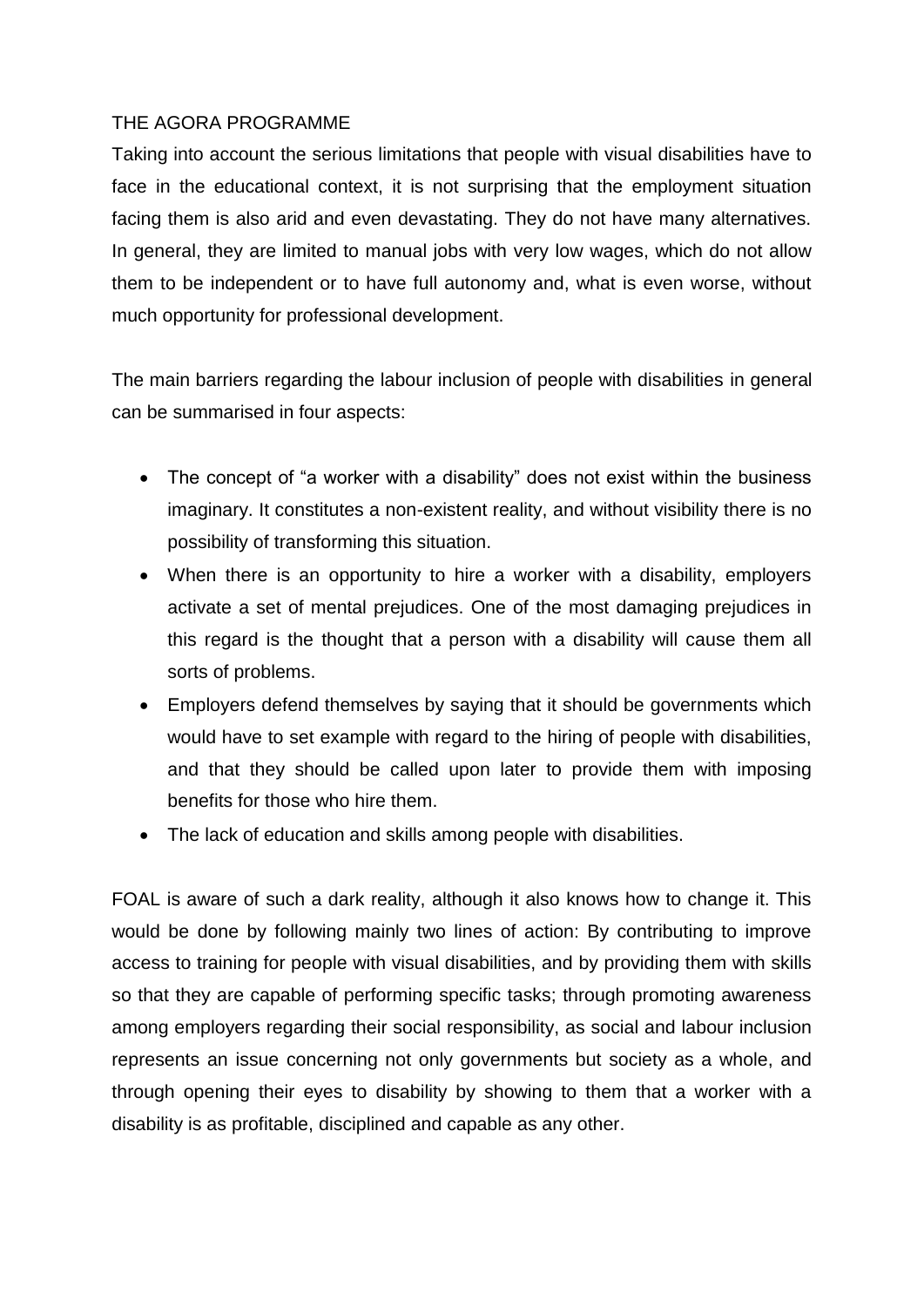When a person with a disability gets a job, the person improves his or her situation as an individual and becomes closer to being a citizen with full rights. Moreover, society gains awareness about the fact that disability is part of human diversity and, therefore, part of a polyhedral reality. FOAL fully works to achieve a society in which people with disabilities are contributors. To this end, it has developed, among other actions, and interesting and productive project called AGORA.

In Greek civilization, the term "AGORA" refers to the squares within their polis or state-cities, which even nowadays and after more than 2,000 years, continues to be a referent in terms of rights and democracy.

The "AGORA", an open and noble space, became the centre of social, cultural and economic activity for the Greeks. In the same manner, the project initiated by FOAL as the "AGORA programme" takes this term's Hellenic origins as the medullar structure of its ultimate objective: The full social inclusion of people with visual disabilities in Latin America.

The acronym "AGORA" stands for Classrooms of Occupational Management in the Latin American Region. These classrooms were created with the specific objective of improving the employability of people with visual disabilities in Latin America, by carrying out orientation actions, capacity building and labour insertion, as well as mentoring to promote the development of micro business ventures.

To this end, professional guidance, social and labour skills workshops and occupational training and labour mediation are offered in each AGORA classroom.

As a general rule, the AGORA programmes developed by FOAL are structured in modules. In this way, they can be carried out in full or partially, depending on both the beneficiaries' capacities and the conditions and opportunities of the labour market in each of the areas of influence. Thus, the intent is to personalise actions as much as possible in the areas of training and labour insertion according to the person's particular skills and his or her immediate environment.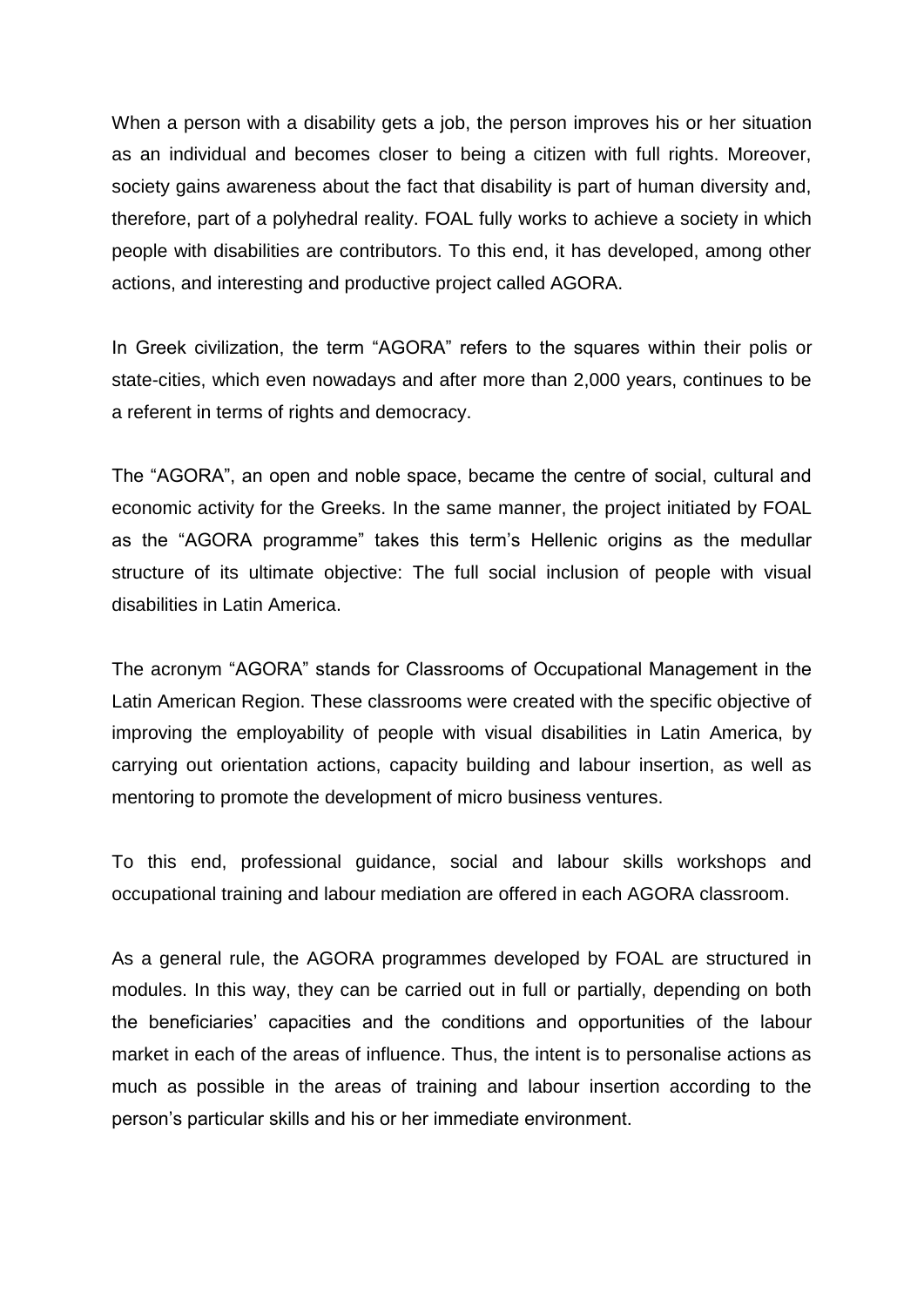From a different point of view, the work carried out in these classrooms and promoted by FOAL also enables them to fight against poverty; to promote gender equality in the participation of clients; to strengthen the associative networks, while carrying out capacity-building, as well as empowering and promoting the access to employment of people over 45.

Like the Greek AGORA, FOAL's AGORA programme intends to participate actively in the construction of a more inclusive and harmonious reality. In sum; a more just reality.

#### *Context and Background*

The reduction of poverty (understood as the lack of opportunities and options of a person to enjoy a respectful standard of life), constitutes one of the Millennium Development Goals ratified by the United Nations. As we have seen previously, FOAL adhered itself to these goals by assimilating them as their own. Furthermore, the following of these guidelines is an essential requirement within the European Union's policy for the co-financing of NGO projects.

More specifically, and contextualising the situation of people with disabilities, the World Health Organization (WHO) states that this social group constitutes approximately 10% of the total population and, according to the World Bank, it represents 20% of the poorest people in the world. Therefore, disability is a cause and an effect of poverty. There is additional data from the UN: 82% of people with visual disabilities in developing countries live under the poverty threshold. These figures can be even higher in regions where war, open or hidden conflicts or natural disasters prevent us from obtaining any census or quantitative data.

This illustrates a regrettable situation: People with disabilities are discriminated against worldwide and hence, they are excluded from social, economic and political life within their respective communities. This complete discrimination constitutes one of the key causes of the high poverty rates among this population sector in the most economically depressed countries.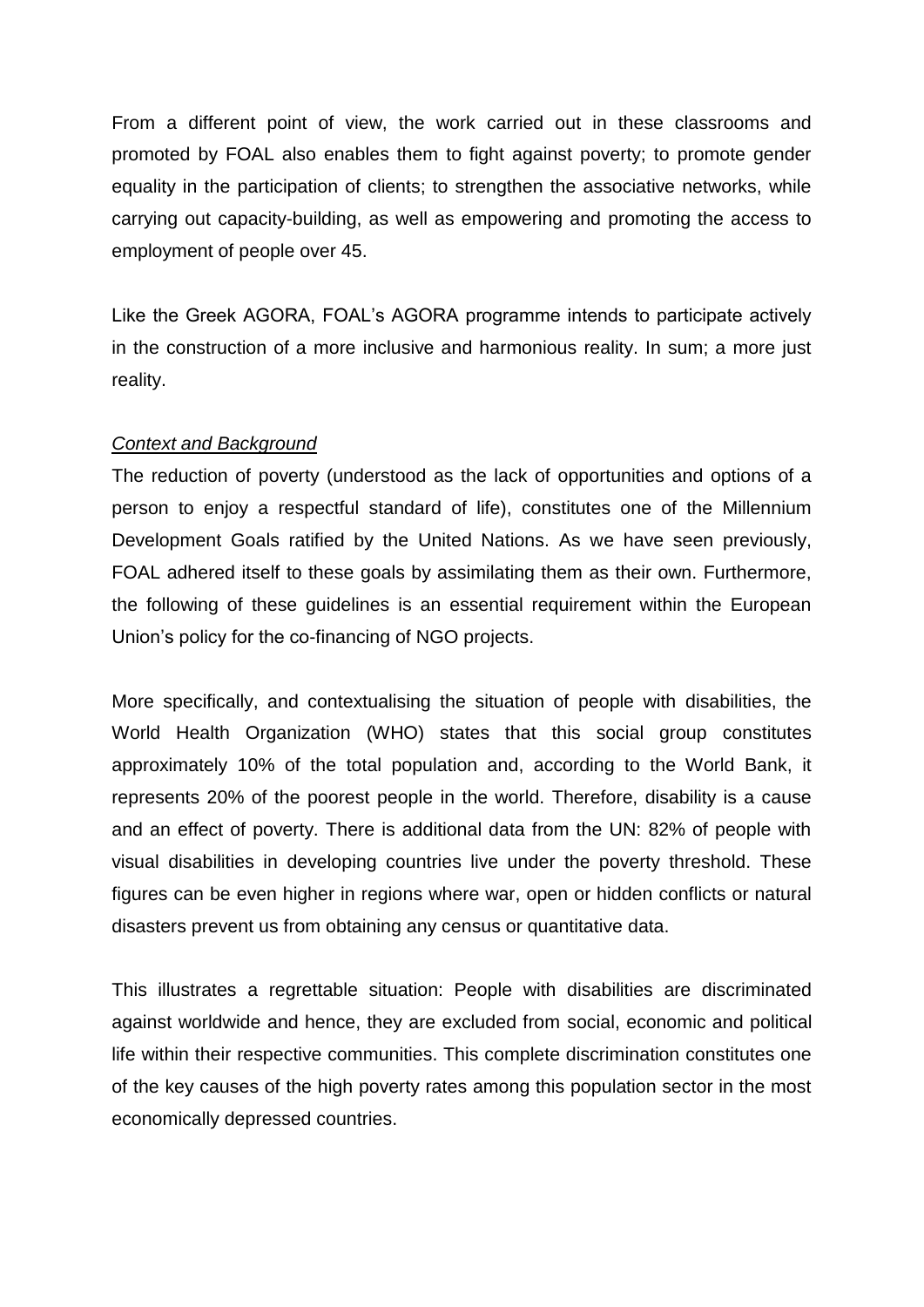Sometimes, the situation is so extreme that for thousands of people with disabilities who live by chance (we must not forget) in developing countries, finding themselves among the most excluded has such profound implications that they become a matter or life or death.

No international body is unaware of this reality. In fact, the European Commission issued a Guidance Note on Disability and Development in June 2004 which states, among other things, that "if the interests of people with disabilities are not recognised, it will not be possible to achieve the essential objective of eradicating poverty in developing countries. It will not be possible either to promote the human rights of people with disabilities or their participation in society". It concludes with a substantial reflection: "to mitigate poverty in a sustainable manner, it is necessary to approach the issue of disability".

Traditionally, issues related to people with disabilities were always dealt with from a medical perspective and with condescending connotations, which made this concept closer to charity rather than rights, being in this way subjected to the individual interpretation of government representatives.

In this way, a common factor throughout Latin America is the fact that both the nature of the policies addressing people with disabilities and the aids received by international and cooperation organizations, are based on the provision of isolated medical or welfare services. These services have very little to do with the new rights approach to disability, according to which people with disabilities are subjects with rights who can decide for themselves, as their fellow citizens do. Thus, the services and aids whose objective is to improve the quality of life of this social group, should stimulate their participation in society as citizens under equal conditions in comparison to everybody else. Most importantly, they should promote their participation on an equal opportunity bases, so that all kinds of discrimination and the low levels of training and social exclusion are eradicated

Fortunately, those traditional approaches are changing in recent decades, and new ways of understanding disability are being adopted based on human rights and people with disabilities own ideas ("Nothing for us without us"), while at the same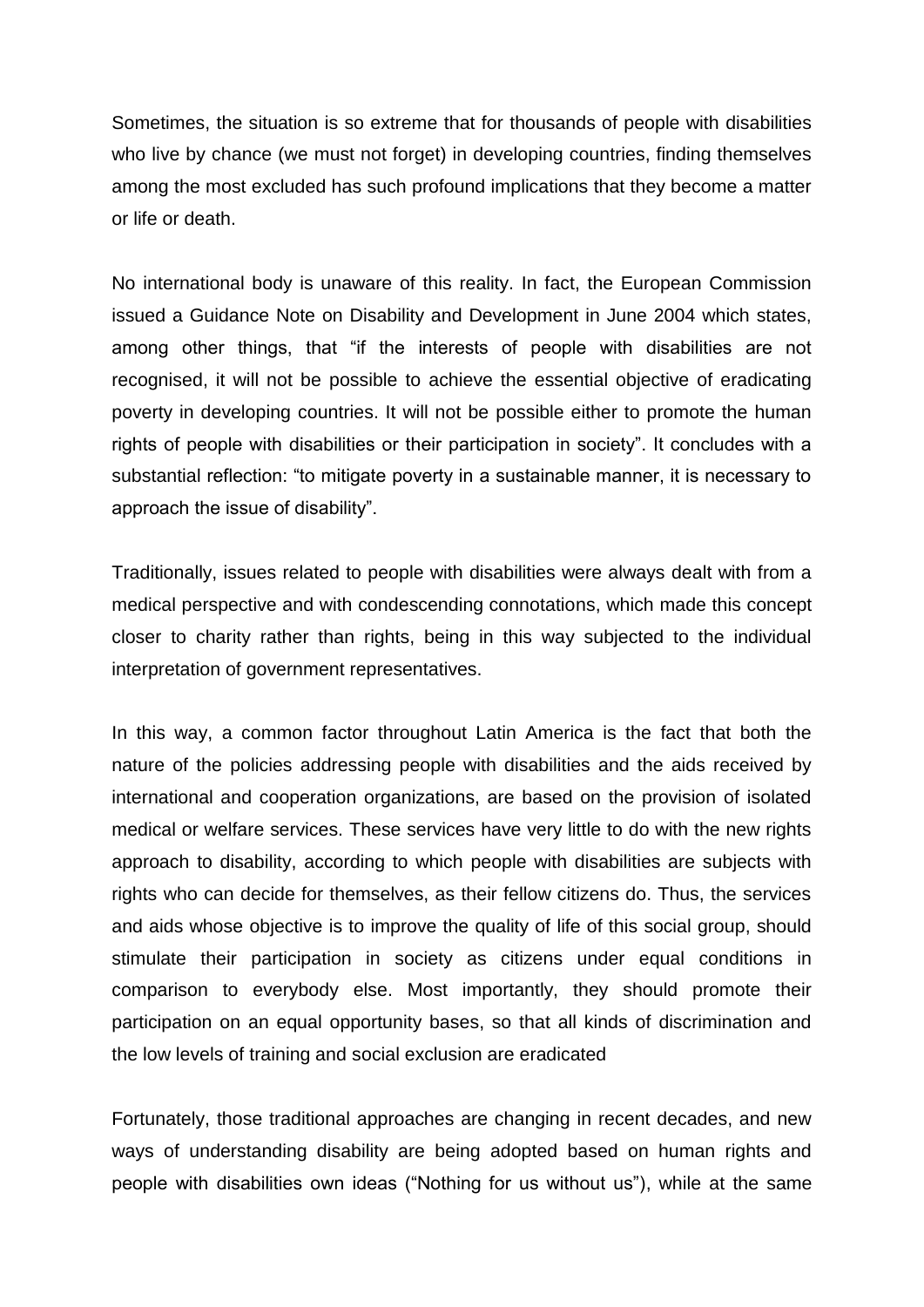time understanding that the disabling factor is not disability but how society is organised.

In this sense, the AGORA Programme contributes to the fulfilment of the global objective to combat poverty and to improve the quality of life of the most vulnerable groups through the strengthening of their capacity for indigenous development, and through the generation of options that enable people with visual disabilities to be subjects in their own development and not passive objects of charity or donations.

Currently, the situation in many of the Latin American regions is quite adverse. Despite the great amount of laws and regulations that deal with the issue of disability, the measures that guarantee the basic fundamental rights required to ensure the dignity of people with disabilities are costly, and therefore are relegated by governments themselves. Nevertheless, it would be unfair not to mention the fact that thanks to institutions such as FOAL, an improvement has taken place regarding access to education, access to public spaces, as well as access to health and social security systems which, while insufficient, demonstrate that it is both required and possible to advocate for social inclusion.

Through the actions defined within the AGORA programme, the fundamental needs of people with visual disabilities in Latin America are paid attention to. These people have generally very few resources and find themselves in a situation of almost total exclusion within the labour market, due to the following factors:

- Absence of resource provision for specific assistance at the national, regional and local levels. As a result, there is a lack of suitable rehabilitation, education and training.
- Extreme poverty conditions that affect people with visual disabilities and their families, which constitute an obstacle for their adequate rehabilitation, education and capacity-building. The very few resources available are used to cover basic needs, and the lack of knowledge regarding the specific needs deriving from blindness, prevents parents and tutors from bringing their children to specialised centres.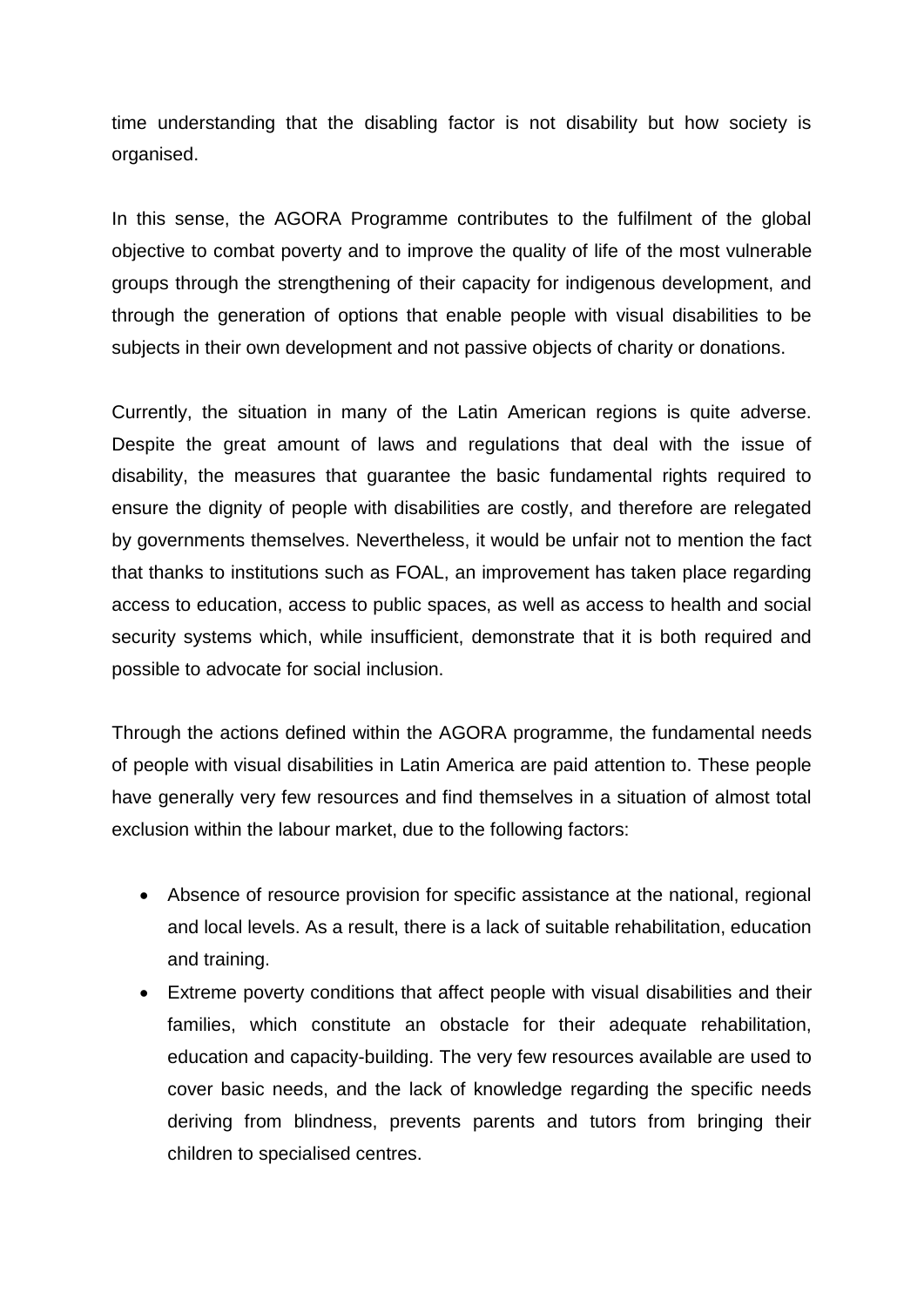- Circumstances of isolation that make difficult the access to information regarding centres, associations and the existing possibilities in the fields of rehabilitation, education and training.
- Social prejudices, according to which blindness is sometimes understood as a stigma, particularly in rural areas.
- Lack of strength of the associative network, which makes difficult the implementation of adequate support projects in education, rehabilitation and capacity-building.
- Physical barriers and barriers imposed by social prejudices, which impede access to education and employment.

The combination of these factors explains how Latin American people with visual disabilities often have to face precarious life conditions or circumstances, making their professional and personal development more difficult.

FOAL works to cover this social sector's educational and employment needs, as it is the only sustainable way through which they can have a respectful opportunity for economic independence and social integration. FOAL does so by taking into account the polyhedral nature of the concept of poverty which, as the UN defines, represents "an integral concept that includes economic, social, political and cultural aspects".

#### *New Technologies as Allies*

One of the difficulties identified both through FOAL's experience and through the actual reality of people with visual disabilities, is the digital gap. The ICTs or Information and Communication Technologies have a major role nowadays and they constitute new ways of inclusion in contexts that were unthinkable before. ICTs constitute tools that overcome the restrictions characterising disabilities (such as screen readers, which enable blind people to access textual information available on the internet). Of course, this implies the adaptation of equipment, so that new technologies are also accessible.

Along with the accessibility of new technologies, it is also essential that people with visual disabilities receive adequate training in how to use such technologies, so that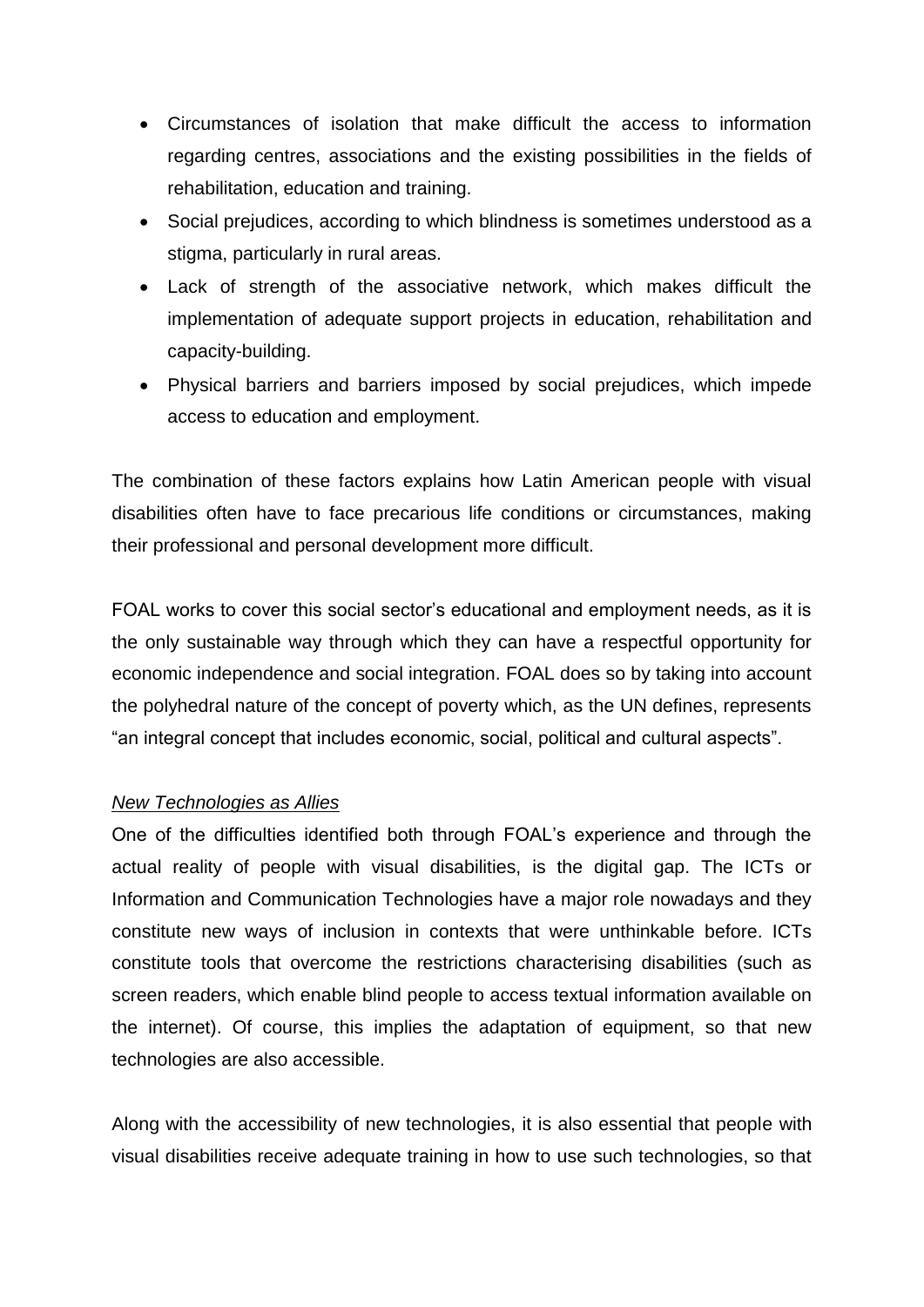they can obtain from them the maximum performance. Hence, once computer equipments are adapted, their access to information will be guaranteed. This access will enable them to acquire better qualifications and have the possibility of accessing job vacancies that were inaccessible before for this population sector.

 All this without prejudice to other qualities and aptitudes that those people may have individually and as a social group, and even promoting those more developed and/or recently acquired ones due to their disability.

#### *Nature of an Integral Programme*

As it was described earlier, the AGORA programme aims at improving resources for the employability of blind and partially-sighted people through training, capacitybuilding and support for labour insertion, as well as through the reinforcement of institutions and organizations of people with visual disabilities.

To this end, a number of actions have been designed in each of the geographical areas where the programme is being implemented. These actions are based on the successful experience of labour inclusion of people with visual disabilities being carried out by ONCE, while respecting and integrating the peculiarities and contributions of each region.

In order to implement the services provided by the AGORA programme, adapted spaces are used where computer equipment with tiflotechnical software can be found. In these premises it is possible to:

- Facilitate the access and use of Information and Communication Technologies for people with visual disabilities.
- Train people with visual disabilities in the use of ICTs.
- Disseminate knowledge about the different tiflotechnical applications and devices that enable the access to ICTs by people with visual disabilities.
- Increase the possibilities of educational, labour and social inclusion among this population sector, as well as favour their personal, family and social development, raising thus their quality of life.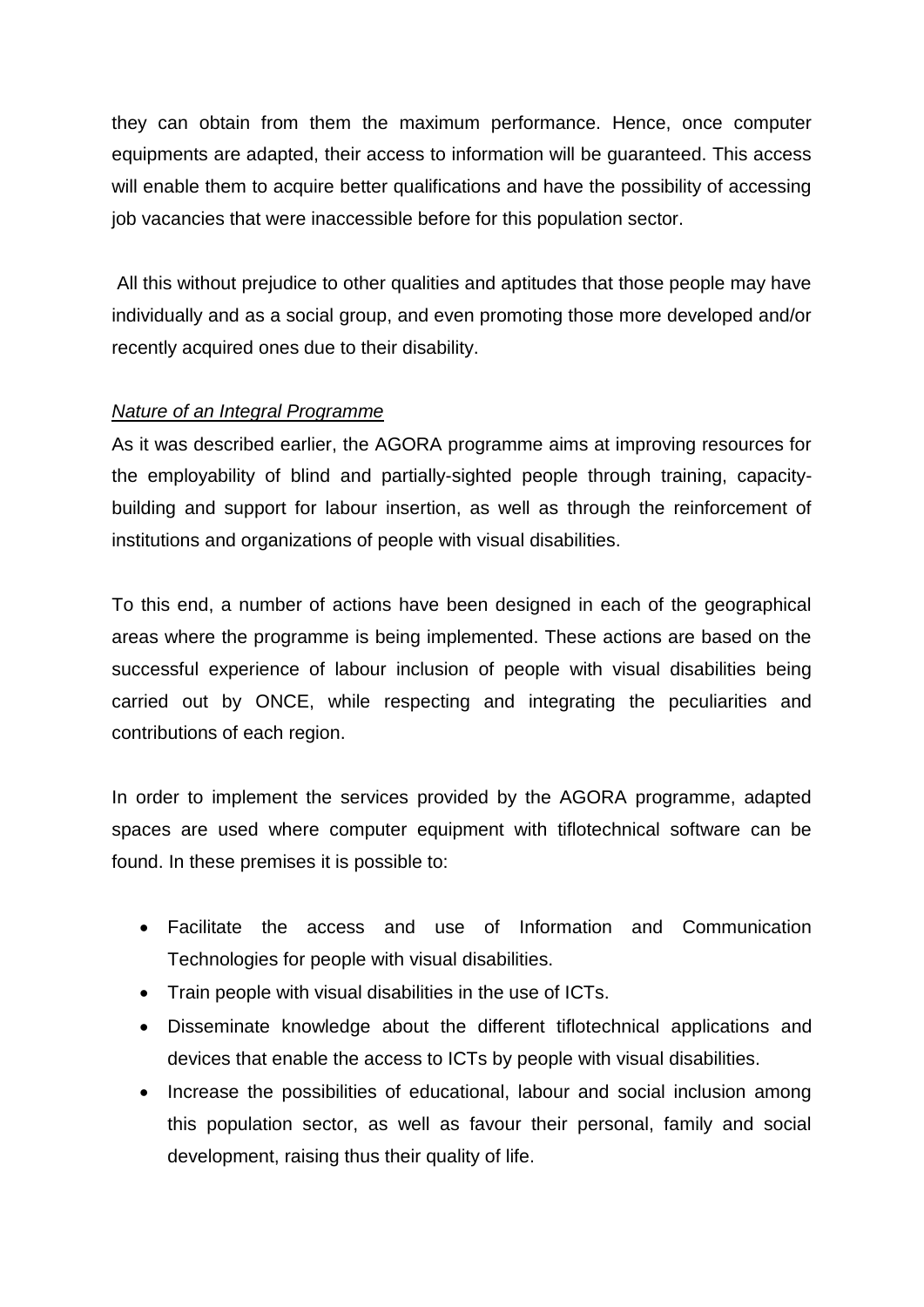- Reduce the digital gap, which has a particular impact on people with visual disabilities.
- Developed actions that respond to the needs of people with visual disabilities, of their organizations and of the communities in which they live.

At the same time, each centre (from their fixed or mobile headquarters) has developed an activities agenda that includes the following proposals:

- Training functions: technological literacy and training for the enhancement of employability.

- Labour orientation and insertion, as well as search for employment.
- Employment of resources.

These activities are managed by staff specifically hired to this effect and who are part of the AGORA programme's headquarters in that country, and from where the different services are provided to people with visual disabilities. This team is usually composed by:

- A coordinator from the AGORA programme, who will be responsible for the coordination of all activities in the classrooms; for their economic management, and for the relationships with other institutions.

- Training technicians, who will guarantee the development of the planned training actions; measure the budgetary and pedagogic quality standards; verify the balance between contents and knowledge to cover a particular job vacancy, as well as the use of didactic methodologies and activities suited to each occasion.

- Labour insertion technicians, who will assume different tasks from advising clients on the use of services and their labour insertion itinerary, to their follow-up and update, as well as making visits to companies to inform them about services, capture possible job offers, etc.

This managing team is also complemented by administrative staff, who helps with everyday tasks.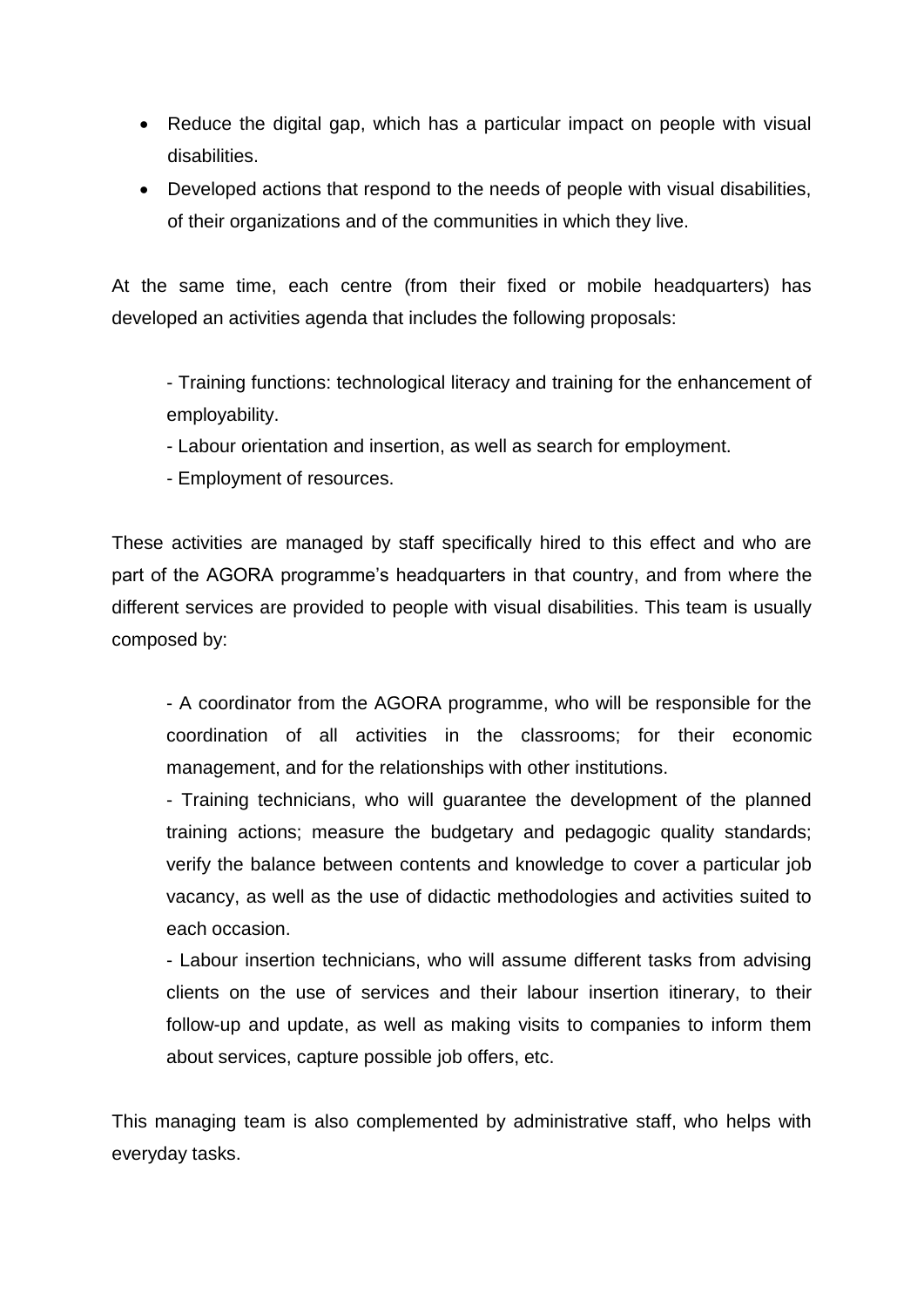Although the AGORA programme has, at least, a physical office within its territorial scope, it aims to assist and reach the whole country where it has been established. To this end, the necessary adjustments and relevant changes are carried out for each particular area, with the objective of reaching the largest number of beneficiaries with visual disabilities.

## *Services Provided by the AGORA Programme*

The formative offer provided through the AGORA programme to people with visual disabilities, is defined according to the very interests of their beneficiaries, as well as by the local demand for work force. Nevertheless, given the capacity of the population and the job opportunities available in each region, special attention is paid to occupational training in several productive fields.

The services provided by the AGORA programme to its users are four:

## *\* Professional orientation:*

- 1. Occupational interview with the user.
- 2. Occupational diagnosis.
- 3. Personalised employment plan.

*\*Improvement of his or her employability* through:

- 1. Social and labour skills workshop:
	- Motivation workshop.
	- Active job search workshop.
	- Basic social skills and interview workshop.
- 2. Occupational training:
	- Basic occupational training.
	- Training in the management of micro business ventures.
	- On-line training:
	- Formal education courses.

*\* Labour mediation.*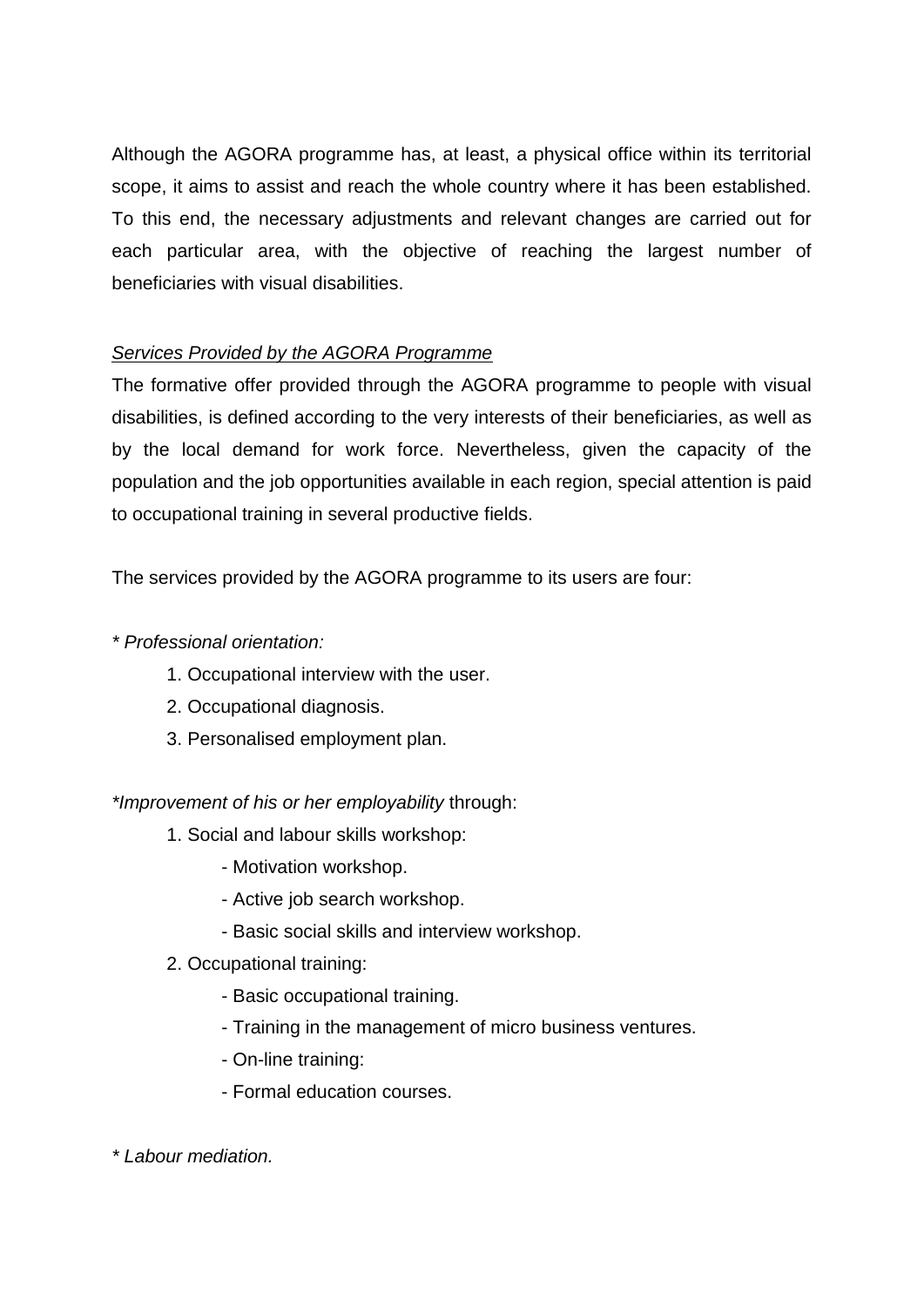#### *\* Micro Business ventures.*

Finally, in order to assess the labour environments susceptible of providing work placements for people with visual disabilities in each region, a sufficient level of education and training must be achieved. Thus, the AGORA programme also carries out à la carte or individualised formative and capacity-building actions, according to the needs identified within their respective country's labour market.

#### *Coordination and Follow-Up*

With regard to the management of the AGORA programme, there is a **Coordinating and Follow-Up Committee**, where both FOAL and local partners are present.

Within the AGORA programme, FOAL works in coordination with local public and private partners, always seeking that the relevant governmental authorities in the area of education and employment are one of the partners in the programme. This has the aim to enable the implementation of public policies on the education and labour insertion of this social sector. The most relevant organizations of people with visual disabilities in the country participate as natural members, which may be those that gather the largest number of people with visual disabilities or those institutions providing services to this population sector.

This committee supervises the programme's **Technical Management Unit**, which is made up of the programme's general coordinator and technicians from the partner Organizations. It meets regularly and it promotes new alternatives for generating employment for people with visual disabilities within the target areas where the programme's actions are implemented. Also, and in order to expand the programme's benefits and empower this group at national level, it strengthens the relationships among the institutions involved by promoting their reinforcement and cohesion as far as it is possible.

Along with the Coordinating and Follow-Up Committee and the Technical Management Unit, which supervise all actions developed within the programme, the follow-up and evaluation system is complemented by an analysis of such actions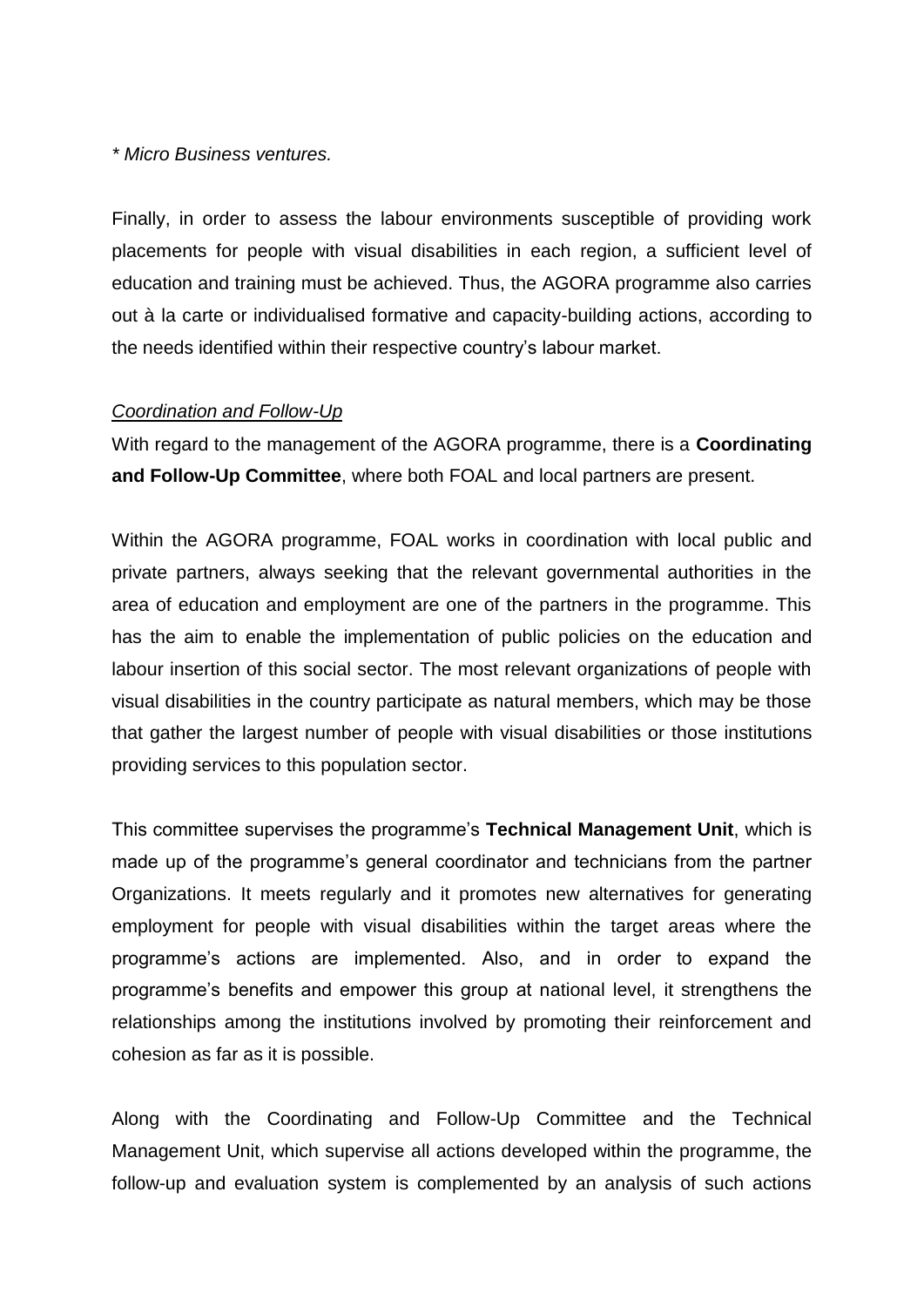carried out with the beneficiaries regarding the actions taken jointly with companies, and with a rigorous control of the budgetary implementation. This is executed through the provision of such activities and expenses reports, which are sent regularly by local partners to FOAL. This enables an in-depth evaluation of the programme during its implementation.

Simultaneously, a methodological approach based on the development of a main plan is put forward, which will be the basic management document of the programme. In it, the global actions' definition and scope are clearly identified. Moreover, FOAL's database will be used as a managing, follow-up and evaluation tool.

In order to execute the follow-up system, different types of indicators have been established:

Process indicators: they provide information about the different phases, the design of the administrative management and the control of the programme's actions (quality of the services, adjustment to needs, etc.).

- Result indicators: they show the direct and immediate effects of the programme, and they refer both to physical people (beneficiaries of training and workshops) and actions deriving from them (contacts with companies, offers, interviews carried out by beneficiaries, etc.).
- Impact indicators: they relate to the ultimate consequences of the programme such as self-employment initiatives (whose sustainability is superior to a year); work placements obtained through actions for the improvement of employability, etc.

Finally, a national and local communication and dissemination plan is elaborated and executed within the above mentioned execution plan, for which purpose a dissemination strategy has been designed.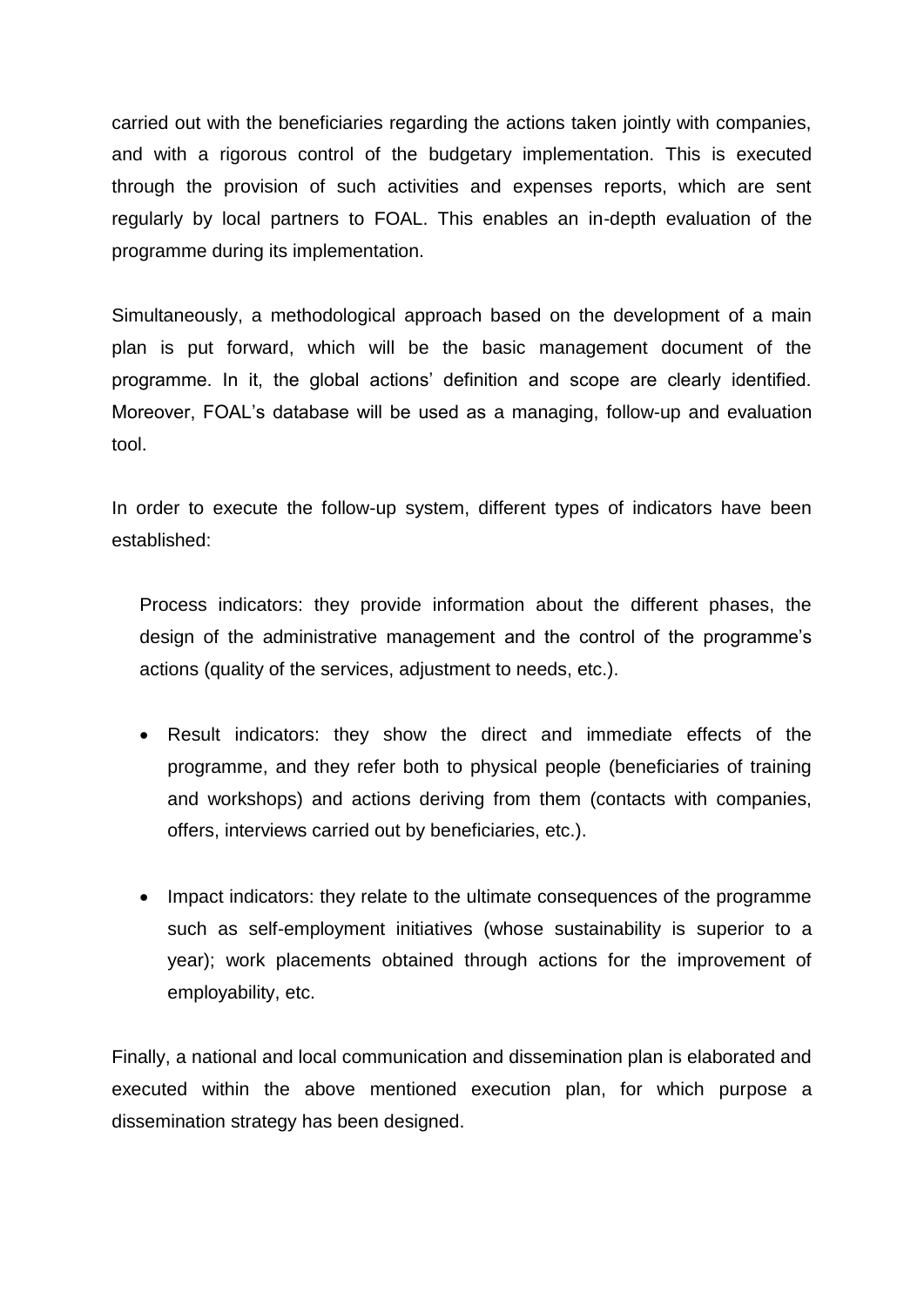The ultimate mission of this communication and dissemination plan is to attract the particular interest of authorities and entities in the area, which will contribute greatly to both the multiplication of its effects and its potential future implementation in other countries and regions. Furthermore, the media projection derived from the communication and dissemination plan will be key to prompt organizations' active involvement in it.

The possibility that this programme is transferable to other regions depends on both its management from the very beginning by the local counterparts, and the possibility of having the involvement as well as human and physical resources of participating organizations. If we understand the programme's managing system in this way then, we will reinforce its interrelations, consolidating their continuity from a temporal and geographical perspective.

#### *Beneficiaries*

In relation to the final selection of direct beneficiaries for the programme's actions, such selection is carried out by the local partners, taking into account a number of requirements that, although they don't have an excluding nature, would favour the selection of a user if it was necessary. For example:

- People with visual disabilities whose disability is legally certified by their country's current certification system.

- Economic resources.

- Special attention is paid to people from rural areas, aging people who have been forgotten by cooperation projects, as the biggest support programmes have been always focused on big cities.

Moreover, within the selection of people that may be beneficiaries of such actions, special attention is paid to the inclusion of women and people over 45 (of which around 60% are women). In this manner, we try to reduce their degree of multiple discrimination on the basis of disability, gender and age as much as possible.

This search to guarantee a balanced access of men and women considers as essential requirement that the individual gender percentage is never superior to 60%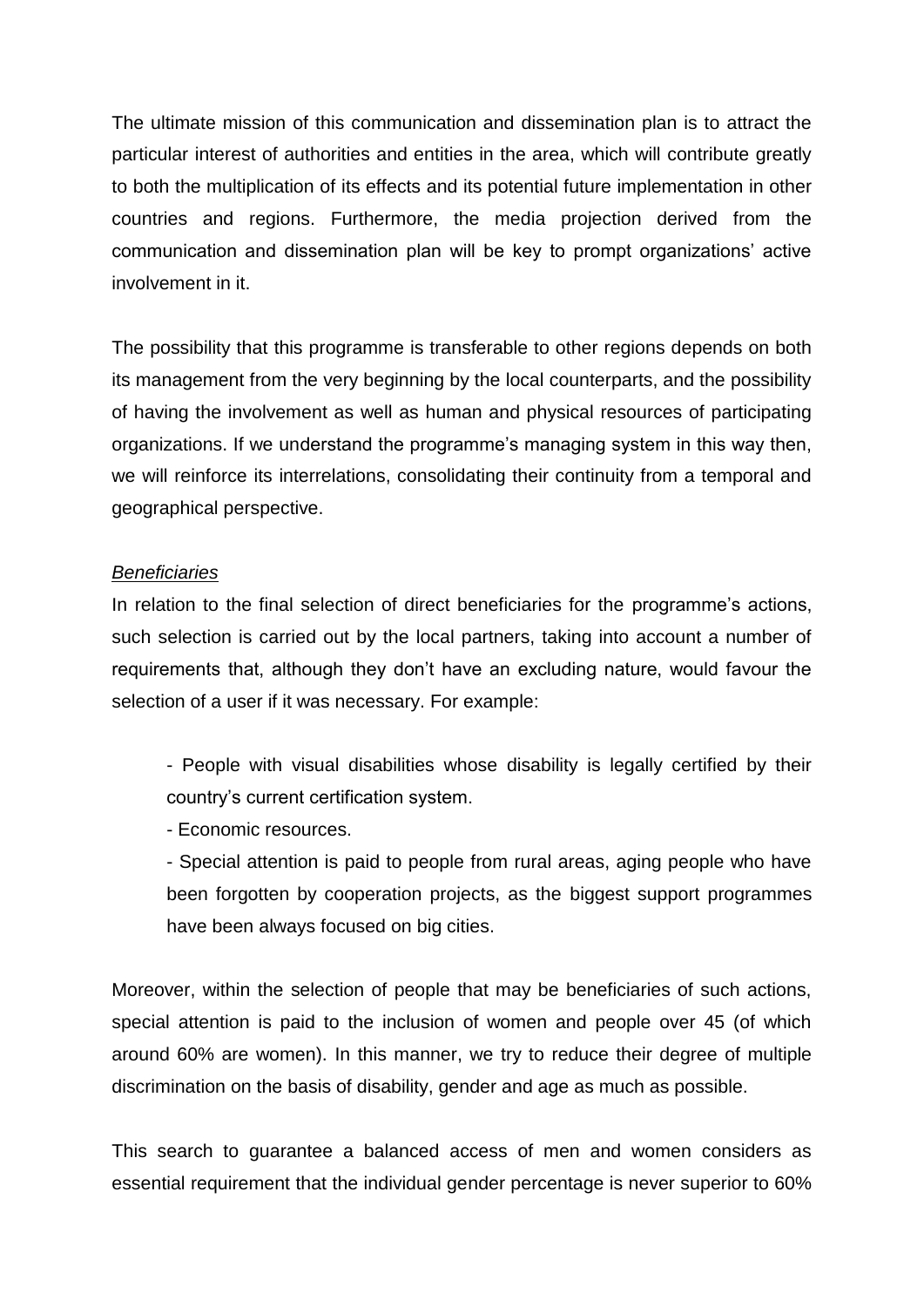and inferior to 40%. Nevertheless, and always within these limits, the participation of women in activities is always promoted, facing subsequently the multiple discrimination experienced by them because of their disability and/or their gender.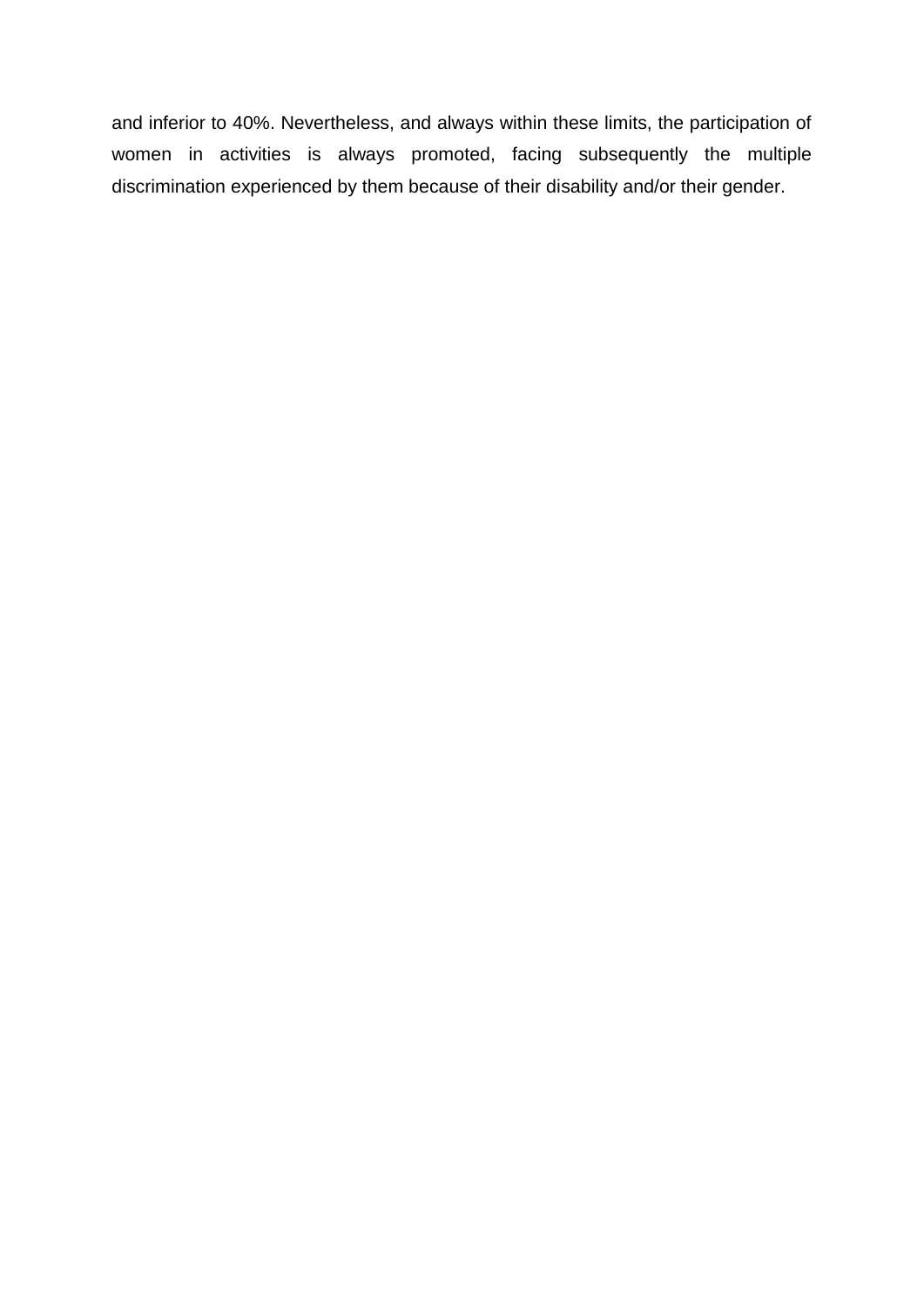# **Chapter VI. Achievements as a Result of an Effort (Part II): Co-Financing of Projects and Strengthening of the Associative Network.**

In addition to its own two initiatives, its inclusive education programme with the educational resource centres and the AGORA programme, which cover the two crucial contexts for the person's development, training and employment, the ONCE Foundation for Solidarity with Blind People in Latin America keeps other means of collaboration open with different entities that have the same aims: to improve the quality of life of people with disabilities by involving the largest possible number of associations and governments, while respecting the particularities of each model.

Despite the fact that one of its priorities is sustainability in time, FOAL has participated in those isolated projects and initiatives in which it has considered its presence necessary due to their relevance and potential projection. It has also pursued joint initiatives with several institutions by promoting a transparent and organised planning, which always ensures the success of a project.

The involvement and guidance of FOAL's technical office's professionals, as well as their knowledge about the integral attention to the needs expressed by Latin American blind people, enable them to work with different institutions in the elaboration of projects. These have varied greatly in themes and scope throughout the years.

## **STRENGTHENING OF THE ASSOCIATIVE MOVEMENT**

FOAL's strategy is not really about implementing the Spanish model at all in Latin America. In fact, its rationale is to contribute to the development of joint work; to put its knowledge and resources at their service to prompt a real and effective improvement of the rights of people with visual disabilities. For this, however, FOAL is aware that it is necessary to have a strong and consolidated associative movement, with a structure that allows for an efficient and quick response to the most urgent needs. Hence, FOAL identifies the creation of a solid and cohesive associative network as a priority objective.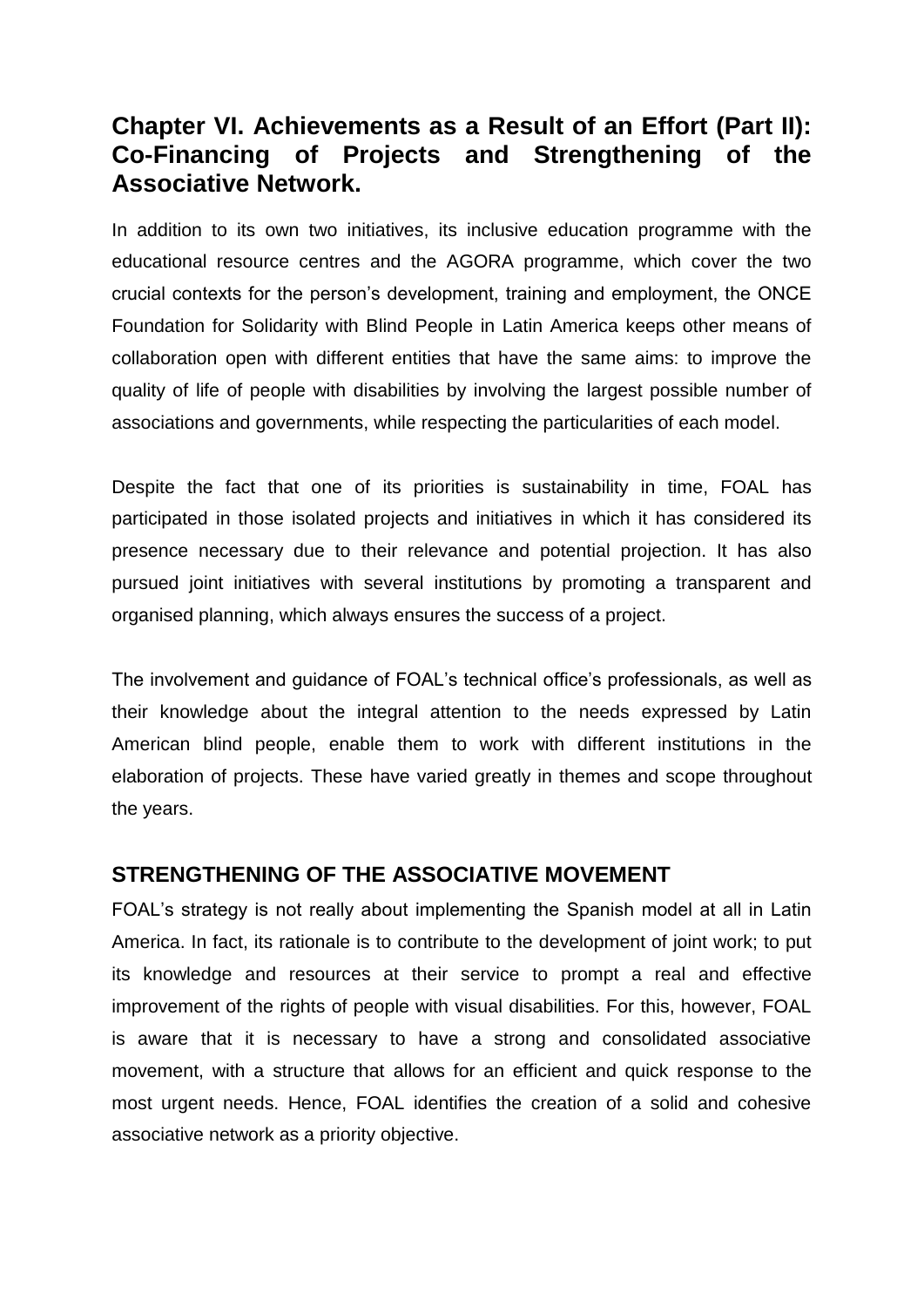FOAL knows that the better organized the associative movement is, the bigger its capacity to intervene will be regarding the policies that contribute to improve the rights of people with visual disabilities and subsequently, the improvement of their quality of life. Thus, it proposes initiatives (even legislative) and solutions, prompting their participation in full within all life contexts.

In this regard, FOL has a symbiotic and collaborative relationship with the Latin American Blind Union. ULAC constitutes an international organization representing and advocating for the interests of people with visual disabilities, and signifying therefore a catalyst for the whole associative network. These two institutions join efforts to make the disability social sector more able, more efficient and operational. The activities and initiatives committed to the strengthening of the movement are:

\* Joint work for the unification of the tiflological movement in the Latin American countries, promoting the emergence and development of organizations for and of the blind at the national level.

\* Stimulation of equal opportunities and full participation, in order to achieve the integral development of people with visual disabilities.

\* Encourage self-esteem and self-trust among people with visual disabilities, and promote the development of their personalities and their personal fulfilment so that they can be protagonists within their own communities.

\* To promote the adoption and compliance with legislation that eliminates all kinds of discrimination such as active/passive discrimination, and which may contribute to achieve equal opportunities and social integration.

\* To constantly advocate for the respect and defence of the human rights of people with visual disabilities.

At the same time, FOAL has developed a coordination and implementation policy to strengthen and consolidate existing blind organizations within the Latin American subcontinent, through the unification and democratisation of these processes in such a way that the democratic renewal of leaders is guaranteed by taking into account cross-cutting and gender equality criteria.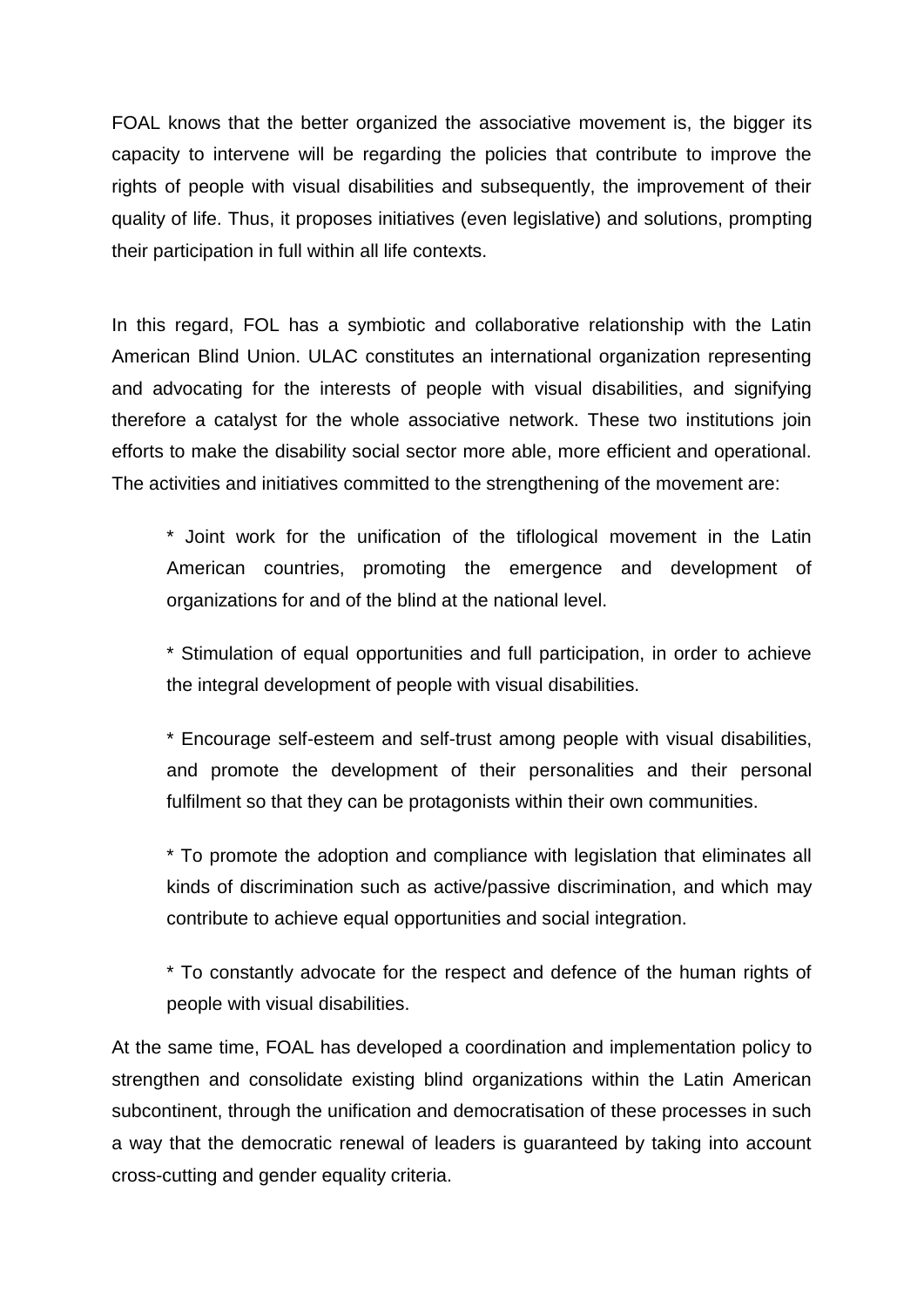We can only ensure a structure capable of giving an answer to the multiple challenges facing disability by combating the atomization of the associative movement and by implementing democratic processes within its structure. In this regard, this can be achieved through five lines of action:

- To incorporate qualified members that represent all geographical and thematic areas into its representative and functioning bodies, thus promoting the effective presence of women and young people as a cross-cutting action axis within all its policies; to set up a suitably trained management team which executes those actions effectively, guaranteeing and facilitating the objectives established by the actual entity.
- To enable professionals and to identify a suitable interlocutor among the different national, regional and local institutions that may be directly or indirectly interested in disability.
- To identify inalienable objectives and to develop an action programme.
- To design and implement communication campaigns that broadcast the activities, services and benefits being provided by entities, as well as the very reality of disability in itself, contributing in this way to raise a greater awareness among the population in general.

## **Other Action Areas**

In addition to the main initiatives developed by FOAL itself and those developed by other entities (mainly the open and permanent co-financing of projects, and the strengthening of the associative network), FOAL's activity includes additional fields of action:

- Integral rehabilitation.
- Personal autonomy.
- Accessibility and universal design.
- Tiflotechnology and R+D+I.
- Cultural and sports development.

To this end, for example, FOAL focuses on the improvement of the integral rehabilitation services provided by the Organizations it collaborates with. It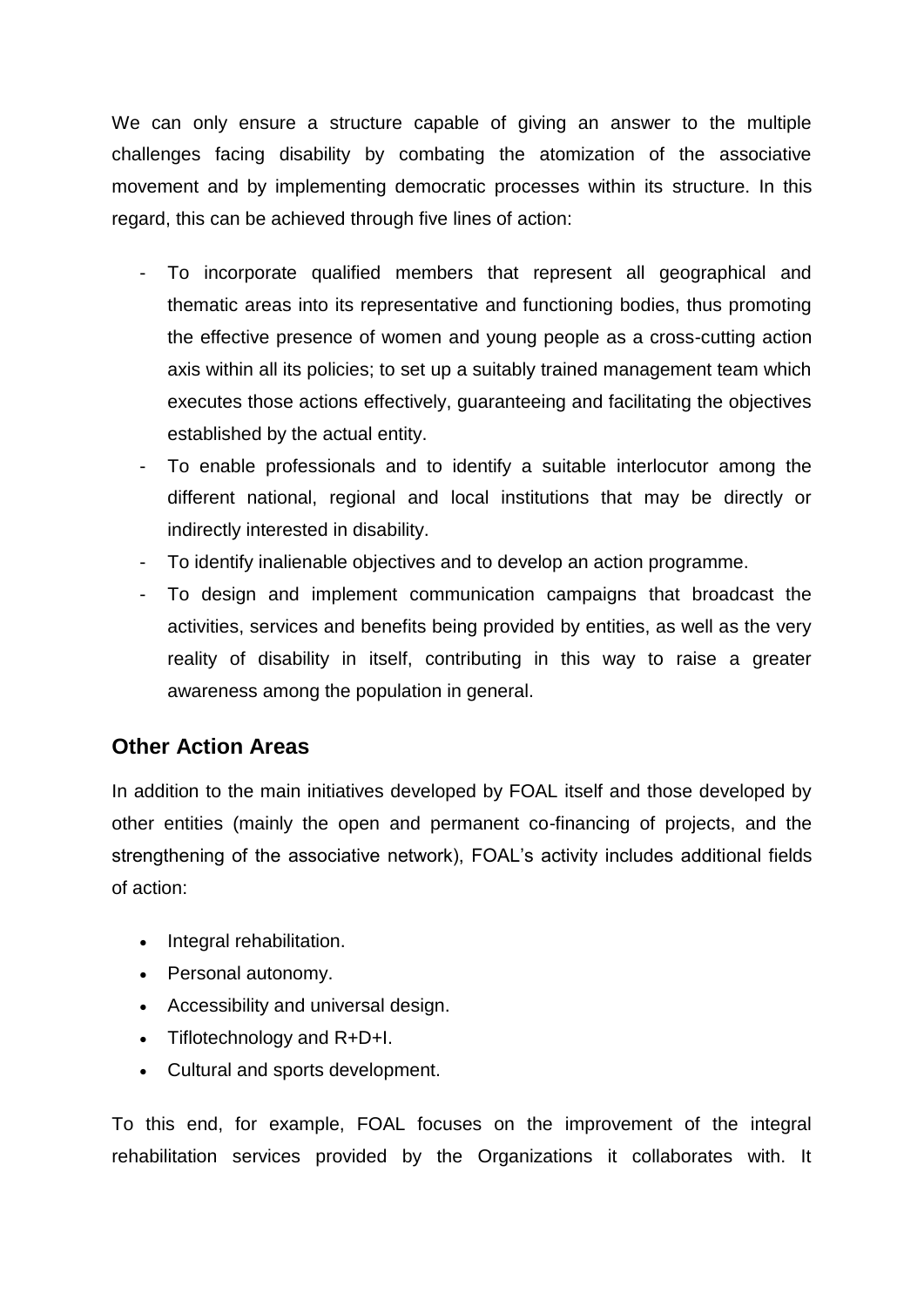distributes to previously prepared entities software that complements the training of people with visual disabilities, such as the Braille Music Editor (for composing songs with multiple tracks as well as using and playing scores), or Lambda (mathematical language editor). It keeps up to date the agreements of collaboration with ONCE's Bibliographical Services regarding the delivery of Braille files to Latin American institutions capable of printing in this format and supported by FOAL, as well as the delivery of didactic materials in thermoform format to educational institutions. Moreover, a space dedicated to the diffusion of magazines produced by ONCE's Bibliographical Services has been affiliated within FOAL's Web portal, from where their audio and Braille versions can be downloaded.

Other projects promoted by FOAL in order to implement the categories above mentioned date back to its first steps in Latin America, such as **the initiative of setting up new peripheral units for bibliographical production**, which gave way to the current educational resource centres. Thanks to those peripheral units, a larger number of blind children accessing text books and school materials was guaranteed, as one of the main obstacles for inclusive education is precisely the lack of adapted documents and materials throughout the region.

FOAL promotes the Braille system as the reading and writing code for blind students within their educational and personal autonomy processes. However, one of the difficulties implied in their learning process is the great geographical dispersion of students with visual disabilities, particularly those who live in rural areas. It is difficult to make materials available to them and to the professionals trained in Braille.

To sort out this situation, FOAL created different Braille production units in many schools and Organizations of people with visual disabilities, so that there is a referential centre for each region that supplies books in Braille for the educational community. To this end, FOAL has provided these units with a Braille industrial printer. In order to guarantee the correct functioning of these sets of equipment, several agreements have been signed with the schools where they are located, according to which they commit themselves to make the necessary materials available to students within their respective regions, giving priority to those students enrolled in main-stream centres.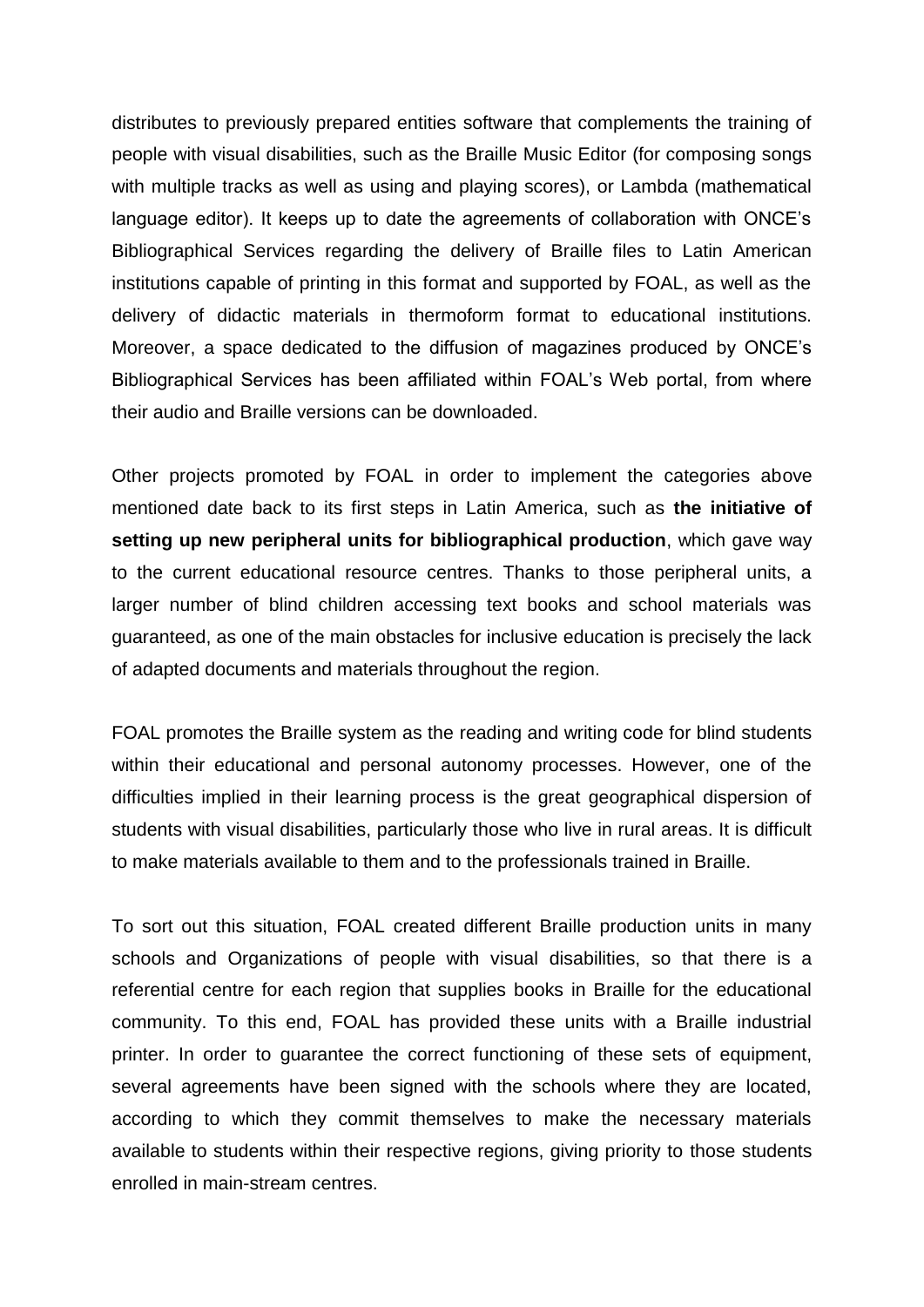Given the importance of keeping these machines up to date, and taking into account the lack of resources, training courses are given on how to print texts in Braille and on the handling and repairing of printers; on the elaboration of tactile sheets; on the editing of audio-books and documentation in Lecto Text formats (which enable the conversion of text into synthetic voice) and DAISY (Audio Digital Information System).

This training has been carried out in the different branches of the Spanish Agency for International Development Cooperation (AECID), and in Spain, having the beneficiaries in greater need of this support been previously nominated by organizations of people with visual disabilities.

In this way, the project's sustainability and continuity are guaranteed, as knowledge is transmitted to local organizations by enabling them to have the equipment and to disseminate such knowledge to other people.

The peripheral bibliographical production units are complemented by supplying libraries, museums and other centres with the necessary technological equipment so that the information being provided by them is also produced in accessible formats. Finally, FOAL distributes different works of world literature among some centres thanks to the donations carried out by ONCE and as a start point for future popular libraries.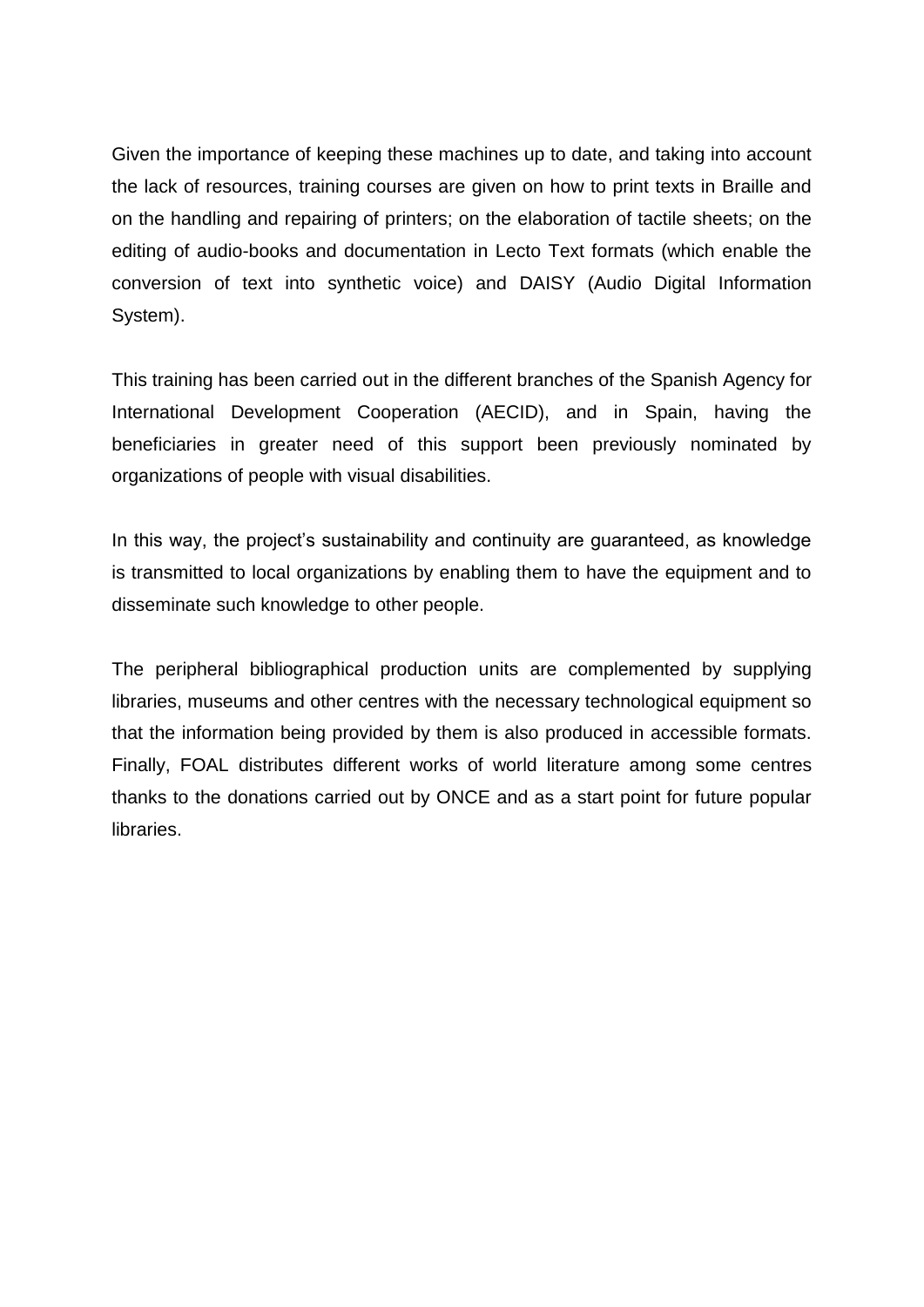# **Chapter VII. ONCE: the First Motor.**

The expression "First Motor" was coined by Saint Thomas Aquinas. He used it to refer to the origin of all causes. We use it to refer to FOAL's ultimate cause, its constant and tireless work, which has managed to involve thousands of people who have made a gesture, a dealing, proposed an idea, sorted out a problem, mediated, made donations or who have dedicated themselves to FOAL's cause with their time, economic or material resources. None of this would have been possible without that First Motor called ONCE.

The Spanish National Organization of the Blind constitutes a strange entity in itself and an unusual organization from its very origins. It was founded on the 13th of December of 1938, coinciding with the festivity of Saint Lucia, that signifies "light for the world", and which became thereafter this institution's patron.

Prior to the creation of ONCE, the situation of blind and partially-sighted people was a situation of complete misery. It is sufficient to review some literary texts of that time to realise how miserable their reality was. However, blind people have always been characterised for their fighting and self-improving spirit. Hence, from 1903 onwards, blind people started to sell raffle tickets on the streets and in little and unorthodox squares.

This formula, which was initiated in Alicante, was extended to the rest of Spain quickly. By 1930, these raffle tickets of the blind were sold in all regions within the country. Gradually, they were able to organize themselves with the intention of setting up a Spanish Federation of the Blind, which would establish the lottery ticket draw in a more canonical way. This allowed for the sponsoring of different activities and projects to improve the quality of life of blind people in Spain.

It is certainly peculiar and unheard of that, in the middle of the Civil War, when the national sector was almost fully defined as the guiding force in the country, they would approve a decree that made official the constitution of the Spanish National Organization of the Blind.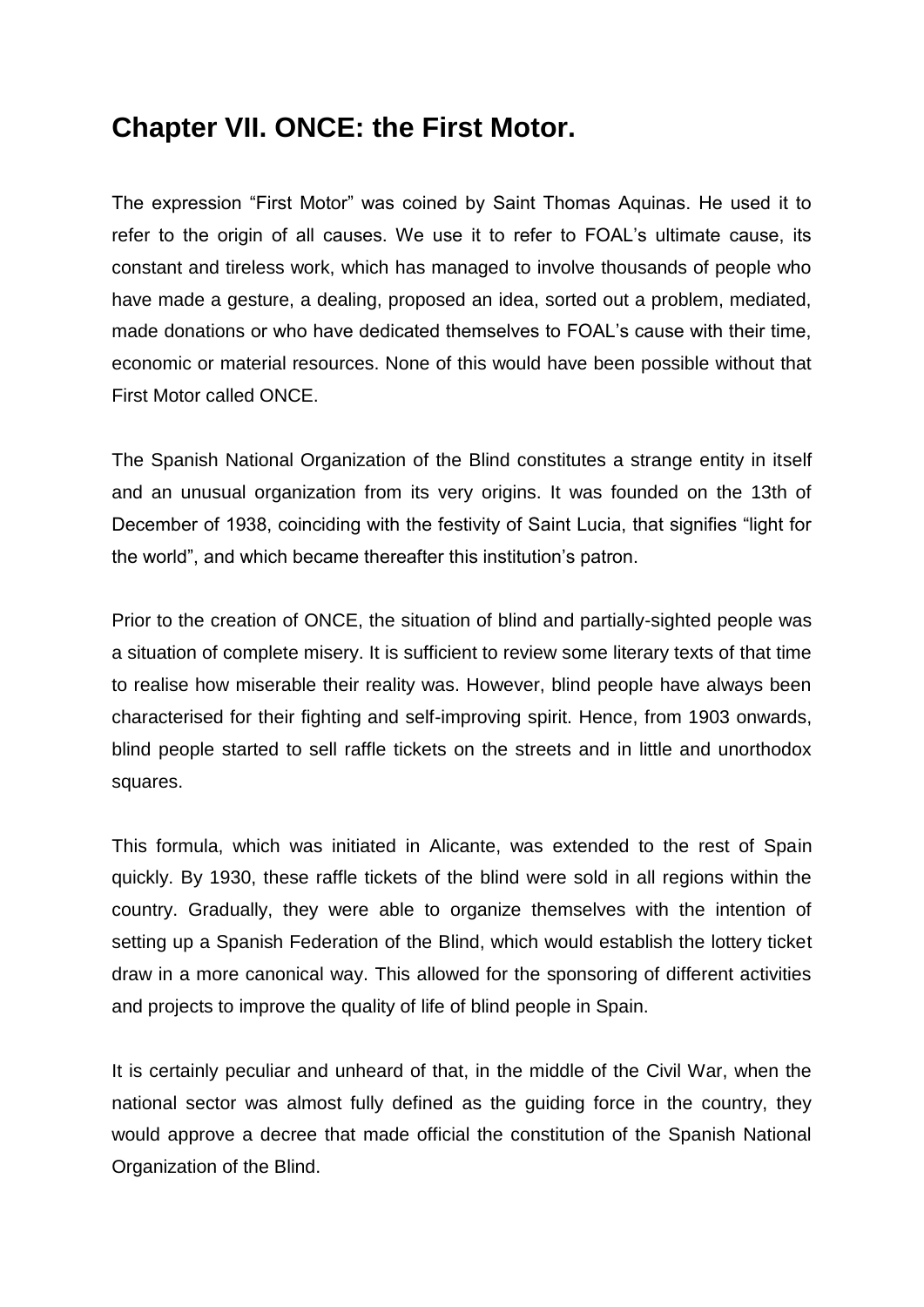The rationale behind the creation of ONCE was to provide blind people with an entity that could be managed by them, and which would establish the coupon as a source of sustenance that could compensate the lack of public assistance blind people were suffering from. For the first time in history, this represented a systematic and organized attempt to claim back their stolen dignity.

By the 1950s, coupon sales had not only settled in but had consolidated. Nevertheless, not all were successes and achievements. There were also serious steps back in the fight to achieve equality of rights. For example, in 1959, an order from the Ministry for Employment excluded ONCE's workers from social insurances, a fact that did not change until 1991. Nothing however could prevent this entity from continuing its fight to improve the quality of life of people with disabilities. If the path to follow was rocky, it would walk on anyway.

In the 1980s, ONCE began a process of transformation whose benefits are evident to this date. To start with, its internal democratisation process, which guaranteed the decisive and full participation of all its members when electing its representatives.

The second challenge was to recover its financial stability to be able to respond to its members' technical, human and material needs. To this end, ONCE persevered in its negotiations with public powers, which had as a result the integration of all ONCE workers within the social security system. Furthermore, it gave way to a normalisation of the request for public assistance aids granted to employers and other operators who created employment for people with disabilities. Finally, a similar status to that of other non-profit organizations that work for the achievement of the common good was achieved.

And this is how ONCE has come to be what it is today; by facing vicissitudes, by creating employment even in those moments when the blows of the crisis became most fierce, and by training hundreds of thousands of people to enable them to perform a job increasingly more and more dignified.

## **THE VALUES OF A UNIQUE INSTITUTION**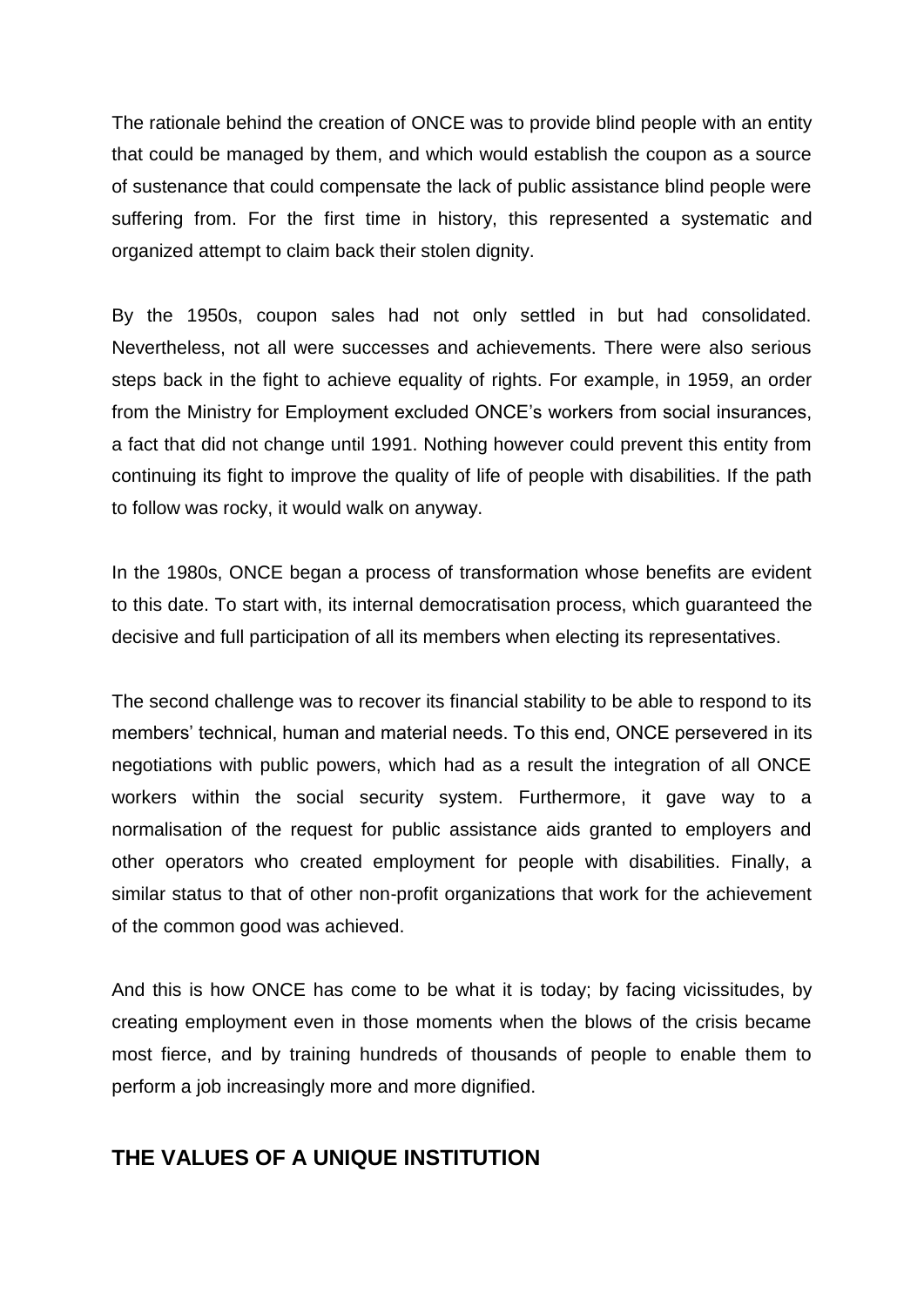Throughout the many decades since it was set up, ONCE has consolidated its own idiosyncrasy and culture, which is based on a set of values.

Without doubt, the first of those values **is its fighting and self-improving spirit**. If something has made possible that people with visual disabilities enjoy a high degree of autonomy and welfare nowadays, that is ONCE's refusal to give up and its lack of despondency. Thanks to that, blind people have done their best to get trained and work, shaping in that way their own destiny.

We can also highlight the value of independence. Until recently, the concept of disability was associated with a fatalist degree of guardianship, constant supervision and an inevitable degree of submission (as small as this might be). Blind people have however systematically rebelled themselves against that reality because a different reality was possible, a reality where self-management, self-government and institutional independence did not constitute a dream but something that could come true.

Along with this great value of independence, it is necessary to mention another one, closely related to the latter, which is its autonomy, mainly with regard to its capacity to manoeuvre, manage and self-govern itself as people. The bridles of life must be personal and non-transferrable. For this reason, ONCE has transmitted to its members the invaluable possibility of being autonomous and decide for themselves. To this end, it has always provided its members with all the resources, Tools and mechanisms that would facilitate their full personal development, the full enjoyment of their capacities, and the genuine exercise of their rights.

Another great value for ONCE is its capacity to work as a team and to carry out joint efforts. It is not easy to do team work and to apply join criteria, prioritising the achievement of a common good against personal whims, and conjugating at the same time Kant's "be and must-be". However, ONCE was aware from the very beginning that it would only become strong and capable by bringing the institution and therefore all its members together.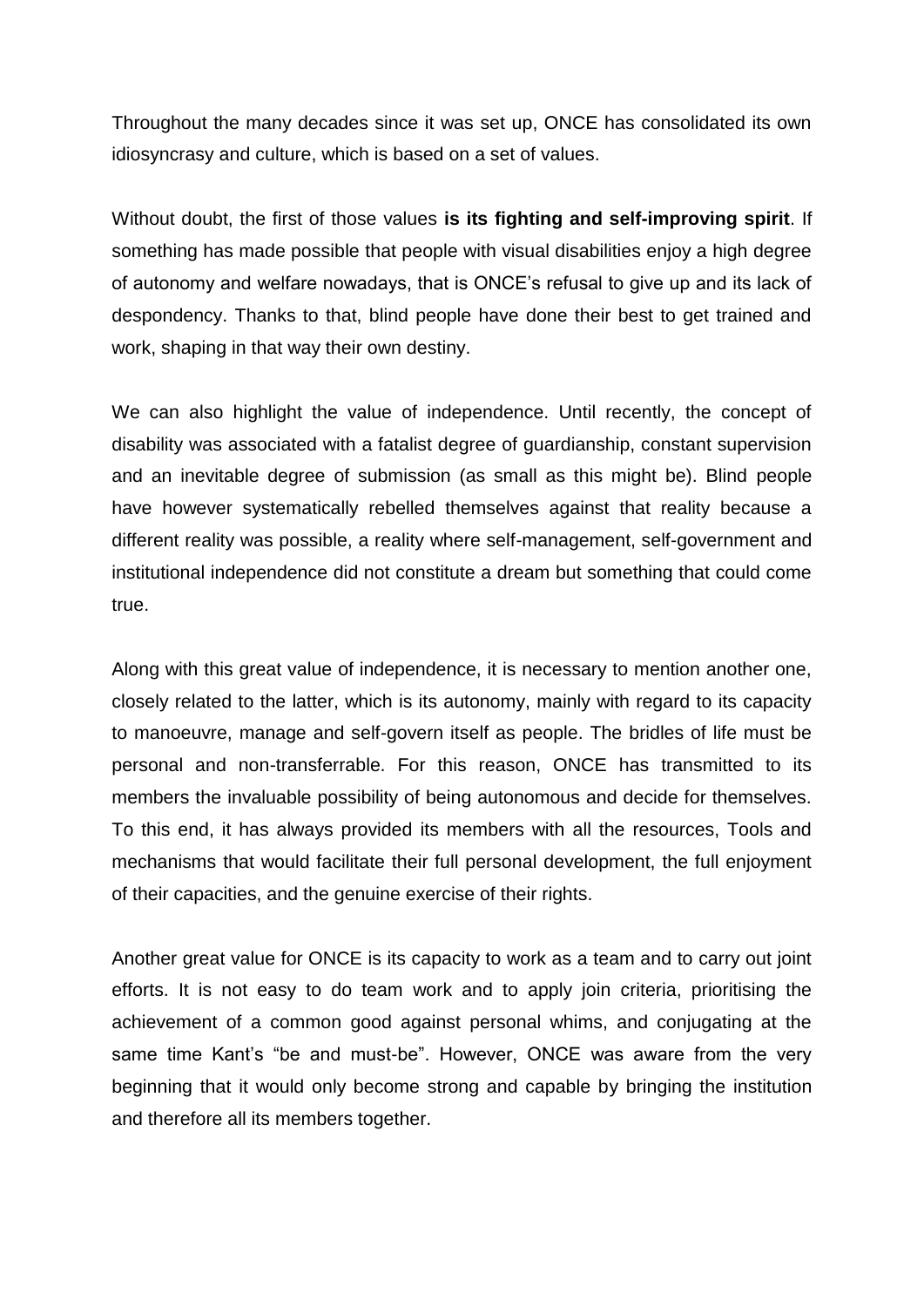An entity like ONCE could have shut itself up, without even looking out its organization walls. In contrast to this, it decided to assimilate one of the noblest values as its own: the value of solidarity. It is an entity of and for the blind. It is an organization of the blind because all its members (around 70,000) have visual disabilities in their various degrees. It is also an organization for the blind, which means that its activity focuses on its own members. However, this has never prevented it (even from its very constitution) from developing a structural policy of solidarity with those people with additional disabilities other than blindness or visual disabilities. It has particularly shown its solidarity towards these people through their incorporation to the labour market as ONCE workers, mainly as lottery ticket sellers.

In the 1980s, the coupon experienced a sensational success, which ONCE took advantage of to display strategies that allowed the organization to share its experiences and its human, material and economic resources, so that the whole associative movement had the opportunity to set itself up and contribute to its own future. It was in this way that another value, also closely related to solidarity, was developed: the value of brotherliness.

The value of brotherliness materialised itself in a tangible and obvious manner in 1988, when the ONCE Foundation for Cooperation and Social Integration of People with Disabilities was founded. It was set up with two objectives: The training and employment of people with disabilities. Taking into account both aims, it would be possible then to enjoy an independent life from an economically autonomous perspective.

Furthermore, this brotherliness constituted the bases of another institution that, like the ONCE Foundation, would focus on the most noble of purposes. We are, of course, referring to FOAL.

The contribution to the generation of country wealth, this understood as the creation of employment for people with disabilities, constitutes another of the values characterising ONCE. This entity quickly realized that the coupon could not and should not be the only financing source, thus investing strongly and unreservedly on the creation of employment for people with and without disabilities.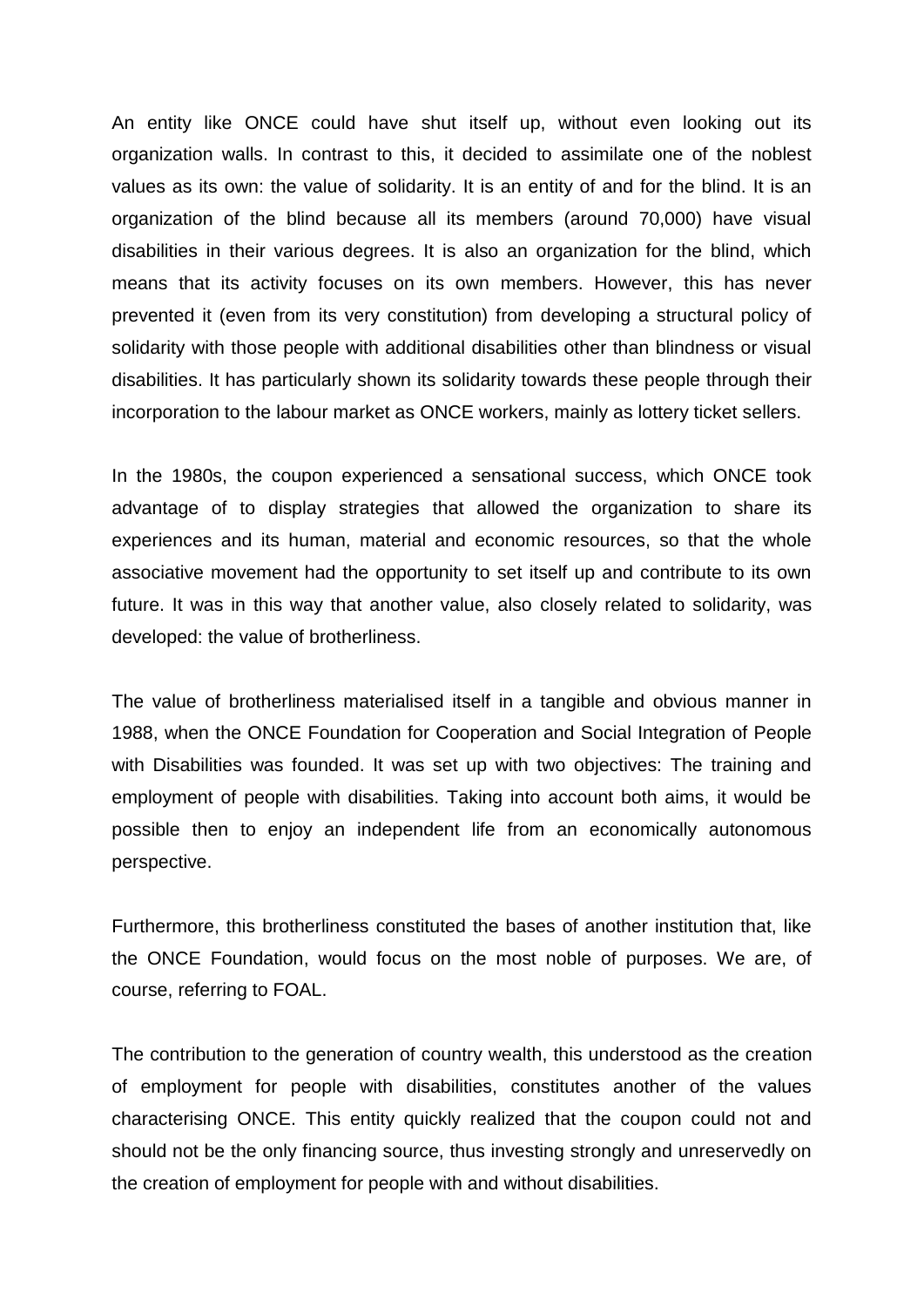All the values above mentioned: Its fighting and self-improving spirit; its independence; its autonomy; its team work and solidarity, as well as its brotherliness and its contribution to the generation of wealth have been conferred to FOAL from the very beginning, as proof of the success that it has been experiencing throughout the years with vocation and effort. FOAL represents for ONCE an investment for the future, a tool at the service of all people with visual disabilities in Latin America. Similarly to Spanish blind people then, who have finally become their own owners and who do not tremble when demanding their rights, Latin American blind people will, sooner rather than later, also enjoy a future that is already becoming their present.

FOAL has achieved many successes throughout its history. Some of them, the most tangible ones, have been reflected within these pages. There is however a long way to go yet in order to achieve a more just society. The Latin American associative network is gaining awareness of itself, which constitutes an essential premise to liberate itself from ostracism, prejudices, indifference and abandonment. FOAL has actively participated in that process of gaining awareness.

At the same time, the training of people with disabilities in Latin America nowadays is still very poor, insufficient and, in many cases, non-existent. However, FOAL has been demonstrating the capabilities of people with visual disabilities for years. It is enough with a bit of disposition and some aids that may adapt the resources available to us to obtain a high rate of performance from them. FOAL has infused through its work the idea that the training of people with visual disabilities is not so much an expense as it is an investment for the future. Gradually, that approach is also transforming the actual reality of those people.

Finally, we should highlight the fact that FOAL has eagerly collaborated in the employment of people with disabilities in specific centres, in ordinary companies and also in self-employed projects of people with disabilities. Who said fear? The most difficult barriers are the ones that we set ourselves up against.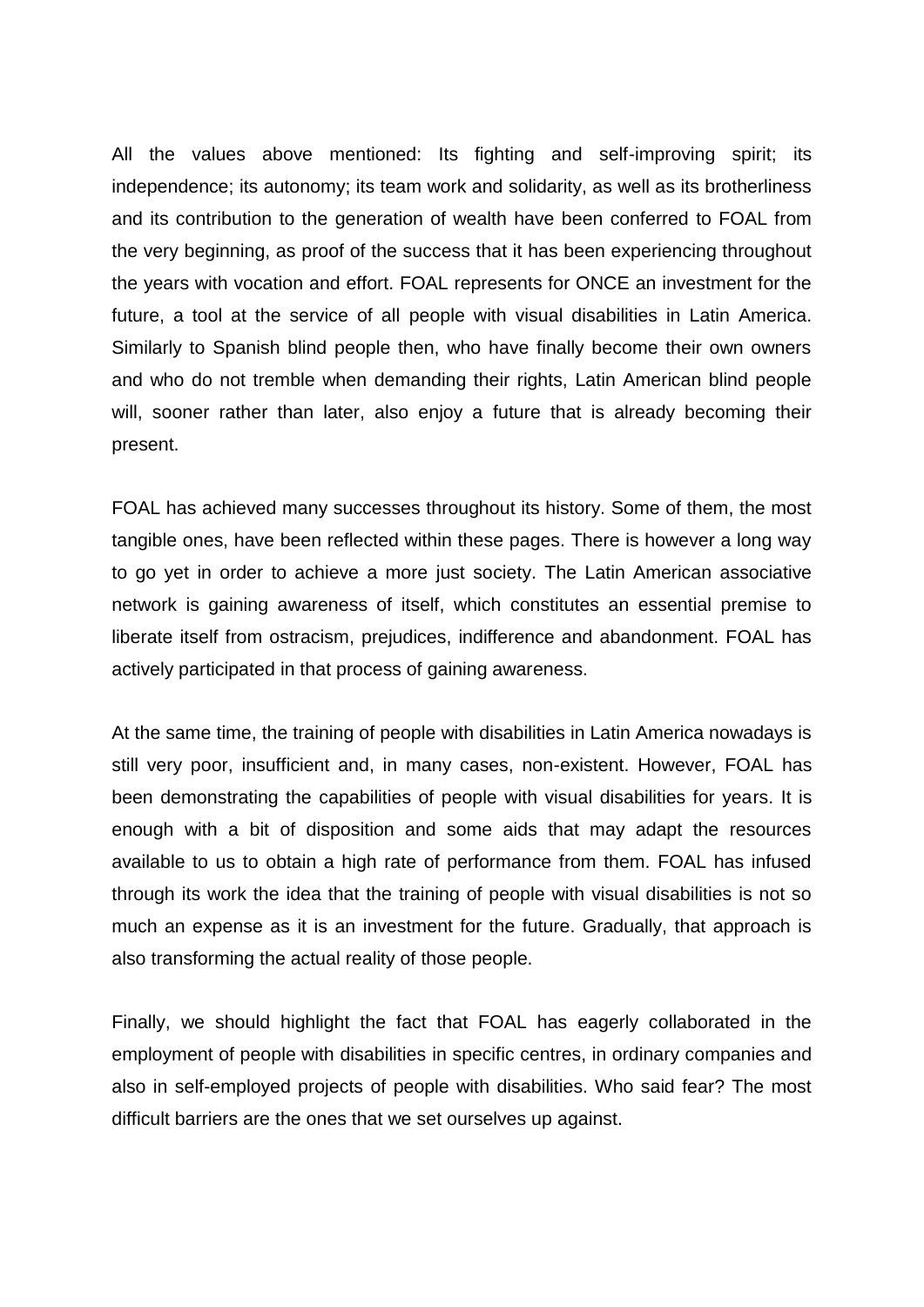FOAL has eradicated stereotypes. It has not tried to convince anybody. It has just shown how things can be done in a different way. Subsequently, politicians, business men and civil society have been able to approach disability in a more honest, humane and real way, moving away from charitable and paternalistic attitudes.

As subjects with rights, people with disabilities are neither asking for charity nor do they raise their voices so that their whims come true. They demand to be full-right citizens, nothing more and nothing less than that.

A day will come when FOAL will remember the dark times as they become a thing of the past. In the meantime though, its support and collaboration with Latin America continues to develop steadily, tirelessly, beautifully and productively. A step forward that would have been impossible to take without that first motor represented by ONCE.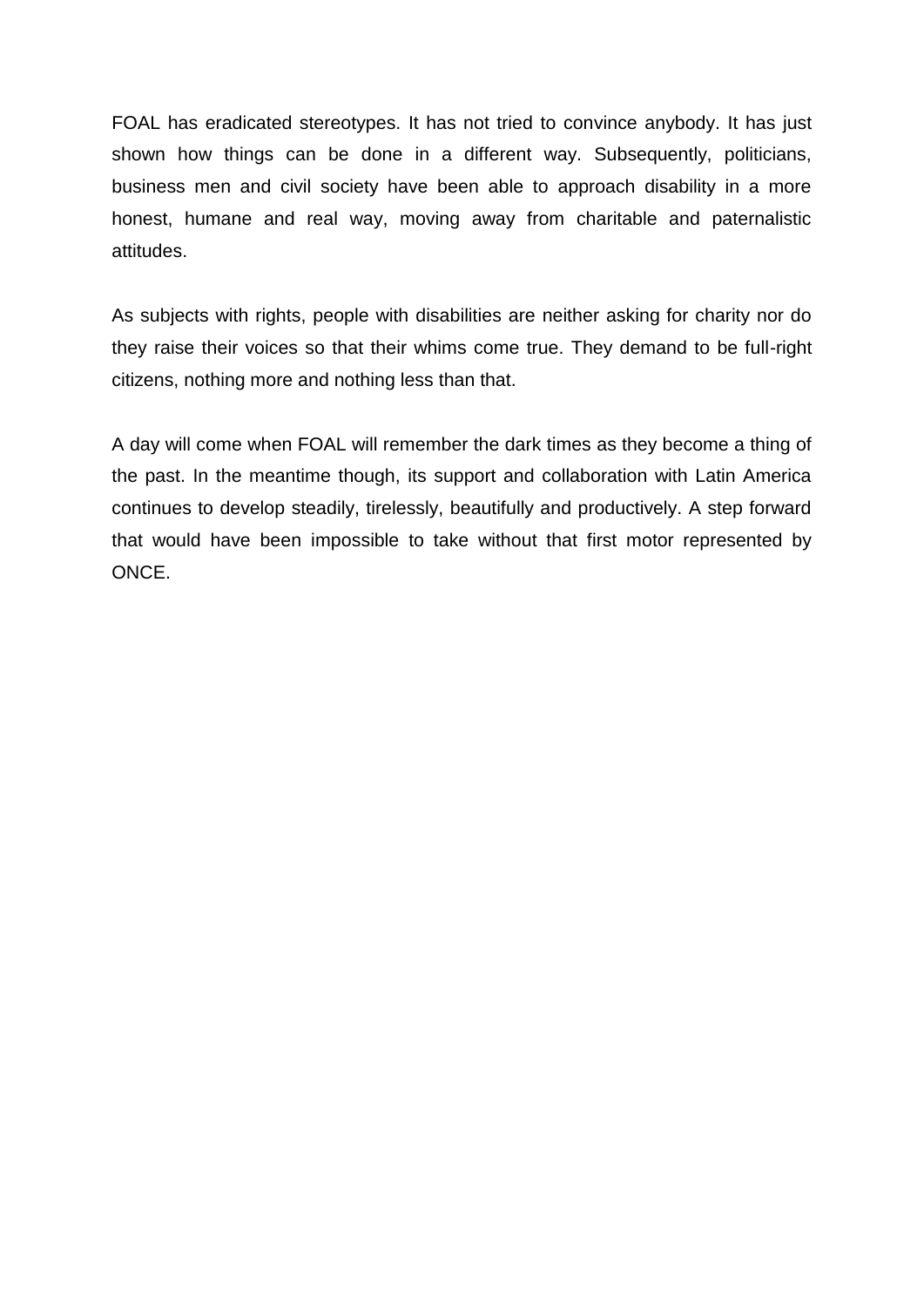## **Chapter VIII. In Solidarity with the World.**

75 years after its establishment, ONCE has extended its solidarity beyond its national frontiers. Its constant and daily effort to achieve a greater and more real social inclusion of people with visual disabilities; its firm and convincing advocacy for inclusive employment and social economy, and its dauntless work to build a more just world, have all made ONCE into a unique icon.

ONCE could have withdrawn itself and stayed at home. It could have been satisfied with the objectives achieved. It could have remain stagnant and become a mediocre organization stuck in its ways. On the contrary, ONCE has decided to be adventurous and achieve for those in greater need, what it has been fighting for throughout the years for its own members, that is: The respect and active advocacy of their rights as people.

For this reason, ONCE decided to widen up its activities as much as possible, becoming in that way a sort of citizen of the world. In this regard, it has nowadays an active role in 25 countries, along with our EU neighbours. In addition to participating in educational and employment programs in 19 Latin American countries, it also intervenes dynamically in the EU decision-making process. ONCE is a member and a sponsor of the World Blind Union. It is present in the European Disability Forum, and it is a member of and contributes to the work of the UN Committee of Experts on the Rights of Persons with Disabilities. Its presence and activism are alive in many other forums which, although perhaps with less media impact, have an extremely significant human focus.

The model of social inclusion promoted by ONCE and its Foundation is spreading all over the world by working to achieve the full autonomy of people with disabilities and to guarantee their visibility, while adapting itself to the particular social and cultural features of each country. In other words: ONCE and its Foundation never impose their model. Instead, they make proposals and mold themselves to the specific circumstances in a useful and adaptable manner.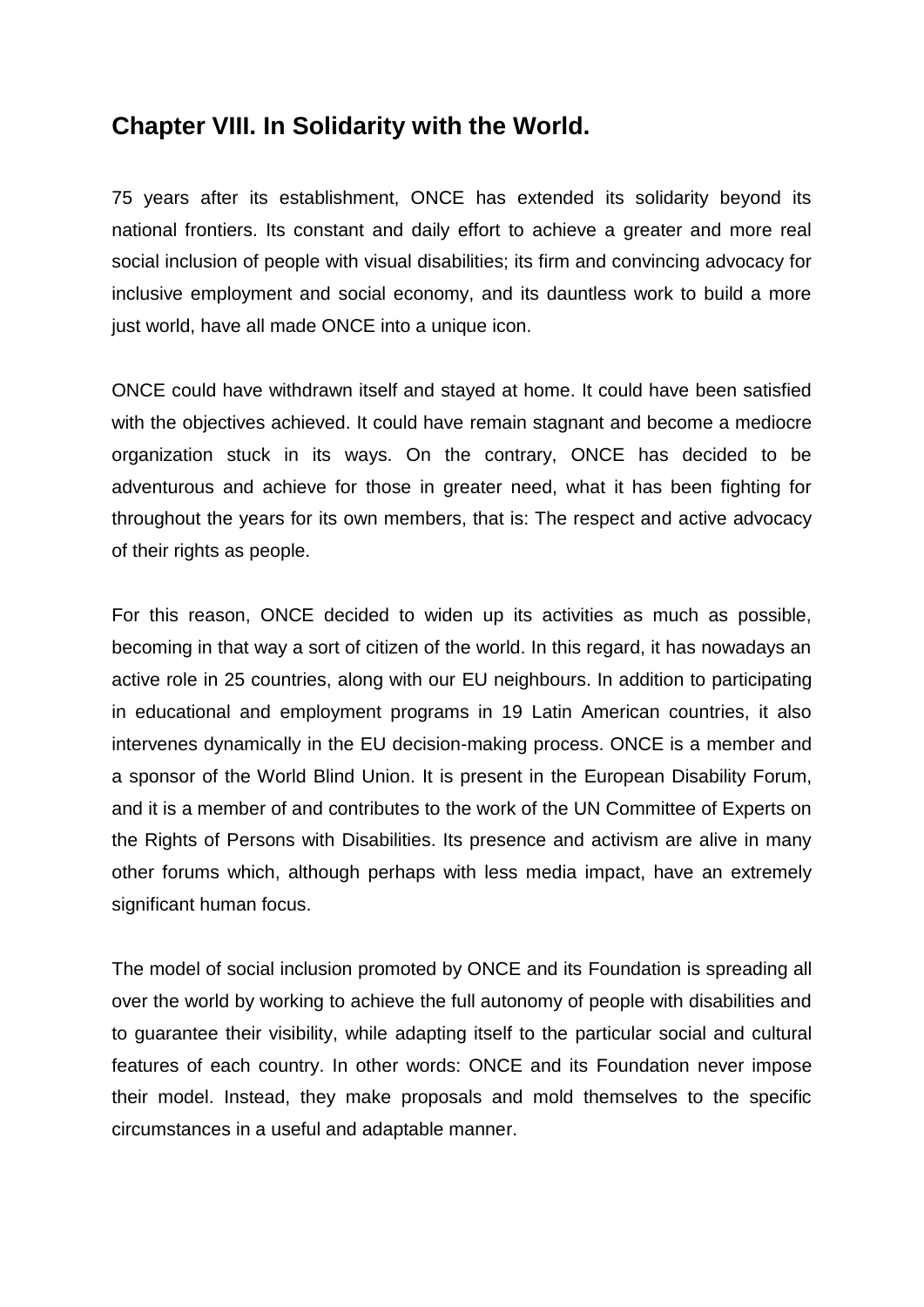## **ONCE AND THE EUROPEAN UNION**

While ONCE and its Foundation's first irruption in the European institutions dates back to a much earlier time, it began happening in a systematic and organized manner in 2000. ONCE's stronger presence in the European institutions was motivated by its conviction that employment (and subsequently prior training also) constitutes the best and more efficient means for the social inclusion of people with disabilities.

Hence, this is why ONCE and the ONCE Foundation did not want to miss the opportunity of sharing their valuable knowledge and experience so that the European Disability Strategy, which frames its proposals and binds itself to the so-called EU2020 Strategy, and whose purpose is the achievement of intelligent, sustainable and integrating growth, would make pioneering initiatives proposed and implemented by ONCE and its Foundation at the time as its own.

In fact, we must point out that ONCE and its Foundation have been working for 15 years now so that all EU directives take people with disabilities into account. In this regard, significant advancements have been achieved in the contexts of transport accessibility; access to culture; accessibility, and educational and labour inclusion.

The participation of ONCE and its Foundation in the new European Disability Strategy (2010-2020), which shows a commitment to make the European Union a geographical space for all, has been fruitful, as productive has been also their decisive and effective contribution so that structural funds continue to generate in all countries employment, training and accessibility initiatives similar to those carried out in Spain.

Thus, different European Commissioners have visited Spain to know at first hand the particular way of functioning of ONCE and its Foundation, which is exemplary with regard to the management of structural funds when generating employment initiatives for people with disabilities.

#### **ONCE's COOPERATION IN EUROPE**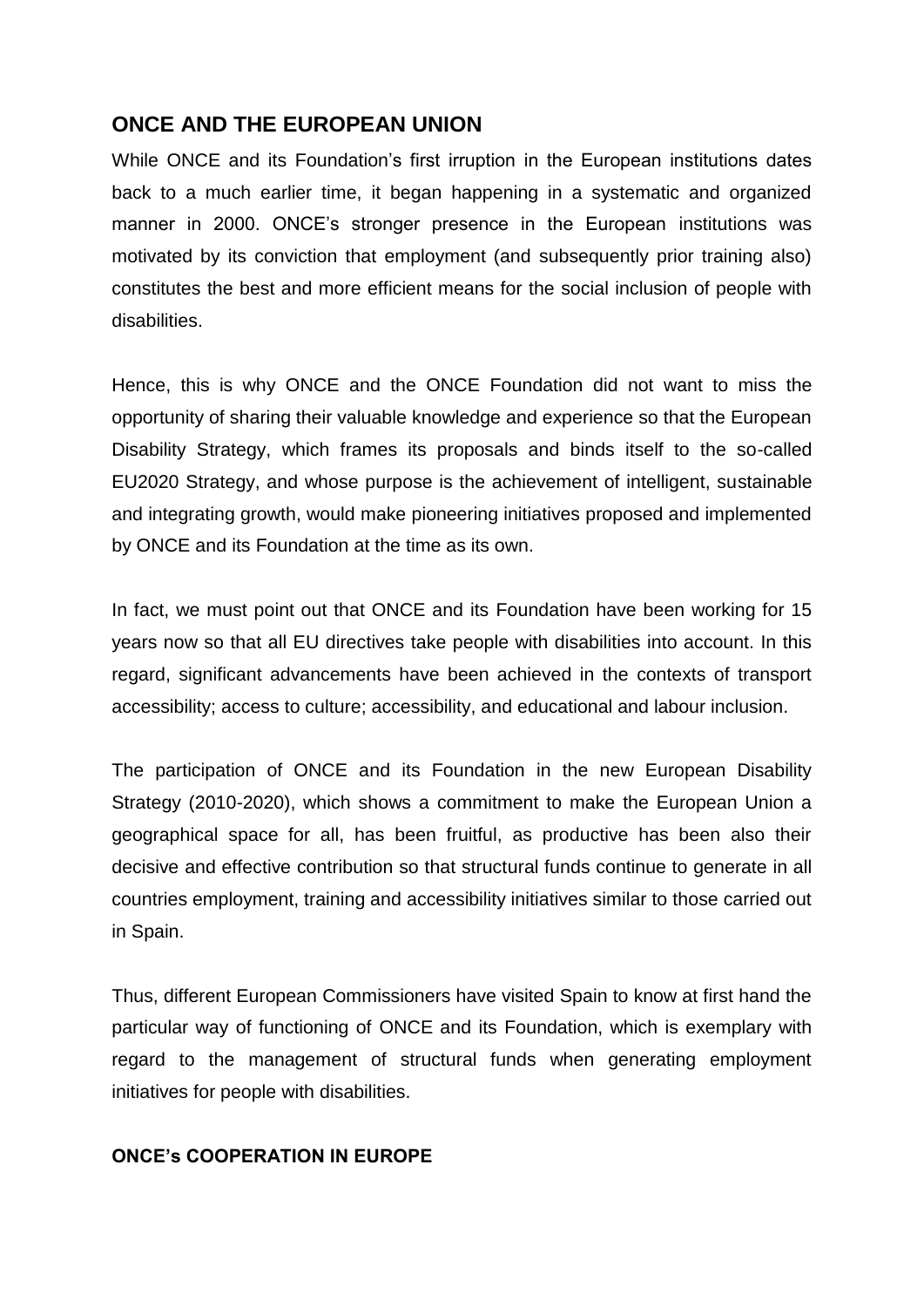In addition to their participation in the different spheres of multiple European bodies, ONCE and its Foundation work hand in hand with other European disability organizations, proposing initiatives and promoting campaigns relentlessly. They carry out two specific projects within European territory: one in the Balkans and another in Portugal.

#### **The Balkans Project**

ONCE has developed an initiative known as the Balkans Project, with the purpose of implementing in this area an inclusive education system from which as many children with disabilities as possible may benefit.

The dreadful war conflicts that devastated this eastern European region undermined the social conditions of the population. ONCE knew at first hand the real situation in the region, as it had sent there a group of collaborators, who were professionals from ONCE's Educational Resource Centre in Barcelona. This was also possible to the support of the International Relations Department within ONCE's General Council, which had been collaborating with schools for children with visual disabilities in Sarajevo, Derventa, Belgrade and Tirana since 2003.

During this time and in collaboration with the Spanish military and the Spanish Red Cross, the collaborators linked to ONCE and its Foundation have contributed to guarantee the right to education and the right to culture of people with disabilities, as they look after the needs of children with visual disabilities and provide students with the necessary tools to produce text books in Braille.

Furthermore, the systematization of mobility training with white canes has been promoted among children and blind adults in Bosnia-Herzegovina.

In addition, the collaboration with the NGO MestrexBosnia has facilitated an effective communication with mainstream school teachers, who are finding an increasing number of children with visual disabilities among their students. This fact makes the principle of inclusive education come true.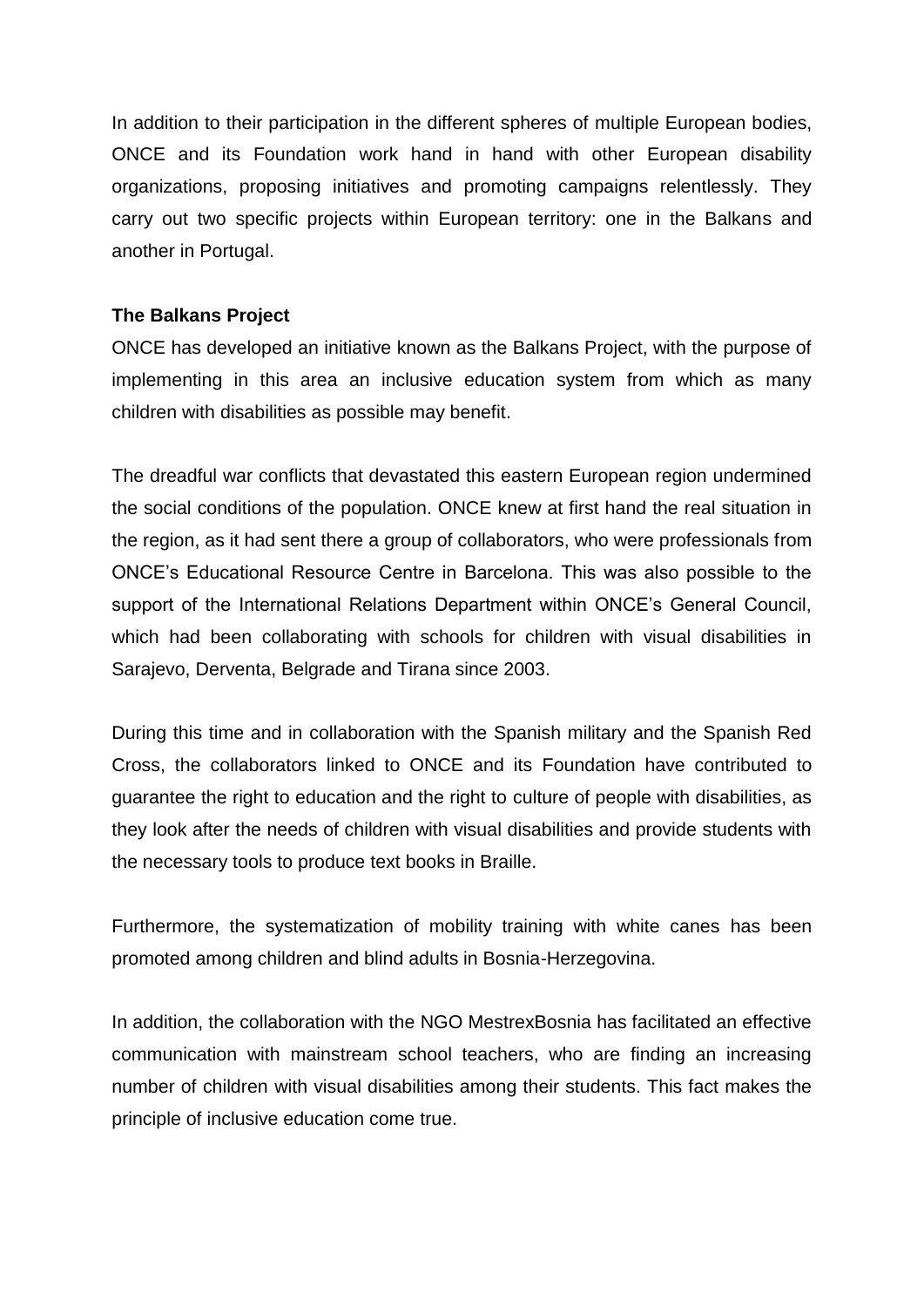Public and private institutions have got involved in this project which, while it continues to look after and respond to the needs of students with visual disabilities, has also had an unforgettable and inclusive impact on Bosnia, Serbia, Macedonia, Albania, Bulgaria and Moldavia.

#### **ONCE's Influence in Portugal**

While Portugal constitutes a developed country which keeps a brotherly relationship with Spain as part of the Iberian Peninsula, it has been a recipient of ONCE and its Foundation's solidarity for more than a decade through their collaboration agreement with the Portuguese Association of Blind and Partially-Sighted (ACAPO), thanks to which our Portuguese neighbours have received technical assistance, and have had access to a certain number of vacancies at ONCE's University School of Physiotherapy, as well as in English language immersion courses for secondary school children in summer camps. Moreover, they have received financial support for training projects, as well as being recipients of donations of specific materials for blind people.

One of the joint actions with a greater projection in recent years has been the International Seminar on Self-Advocacy of Visually Impaired People in the 21st Century, held in Lisbon in October 2012 at the senate room of the assembly of the Republic of Portugal. The objective of the event, which was attended by important political figures as well as multiple representatives of the international associative movement of people with visual disabilities, was to promote a debate on the different models of assimilation of self-advocacy by people with visual disabilities, and on the provision of services through the different organizations, where ONCE represented a constant example to follow.

## **ONCE's Impact in Africa**

With certain exceptions, cooperation actions carried out by ONCE and its Foundation in Africa have been developed in collaboration with different NGOs, which have their own infrastructure in that area. Among them, there are some projects that must be highlighted due to their special significance.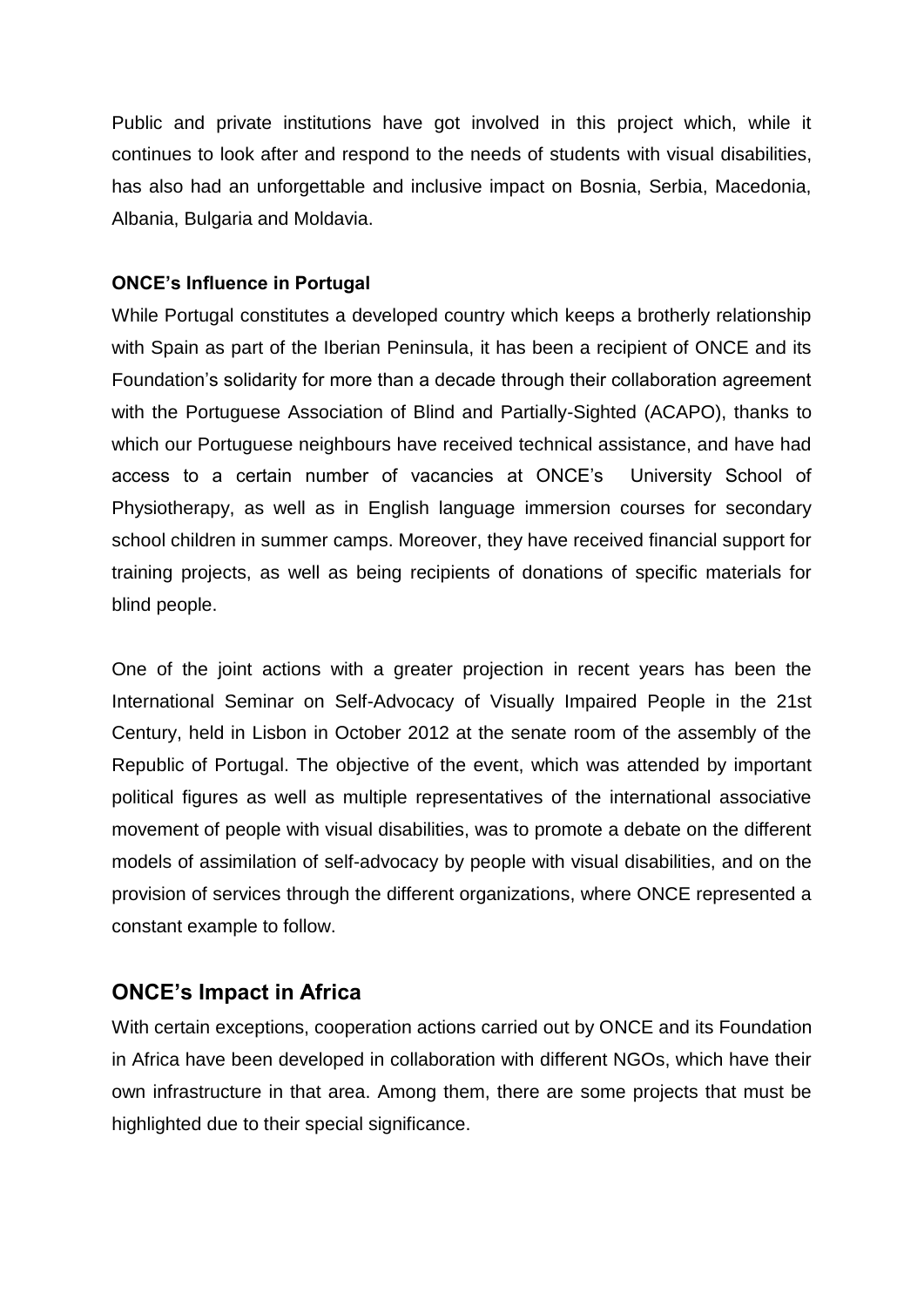#### **Saharan Refugee Camps in Tinduf (Algeria).**

This represents the most emblematic initiative displayed by ONCE in the African continent, as it has enable the development of 5 schools for blind children, one for each camp( Smara, Auserd, Aaiún, 27th of February, and Dajla). They look after all the aspects that come together in the effective education of children: food; transport; facilities; specific and ordinary materials; teaching staff wages; teaching staff training, access to the information society through tiflotechnology and so on.

This reality has become an actual oasis within a hostile environment such as the Sahara Desert, having no comparison with any other developing country in terms of the level of education achieved.

In a few years, blind children have gone from being isolated from the educational system and from their communities, to having a higher educational level than the average student without a disability, thus enjoying a genuine social inclusion. ONCE supports and sponsors the work of its professionals, who year after year since this adventure began in 2003, visit these camps to carry out the training of their local teachers and to make available the donations of specific materials for their education such as reading and writing materials in Braille; low vision materials or those specific materials needed for training.

This project's peculiarities make it into a paradigm in the context of international development cooperation. The joint actions, the coordination and the complementarity of the institutions, as well as the joint responsibility of the local authorities are criteria that are fulfilled and which are part of the International principles that all good cooperation projects must include.

#### **Assistance in Morocco**

The results of our relationship with this neighbouring country have been as productive as discontinuous has been our communication. The most systematic work took place when a delegation from the special education resource centre of Tetuan visited the educational resource centre of Seville in order to know at first hand the educational model used by ONCE and its Foundation.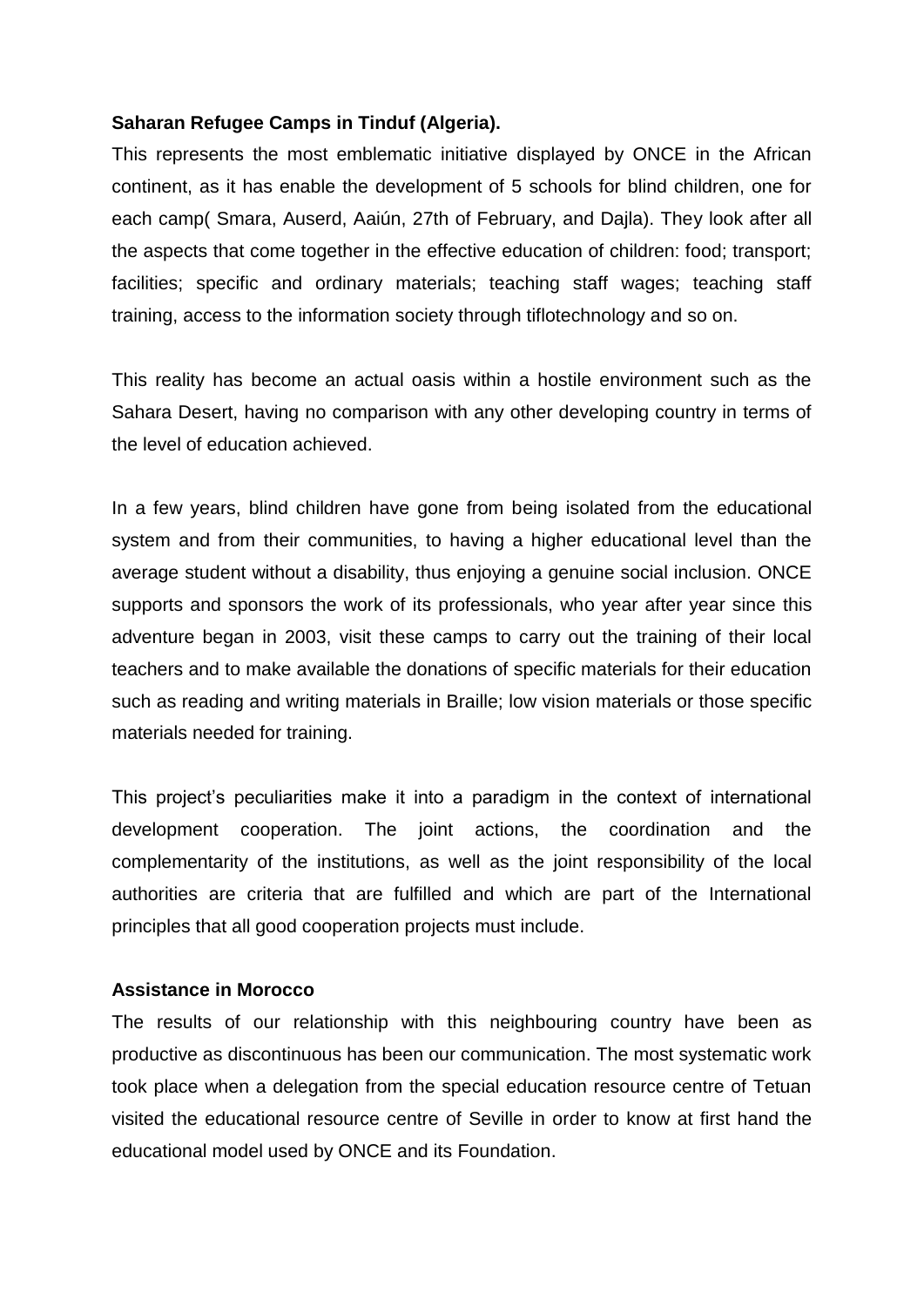Furthermore, in collaboration with the ADELIAS Foundation, an educational *kit* containing special materials was donated to satisfy the needs of 50 blind children that were being looked after at the educational centre available in the city of Nador and within its scope of influence.

Also, and along with the Instituto Cervantes of Tetuan, ONCE and its Foundation have provided all necessary human and material resources to enable blind people to learn the Spanish language in those countries with training centres, providing them with text books in Braille, with reading and writing materials and with access to tiflotechnology.

#### **Support for Equatorial Guinea**

Despite the fact that Spanish cooperation work in this former colony is extremely constant, collaboration has been difficult in the context of blindness, due to the lack of local interlocutors. However, it was only a few years ago when the National Organization of Blind People of Equatorial Guinea (ONCIGE), to whom ONCE has offered help for the assistance of people with low vision, as well as for rehabilitation and training programs for their members.

In addition, the classrooms for learning Braille and accessing tiflotechnology that ONCE had set up in Malabo have had their first social results among blind people in the country, thanks to ONCE's donation of both basic specialised materials and hightechnology items.

#### **Compromise with Portuguese-Speaking Countries**

The former Portuguese colonies of Angola, Mozambique, Cape Verde, Santo Tomé and Príncipe (Guinea Bissau), are the poorest countries within the African continent and subsequently, of the world. Moreover, they are quite detached from the African Blind Union due to the fact that their official language is Portuguese and the union is monopolised by English-speaking countries.

ONCE collaborates with these countries through ACAPO, which is the Portuguese Association of Blind and Partially-Sighted. Usually, this cooperation work is channel through the development of training programs in personal autonomy; reading and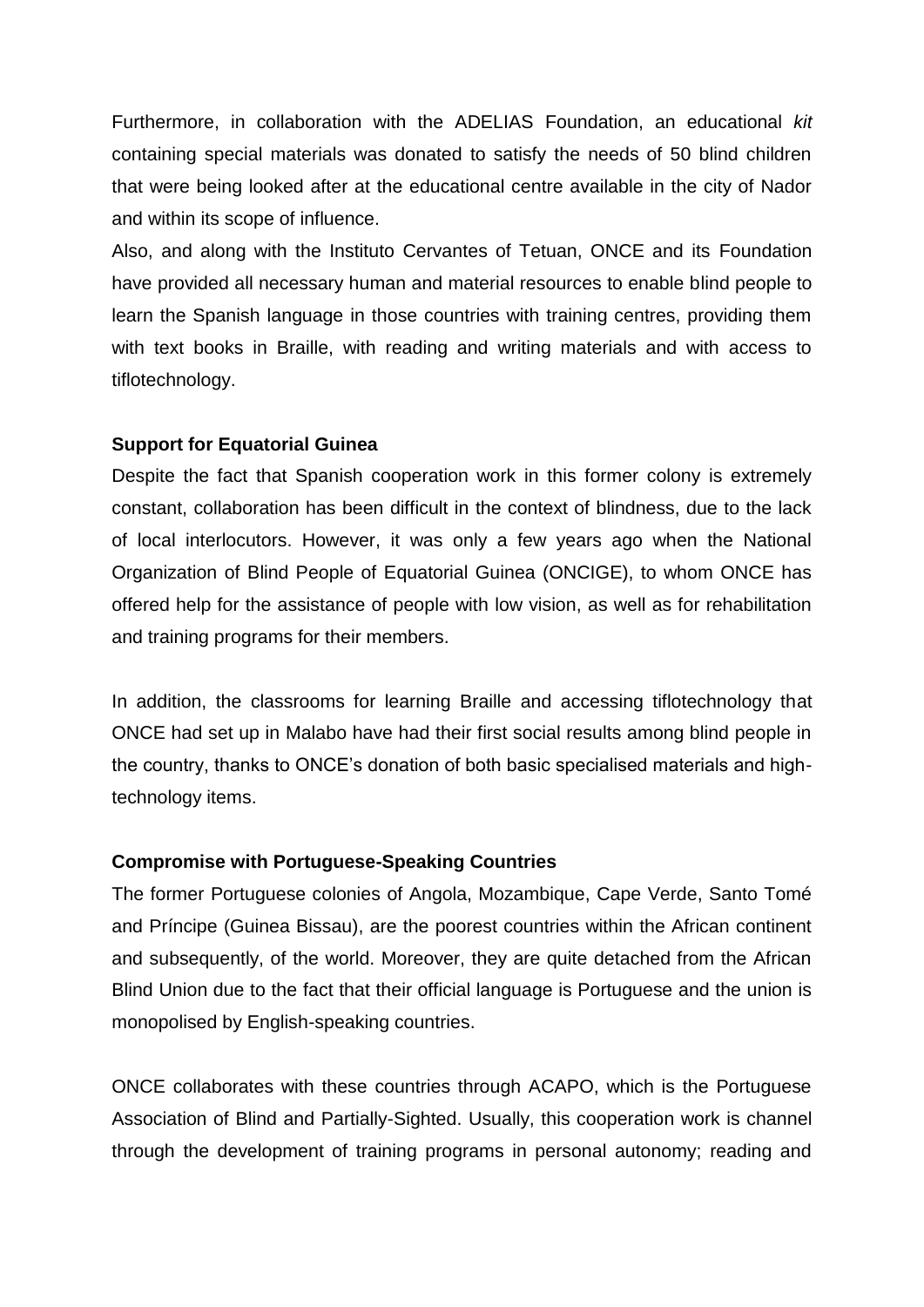writing, and tiflotechnology, where ACAPO acts as facilitator of the assistance being offered.

#### **Other Projects**

Africa is a vast continent. Its more than 30 million square kilometres are a proof of it. However, ONCE is gradually sowing its seeds in different places, and those seeds are growing bit by bit.

Thus, ONCE has also collaborated with the Agua de Coco Foundation in **Madagascar**, working on the education of children who have been exploited in the salt quarries. A school for blind children has been opened there, thanks to the resources provided by ONCE. They have set up the Malagasi Gospel Choir, that includes many blind children in its formation, and which had the opportunity to do a tour of Spain.

In **Cameroon**, it has been possible to open up a school for blind children in an extremely poor area with the support of the NGO BERUDEP. With regard to the **Chad region**, a lot of computer equipment was donated through the NGO AICP-Pandora, along with the necessary guidance and specific complementary materials. The North of **Uganda** also received ONCE's support through the NGO África Directo to improve the conditions of blind girls in a boarding school.

Finally, 500 solar filters were donated in collaboration with Red Cross Andalucía for blind albino people in African countries, where they go through their everyday lives trying to overcome the stigma of superstition, that is: Being considered as evil beings.

## **Haiti's Cry**

Perhaps some of us still remember the terrible images of Haiti on different media on that 12th of January of 2010, when an earthquake with its epicenter in Puerto Príncipe and with a magnitude of 7.2 took place in the Haitian capital. More than 300,000 people died and a similar number was injured in different degrees, while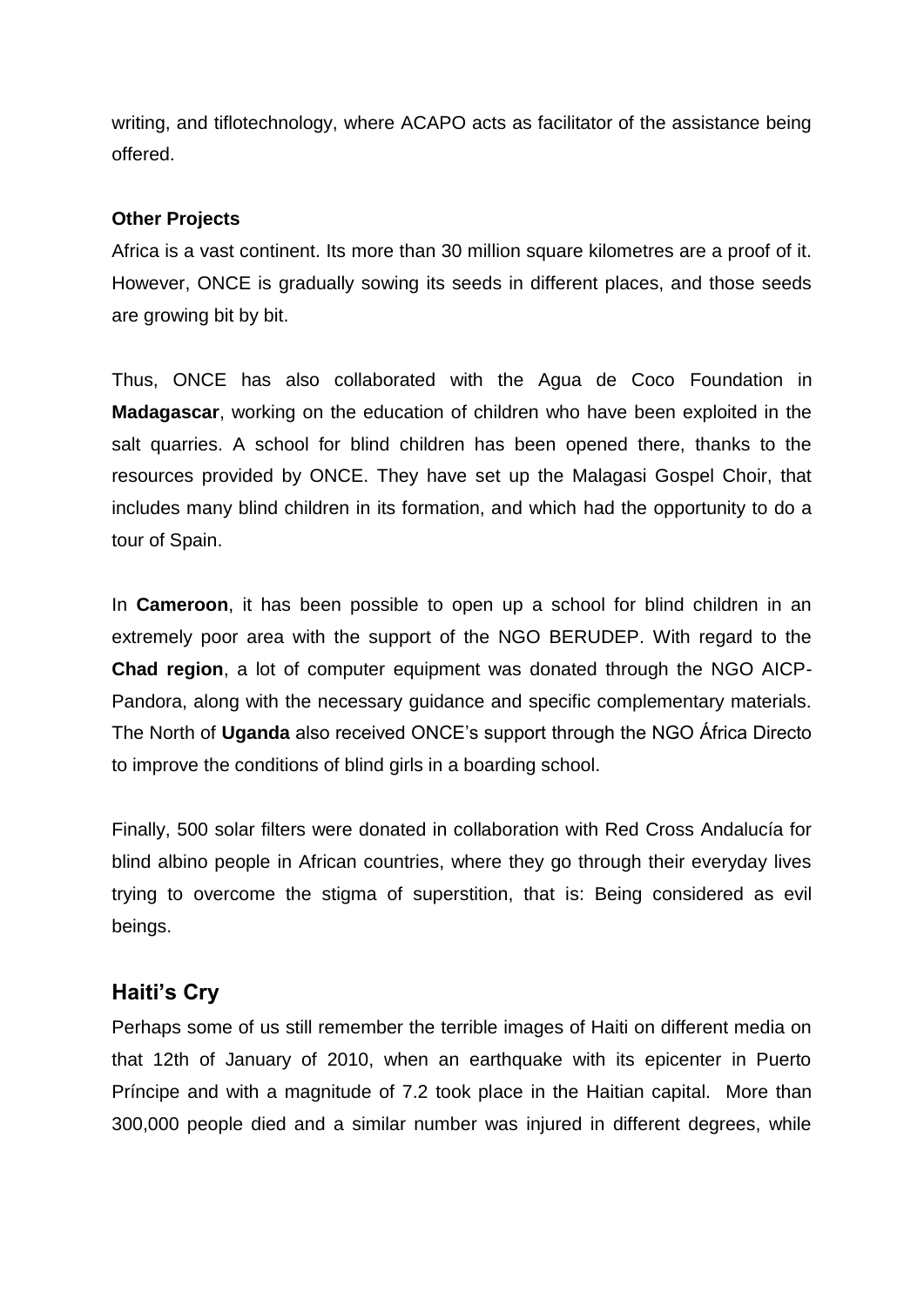more than 1.5 million Haitians were left homeless. It represented one of the most terrible humanitarian catastrophes in history.

It did not take long for ONCE and its Foundation to react to this disaster. Only a week later and thanks to an awareness campaign among its members and workers, more than 120,000 Euro were raised. In addition, a donation of ortoprothestic items worth 60,000 Euro was carried out through the Fundosa Group (ONCE's Business division), which was made available to the Red Cross for its immediate delivery.

However, it was not only an expeditious delivery of financial help. Since then, ONCE and its Foundation have worked with the Haitian Society for Friends of Blind People (SHAA), whose acronym reflects the society's name in its original French language. During that same year, four projects were implemented through FOAL:

- An educational programme (with the delivery of styluses, slates, abacuses, Perkins machines, Braille paper, Impacto-texto printers, Braille displays, school writing books, geometrical games and Braillin dolls).
- A rehabilitation programme (which included the provision of canes of different types and lengths, repair equipment, talking watches and CCTVs).
- An entertainment and leisure programme (with *goalball* and *showdown balls*, Ludo, Tic-Tac-Toe and chess).
- A programme for the refurbishment of offices (computers, printers, tables and chairs, portable dividers and other office furniture).

Since that terrible month of January in 2010, ONCE and its Foundation are doing their best so that people with visual disabilities in Haiti go back to normality and are able to enjoy a greater degree of autonomy, thanks to the generosity of all its members. To this end, SHAA's educational programmes have been restored; its rehabilitation programme has been initiated again and expanded; a leisure and sports programme for people with visual disabilities has been established; the women's and senior's movements have been reactivated within SHAA, and a program of psycho-social assistance for workers and members of the organization who may be traumatized by the effects of the earthquake has been developed.